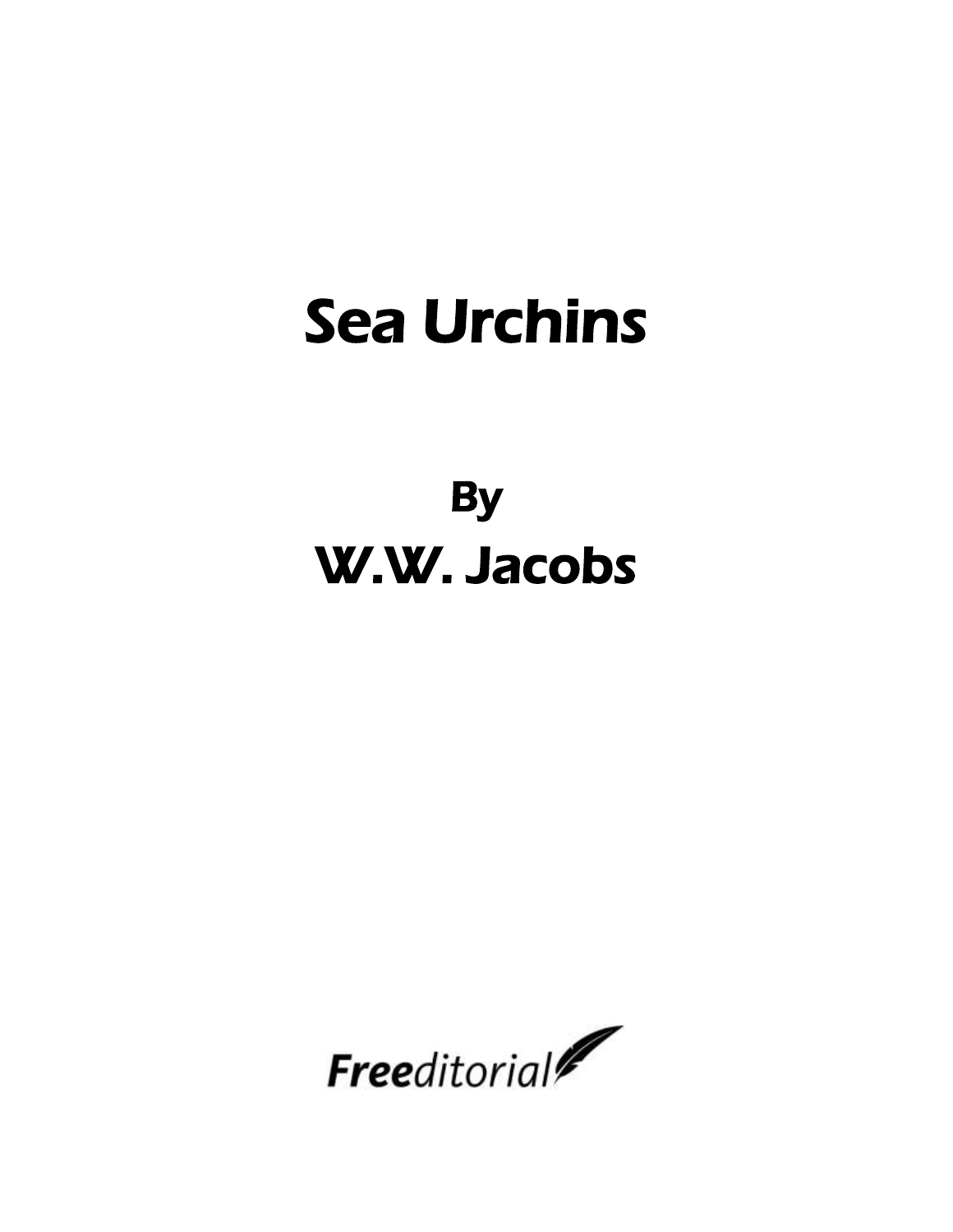## **Sea Urchins**

### **SMOKED SKIPPER**

Wapping Old Stairs?" said the rough individual, shouldering the bran-new sea-chest, and starting off at a trot with it; "yus, I know the place, captin. Fust v'y'ge, sir?"

"Ay, ay, my hearty," replied the owner of the chest, a small, ill-looking lad of fourteen. "Not so fast with those timbers of yours. D'ye hear?"

"All right, sir," said the man, and, slackening his pace, twisted his head round to take stock of his companion.

"This ain't your fust v'y'ge, captin," he said admiringly; "don't tell me. I could twig that directly I see you. Ho, what's the use o' trying to come it over a poor 'ard-working man like that?"

"I don't think there's much about the sea I don't know," said the boy in a satisfied voice. "Starboard, starboard your hellum a bit."

The man obeying promptly, they went the remainder of the distance in this fashion, to the great inconvenience of people coming from the other direction.

"And a cheap 'arf-crown's worth, too, captin," said the man, as he put the chest down at the head of the stairs and thoughtfully sat on it pending payment.

"I want to go off to the Susan Jane," said the boy, turning to a waterman who was sitting in his boat, holding on to the side of the steps with his hand.

"All right," said the man, "give us a hold o' your box."

"Put it aboard," said the boy to the other man.

"A' right, captin," said the man, with a cheerful smile, "but I'll 'ave my 'arfcrown fust if you don't mind."

"But you said sixpence at the station," said the boy.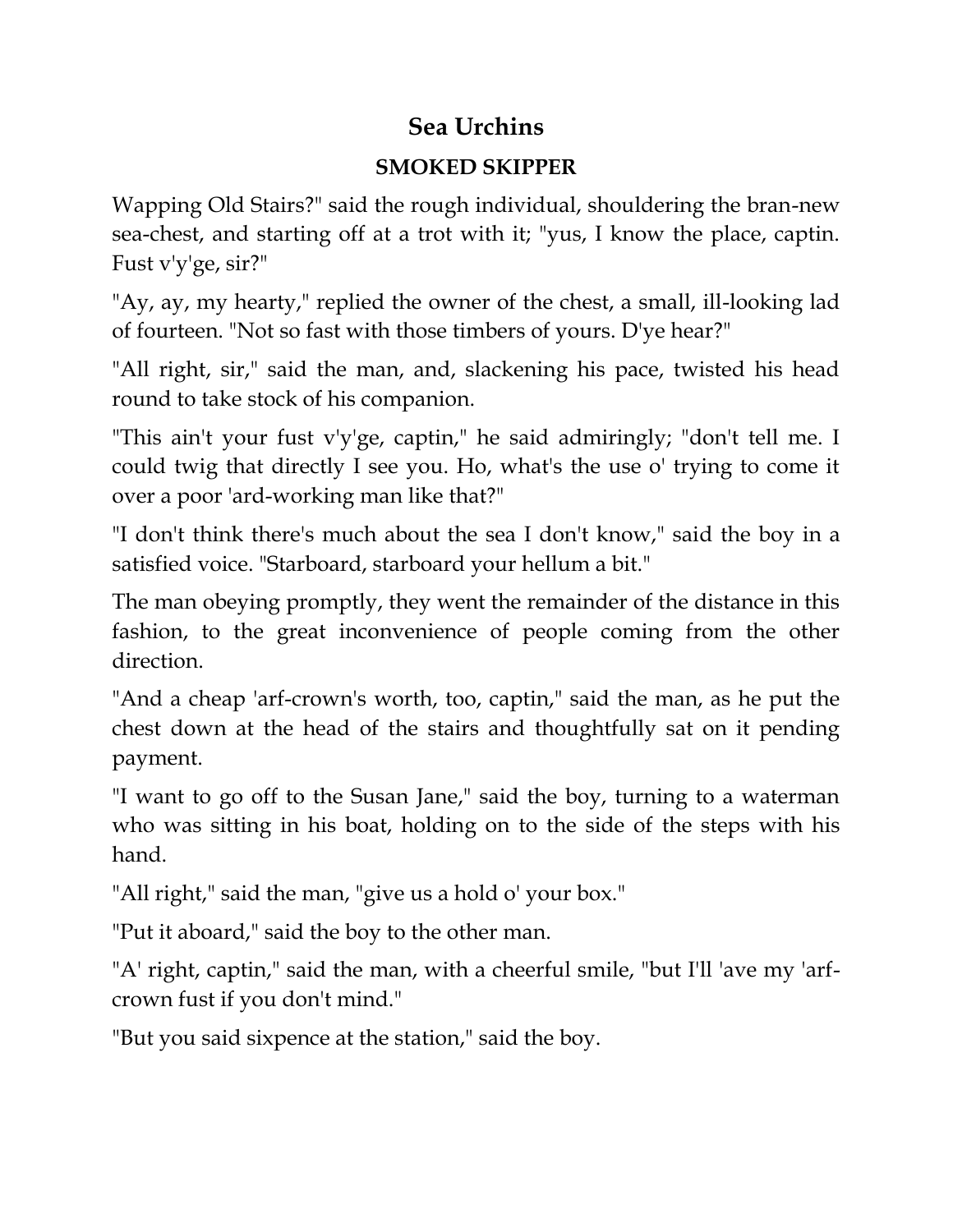"Two an' sixpence, captin," said the man, still smiling, "but I'm a bit 'usky, an' p'raps you didn't hear the two—'arf a crown's the regler price. We ain't allowed to do it under."

"Well, I won't tell anybody," said the boy.

"Give the man 'is 'arf-crown," said the waterman, with sudden heat; "that's 'is price, and my fare's eigh-teen pence."

"All right," said the boy readily; "cheap, too. I didn't know the price, that's all. But I can't pay either of you till I get aboard. I've only got sixpence. I'll tell the captain to give you the rest."

"Tell 'oo?" demanded the light-porter, with some violence.

"The captain," said the boy.

"Look 'ere, you give me that 'arf-crown," said the other, "else I'll chuck your box overboard, an' you after it."

"Wait a minute, then," said the boy, darting away up the narrow alley which led to the stairs; "I'll go and get change."

"E's goin' to change 'arf a suvren, or p'raps a suvren," said the waterman; "you'd better make it five bob, matey."

"Ah, an' you make yours more," said the light-porter cordially. "Well, I'm—  $-$  Well of all the  $- -$ "

"Get off that box," said the big policeman who had come back with the boy. "Take your sixpence an' go. If I catch you down this way again  $-$  "

He finished the sentence by taking the fellow by the scruff of the neck and giving him a violent push as he passed him.

"Waterman's fare is threepence," he said to the boy, as the man in the boat, with an utterly expressionless face, took the chest from him, "I'll stay here till he has put you aboard."

The boy took his seat, and the waterman, breathing hard, pulled out towards the vessels in the tier. He looked at the boy and then at the figure on the steps, and, apparently suppressing a strong inclination to speak, spat violently over the side.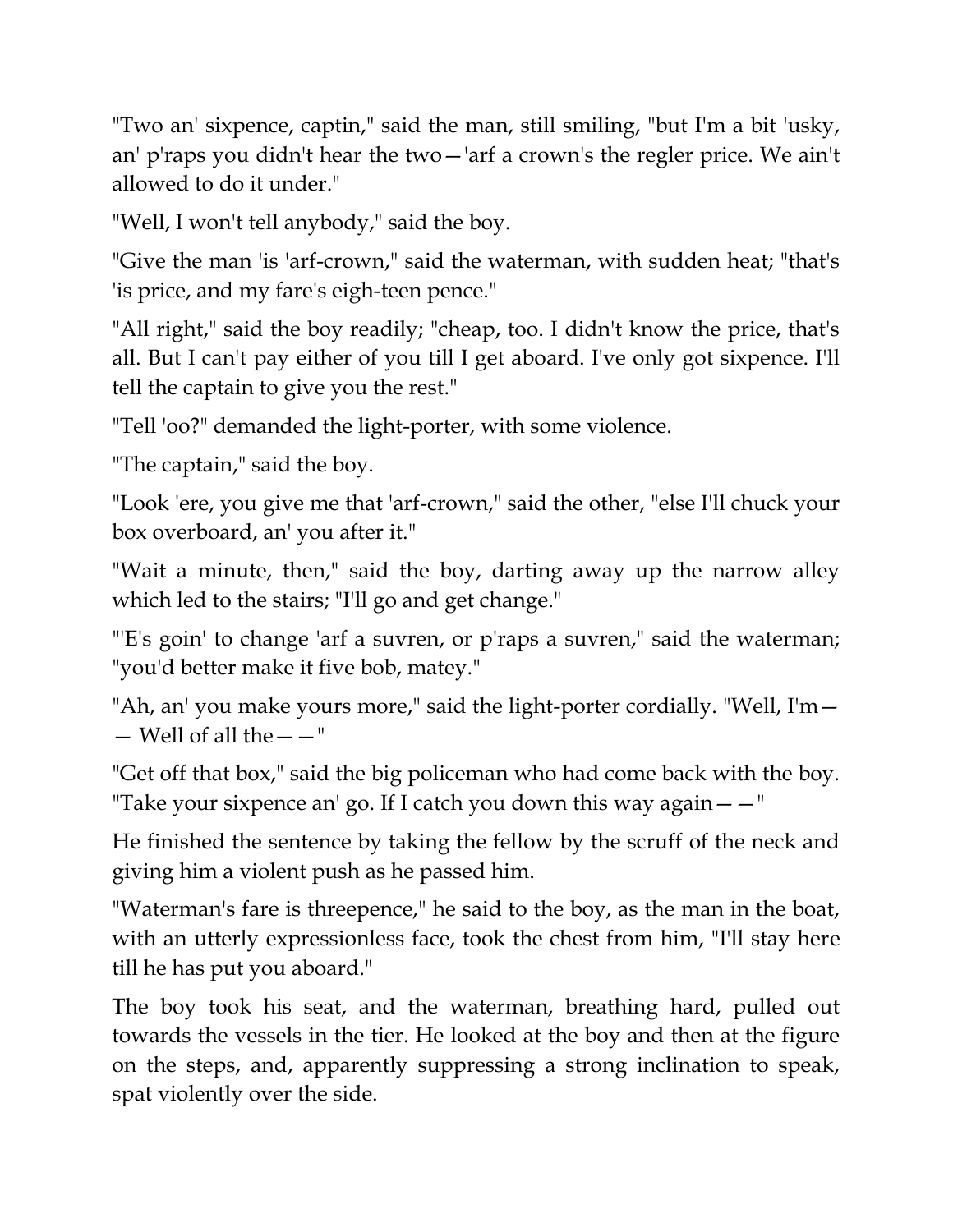"Fine big chap, ain't he?" said the boy.

The waterman, affecting not to hear, looked over his shoulder, and pulled strongly with his left towards a small schooner, from the deck of which a couple of men were watching the small figure in the boat.

"That's the boy I was going to tell you about," said the skipper, "and remember this 'ere ship's a pirate."

"It's got a lot o' pirates aboard of it," said the mate fiercely, as he turned and regarded the crew, "a set o' lazy, loafing, idle, worthless  $-$  "

"It's for the boy's sake," interrupted the skipper.

"Where'd you pick him up?" inquired the other.

"He's the son of a friend o' mine what I've brought aboard to oblige," replied the skipper. "He's got a fancy for being a pirate, so just to oblige his father I told him we was a pirate. He wouldn't have come if I hadn't."

"I'll pirate him," said the mate, rubbing his hands.

"He's a dreadful 'andful, by all accounts," continued the other; "got his 'ed stuffed full o' these 'ere penny dreadfuls till they've turned his brain almost. He started by being an Indian, and goin' off on 'is own with two other kids. When 'e wanted to turn cannibal the other two objected, and gave 'im in charge. After that he did a bit o' burgling, and it cost 'is old man no end o' money to hush it up."

"Well, what did you want him for?" grumbled the mate.

"I'm goin' to knock the nonsense out of him," said the skipper softly, as the boat grazed the side. "Just step for'ard and let the hands know what's expected of 'em. When we get to sea it won't matter."

The mate moved off grumbling, as the small fare stood on the thwarts and scrambled up over the side. The waterman passed up the chest, and dropping the coppers into his pocket, pushed off again without a word.

"Well, you've got here all right, Ralph?" said the skipper. "What do you think of her?"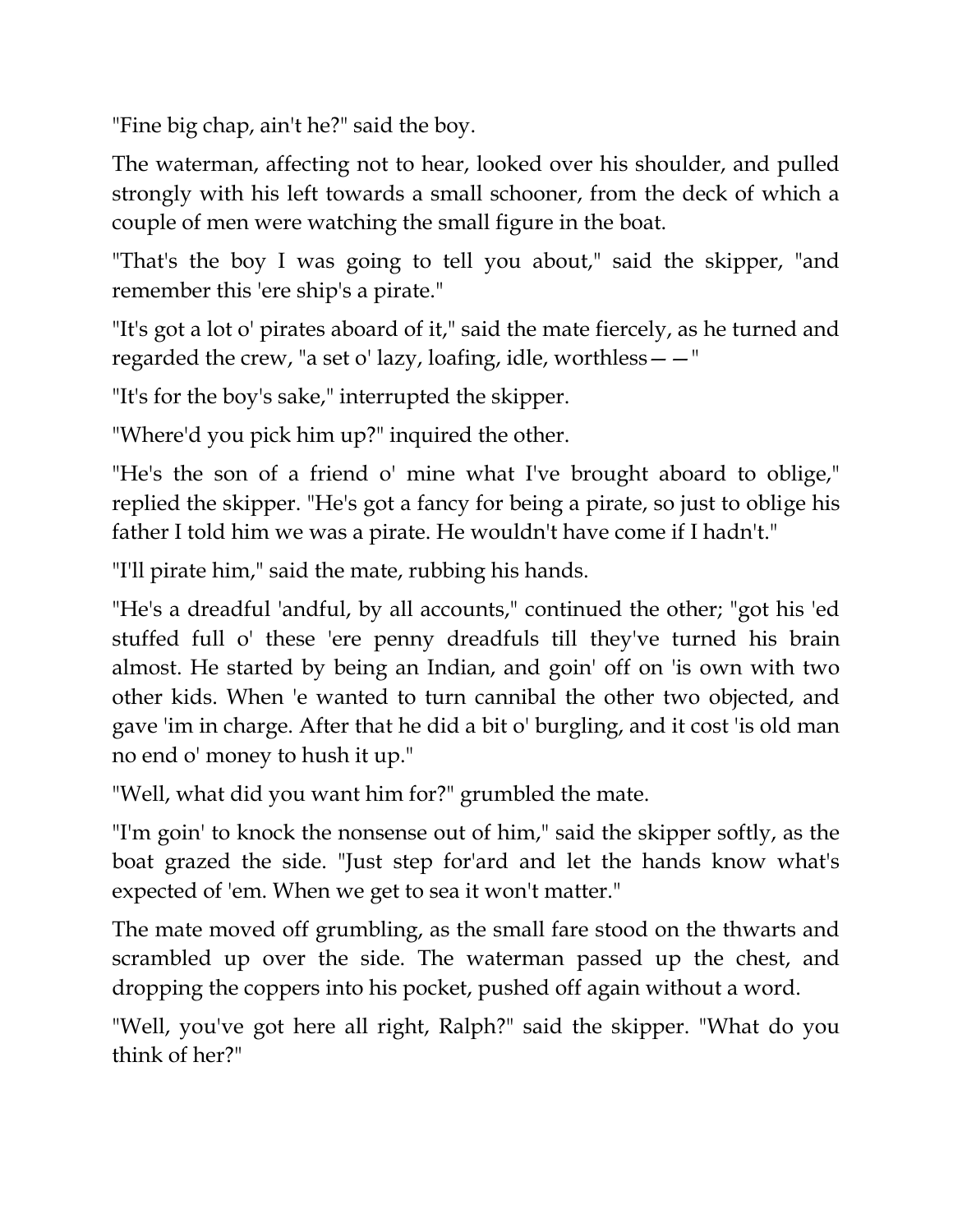"She's a rakish-looking craft," said the boy, looking round the dingy old tub with much satisfaction; "but where's your arms?"

"Hush!" said the skipper, and laid his finger on his nose.

"Oh, all right," said the youth testily, "but you might tell me."

"You shall know all in good time," said the skipper patiently, turning to the crew, who came shuffling up, masking broad grins with dirty palms.

"Here's a new shipmate for you, my lads. He's small, but he's the right stuff."

The newcomer drew himself up, and regarded the crew with some dissatisfaction. For desperadoes they looked far too good-tempered and prone to levity.

"What's the matter with you, Jem Smithers?" inquired the skipper, scowling at a huge fair-haired man, who was laughing discordantly.

"I was thinkin' o' the last party I killed, sir," said Jem, with sudden gravity. "I allers laugh when I think 'ow he squealed."

"You laugh too much," said the other sternly, as he laid a hand on Ralph's shoulder. "Take a lesson from this fine feller; he don't laugh. He acts. Take 'im down below an' show him 'is bunk."

"Will you please to follow me, sir?" said Smithers, leading the way below. "I dessay you'll find it a bit stuffy, but that's owing to Bill Dobbs. A regler old sea-dog is Bill, always sleeps in 'is clothes and never washes."

"I don't think the worse of him for that," said Ralph, regarding the fermenting Dobbs kindly.

"You'd best keep a civil tongue in your 'ed, my lad," said Dobbs shortly.

"Never mind 'im," said Smithers cheerfully; "nobody takes any notice o' old Dobbs. You can 'it 'im if you like. I won't let him hurt you."

"I don't want to start by quarrelling," said Ralph seriously.

"You're afraid," said Jem tauntingly; "you'll never make one of us. 'It 'im; I won't let him hurt you."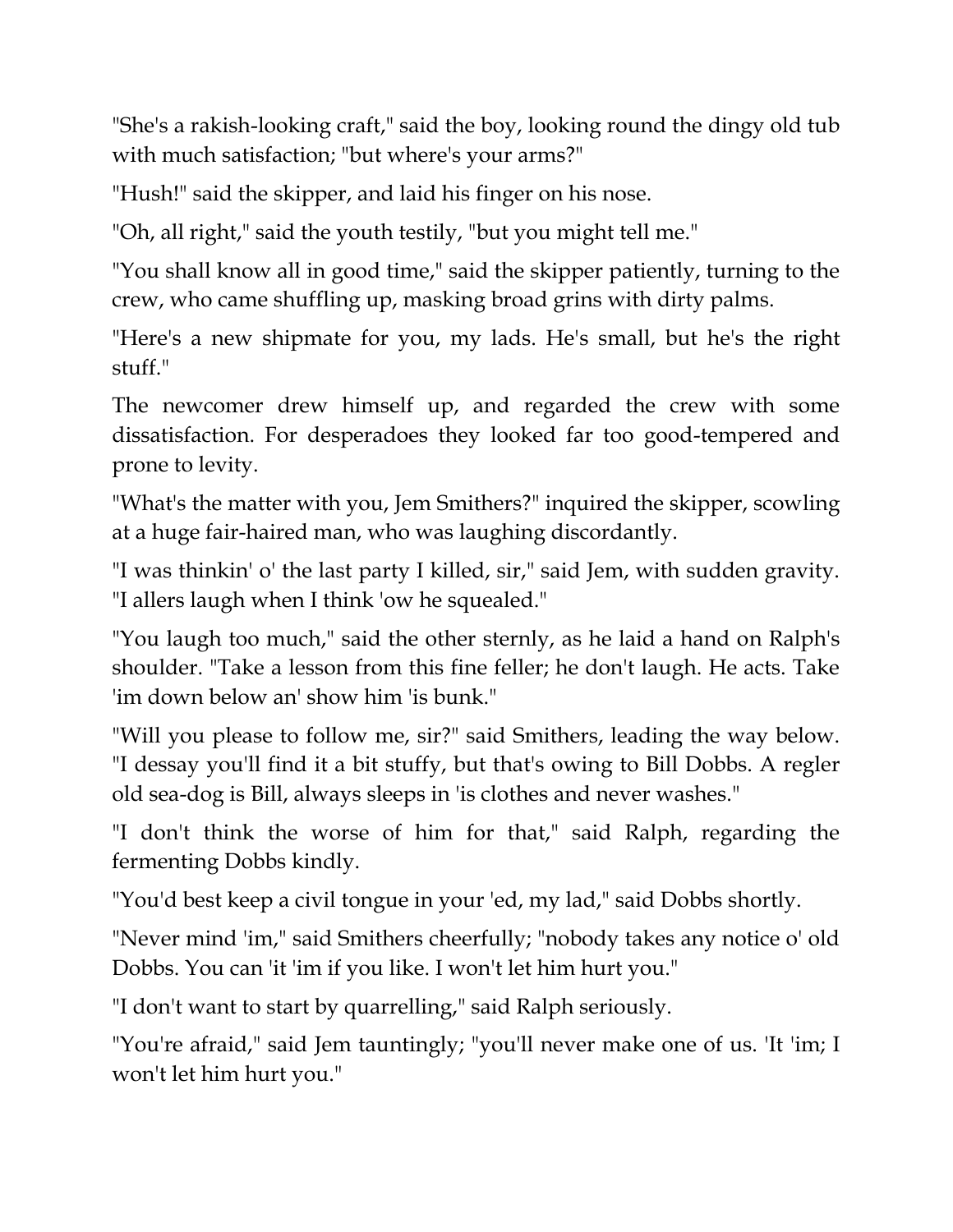Thus aroused, the boy, first directing Dobbs' attention to his stomach by a curious duck of the head, much admired as a feint in his neighbourhood, struck him in the face. The next moment the forecastle was in an uproar and Ralph prostrate on Dobbs' knees, frantically reminding Jem of his promise.

"All right, I won't let him 'urt you," said Jem consolingly.

"But he is hurting me," yelled the boy. "He's hurting me now."

"Well, wait till I get 'im ashore," said Jem, "his old woman won't know him when I've done with him."

The boy's reply to this was a torrent of shrill abuse, principally directed to Jem's facial shortcomings.

"Now don't get rude," said the seaman, grinning.

"Squint-eyes," cried Ralph fiercely.

"When you've done with that 'ere young gentleman, Dobbs," said Jem, with exquisite politeness, "I should like to 'ave 'im for a little bit to teach 'im manners."

"'E don't want to go," said Dobbs, grinning, as Ralph clung to him. "He knows who's kind to him."

"Wait till I get a chance at you," sobbed Ralph, as Jem took him away from Dobbs.

"Lord lumme," said Jem, regarding him in astonishment. "Why, he's actooaly cryin'. I've seen a good many pirates in my time, Bill, but this is a new sort."

"Leave the boy alone," said the cook, a fat, good-natured man. "Here, come 'ere, old man. They don't mean no 'arm."

Glad to escape, Ralph made his way over to the cook, grinding his teeth with shame as that worthy took him between his knees and mopped his eyes with something which he called a handkerchief.

"You'll be all right," he said kindly. "You'll be as good a pirate as any of us before you've finished."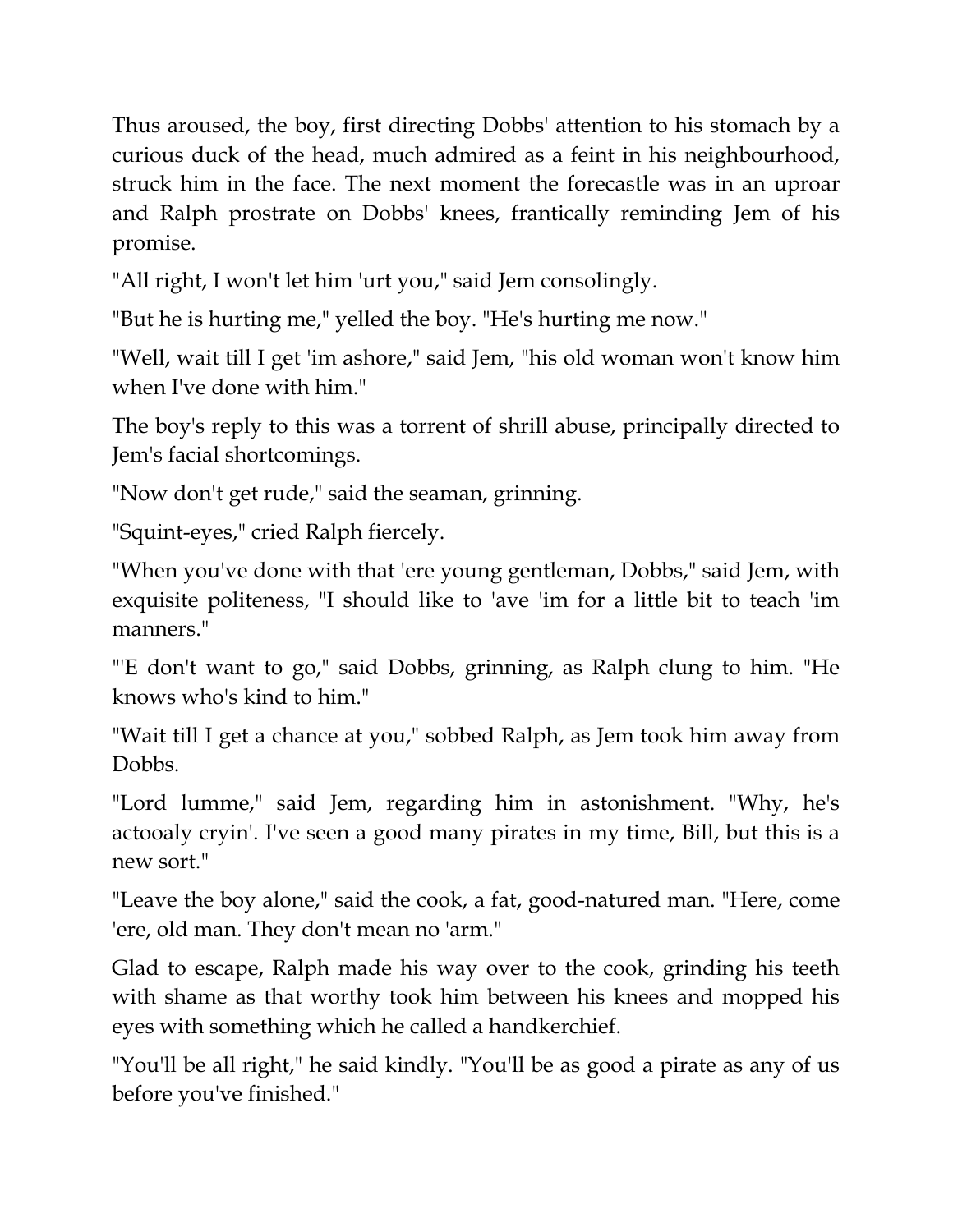"Wait till the first engagement, that's all," sobbed the boy. "If somebody don't get shot in the back it won't be my fault."

The two seamen looked at each other. "That's wot hurt my 'and then," said Dobbs slowly. "I thought it was a jack-knife."

He reached over, and unceremoniously grabbing the boy by the collar, pulled him towards him, and drew a small cheap revolver from his pocket. "Look at that, Jem."

"Take your fingers orf the blessed trigger and then I will," said the other, somewhat sourly.

"I'll pitch it overboard," said Dobbs.

"Don't be a fool, Bill," said Smithers, pocketing it, "that's worth a few pints o' anybody's money. Stand out o' the way, Bill, the Pirit King wants to go on deck."

Bill moved aside as the boy went to the ladder, and allowing him to get up four or five steps, did the rest for him with his shoulder. The boy reached the deck on all fours, and, regaining a more dignified position as soon as possible, went and leaned over the side, regarding with lofty contempt the busy drudges on wharf and river.

They sailed at midnight and brought up in the early dawn in Longreach, where a lighter loaded with barrels came alongside, and the boy smelt romance and mystery when he learnt that they contained powder. They took in ten tons, the lighter drifted away, the hatches were put on, and they started once more.

It was his first voyage, and he regarded with eager interest the craft passing up and down. He had made his peace with the seamen, and they regaled him with blood-curdling stories of their adventures, in the vain hope of horrifying him.

"'E's a beastly little rascal, that's wot 'e is," said the indignant Bill, who had surprised himself by his powers of narration; "fancy larfin' when I told 'im of pitchin' the baby to the sharks."

"E's all right, Bill," said the cook softly. "Wait till you've got seven of 'em."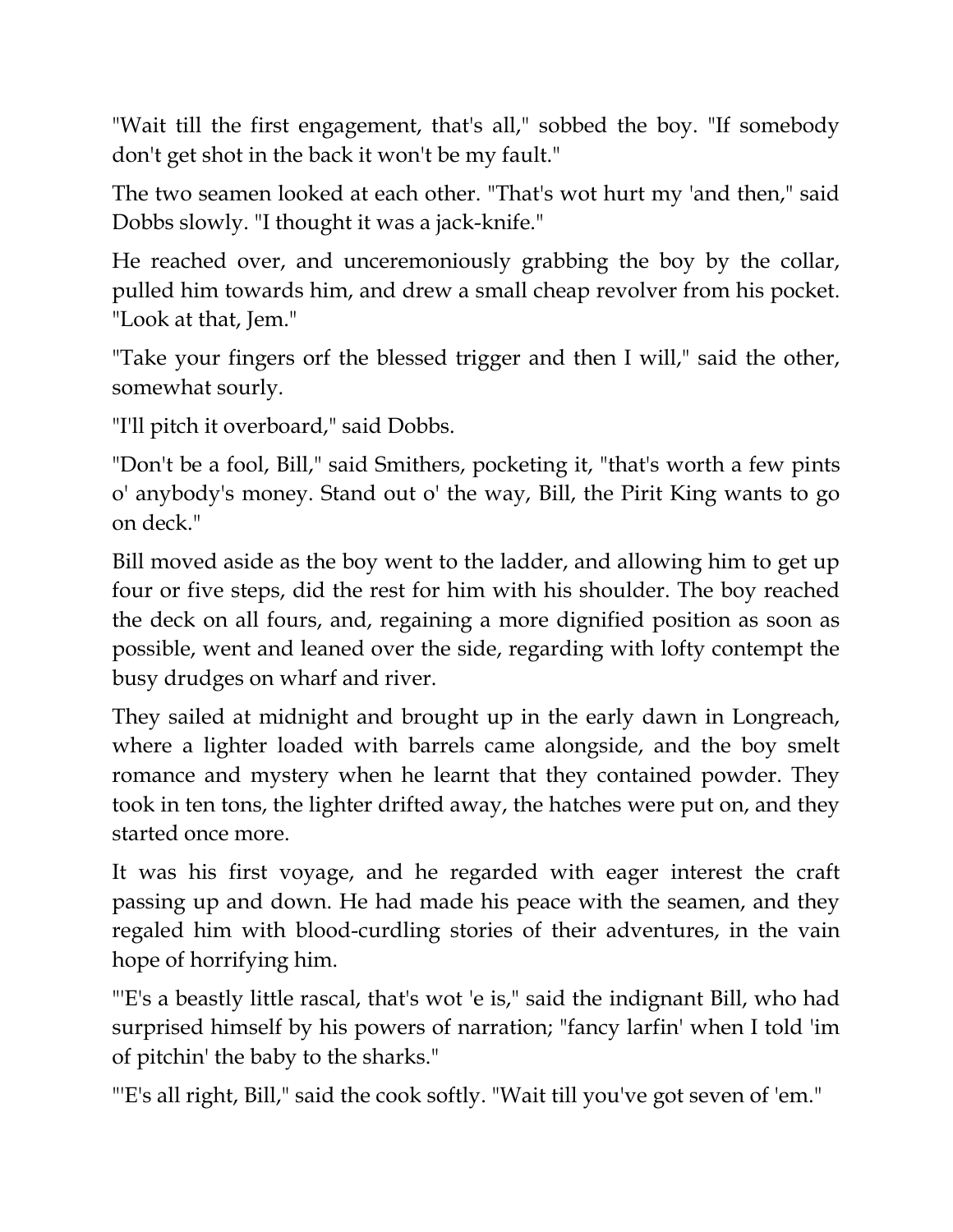"What are you doing here, boy?" demanded the skipper, as Ralph, finding the seamen's yarns somewhat lacking in interest, strolled aft with his hands in his pockets.

"Nothing," said the boy, staring.

"Keep the other end o' the ship," said the skipper sharply, "an' go an' 'elp the cook with the taters."

Ralph hesitated, but a grin on the mate's face decided him.

"I didn't come here to peel potatoes," he said loftily.

"Oh, indeed," said the skipper politely; "an' wot might you 'ave come for, if it ain't being too inquisitive?"

"To fight the enemy," said Ralph shortly.

"Come 'ere," said the skipper.

The boy came slowly towards him.

"Now look 'ere," said the skipper, "I'm going to try and knock a little sense into that stupid 'ed o' yours. I've 'eard all about your silly little games ashore. Your father said he couldn't manage you, so I'm goin' to have a try, and you'll find I'm a very different sort o' man to deal with to wot 'e is. The idea o' thinking this ship was a pirate. Why, a boy your age ought to know there ain't such things nowadays."

"You told me you was," said the boy hotly, "else I wouldn't have come."

"That's just why I told you," said the skipper. "But I didn't think you'd be such a fool as to believe it. Pirates, indeed! Do we look like pirates?"

"You don't," said the boy with a sneer; "you look more like—"

"Like wot?" asked the skipper, edging closer to him. "Eh, like wot?"

"I forget the word," said Ralph, with strong good sense.

"Don't tell any lies now," said the skipper, flushing, as he heard a chuckle from the mate. "Go on, out with it. I'll give you just two minutes."

"I forget it," persisted Ralph.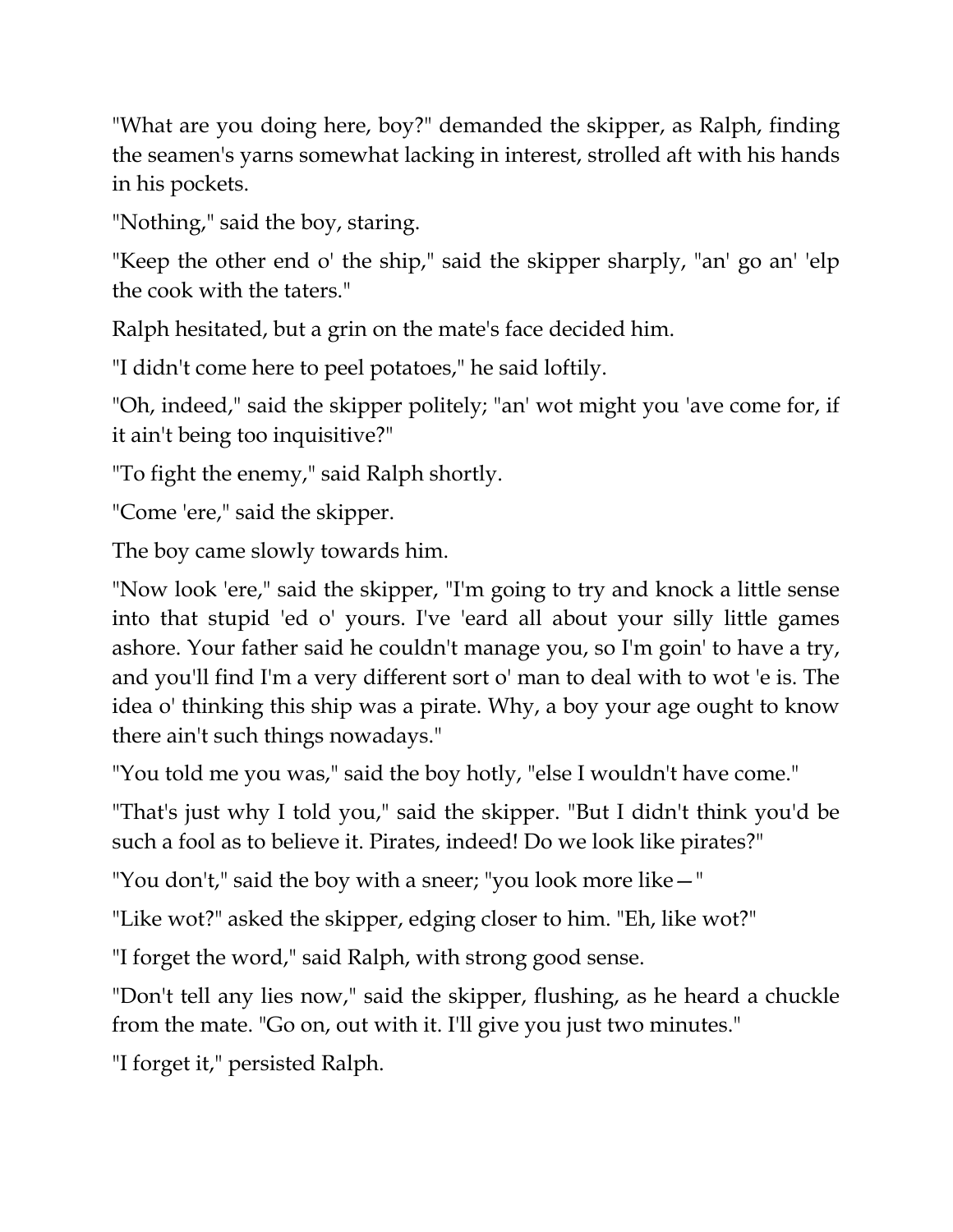"Dustman?" suggested the mate, coming to his assistance. "Coster, chimbley-sweep, mudlark, pickpocket, convict, washer-worn—"

"If you'll look after your dooty, George, instead o' interferin' in matters that don't concern you," said the skipper in a choking voice, "I shall be obliged. Now, then, you boy, what were you going to say I was like?"

"Like the mate," said Ralph slowly.

"Don't tell lies," said the skipper furiously; "you couldn't 'ave forgot that word."

"I didn't forget it," said Ralph, "but I didn't know how you'd like it."

The skipper looked at him dubiously, and pushing his cap from his brow scratched his head.

"And I didn't know how the mate 'ud like it, either," continued the boy.

He relieved the skipper from an awkward dilemma by walking off to the galley and starting on a bowl of potatoes. The master of the Susan Jane watched him blankly for some time and then looked round at the mate.

"You won't get much change out of 'im," said the latter, with a nod; "insultin' little devil."

The other made no reply, but as soon as the potatoes were finished set his young friend to clean brass work, and after that to tidy the cabin up and help the cook clean his pots and pans. Meantime the mate went below and overhauled his chest.

"This is where he gets all them ideas from," he said, coming aft with a big bundle of penny papers. "Look at the titles of 'em—'The Lion of the Pacific,' 'The One-armed Buccaneer,' 'Captain Kidd's Last Voyage.'"

He sat down on the cabin skylight and began turning them over, and, picking out certain gems of phraseology, read them aloud to the skipper. The latter listened at first with scorn and then with impatience.

"I can't make head or tail out of what you're reading, George," he said snappishly. "Who was Rudolph? Read straight ahead."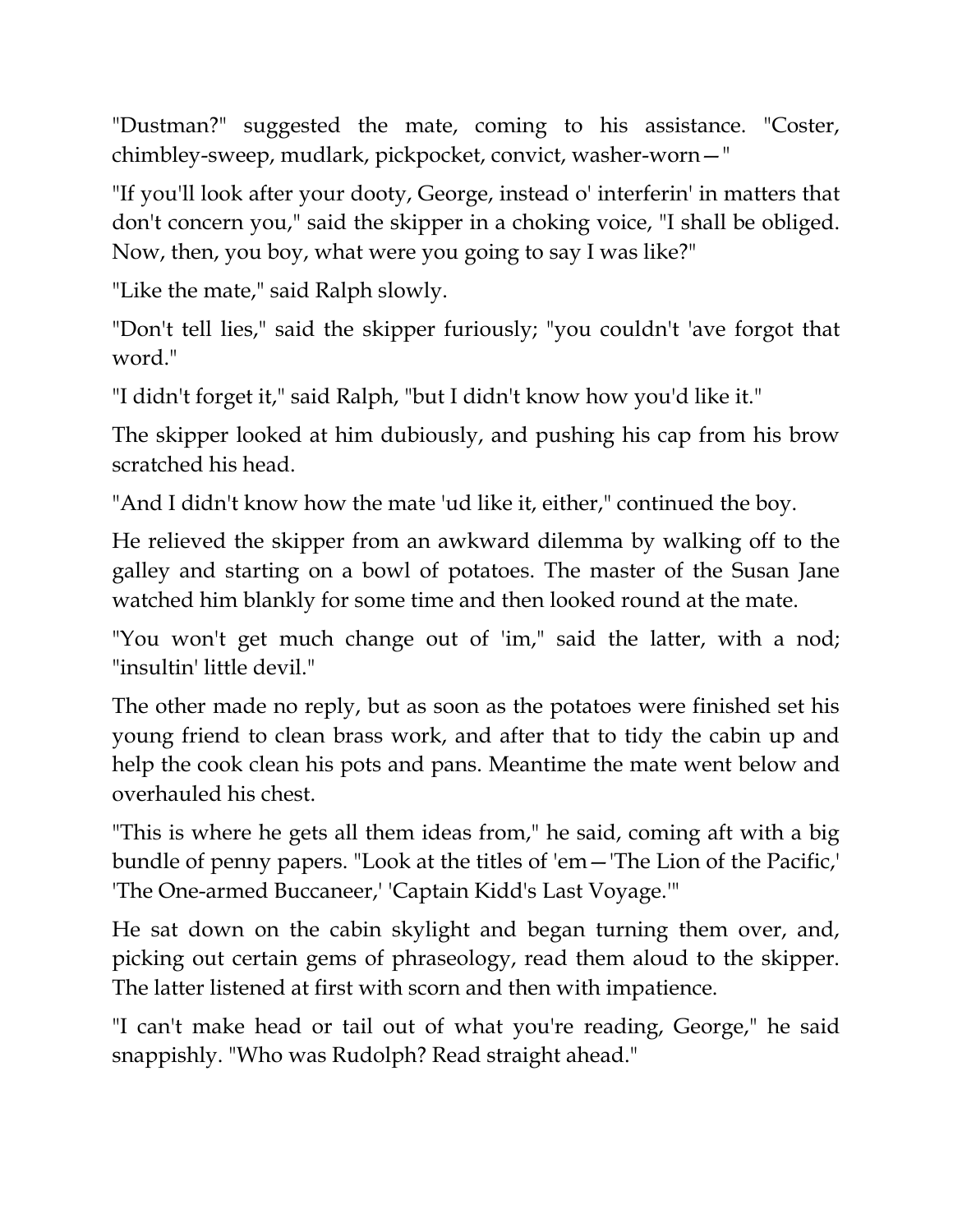Thus urged, the mate, leaning forward so that his listener might hear better, read steadily through a serial in the first three numbers. The third instalment left Rudolph swimming in a race with three sharks and a boatload of cannibals; and the joint efforts of both men failed to discover the other numbers.

"Just wot I should 'ave expected of 'im," said the skipper, as the mate returned from a fruitless search in the boy's chest. "I'll make him a bit more orderly on this ship. Go an' lock them other things up in your drawer, George. He's not to 'ave 'em again."

The schooner was getting into open water now, and began to feel it. In front of them was the blue sea, dotted with white sails and funnels belching smoke, speeding from England to worlds of romance and adventure. Something of the kind the cook said to Ralph, and urged him to get up and look for himself. He also, with the best intentions, discussed the restorative properties of fat pork from a medical point of view.

The next few days the boy divided between seasickness and work, the latter being the skipper's great remedy for piratical yearnings. Three or four times he received a mild drubbing, and, what was worse than the drubbing, had to give an answer in the affirmative to the skipper's inquiry as to whether he felt in a more wholesome frame of mind. On the fifth morning they stood in towards Fairhaven, and to his great joy he saw trees and houses again.

They stayed at Fairhaven just long enough to put out a small portion of their cargo, Ralph, stripped to his shirt and trousers, having to work in the hold with the rest, and proceeded to Lowport, a little place some thirty miles distant, to put out their powder.

It was evening before they arrived, and, the tide being out, anchored in the mouth of the river on which the town stands.

"Git in about four o'clock," said the skipper to the mate, as he looked over the side towards the little cluster of houses on the shore. "Do you feel better now I've knocked some o' that nonsense out o' you, boy?"

"Much better, sir," said Ralph respectfully.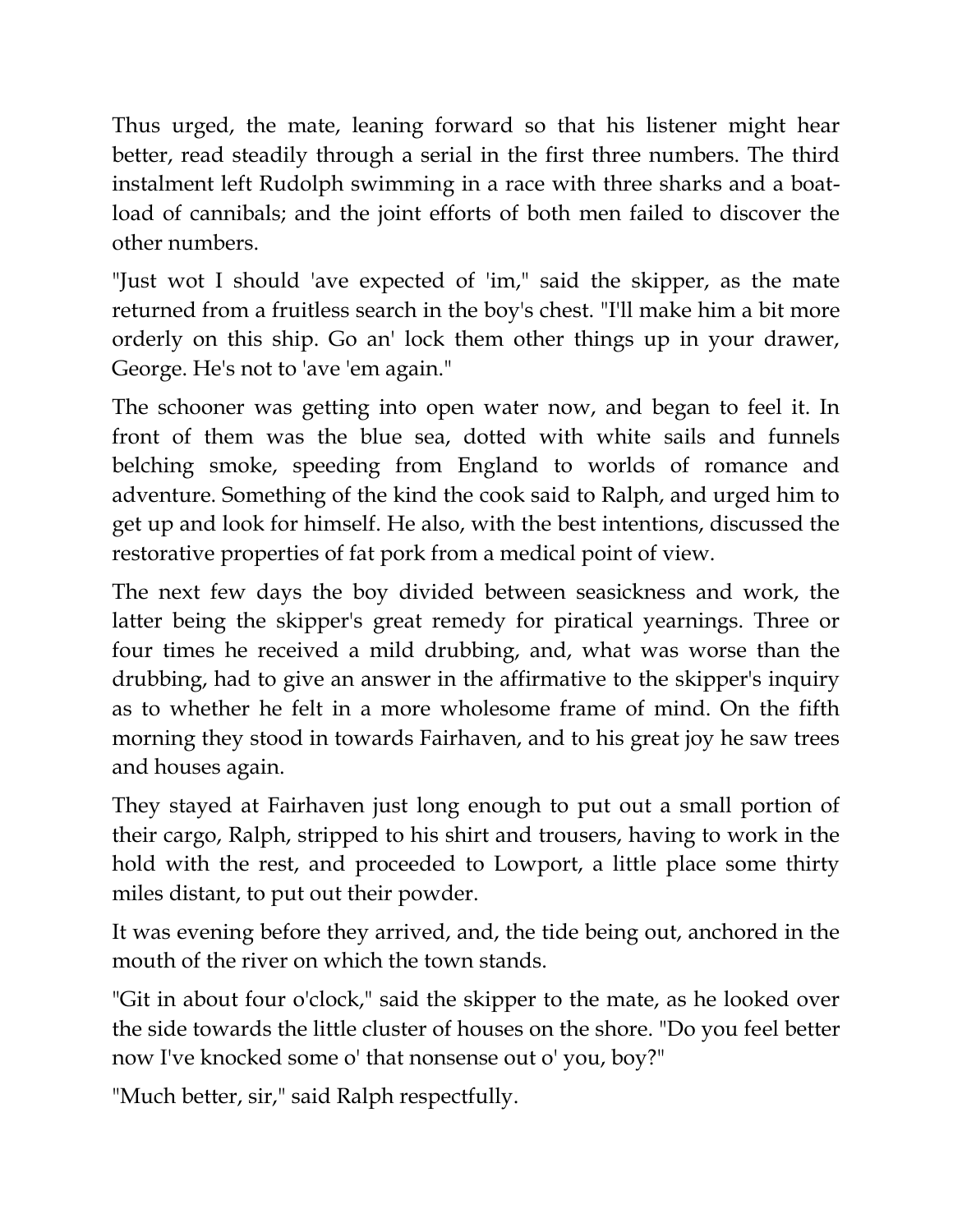"Be a good boy," said the skipper, pausing on the companion-ladder, "and you can stay with us if you like. Better turn in now, as you'll have to make yourself useful again in the morning working out the cargo."

He went below, leaving the boy on deck. The crew were in the forecastle smoking, with the exception of the cook, who was in the galley over a little private business of his own.

An hour later the cook went below to prepare for sleep. The other two men were already in bed, and he was about to get into his when he noticed that Ralph's bunk, which was under his own, was empty. He went up on deck and looked round, and, returning below, scratched his nose in thought.

"Where's the boy?" he demanded, taking Jem by the arm and shaking him.

"Eh?" said Jem, rousing. "Whose boy?"

"Our boy, Ralph," said the cook. "I can't see 'im nowhere. I 'ope 'e ain't gone overboard, pore little chap."

Jem refusing to discuss the matter, the cook awoke Dobbs. Dobbs swore at him peacefully, and resumed his slumbers. The cook went up again and prowled round the deck, looking in all sorts of unlikely places for the boy. He even climbed a little way into the rigging, and, finding no traces of him, was reluctantly forced to the conclusion that he had gone overboard.

"Pore little chap," he said solemnly, looking over the ship's side at the still water.

He walked slowly aft, shaking his head, and looking over the stern, brought up suddenly with a cry of dismay and rubbed his eyes. The ship's boat had also disappeared.

"Wot?" said the two seamen as he ran below and communicated the news. "Well, if it's gorn, it's gorn."

"Hadn't I better go an' tell the skipper?" said the cook.

"Let 'im find it out 'isself," said Jem, purring contentedly in the blankets. "It's 'is boat. Go' night."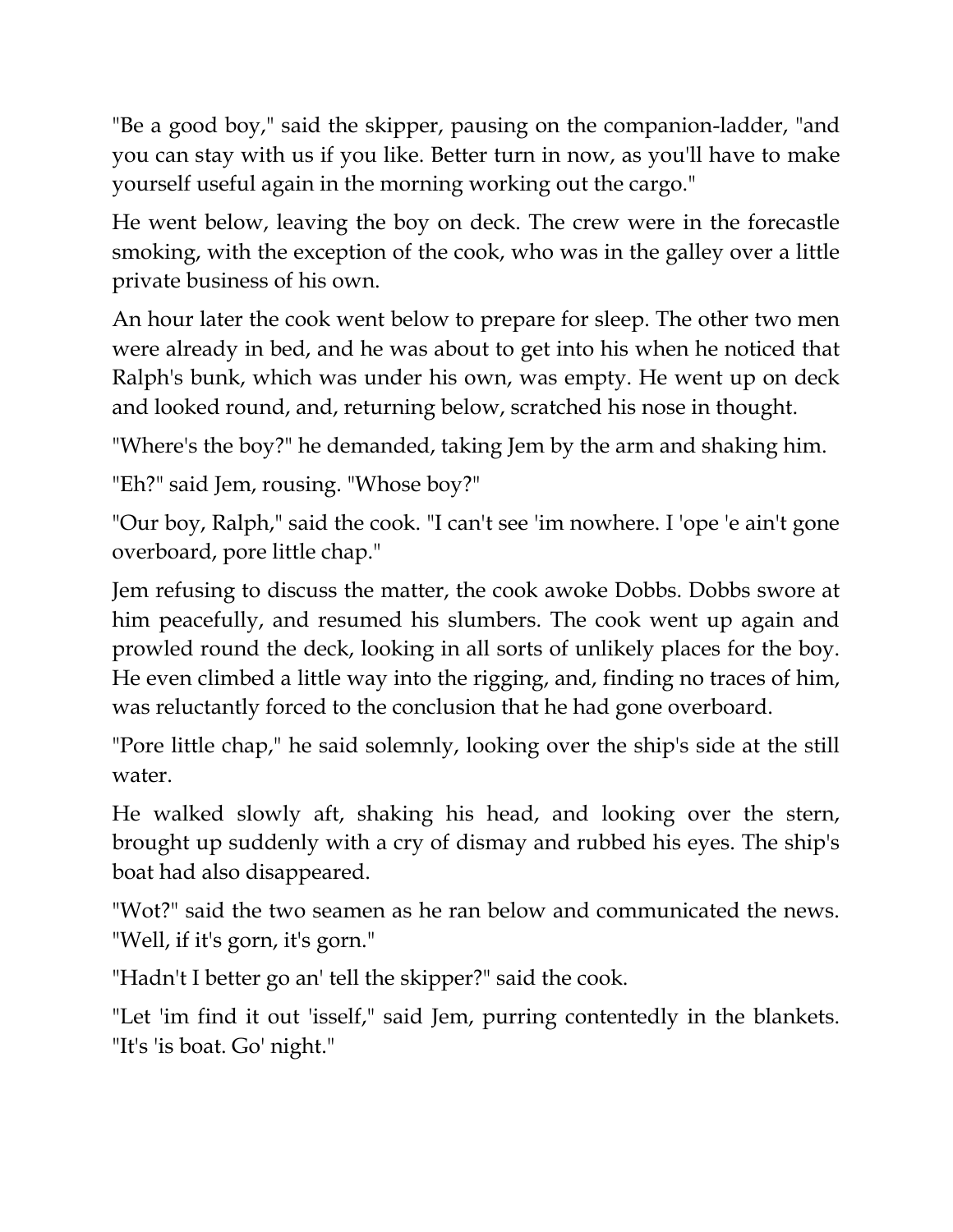"Time we 'ad a noo 'un too," said Dobbs, yawning. "Don't you worry your 'ed, cook, about what don't consarn you."

The cook took the advice, and, having made his few simple preparations for the night, blew out the lamp and sprang into his bunk. Then he uttered a sharp exclamation, and getting out again fumbled for the matches and relit the lamp. A minute later he awoke his exasperated friends for the third time.

"S'elp me, cook," began Jem fiercely.

"If you don't I will," said Dobbs, sitting up and trying to reach the cook with his clenched fist.

"It's a letter pinned to my pillow," said the cook in trembling tones, as he held it to the lamp.

"Well, we don't want to 'ear it," said Jem. "Shut up, d'ye hear?"

But there was that in the cook's manner which awed him.

"Dear cook," he read feverishly, "I have made an infernal machine with clockwork, and hid it in the hold near the gunpowder when we were at Fairhaven. I think it will go off between ten and eleven to-night, but I am not quite sure about the time. Don't tell those other beasts, but jump overboard and swim ashore. I have taken the boat I would have taken you too, but you told me you swam seven miles once, so you can eas—"

The reading came to an abrupt termination as his listeners sprang out of their bunks, and, bolting on dock, burst wildly into the cabin, and breathlessly reeled off the heads of the letter to its astonished occupants.

"Stuck a wot in the hold?" gasped the skipper.

"Infernal machine," said the mate; "one of them things wot you blow up the 'Ouses of Parliament with."

"Wot's the time now?" interrogated Jem anxiously.

"'Bout ha'-past ten," said the cook trembling. "Let's give 'em a hail ashore."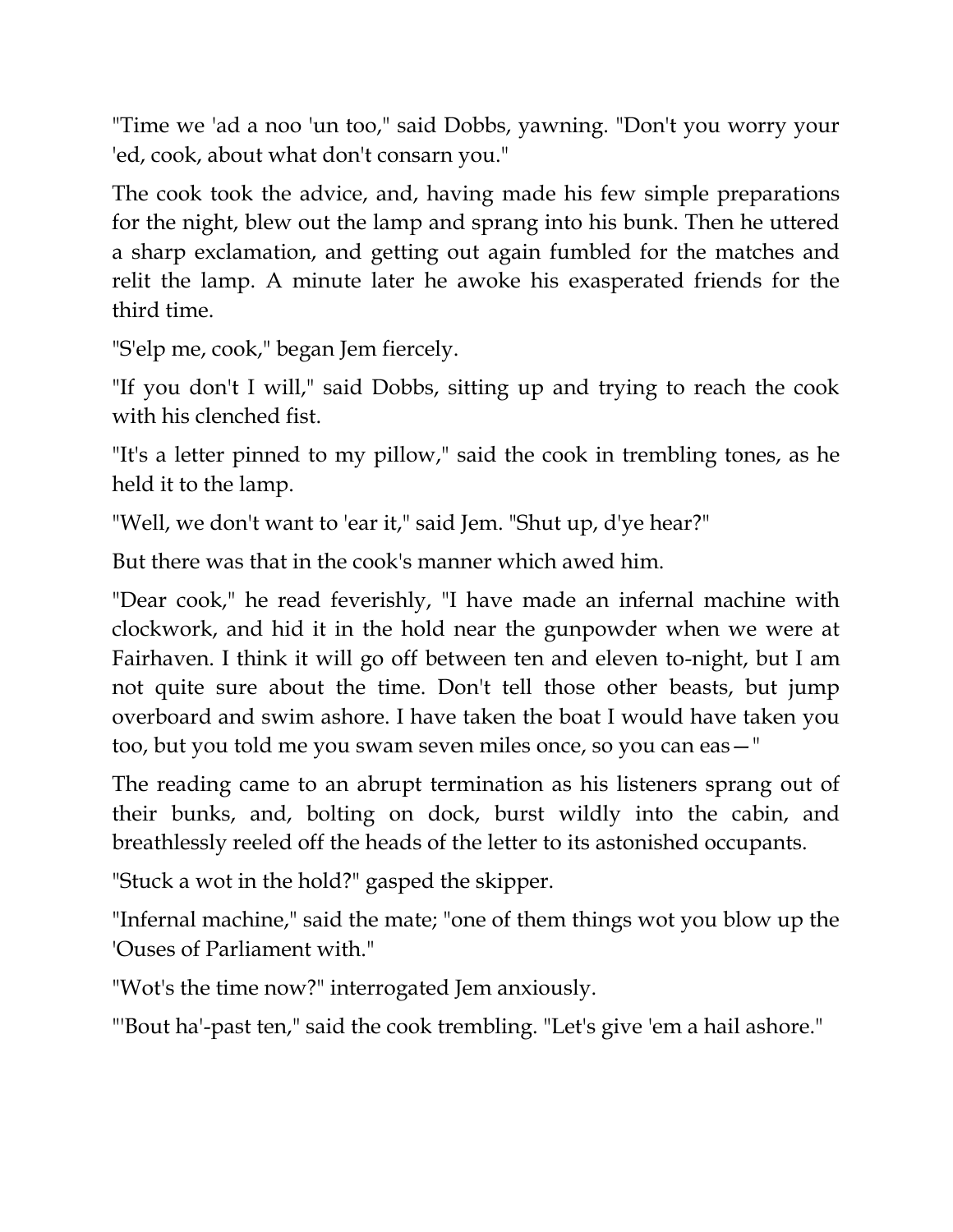They leaned over the side, and sent a mighty shout across the water. Most of Lowport had gone to bed, but the windows in the inn were bright, and lights showed in the upper windows of two or three of the cottages.

Again they shouted in deafening chorus, casting fearful looks behind them, and in the silence a faint answering hail came from the shore. They shouted again like madmen, until listening intently they heard a boat's keel grate on the beach, and then the welcome click of oars in the rowlocks.

"Make haste," bawled Dobbs vociferously, as the boat came creeping out of the darkness. "W'y don't you make 'aste?"

"Wot's the row?" cried a voice from the boat.

"Gunpowder!" yelled the cook frantically; "there's ten tons of it aboard just going to explode. Hurry up."

The sound of the oars ceased and a startled murmur was heard from the boat; then an oar was pulled jerkily.

"They're putting back," said Jem suddenly. "I'm going to swim for it. Stand by to pick me up, mates," he shouted, and lowering himself with a splash into the water struck out strongly towards them.

Dobbs, a poor swimmer, after a moment's hesitation, followed his example.

"I can't swim a stroke," cried the cook, his teeth chattering.

The others, who were in the same predicament, leaned over the side, listening. The swimmers were invisible in the darkness, but their progress was easily followed by the noise they made. Jem was the first to be hauled on board, and a minute or two later the listeners on the schooner heard him assisting Dobbs. Then the sounds of strife, of thumps, and wicked words broke on their delighted ears.

"They're coming back for us," said the mate, taking a deep breath. "Well done, Jem."

The boat came towards them, impelled by powerful strokes, and was soon alongside. The three men tumbled in hurriedly, their fall being modified by the original crew, who were lying crouched up in the bottom of the boat. Jem and Dobbs gave way with hearty goodwill, and the doomed ship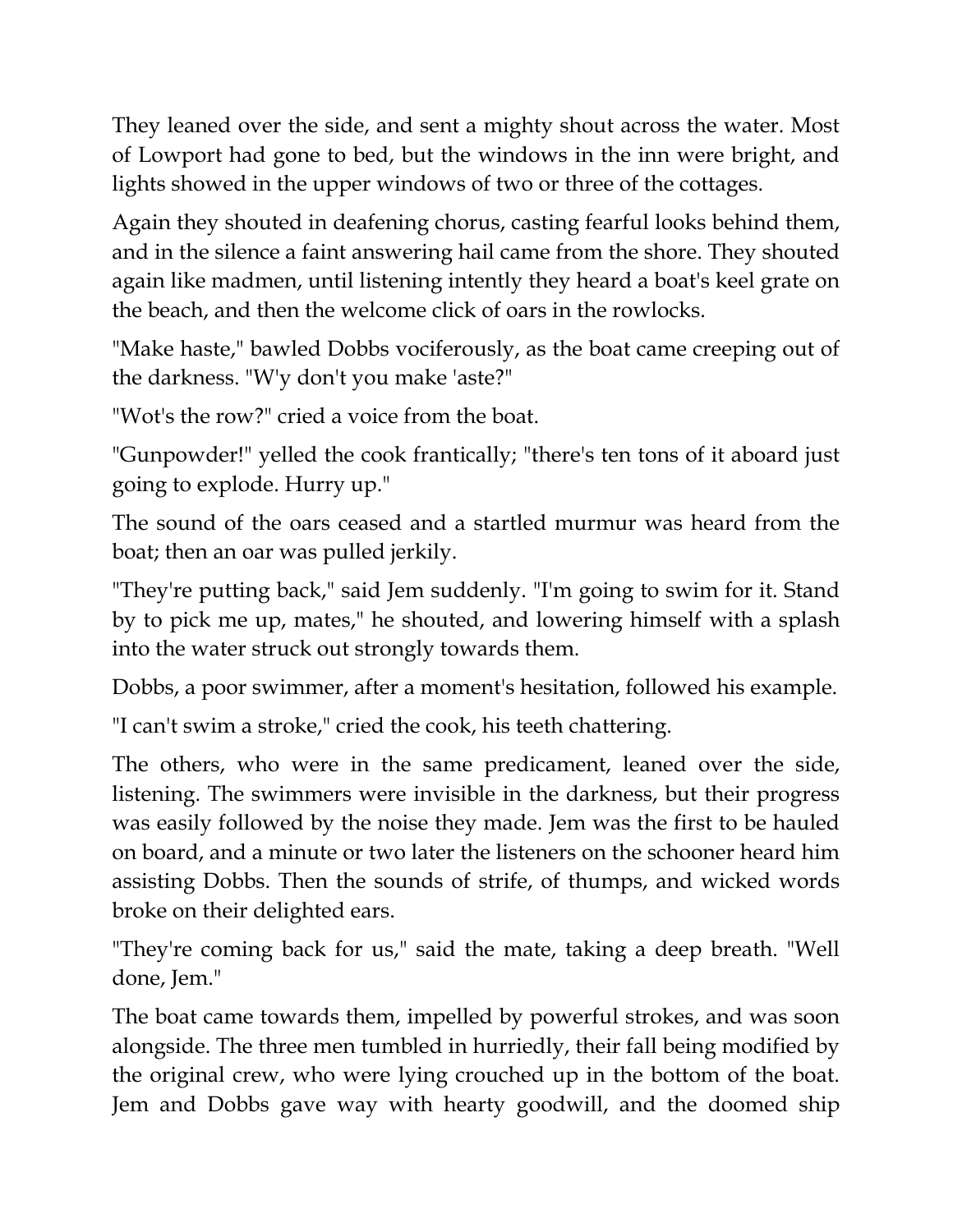receded into the darkness. A little knot of people had gathered on the shore, and, receiving the tidings, became anxious for the safety of their town. It was felt that the windows, at least, were in imminent peril, and messengers were hastily sent round to have them opened.

Still the deserted Susan Jane made no sign. Twelve o'clock struck from the little church at the back of the town, and she was still intact.

"Something's gone wrong," said an old fisherman with a bad way of putting things. "Now's the time for somebody to go and tow her out to sea."

There was no response.

"To save Lowport," said the speaker feelingly.. "If I was only twenty years younger—"

"It's old men's work," said a voice.

The skipper, straining his eyes through the gloom in the direction of his craft, said nothing. He began to think that she had escaped after all.

Two o'clock struck, and the crowd began to disperse..Some of the bolder inhabitants who were fidgety about draughts closed their windows, and children who had been routed out of their beds to take a nocturnal walk inland were led slowly back. By three o'clock the danger was felt to be over, and day broke and revealed the forlorn Susan Jane still riding at anchor.

"I'm going aboard," said the skipper suddenly; "who's coming with me?"

Jem and the mate and the town policeman volunteered, and, borrowing the boat which had served them before, pulled swiftly out to their vessel, and, taking the hatches off with unusual gentleness, commenced their search. It was nervous work at first, but they became inured to it, and, moreover, a certain suspicion, slight at first, but increasing in intensity as the search proceeded, gave them some sense of security. Later still they began to eye each other shamefacedly.

"I don't believe there's anything there," said the policeman, sitting down and laughing boisterously; "that boy's been making a fool of you."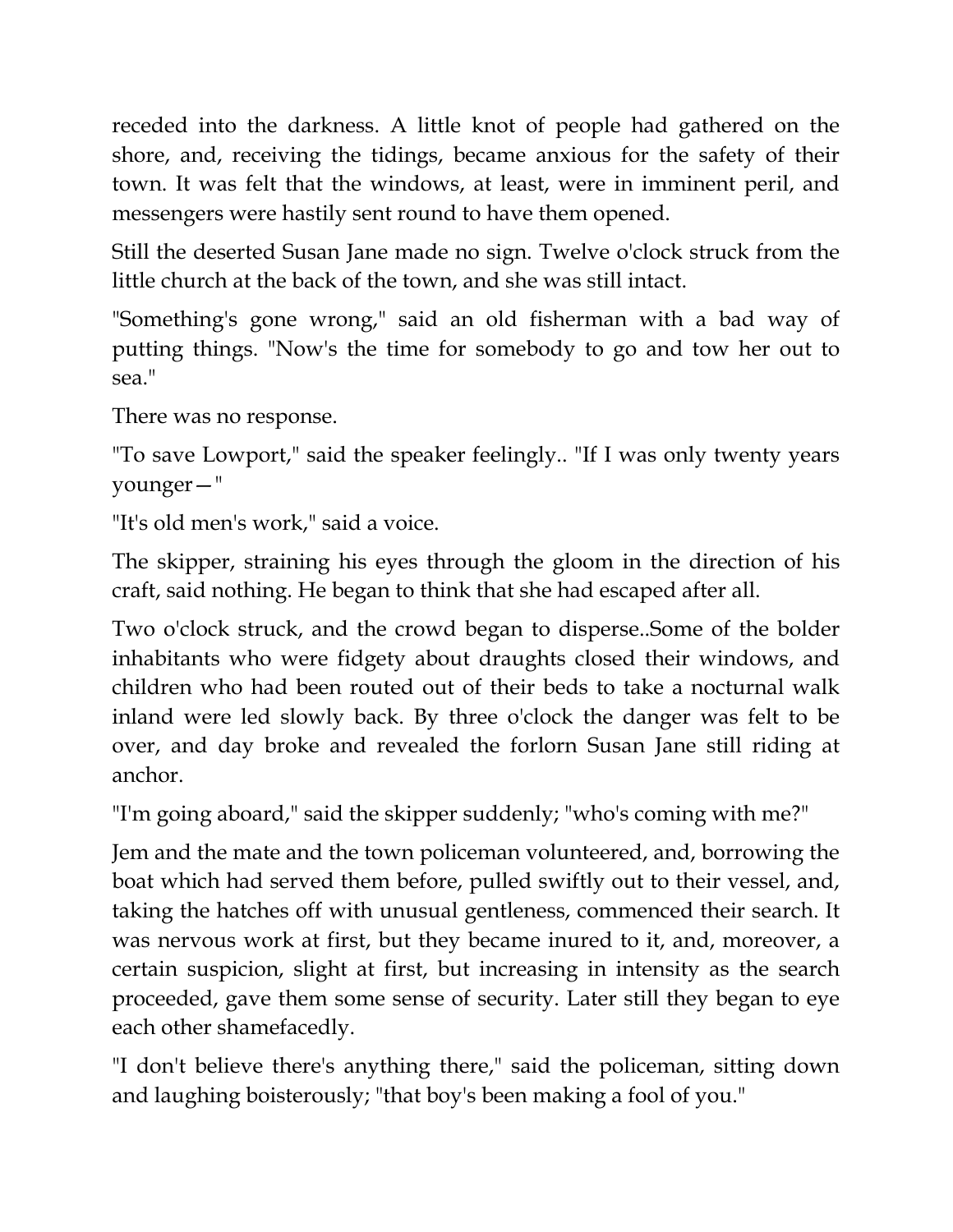"That's about the size of it," groaned the mate. "We'll be the laughing-stock o' the town."

The skipper, who was standing with his back towards him, said nothing; but, peering about, stooped suddenly, and, with a sharp exclamation, picked up something from behind a damaged case.

"I've got it," he yelled suddenly; "stand clear!"

He scrambled hastily on deck, and, holding his find at arm's length, with his head averted, flung it far into the water. A loud cheer from a couple of boats which were watching greeted his action, and a distant response came from the shore.

"Was that a infernal machine?" whispered the bewildered Jem to the mate. "Why, it looked to me just like one o' them tins o' corned beef."

The mate shook his head at him and glanced at the constable, who was gazing longingly over the side. "Well, I've 'eard of people being killed by them sometimes," he said with a grin.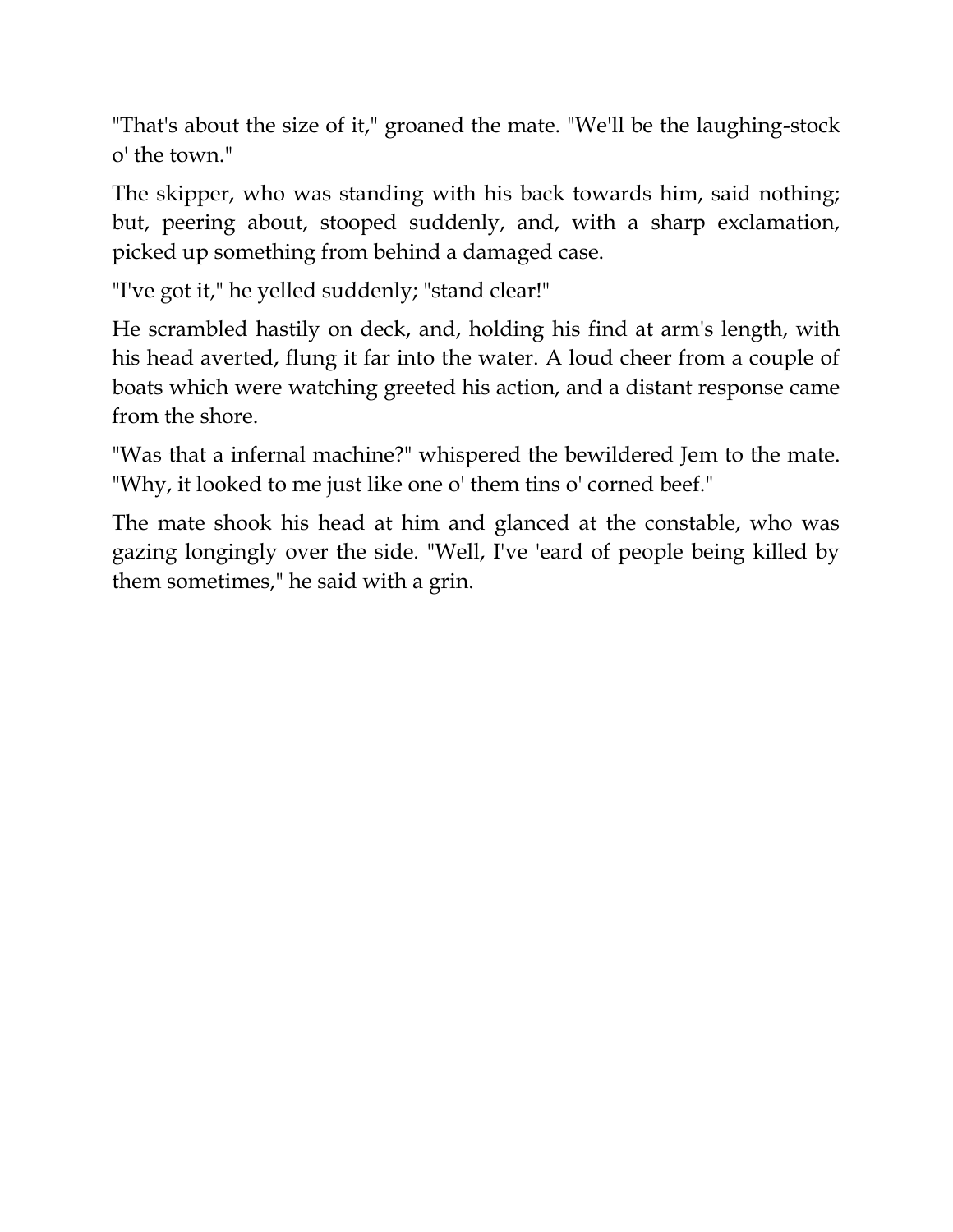#### **A SAFETY MATCH**

Mr. Boom, late of the mercantile marine, had the last word, but only by the cowardly expedient of getting out of earshot of his daughter first, and then hurling it at her with a voice trained to compete with hurricanes. Miss Boom avoided a complete defeat by leaning forward with her head on one side in the attitude of an eager but unsuccessful listener, a pose which she abandoned for one of innocent joy when her sire, having been deluded into twice repeating his remarks, was fain to relieve his overstrained muscles by a fit of violent coughing.

"I b'lieve she heard it all along," said Mr. Boom sourly, as he continued his way down the winding lane to the little harbour below. "The only way to live at peace with wimmen is to always be at sea; then they make a fuss of you when you come home—if you don't stay too long, that is."

He reached the quay, with its few tiny cottages, and brown nets spread about to dry in the sun, and walking up and down, grumbling, regarded with jaundiced eye a few small smacks which lay in the harbour, and two or three crusted amphibians lounging aimlessly about.

"Mornin', Mr. Boom," said a stalwart youth in sea-boots, appearing suddenly over the edge of the quay from his boat.

"Mornin', Dick," said Mr. Boom affably; "just goin' off?"

"'Bout an hour's time," said the other: "Miss Boom well, sir?"

"She's a' right," said Mr. Boom; "me an' her 've just had a few words. She picked up something off the floor what she said was a cake o' mud off my heel. Said she wouldn't have it," continued Mr. Boom, his voice rising. "My own floor too. Swep' it up off the floor with a dustpan and brush, and held it in front of me to look at."

Dick Tarrell gave a grunt which might mean anything—Mr. Boom took it for sympathy.

"I called her old maid," he said with gusto; "'you're a fidgety old maid,' I said. You should ha' seen her look. Do you know what I think, Dick?"

"Not exactly," said Tarrell cautiously.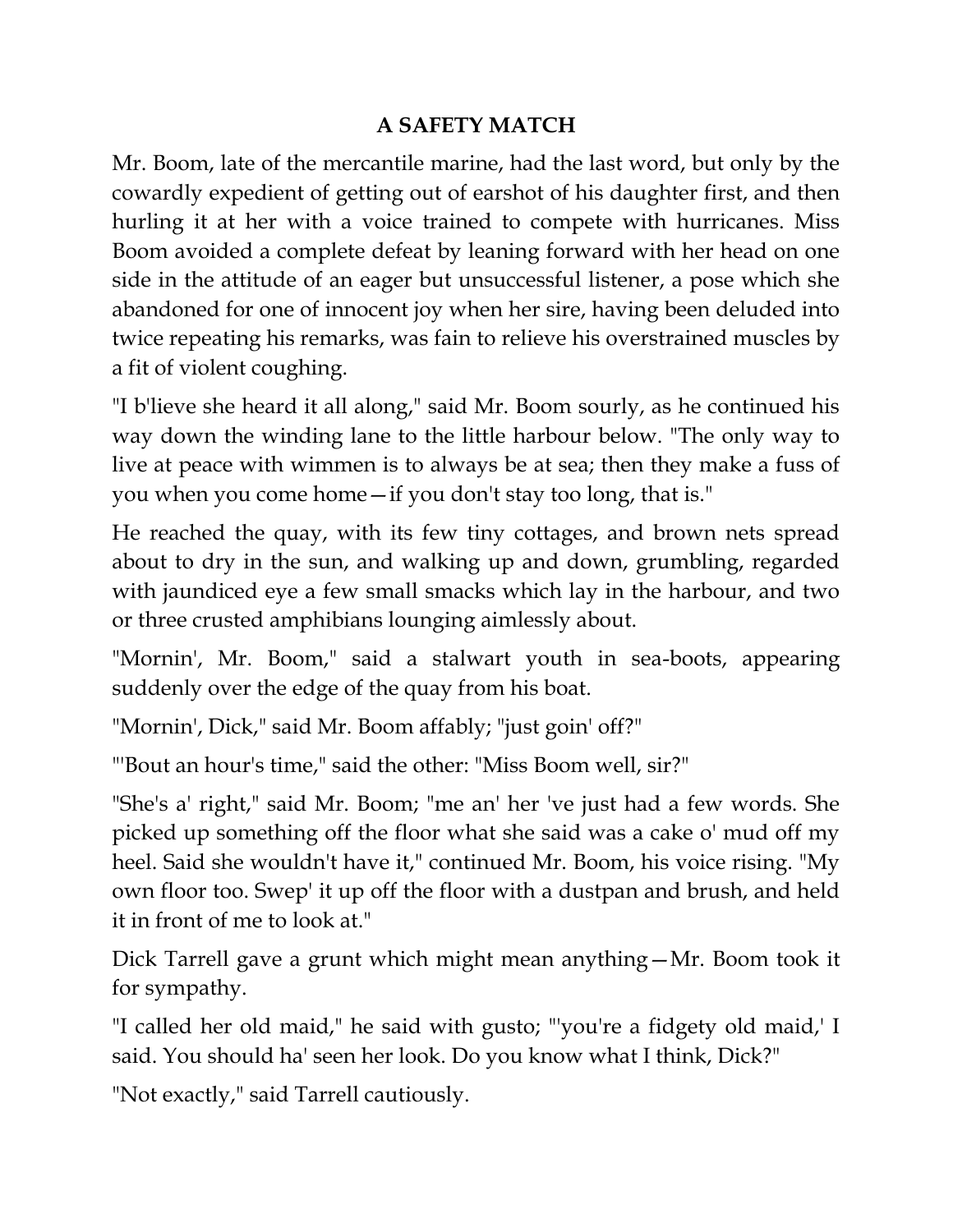"I b'leeve she's that savage that she'd take the first man that asked her," said the other triumphantly; "she's sitting up there at the door of the cottage, all by herself."

Tarrell sighed.

"With not a soul to speak to," said Mr. Boom pointedly.

The other kicked at a small crab which was passing, and returned it to its native element in sections.

"I'll walk up there with you if you're going that way," he said at length.

"No, I'm just having a look round," said Mr. Boom, "but there's nothing to hinder you going, Dick, if you've a mind to."

"There's no little thing you want, as I'm going there, I s'pose?" suggested Tarrell. "It's awkward when you go there and say, 'Good-morning,' and the girl says, 'Good-morning,' and then you don't say any more and she don't say any more. If there was anything you wanted that I could help her look for, it 'ud make talk easier."

"Well—go for my baccy pouch," said Mr. Boom, after a minute's thought, "it'll take you a long time to find that."

"Why?" inquired the other.

"'Cos I've got it here," said the unscrupulous Mr. Boom, producing it, and placidly filling his pipe.

"You might spend—ah—the best part of an hour looking for that."

He turned away with a nod, and Tarrell, after looking about him in a hesitating fashion to make sure that his movements were not attracting the attention his conscience told him they deserved, set off in the hang-dog fashion peculiar to nervous lovers up the road to the cottage. Kate Boom was sitting at the door as her father had described, and, in apparent unconsciousness of his approach, did not raise her eyes from her book. "Good-morning," said Tarrell, in a husky voice.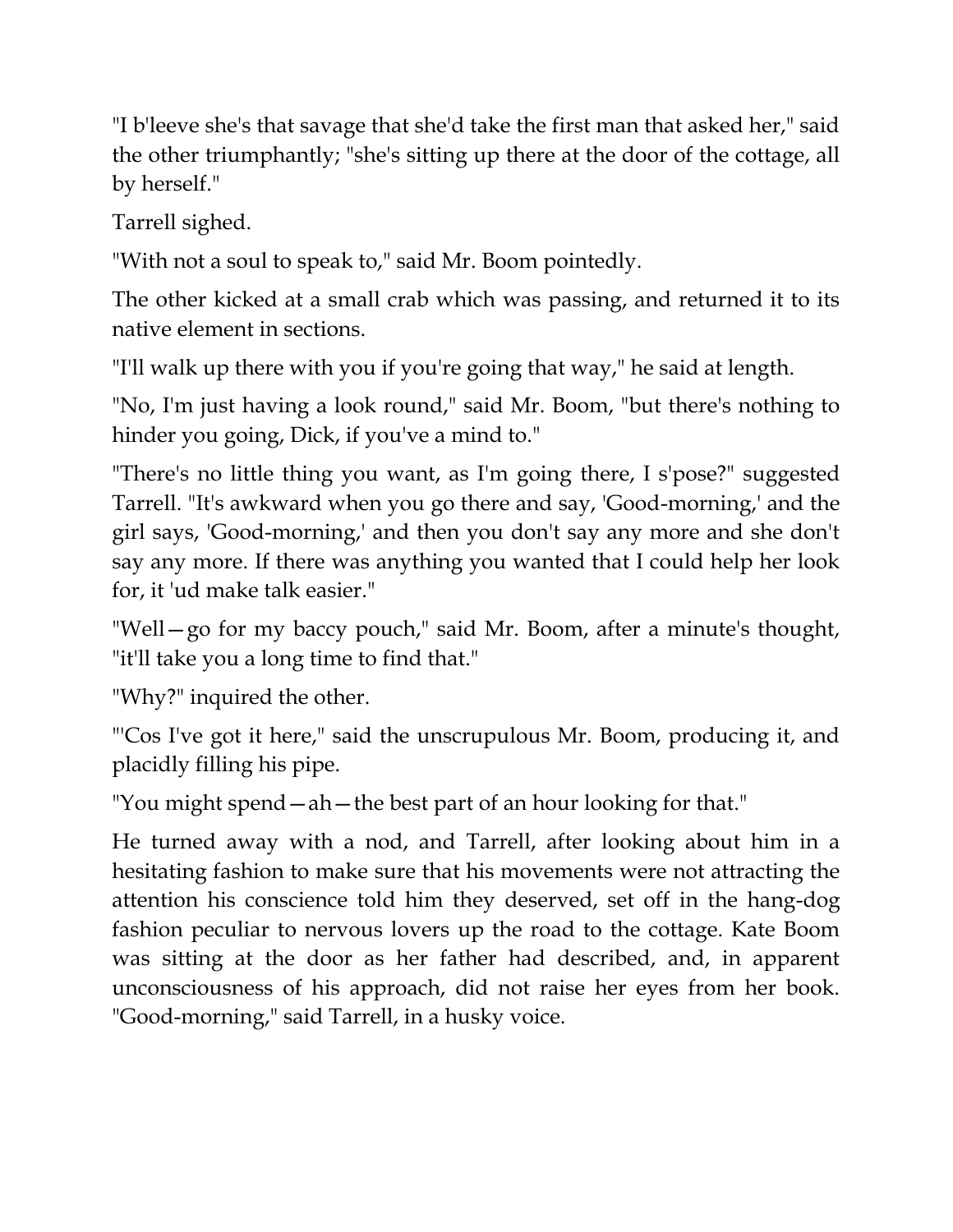Miss Boom returned the salutation, and, marking the place in her book with her forefinger, looked over the hedge on the other side of the road to the sea beyond.

"Your father has left his pouch behind, and being as I was coming this way, asked me to call for it," faltered the young man.

Miss Boom turned her head, and, regarding him steadily, noted the rising colour and the shuffling feet.

"Did he say where he had left it?" she inquired.

"No," said the other.

"Well, my time's too valuable to waste looking for pouches," said Kate, bending down to her book again, "but if you like to go in and look for it, you may!"

She moved aside to let him pass, and sat listening with a slight smile as she heard him moving about the room.

"I can't find it," he said, after a pretended search.

"Better try the kitchen now then," said Miss Boom, without looking up, "and then the scullery. It might be in the woodshed or even down the garden. You haven't half looked."

She heard the kitchen door close behind him, and then, taking her book with her, went upstairs to her room. The conscientious Tarrell, having duly searched all the above-mentioned places, returned to the parlour and waited. He waited a quarter of an hour, and then going out by the front door, stood irresolute.

"I can't find it," he said at length, addressing himself to the bedroom window.

"No. I was coming down to tell you," said Miss Boom, glancing sedately at him from over the geraniums. "I remember seeing father take it out with him this morning."

Tarrell affected a clumsy surprise. "It doesn't matter," he said. "How nice your geraniums are."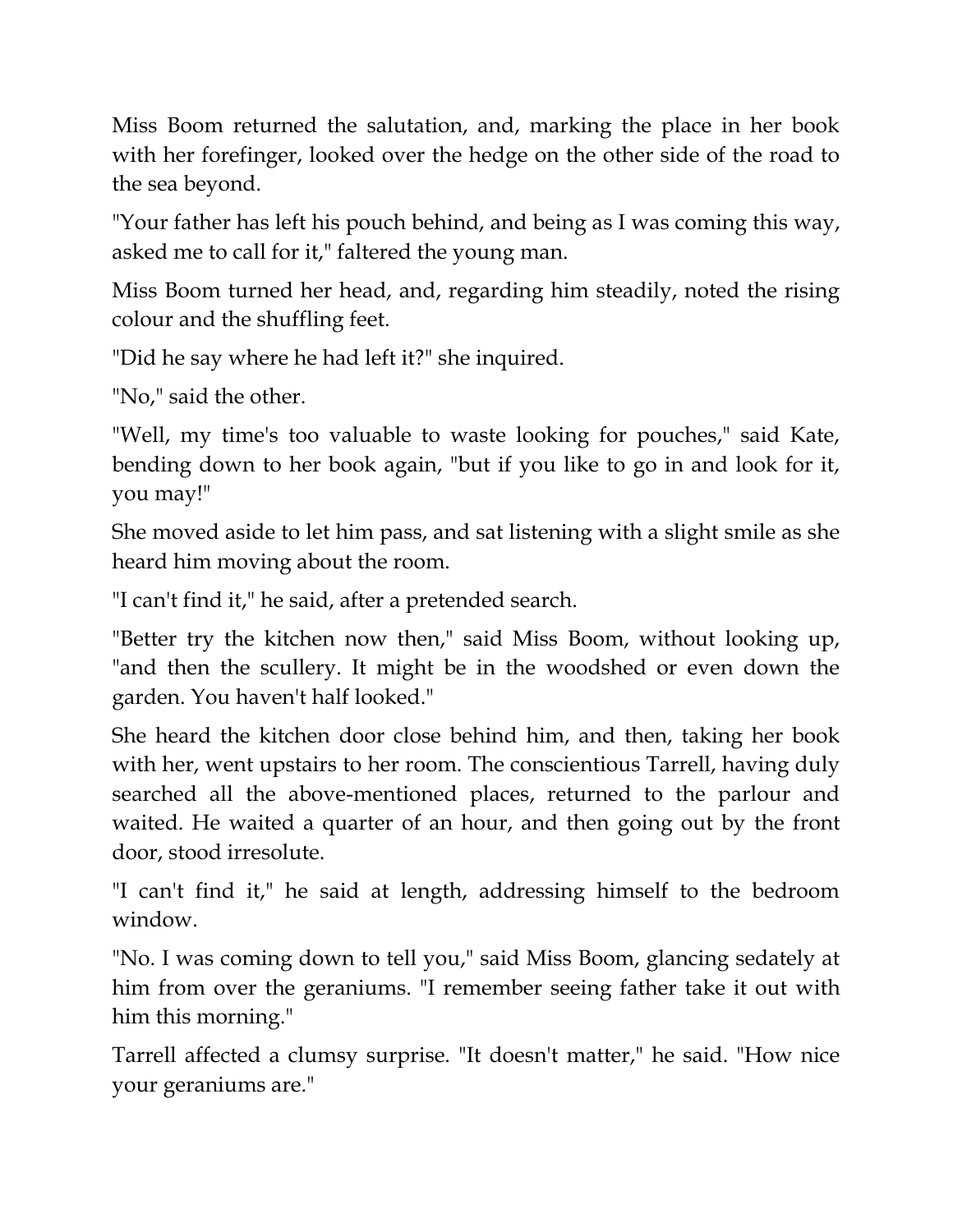"Yes, they're all right," said Miss Boom briefly.

"I can't think how you keep 'em so nice," said Tarrell.

"Well, don't try," said Miss Boom kindly. "You'd better go back and tell father about the pouch. Perhaps he's waiting for a smoke all this time."

"There's no hurry," said the young man; "perhaps he's found it."

"Well, I can't stop to talk," said the girl; "I'm busy reading."

With these heartless words she withdrew into the room, and the discomfited swain, only too conscious of the sorry figure he cut, went slowly back to the harbour, to be met by Mr. Boom with a wink of aggravating and portentous dimensions.

"You've took a long time," he said slyly. "There's nothing like a little scheming in these things."

"It didn't lead to much," said the discomfited Tarrell.

"Don't be in a hurry, my lad," said the elder man, after listening to his experiences. "I've been thinking over this little affair for some time now, an' I think I've got a plan."

"If it's anything about baccy pouches—" began the young man ungratefully.

"It ain't," interrupted Mr. Boom, "it's quite diff'rent Now, you'd best get aboard your craft and do your duty. There's more young men won girls' 'arts while doing of ther duty than—than—if they wasn't doing their duty. Do you understand me?"

It is inadvisable to quarrel with a prospective father-in-law, so that Tarrell said he did, and with a moody nod tumbled into his boat and put off to the smack. Mr. Boom having walked up and down a bit, and exchanged a few greetings, bent his steps in the direction of the "Jolly Sailor," and, ordering two mugs of ale, set them down on a small bench opposite his old friend Raggett.

"I see young Tarrell go off grumpy-like," said Raggett, drawing a mug towards him and gazing at the fast-receding boats.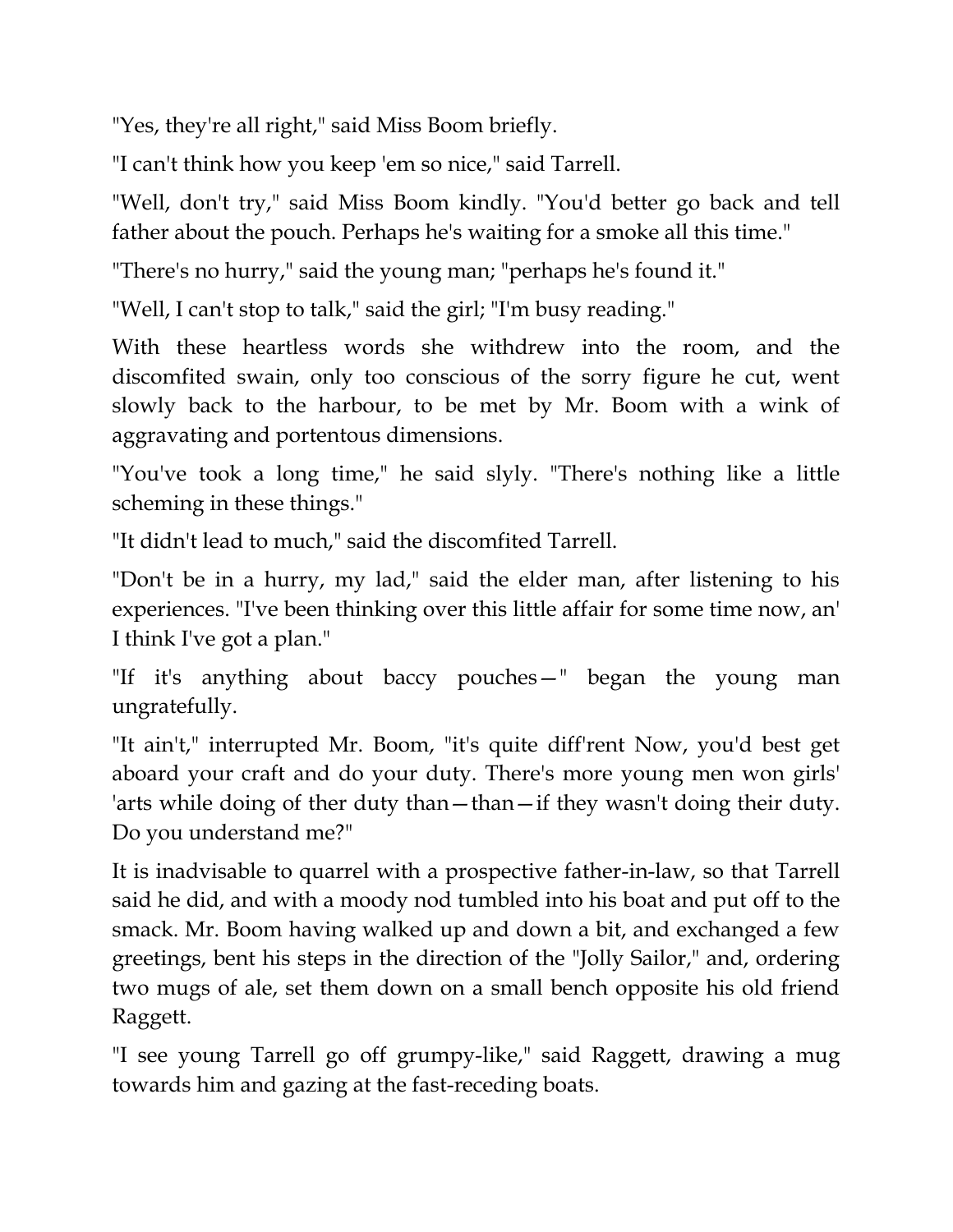"Ay, we'll have to do what we talked about," said Boom slowly. "It's opposition what that gal wants. She simply sits and mopes for the want of somebody to contradict her."

"Well, why don't you do it?" said Raggett. "That ain't much for a father to do surely."

"I hev," said the other slowly, "more than once. O' course, when I insist upon a thing, it's done; but a woman's a delikit creeter, Raggett, and the last row we had she got that ill that she couldn't get up to get my breakfast ready, no, nor my dinner either. It made us both ill, that did."

"Are you going to tell Tarrell?" inquired Raggett.

"No," said his friend. "Like as not he'd tell her just to curry favour with her. I'm going to tell him he's not to come to the house no more. That'll make her want him to come, if anything will. Now there's no use wasting time. You begin to-day."

"I don't know what to say," murmured Raggett, nodding to him as he raised the beer to his lips.

"Just go now and call in—you might take her a nosegay."

"I won't do nothing so damned silly," said Raggett shortly.

"Well, go without 'em," said Boom impatiently; "just go and get yourselves talked about, that's all—have everybody making game of both of you, talking about a good-looking young girl being sweet-hearted by an old chap with one foot in the grave and a face like a dried herring. That's what I want."

Mr. Raggett, who was just about to drink, put his mug down again and regarded his friend fixedly.

"Might, I ask who you're alloodin' to?" he inquired somewhat shortly.

Mr. Boom, brought up in mid-career, shuffled a little and laughed uneasily. "Them ain't my words, old chap," he said; "it was the way she was speaking of you the other day."

"Well, I won't have nothin' to do with it," said Raggett, rising.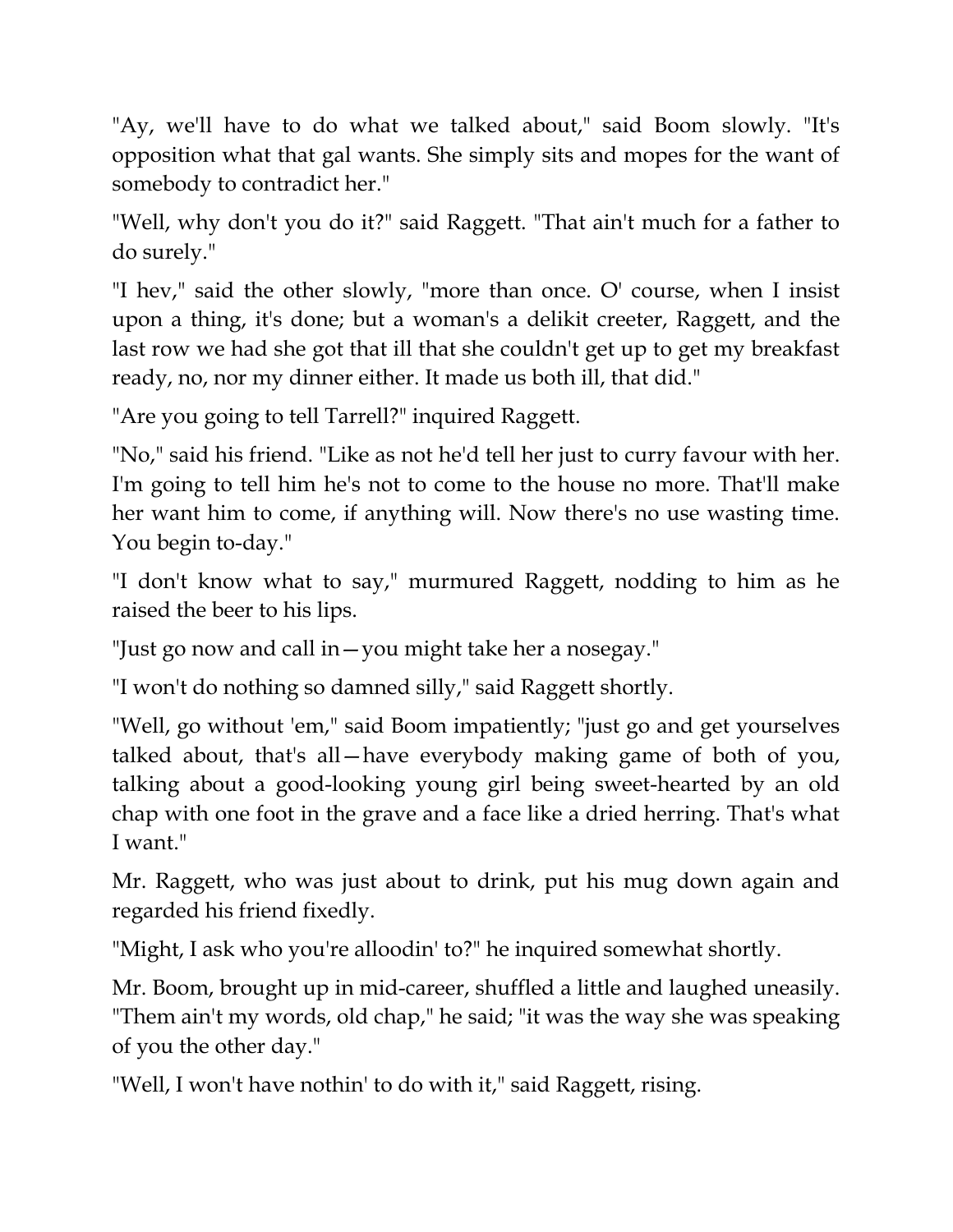"Well, nobody needn't know anything about it," said Boom, pulling him down to his seat again. "She won't tell, I'm sure—she wouldn't like the disgrace of it."

"Look here," said Raggett, getting up again.

"I mean from her point of view," said Mr. Boom querulously; "you're very 'asty, Raggett."

"Well, I don't care about it," said Raggett slowly; "it seemed all right when we was talking about it; but s'pose I have all my trouble for nothing, and she don't take Dick after all? What then?"

"Well, then there's no harm done," said his friend, "and it 'll be a bit o' sport for both of us. You go up and start, an' I'll have another pint of beer and a clean pipe waiting for you against you come back."

Sorely against his better sense Mr. Raggett rose and went off, grumbling. It was fatiguing work on a hot day, climbing the road up the cliff, but he took it quietly, and having gained the top, moved slowly towards the cottage.

"Morning, Mr. Raggett," said Kate cheerily, as he entered the cottage. "Dear, dear, the idea of an old man like you climbing about! It's wonderful."

"I'm sixty-seven," said Mr. Raggett viciously, "and I feel as young as ever I did."

"To be sure," said Kate soothingly; "and look as young as ever you did. Come in and sit down a bit."

Mr. Raggett with some trepidation complied, and sitting in a very upright position, wondered how he should begin. "I am just sixty-seven," he said slowly. "I'm not old and I'm not young, but I'm just old enough to begin to want somebody to look after me a bit."

"I shouldn't while I could get about if I were you," said the innocent Kate. "Why not wait until you're bed-ridden?"

"I don't mean that at all," said Mr. Raggett snappishly. "I mean I'm thinking of getting married."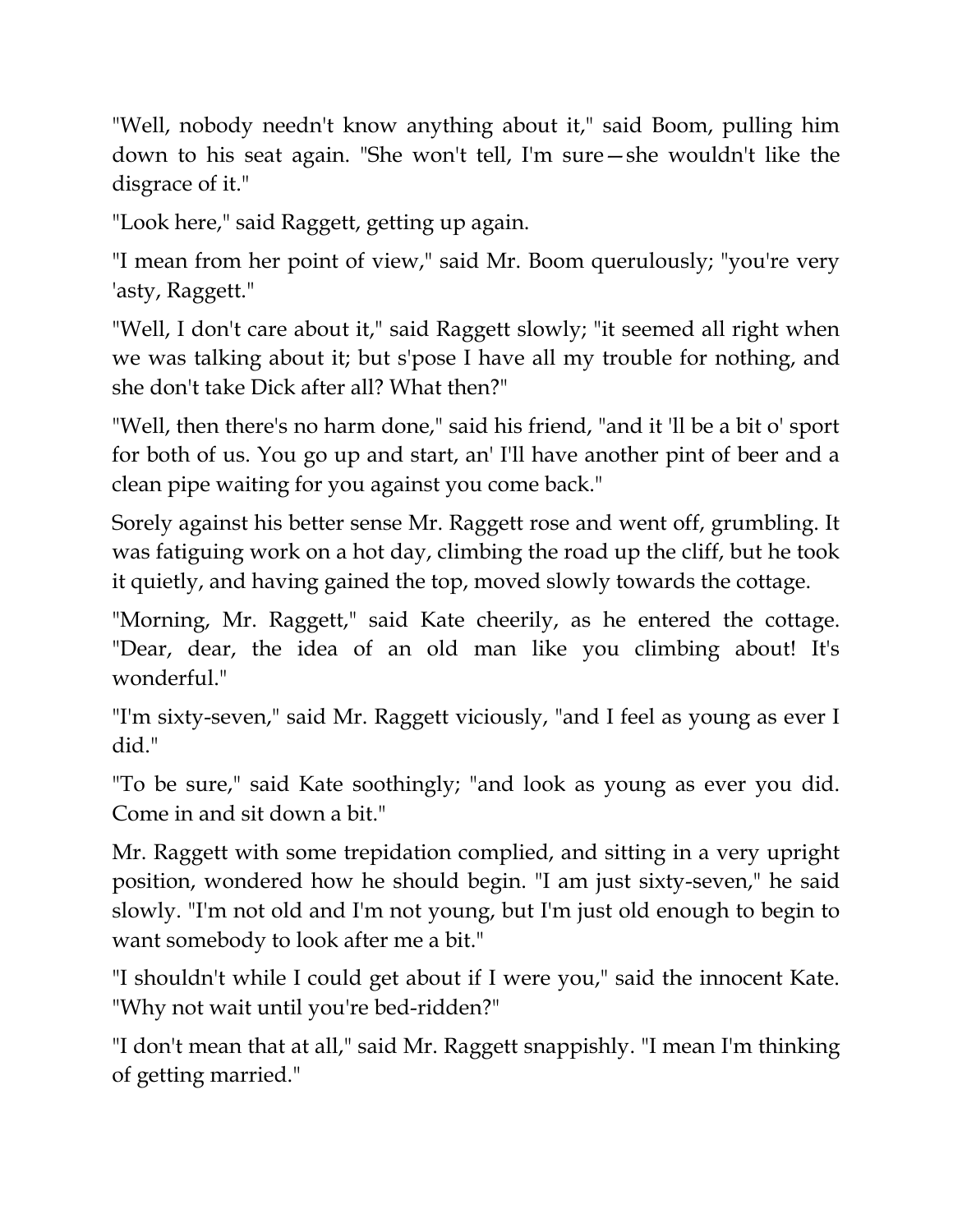"Good—gracious!" said Kate, open-mouthed.

"I may have one foot in the grave, and resemble a dried herring in the face," pursued Mr. Raggett with bitter sarcasm, "but—"

"You can't help that," said Kate gently.

"But I'm going to get married," said Raggett savagely.

"Well, don't get in a way about it," said the girl. "Of course, if you want to, and—and—you can find somebody else who wants to, there's no reason why you shouldn't! Have you told father about it?"

"I have," said Mr. Raggett, "and he has given his consent."

He put such meaning into this remark, and so much more in the contortion of visage which accompanied it, that the girl stood regarding him in blank astonishment.

"His consent?" she said in a strange voice.

Mr. Raggett nodded.

"I went to him first," he said, trying to speak confidently. "Now I've come to you—I want you to marry me!"

"Don't you be a silly old man, Mr. Raggett," said Kate, recovering her composure. "And as for my father, you go back and tell him I want to see him."

She drew aside and pointed to the door, and Mr. Raggett, thinking that he had done quite enough for one day, passed out and retraced his steps to the "Jolly Sailor." Mr. Boom met him half-way, and having received his message, spent the rest of the morning in fortifying himself for the reception which awaited him.

It would be difficult to say which of the two young people was the more astonished at this sudden change of affairs. Miss Boom, pretending to think that her parent's reason was affected, treated him accordingly, a state of affairs not without its drawbacks, as Mr. Boom found to his cost Tarrell, on the other hand, attributed it to greed, and being forbidden the house, spent all his time ashore on a stile nearly opposite, sullenly watching events.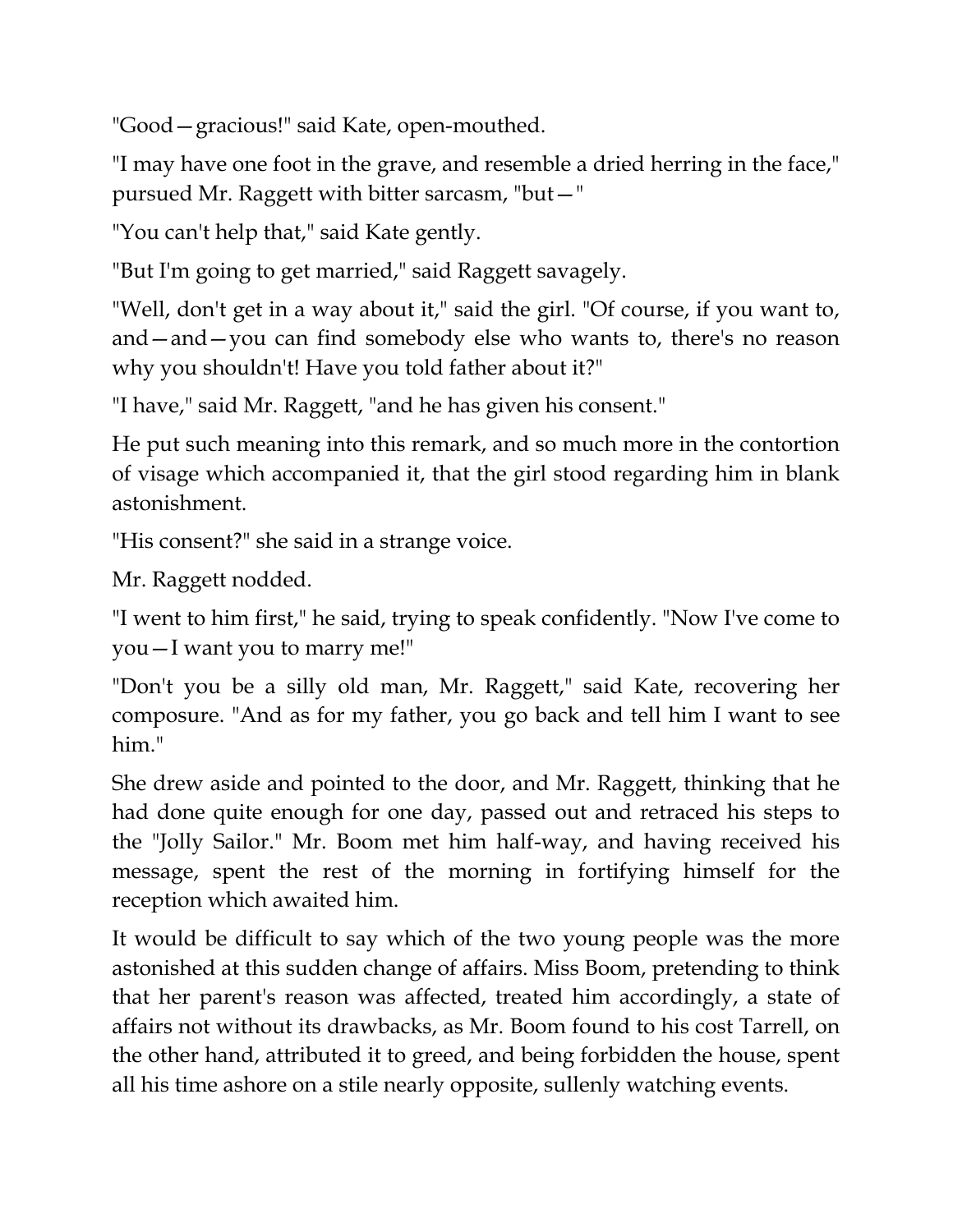For three weeks Mr. Raggett called daily, and after staying to tea, usually wound up the evening by formally proposing for Kate's hand. Both conspirators were surprised and disappointed at the quietness with which Miss Boom received these attacks; Mr. Raggett meeting with a politeness which was a source of much wonder to both of them.

His courting came to an end suddenly. He paused one evening with his hand on the door, and having proposed in the usual manner, was going out, when Miss Boom called him back.

"Sit down, Mr. Raggett," she said calmly. Mr. Raggett, wondering inwardly, resumed his seat.

"You have asked me a good many times to marry you," said Kate.

"I have," said Mr. Raggett, nodding.

"And I'm sure it's very kind of you," continued the girl, "and if I've hurt your feelings by refusing you, it is only because I have thought perhaps I was not good enough for you."

In the silence which followed this unexpected and undeserved tribute to Mr. Raggett's worth, the two old men eyed each other in silent consternation.

"Still, if you've made up your mind," continued the girl, "I don't know that it's for me to object. You're not much to look at, but you've got the loveliest chest of drawers and the best furniture all round in Mastleigh. And I suppose you've got a little money?"

Mr. Raggett shook his head, and in a broken voice was understood to say: "A very little."

"I don't want any fuss or anything of that kind," said Miss Boom calmly. "No bridesmaids or anything of that sort; it wouldn't be suitable at your age."

Mr. Raggett withdrew his pipe and holding it an inch or two from his mouth, listened like one in a dream.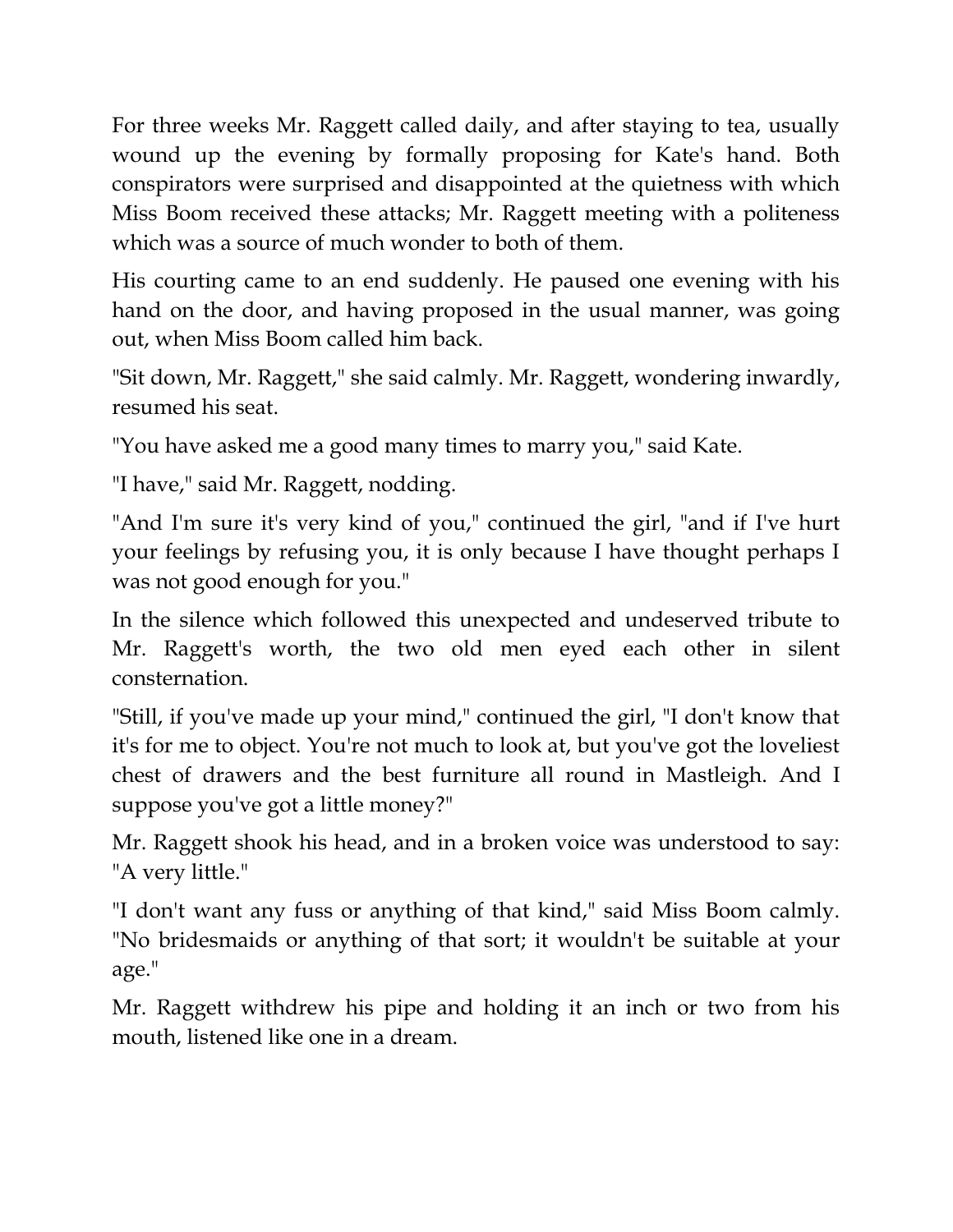"Just a few old friends, and a bit of cake," continued Miss Boom musingly. "And instead of spending a lot of money in foolish waste, we'll have three weeks in London."

Mr. Raggett made a gurgling noise in his throat, and suddenly, remembering himself, pretended to think that it was something wrong with his pipe, and removing it blew noisily through the mouthpiece.

"Perhaps," he said, in a trembling voice—"perhaps you'd better take a little longer to consider, my dear."

Kate shook her head. "I've quite made up my mind," she said, "quite. And now I want to marry you just as much as you want to marry me. Goodnight, father; good-night—George."

Mr. Raggett started violently, and collapsed in his chair.

"Raggett," said Mr. Boom huskily.

"Don't talk to me," said the other, "I can't bear it."

Mr. Boom, respecting his friend's trouble, relapsed into silence again, and for a long time not a word was spoken.

"My 'ed's in a whirl," said Mr. Raggett at length.

"It 'ud be a wonder if it wasn't," said Mr. Boom sympathetically.

"To think," continued the other miserably, "how I've been let in for this. The plots an' the plans and the artfulness what's been goin' on round me, an' I've never seen it."

"What d'ye mean?" demanded Mr. Boom, with sudden violence.

"I know what I mean," said Mr. Raggett darkly.

"P'raps you'll tell me then," said the other.

"Who thought of it first?" demanded Mr. Raggett ferociously. "Who came to me and asked me to court his slip of a girl?"

"Don't you be a old fool," said Mr. Boom heatedly. "It's done now, and what's done can't be undone. I never thought to have a son-in-law seven or eight years older than what I am, and what's more, I don't want it."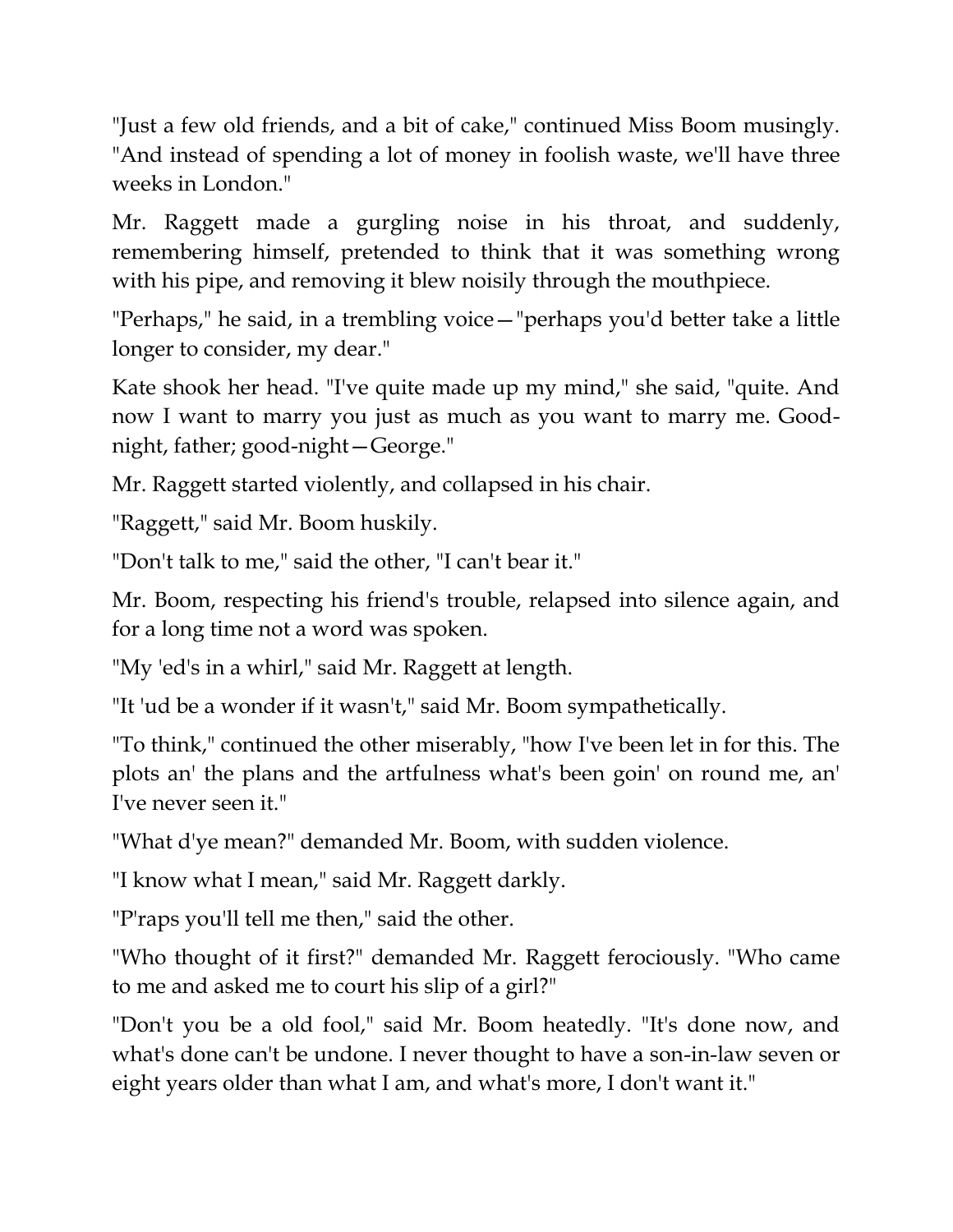"Said I wasn't much to look at, but she liked my chest o' drawers," repeated Raggett mechanically.

"Don't ask me where she gets her natur' from, cos I couldn't tell you," said the unhappy parent; "she don't get it from me."

Mr. Raggett allowed this reflection upon the late Mrs. Boom to pass unnoticed, and taking his hat from the table fixed it firmly upon his head, and gazing with scornful indignation upon his host, stepped slowly out of the door without going through the formality of bidding him good-night.

"George," said a voice from above him.

Mr. Raggett started, and glanced up at somebody leaning from the window.

"Come in to tea to-morrow early," said the voice pressingly; "good-night, dear."

Mr. Raggett turned and fled into the night, dimly conscious that a dark figure had detached itself from the stile opposite, and was walking beside him.

"That you, Dick?" he inquired nervously, after an oppressive silence.

"That's me," said Dick. "I heard her call you 'dear.'" Mr. Raggett, his face suffused with blushes, hung his head.

"Called you 'dear,'" repeated Dick; "I heard her say it. I'm going to pitch you in the harbour. I'll learn you to go courting a young girl. What are you stopping for?"

Mr. Raggett delicately intimated that he was stopping because he preferred, all things considered, to be alone. Finding the young man, however, bent upon accompanying him, he divulged the plot of which he had been the victim, and bitterly lamented his share in it.

"You don't want to marry her then?" said the astonished Dick.

"Course I don't," snarled Mr. Raggett; "I can't afford it. I'm too old; besides which, she'll turn my little place topsy-turvy. Look here, Dick, I done this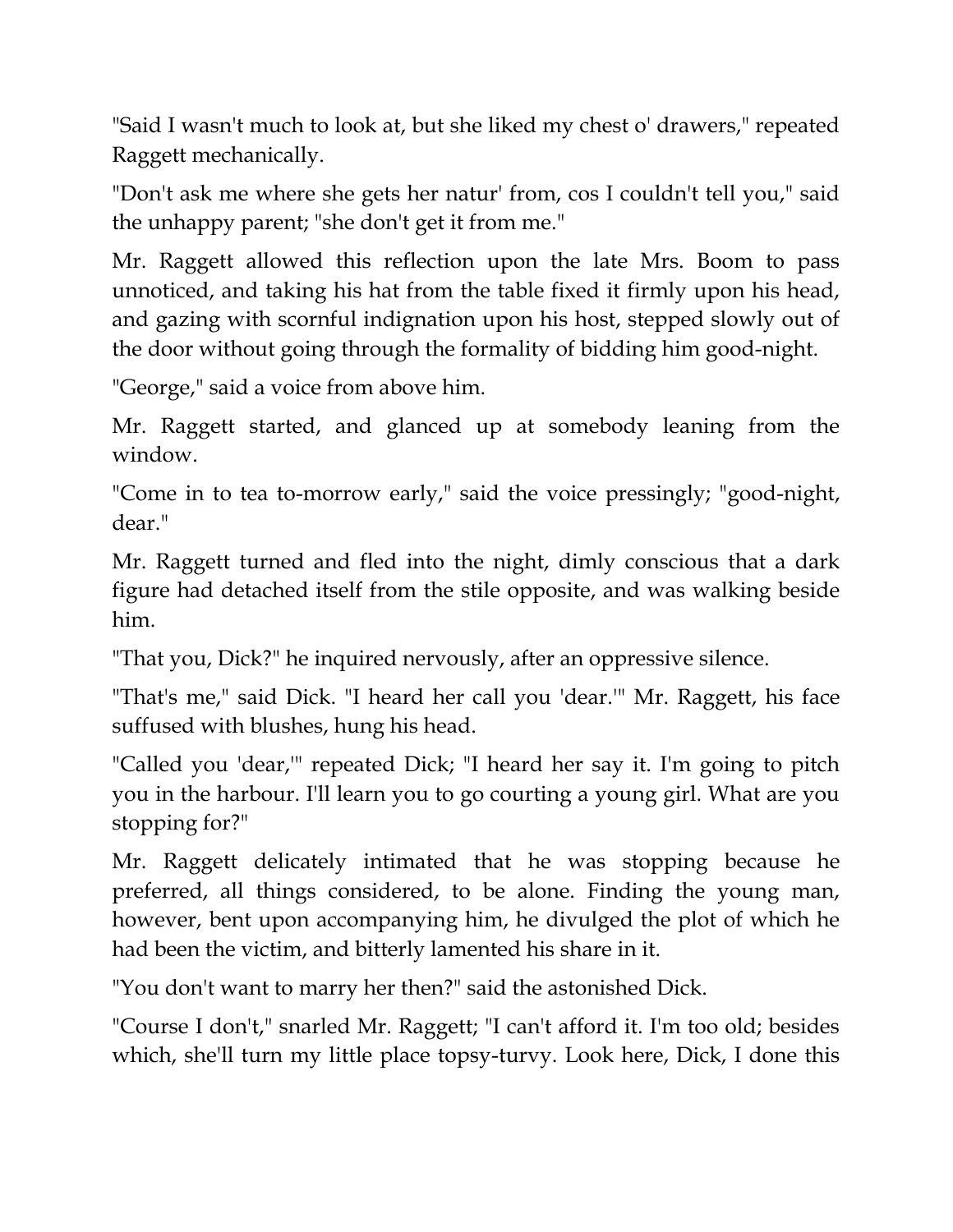all for you. Now, it's evident she only wants my furniture: if I give all the best of it to you, she'll take you instead."

"No, she won't," said Dick grimly; "I wouldn't have her now, not if she asked me on her bended knee."

"Why not?" said Raggett.

"I don't want to marry that sort o' girl," said the other scornfully; "it's cured me."

"What about me then?" said the unfortunate Raggett.

"Well, so far as I can see it serves you right for mixing in other people's business," said Dick shortly. "Well, good-night, and good luck to you."

To Mr. Raggett's sore disappointment he kept to his resolution, and being approached by Mr. Boom on his elderly friend's behalf, was rudely frank to him.

"I'm a free man again," he said blithely, "and I feel better than I've felt for ever so long. More manly."

"You ought to think of other people," said Mr. Boom severely; "think of poor old Raggett."

"Well, he's got a young wife out of it," said Dick. "I daresay he'll be happy enough. He wants somebody to help him spend his money."

In this happy frame of mind he resumed his ordinary life, and when he encountered his former idol, met her with a heartiness and unconcern which the lady regarded with secret disapproval. He was now so sure of himself that, despite a suspicion of ulterior design on the part of Mr. Boom, he even accepted an invitation to tea.

The presence of Mr. Raggett made it a slow and solemn function, Nobody with any feelings could eat with an appetite with that afflicted man at the table, and the meal passed almost in silence. Kate cleared the meal away, and the men sat at the open door with their pipes while she washed up in the kitchen.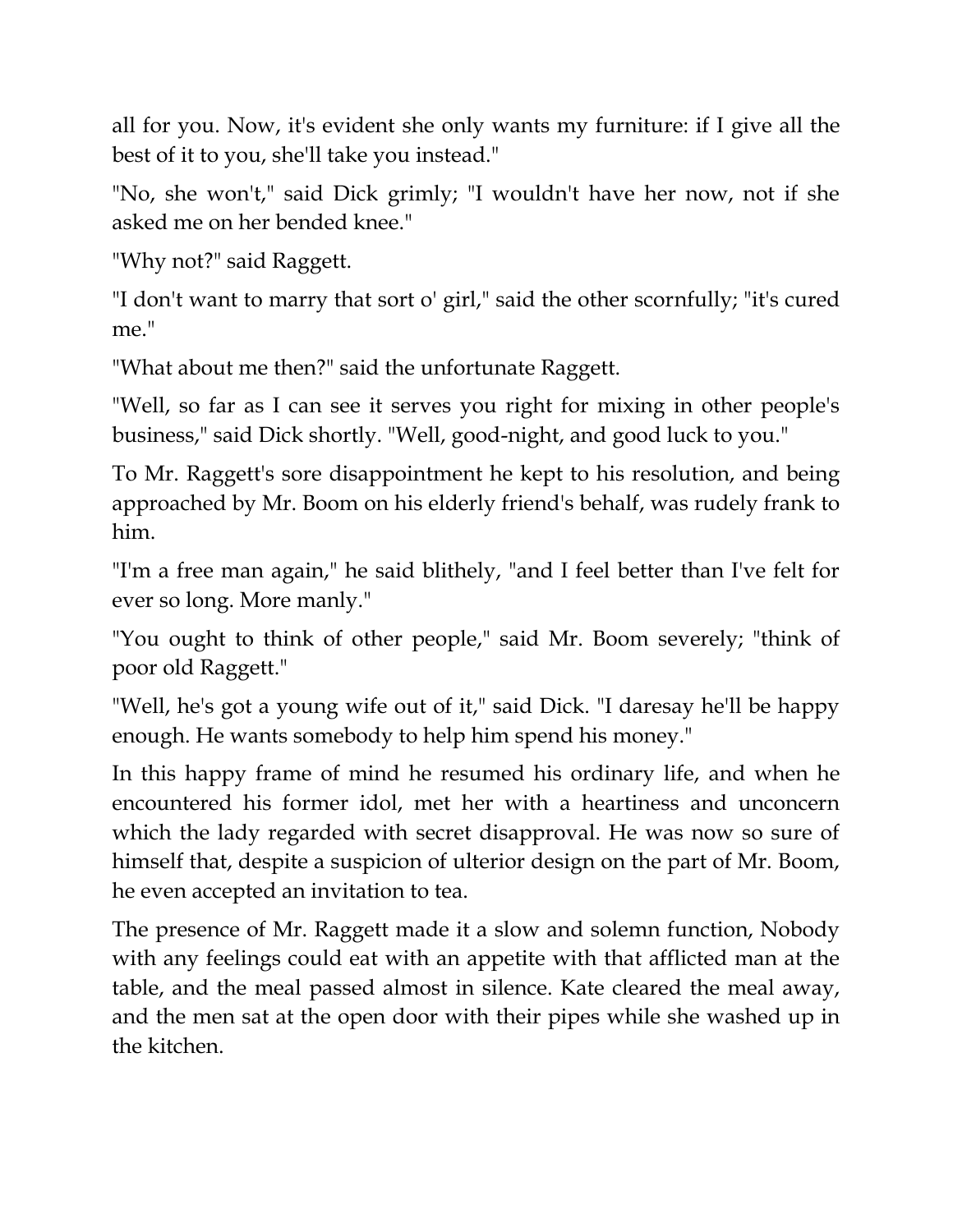"Me an' Raggett thought o' stepping down to the 'Sailor,'" said Mr. Boom, after a third application of his friend's elbow.

"I'll come with you," said Dick.

"Well, we've got a little business to talk about," said Boom confidentially; "but we sha'n't be long. If you wait here, Dick, we'll see you when we come back."

"All right," said Tarrell.

He watched the two old men down the road, and then, moving his chair back into the room, silently regarded the busy Kate.

"Make yourself useful," said she brightly; "shake the tablecloth."

Tarrell took it to the door, and having shaken it, folded it with much gravity, and handed it back.

"Not so bad for a beginner," said Kate, taking it and putting it in a drawer. She took some needlework from another drawer, and, sitting down, began busily stitching.

"Wedding-dress?" inquired Tarrell, with an assumption of great ease.

"No, tablecloth!" said the girl, with a laugh.

"You'll want to know a little more before you get married."

"Plenty o' time for me," said Tarrell; "I'm in no hurry."

The girl put her work down and looked up at him.

"That's right," she said staidly. "I suppose you were rather surprised to hear I was going to get married?"

"A little," said Tarrell; "there's been so many after old Raggett, I didn't think he'd ever be caught."

"Oh!" said Kate.

"I daresay he'll make a very good husband," said Tarrell patronisingly. "I think you'll make a nice couple. He's got a nice home."

"That's why I'm going to marry him," said Kate. "Do you think it's wrong to marry a man for that?"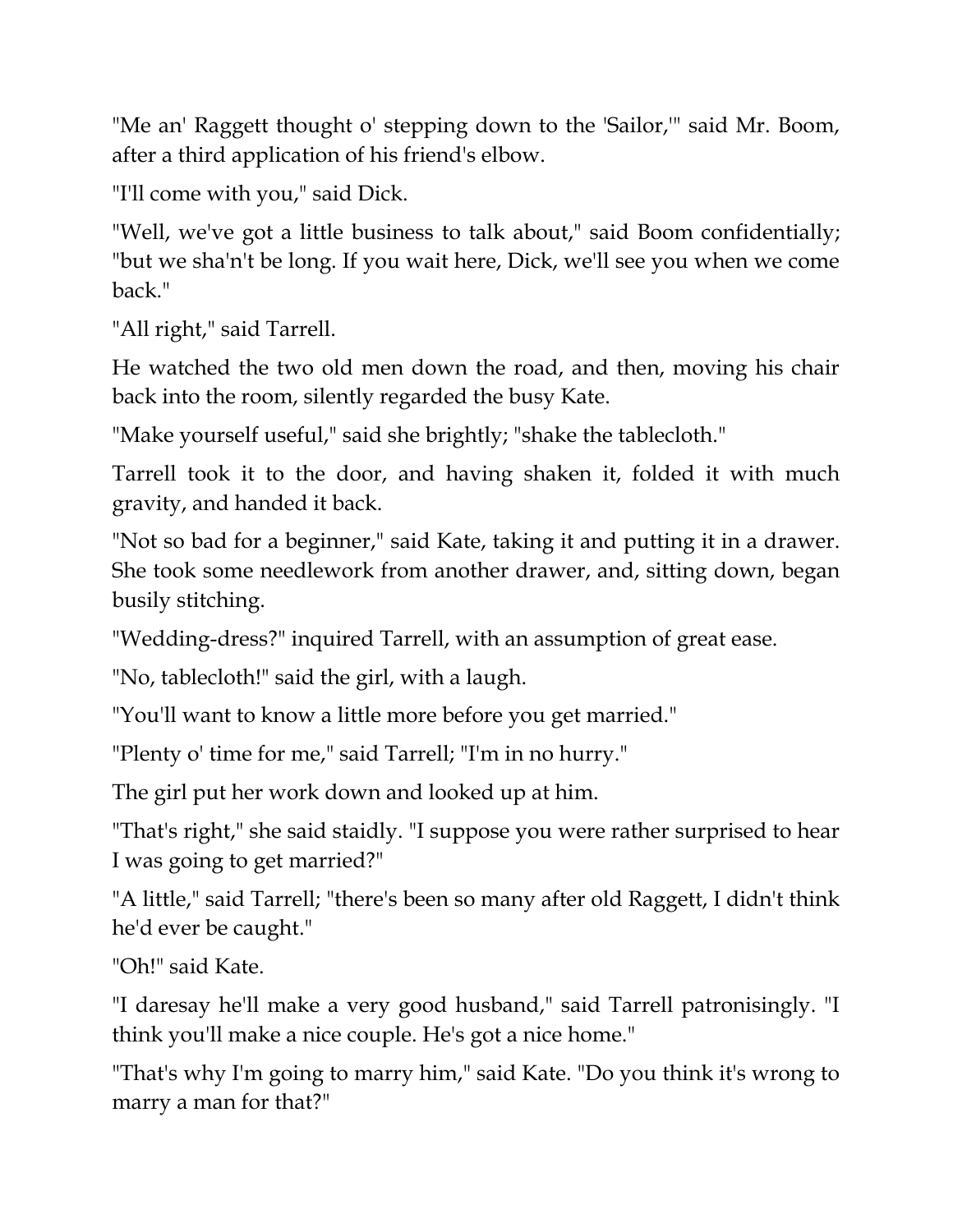"That's your business," said Tarrell coldly. "Speaking for myself, and not wishing to hurt your feelings, I shouldn't like to marry a girl like that."

"You mean you wouldn't like to marry me?" said Kate softly.

She leaned forward as she spoke, until her breath fanned his face.

"That's what I do mean," said Tarrell, with a suspicion of doggedness in his voice.

"Not even if I asked you on my bended knees?" said Kate. "Aren't you glad you're cured?"

"Yes," said Tarrell manfully.

"So am I," said the girl; "and now that you are happy, just go down to the 'Jolly Sailor,' and make poor old Raggett happy too."

"How?" asked Tarrell.

"Tell him that I have only been having a joke with him," said Kate, surveying him with a steady smile. "Tell him that I overheard him and father talking one night, and that I resolved to give them both a lesson. And tell them that I didn't think anybody could have been so stupid as they have been to believe in it."

She leaned back in her chair, and, regarding the dumbfounded Tarrell with a smile of wicked triumph, waited for him to speak. "Raggett, indeed!" she said disdainfully.

"I suppose," said Tarrell at length, speaking very slowly, "my being stupid was no surprise to you?"

"Not a bit," said the girl cheerfully.

"I'll ask you to tell Raggett yourself," said Tarrell, rising and moving towards the door. "I sha'n't see him. Good-night."

"Good-night," said she. "Where are you going, then?"

There was no reply.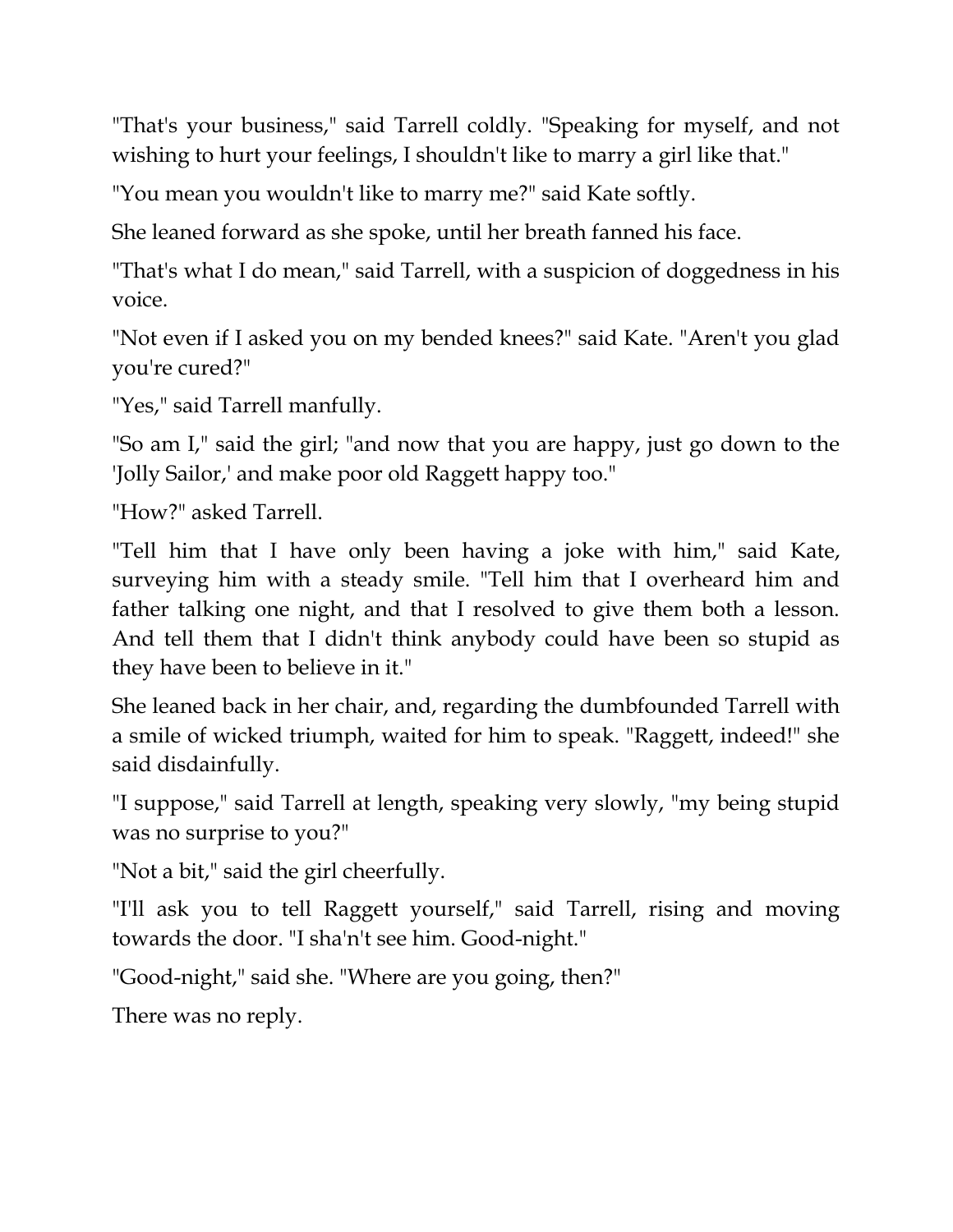"Where are you going?" she repeated. Then a suspicion of his purpose flashed across her. "You're not foolish enough to be going away?" she cried in dismay.

"Why not?" said Tarrell slowly.

"Because," said Kate, looking down—"oh, because—well, it's ridiculous. I'd sooner have you stay here and feel what a stupid you've been making of yourself. I want to remind you of it sometimes."

"I don't want reminding," said Tarrell, taking Raggett's chair; "I know it now."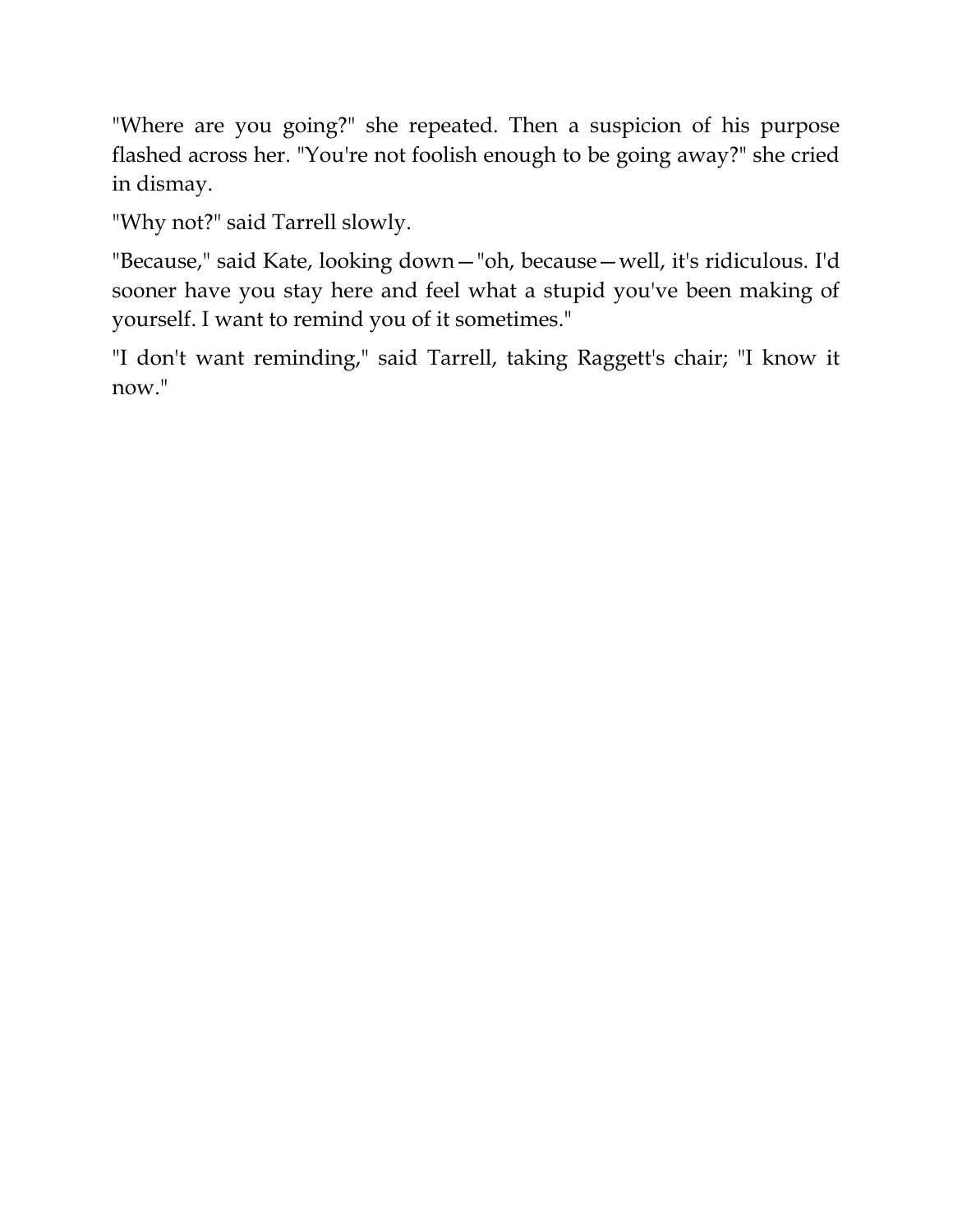#### **A RASH EXPERIMENT**

The hands on the wharf had been working all Saturday night and well into the Sunday morning to finish the Foam, and now, at ten o'clock, with hatches down and freshly-scrubbed decks, the skipper and mate stood watching the tide as it rose slowly over the smooth Thames mud.

"What time's she coming?" inquired the skipper, turning a lazy eye up at the wharf.

"About ha'-past ten she said," replied the mate. "It's very good o' you to turn out and let her have your state-room."

"Don't say another word about that," said the skipper impressively. "I've met your wife once or twice, George, an' I must say that a nicer spoken woman, an' a more well-be'aved one, I've seldom seen."

"Same to you," said the mate; "your wife I mean."

"Any man," continued the skipper, "as would lay in a comfortable stateroom, George, and leave a lady a-trying to turn and to dress and ondress herself in a poky little locker, ought to be ashamed of himself."

"You see, it's the luggage they bring," said the mate, slowly refilling his pipe. "What they want with it all I can't think. As soon as my old woman makes up her mind to come for a trip, tomorrow being Bank Holiday, an' she being in the mind for a outing, what does she do?' Goes down Commercial Road and buys a bonnet far beyond her station."

"They're all like it," said the skipper; "mine's just as bad. What does that boy want?"

The boy approached the edge of the jetty, and, peering down at them, answered for himself.

"Who's Captain Bunnett?" he demanded shrilly.

"That's me, my lad," said the skipper, looking up.

"I've got a letter for yer," said the boy, holding it out.

The skipper held out his hands and caught it; and, after reading the contents, felt his beard and looked at the mate.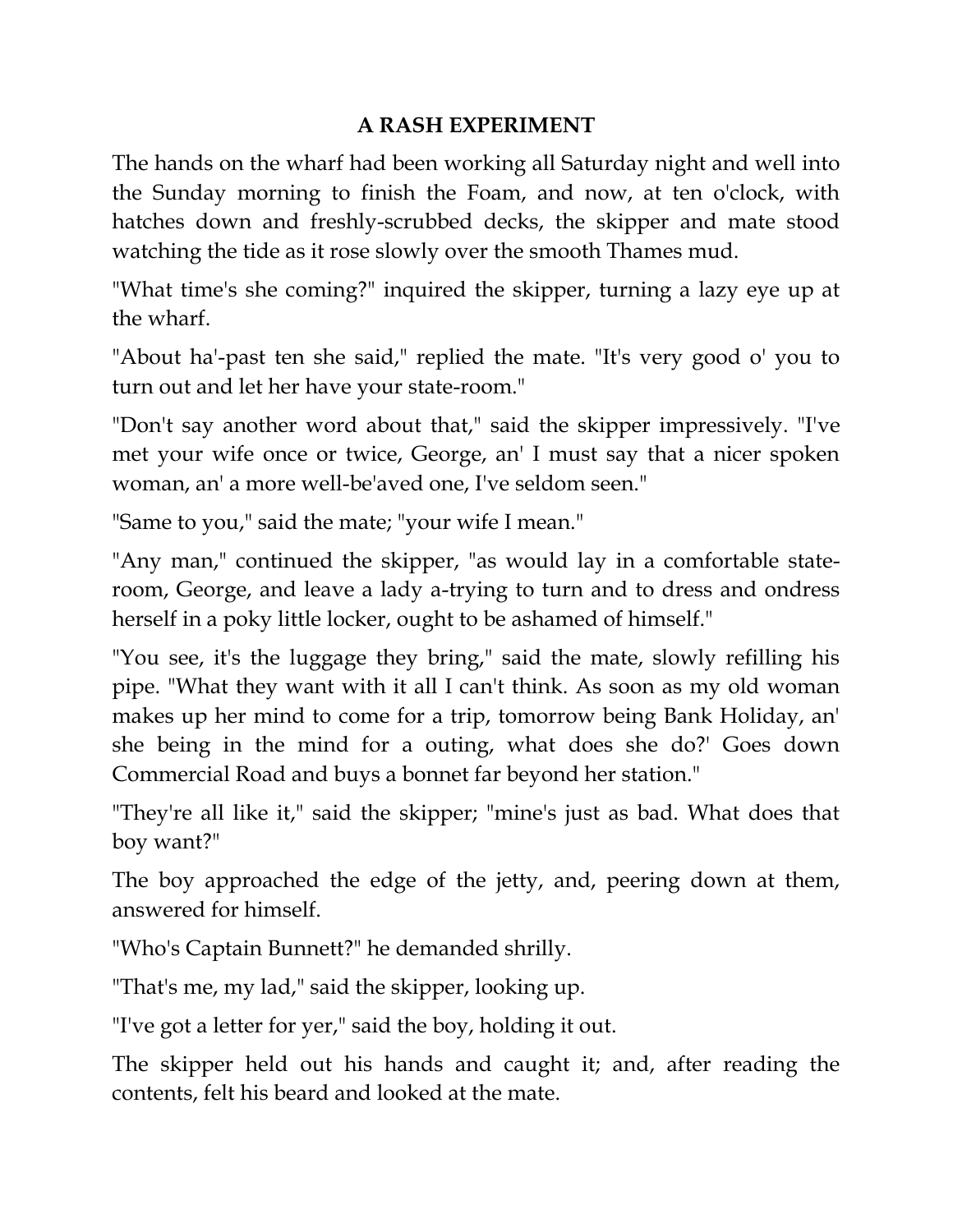"It never rains but it pours," he said figuratively.

"What's up?" inquired the other.

"'Ere's my old woman coming now," said the skipper. "Sent a note to say she's getting ready as fast as she can, an' I'm not to sail on any account till she comes."

"That's awkward," said the mate, who felt that he was expected to say something.

"It never struck me to tell her your wife was coming," said the skipper. "Where we're to put 'em both I don't know. I s'pose it's quite certain your wife'll come?"

"Certain," said the mate.

"No chance of 'er changing 'er mind?" suggested the skipper, looking away from him.

"Not now she's got that bonnet," replied the mate. "I s'pose there's no chance of your wife changing hers?"

The skipper shook his head. "There's one thing," he said hopefully, "they'll be nice company for each other. They'll have to 'ave the state-room between 'em. It's a good job my wife ain't as big as yours."

"We'll be able to play four 'anded wist sometimes," said the mate, as he followed the skipper below to see what further room could be made.

"Crowded, but jolly," said the other.

The two cabs drove up almost at the same moment while they were below, and Mrs. Bunnett's cabman had no sooner staggered on to the jetty with her luggage than Mrs. Fillson's arrived with hers.

The two ladies, who were entire strangers, stood regarding each other curiously as they looked down at the bare deck of the Foam.

"George!" cried Mrs. Fillson, who was a fine woman, raising her voice almost to a scream in the effort to make herself heard above the winch of a neighbouring steamer.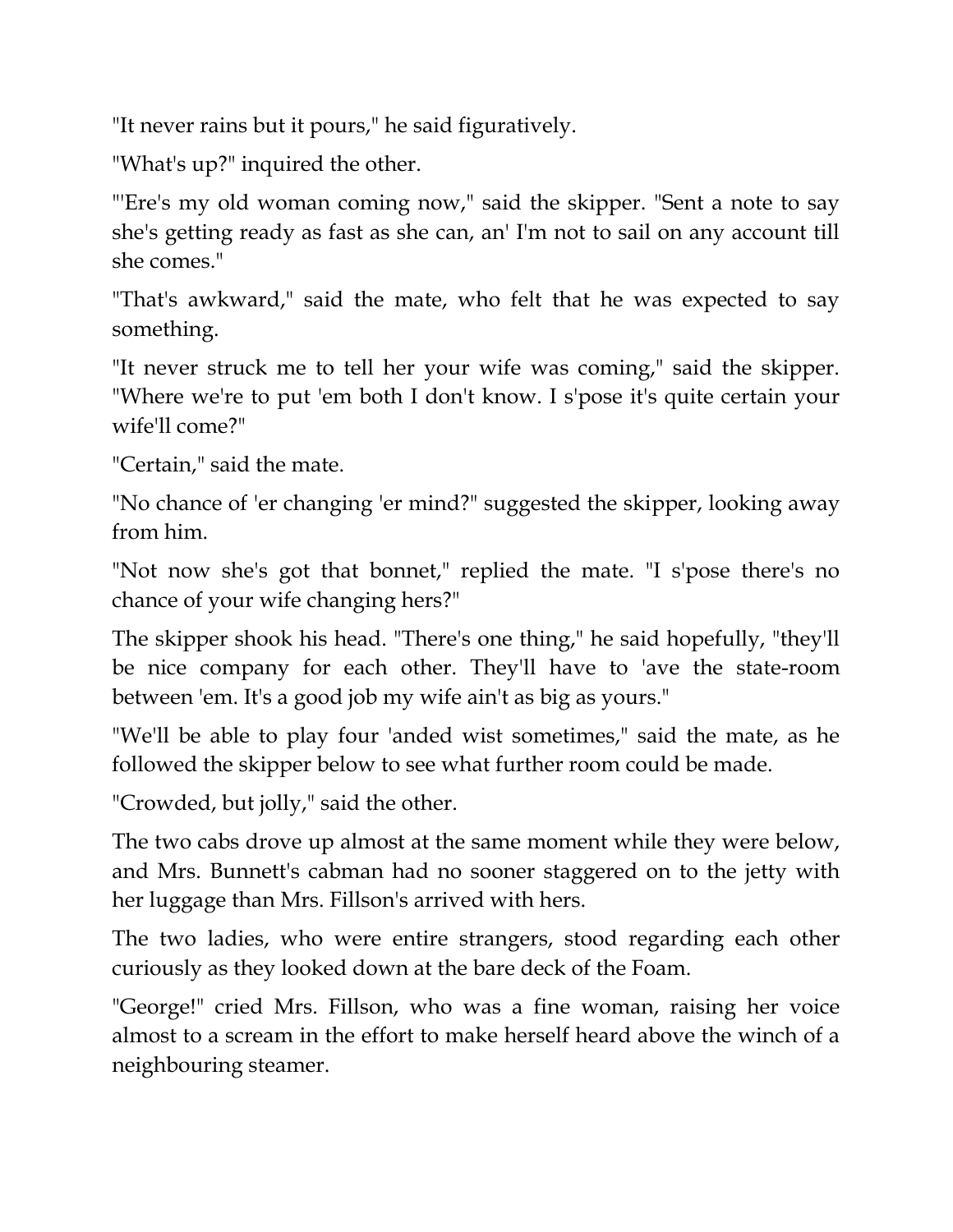It was unfortunate perhaps that both officers of the schooner bore the same highly-respectable Christian name.

"George!" cried Mrs. Bunnett, glancing indignantly at the other lady.

"Ge-orge!" cried Mrs. Fillson, returning her looks with interest.

"Hussy," said Mrs. Bunnett under her breath, but not very much under.

"George!"

There was no response.

"George!" cried both ladies together.

Still no response, and they made a louder effort

There was yet another George on board, in the forecastle, and, in response to pushes from curious friends below, he came up, and regarded the fair duettists open-mouthed.

"What d'yer want?" he said at length sheepishly.

"Will you tell Captain Bunnett that his wife, Mrs. Bunnett, is here?" said that lady, a thin little woman with bright black eyes.

"Yes, mum," said the seaman, and was hurrying off when Mrs. Fillson called him back.

"Will you tell Mr. Fillson that his wife, Mrs. Fillson, is up here?" she said politely.

"All right, mum," said the other, and went below to communicate the pleasing tidings. Both husbands came up on deck hastily, and a glance served to show them how their wives stood.

"How do you do, Cap'n Bunnett," said Mrs. Fill-son, with a fascinating smile.

"Good-morning, marm," said the skipper, trying to avoid his wife's eye; "that's my wife, Mrs. Bunnett."

"Good-morning, ma'am," said Mrs. Fillson, adjusting the new bonnet with the tips of her fingers.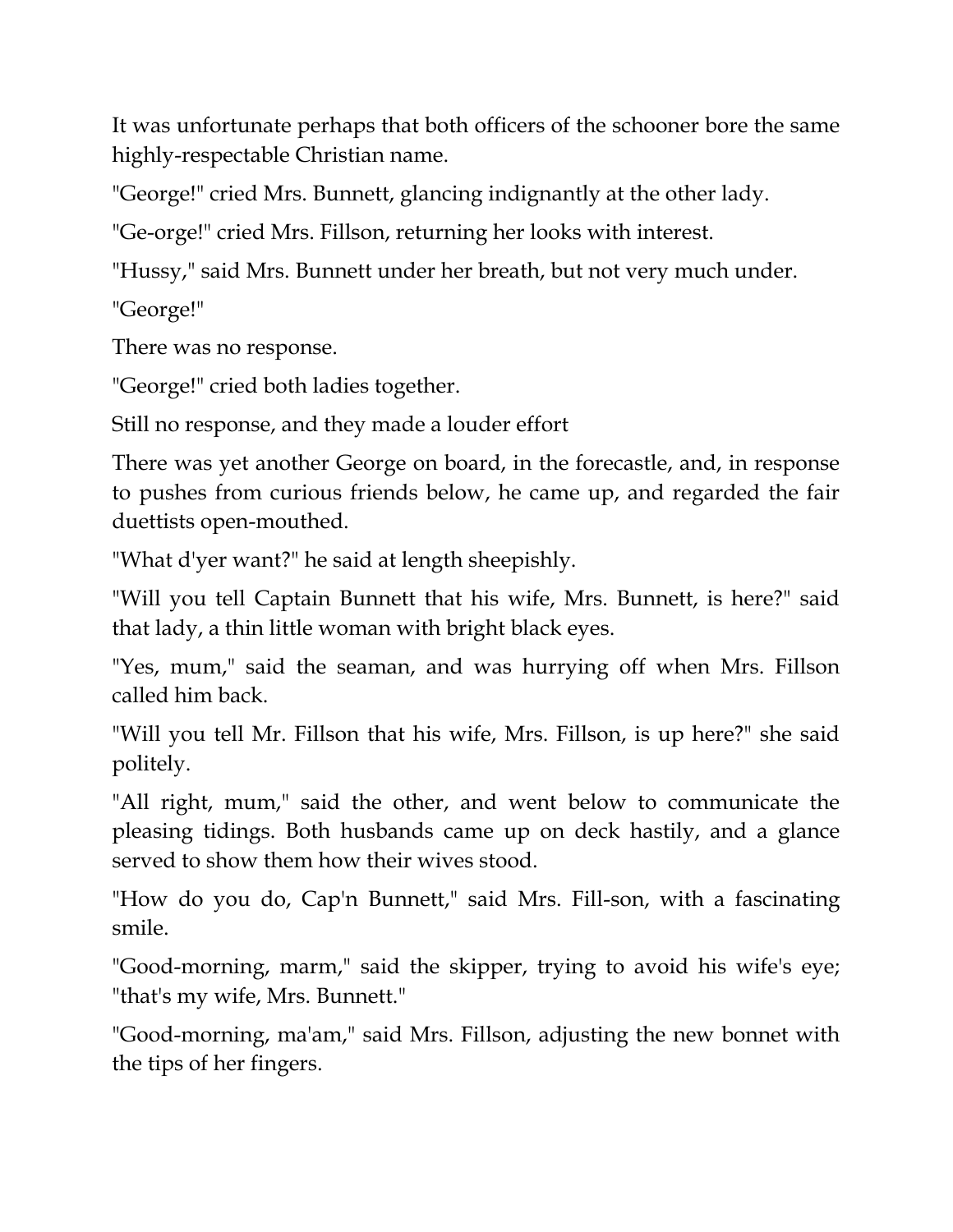"Good-morning to you," said Mrs. Bunnett in a cold voice, and patronising. "You have come to bring your husband some of his things, I suppose?"

"She's coming with us," said the skipper, in a hurry to have it over. "Wait half a moment, and I'll help you down."

He got up on to the side and helped them both to the deck, and, with a great attempt at cheery conversation, led the way below, where, in the midst of an impressive silence, he explained that the ladies would have to share the state-room between them.

"That's the only way out of it," said the mate, after waiting in vain for them to say something.

"It's a fairish size when you come to look at it," said the skipper, putting his head on one side to see whether the bunk looked larger that way.

"Pack three in there at a pinch," said the mate hardily.

Still the ladies said nothing, but there was a storm-signal hoisted in Mrs. Bunnett's cheek, which boded no good to her husband. There was room only for one trunk in the state-room, and by prompt generalship Mrs. Fillson got hers in first. Having seen it safe she went up on deck, for a look round.

"George," said Mrs. Bunnett fiercely, as soon as they were alone.

"Yes, my dear," said her husband.

"Pack that woman off home," said Mrs. Bunnett sharply.

"I couldn't do that," said the skipper firmly. "It's your own fault; you should have said you was coming."

"Oh, I know you didn't want me to come," said Mrs. Bunnett, the roses on her bonnet trembling. "The mate can think of a little pleasure for his wife, but I can stay at home and do your mending and keep the house clean. Oh, I know; don't tell me."

"Well, it's too late to alter it," said her husband. "I must get up above now; you'd better come too."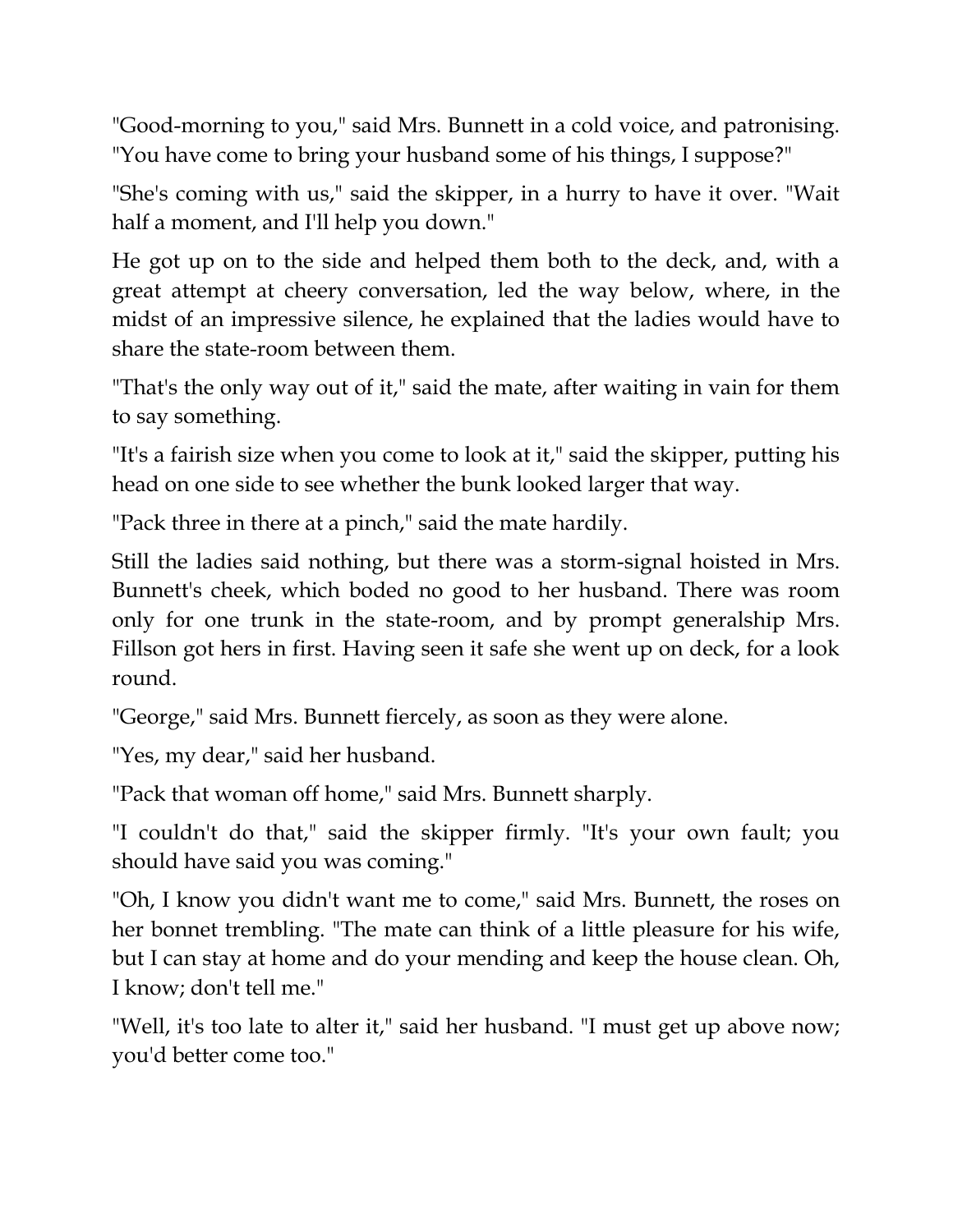Mrs. Bunnett followed him on deck, and, getting as far from the mate's wife as possible, watched with a superior air of part ownership the movements of the seamen as they got under way. A favourable westerly breeze was blowing, and the canvas once set she stood by her husband as he pointed out the various objects of interest on the banks of the river.

They were still in the thick of the traffic at dinner-time, so that the skipper was able, to his secret relief, to send the mate below to do the honours of the table. He came up from it pale and scared, and, catching the skipper's eye, hunched his shoulders significantly.

"No words?" inquired the latter anxiously, in a half-whisper.

"Not exactly words," replied the mate. "What you might call snacks."

"I know," said the other with a groan.

"If you don't now," said the mate, "you will at tea-time. I'm not going to sit down there with them alone again. You needn't think it If you was to ask me what I've been eating I couldn't tell you."

He moved off a bit as his table companions came up on deck, and the master of the Foam deciding to take the bull by the horns, called both of them to him, and pointed out the beauties of the various passing craft. In the midst of his discourse his wife moved off, leaving the unhappy man conversing alone with Mrs. Fillson, her face containing an expression such as is seen in the prints of the very best of martyrs as she watched them.

At tea-time the men sat in misery; Mrs. Bunnett passed Mrs. Fillson her tea without looking at her, an example which Mrs. Fillson followed in handing her the cut bread and butter. When she took the plate back it was empty, and Mrs. Bunnett, convulsed with rage, was picking the slices out of her lap.

"Oh, I am sorry," said Mrs. Fillson.

"You're not, ma'am," said Mrs. Bunnett fiercely. "You did it a purpose."

"There, there!" said both men feebly.

"Of course my husband'll sit quite calm and see me insulted," said Mrs. Bunnett, rising angrily from her seat.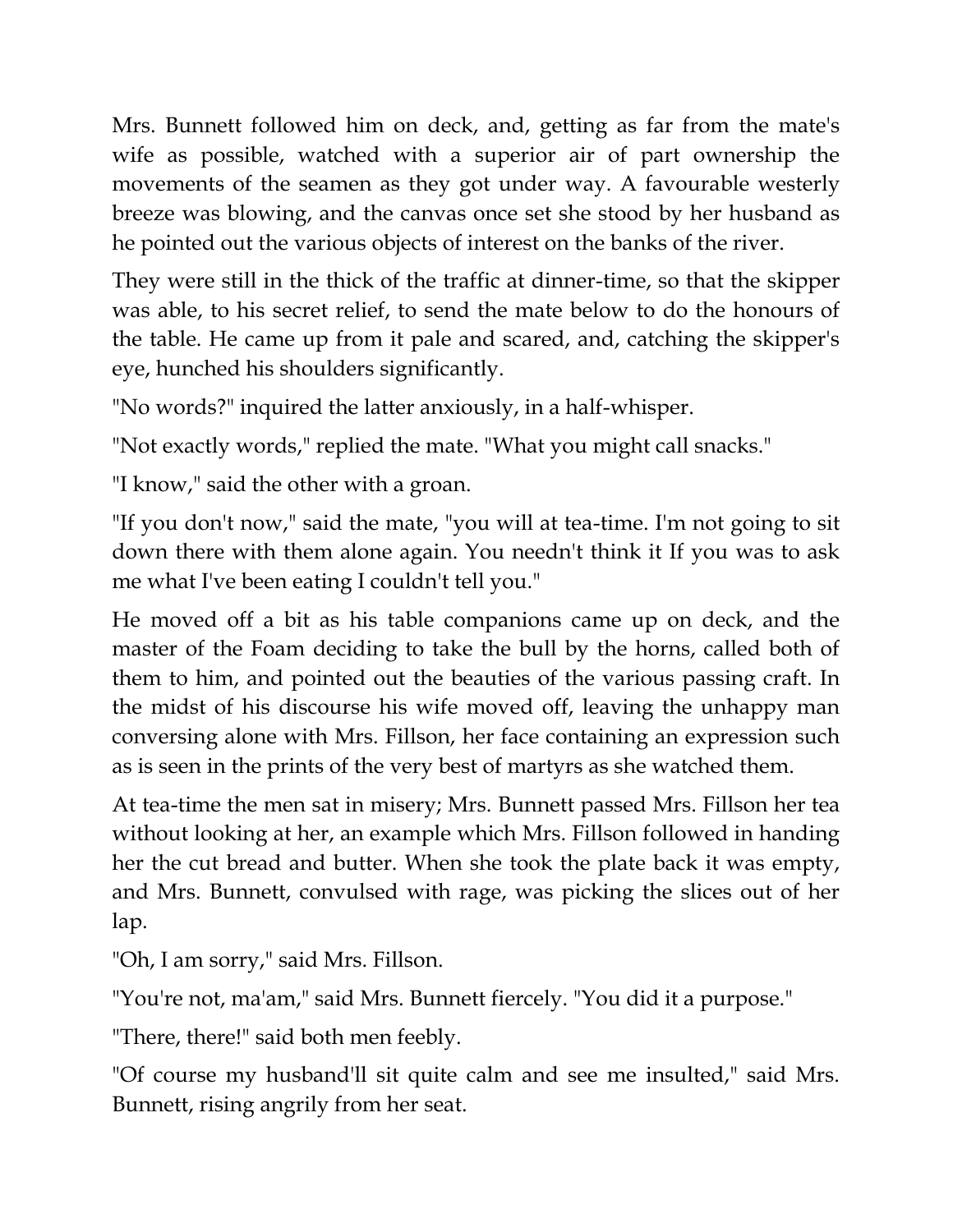"And my husband'll sit still drinking tea while I'm given the lie," said Mrs. Fillson, bending an indignant look upon the mate.

"If you think I'm going to share the state-room with that woman, George, you're mistaken," said Mrs. Bunnett in a terrible voice. "I'd sooner sleep on a doorstep."

"And I'd sooner sleep on the scraper," said Mrs. Fillson, regarding her foe's scanty proportions.

"Very well, me an' the mate'll sleep there," said the skipper wearily. "You can have the mate's bunk and Mrs. Fillson can have the locker. You don't mind, George?"

"Oh, George don't mind," said Mrs. Bunnett mimickingly; "anything'll do for George. If you'd got the spirit of a man, you wouldn't let me be insulted like this."

"And if you'd got the spirit of a man," said Mrs. Fillson, turning on her husband, "you wouldn't let them talk to me like this. You never stick up for me."

She flounced up on deck where Mrs. Bunnett, after a vain attempt to finish her tea, shortly followed her. The two men continued their meal for some time in silence.

"We'll have to 'ave a quarrel just to oblige them, George," said the skipper at length, as he put down his cup. "Nothing else'll satisfy 'em."

"It couldn't be done," said the mate, reaching over and clapping him on the back.

"Just pretend, I mean," said the other.

"It couldn't be done proper," said the mate; "they'd see through it. We've sailed together five years now, an' never 'ad what I could call a really nasty word."

"Well, if you can think o' anything," said the skipper, "say so. This sort o' thing is worrying."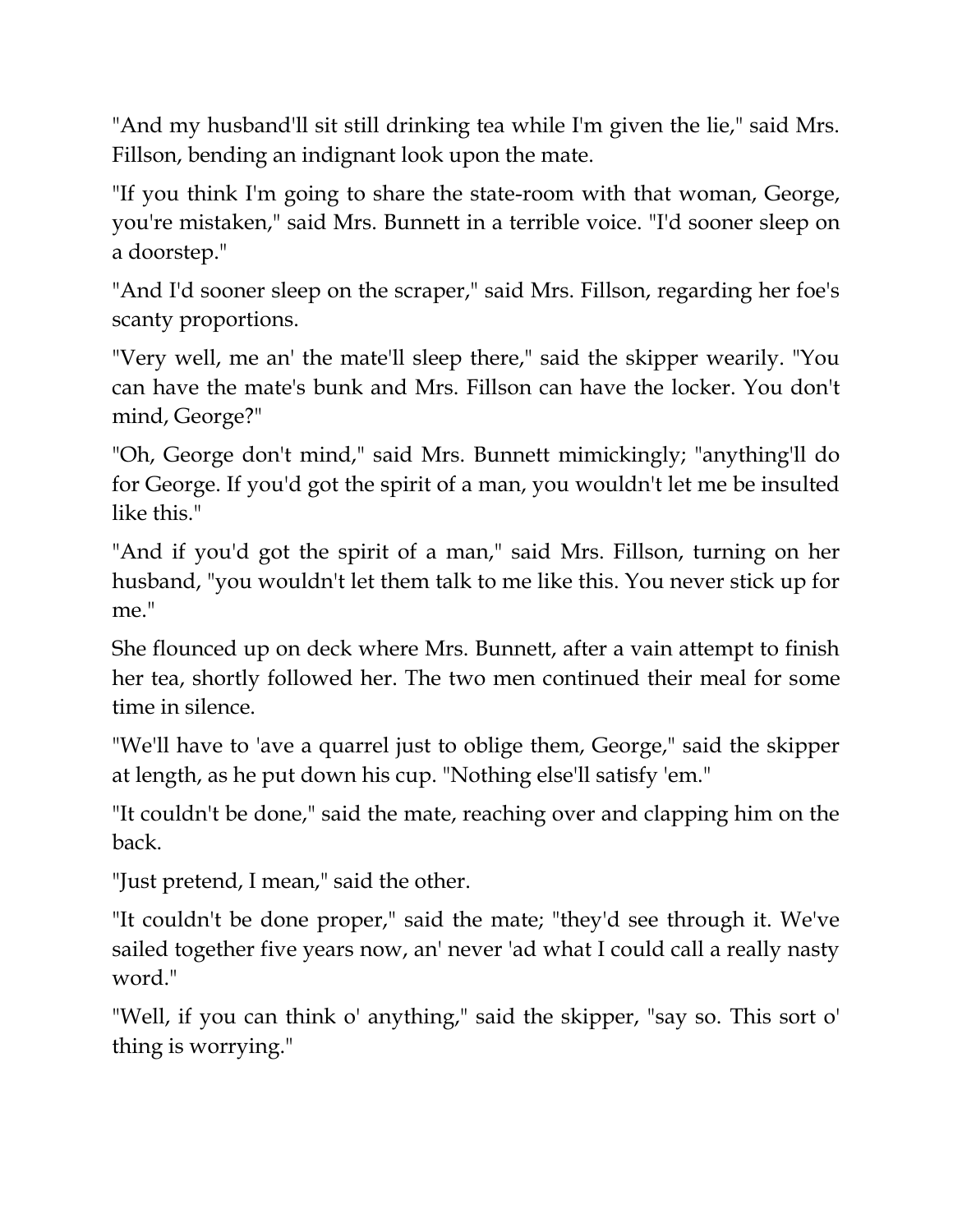"See how we get on at breakfast," said the mate, as he lit his pipe. "If that's as bad as this, we'll have a bit of a row to please 'em."

Breakfast next morning was, if anything, worse, each lady directly inciting her lord to acts of open hostility. In this they were unsuccessful, but in the course of the morning the husbands arranged matters to their own satisfaction, and at the next meal the storm broke with violence.

"I don't wish to complain or hurt anybody's feelings," said the skipper, after a side-wink at the mate, "but if you could eat your wittles with a little less noise, George, I'd take it as a favour."

"Would you?" said the mate, as his wife stiffened suddenly in her seat. "Oh!"

Both belligerents, eyeing each other ferociously, tried hard to think of further insults.

"Like a pig," continued the skipper grumblingly.

The mate hesitated so long for a crushing rejoinder that his wife lost all patience and rose to her feet crimson with wrath.

"How dare you talk to my husband like that?" she demanded fiercely. "George, come up on deck this instant!"

"I don't mind what he says," said the mate, who had only just begun his dinner.

"You come away at once," said his wife, pushing his plate from him.

The mate got up with a sigh, and, meeting the look of horror-stricken commiseration in his captain's eye, returned it with one of impotent rage.

"Use a larger knife, cap'n," he said savagely. "You'll swallow that little 'un one of these days."

The skipper, with the weapon in question gripped in his fist, turned round and stared at him in petrified amazement, "If I wasn't the cap'n o' this ship, George," he said huskily, "an' bound to set a good example to the men, I'd whop you for them words."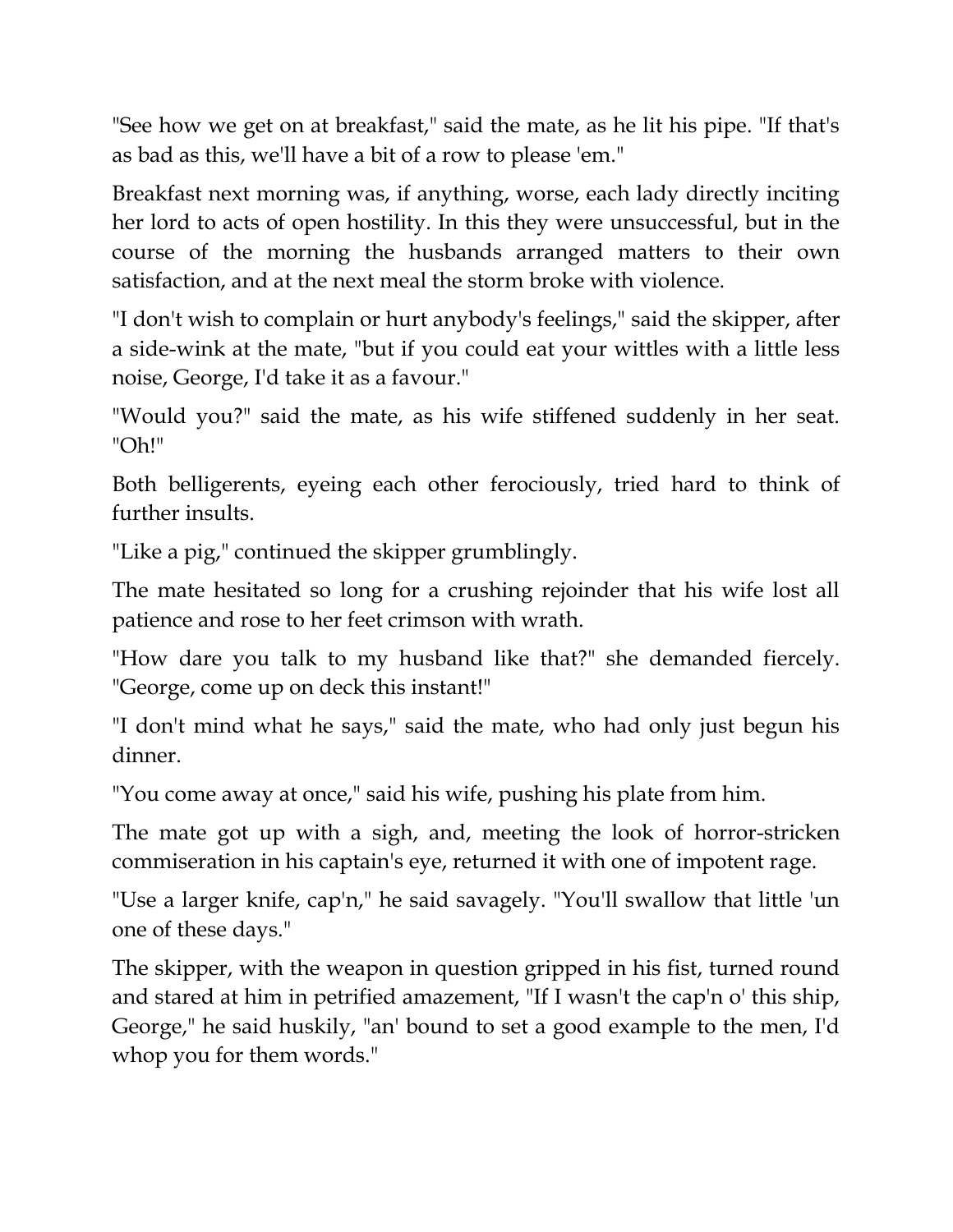"It's all for your good, Captain Bunnett," said Mrs. Fillson mincingly. "There was a poor old workhouse man I used to give a penny to sometimes, who would eat with his knife, and he choked himself with it."

"Ay, he did that, and he hadn't got a mouth half the size o' yours," said the mate warningly.

"Cap'n or no cap'n, crew or no crew," said the skipper in a suffocating voice, "I can't stand this. Come up on deck, George, and repeat them words."

Before the mate could accept the invitation, he was dragged back by his wife, while at the same time Mrs. Bunnett, with a frantic scream, threw her arms round her husband's neck, and dared him to move.

"You wait till I get you ashore, my lad," said the skipper threateningly.

"I'll have to bring the ship home after I've done with you," retorted the mate as he passed up on deck with his wife.

During the afternoon the couples exchanged not a word, though the two husbands exchanged glances of fiery import, and later on, their spouses being below, gradually drew near to each other. The mate, however, had been thinking, and as they came together met his foe with a pleasant smile.

"Bravo, old man," he said heartily.

"What d'yer mean?" demanded the skipper in gruff astonishment.

"I mean the way you pretended to row me," said the mate. "Splendid you did it. I tried to back you up, but lor! I wasn't in it with you."

"What, d'yer mean to say you didn't mean what you said?" inquired the other.

"Why, o' course," said the mate with an appearance of great surprise. "You didn't, did you?"

"No," said the skipper, swallowing something in his throat. "No, o' course not But you did it well, too, George. Uncommon well, you did."

"Not half so well as you did," said the mate. "Well, I s'pose we've got to keep it up now."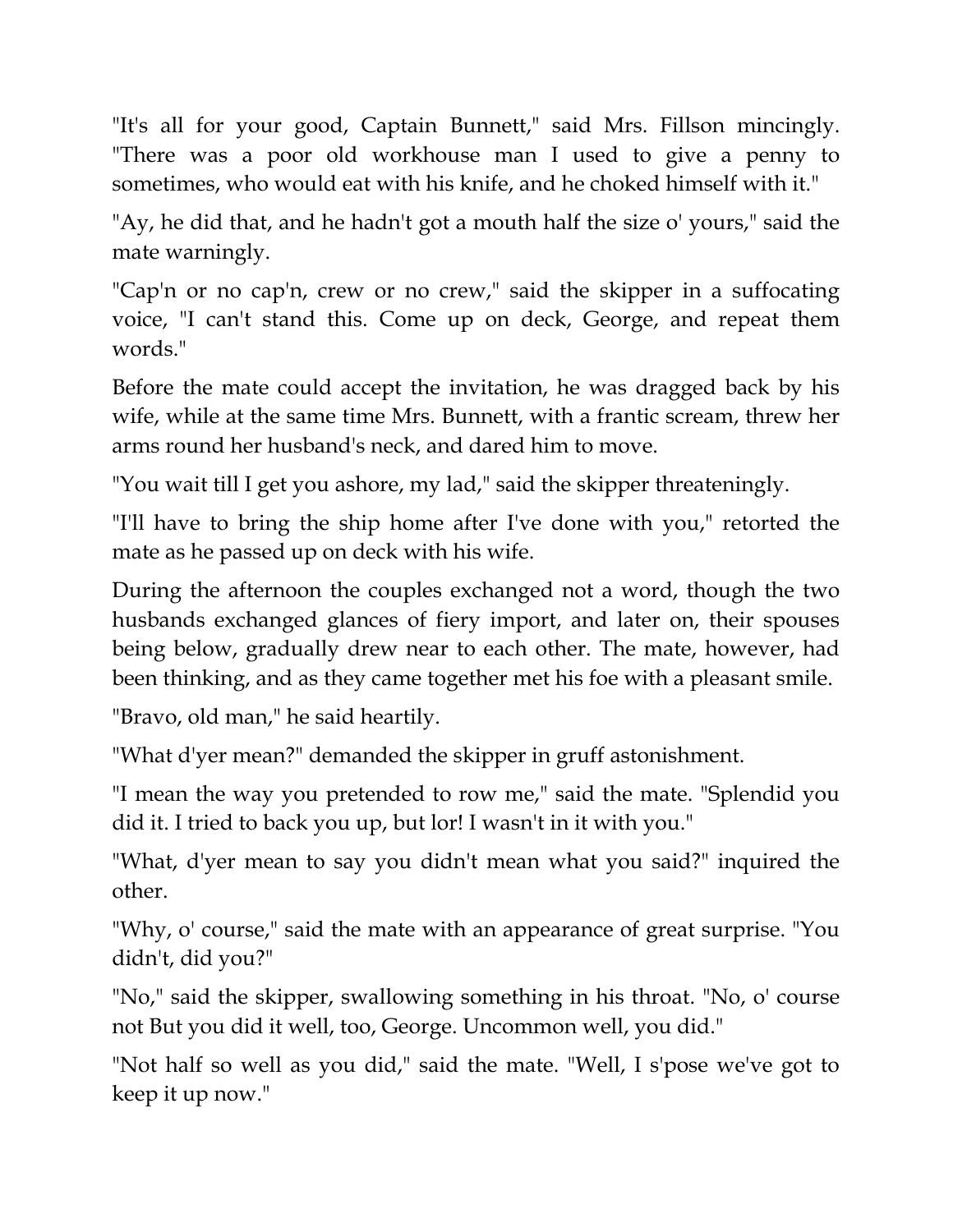"I s'pose so," said the skipper; "but we mustn't keep it up on the same things, George. Swallerin' knives an' that sort o' thing, I mean."

"No, no," said the mate hastily.

"An' if you could get your missus to go home by train from Summercove, George, we might have a little peace and quietness," added the other.

"She'd never forgive me if I asked her," said the mate; "you'll have to order it, cap'n."

"I won't do that, George," said the skipper firmly. "I'd never treat a lady like that aboard my ship. I 'ope I know 'ow to behave myself if I do eat with my knife."

"Stow that," said the mate, reddening. "We'll wait an' see what turns up," he added hopefully.

For the next three days nothing fresh transpired, and the bickering between the couples, assumed on the part of the men and virulent on the part of their wives, went from bad to worse. It was evident that the ladies preferred it to any other amusement life on ship-board could offer, and, after a combined burst of hysterics on their part, in which the whole ship's company took a strong interest, the husbands met to discuss heroic remedies.

"It's getting worse and worse," said the skipper ruefully. "We'll be the laughing-stock o' the crew even afore they're done with us. There's another day afore we reach Summercove, there's five or six days there, an' at least five back again."

"There'll be murder afore then," said the mate, shaking his head.

"If we could only pack 'em both 'ome by train," continued the skipper.

"That's an expense," said the mate.

"It 'ud be worth it," said the other.

"An' they wouldn't do it," said the mate, "neither of 'em."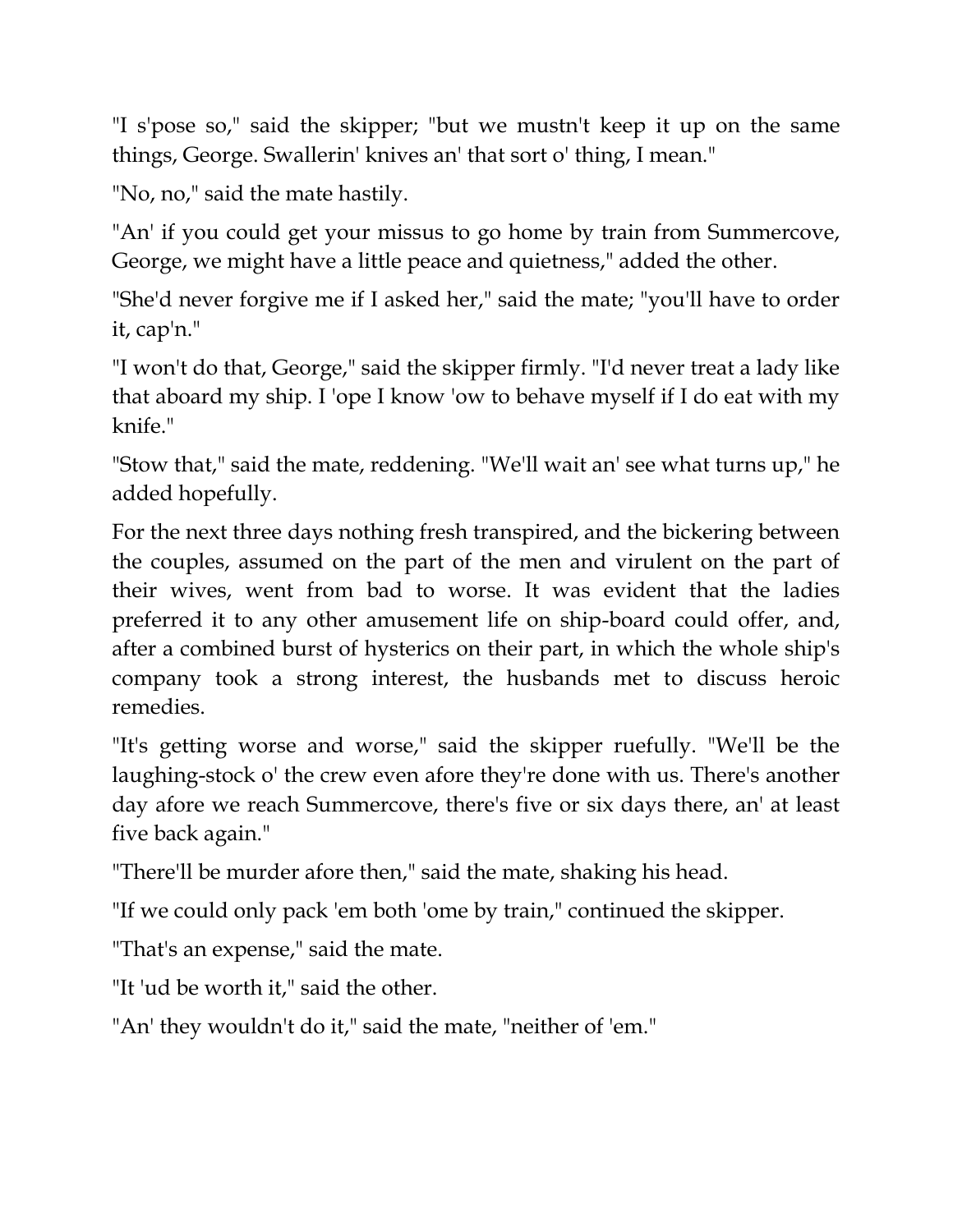"I've seen women having rows afore," said the skipper, "but then they could get away from each other. It's being boxed up in this little craft as does the mischief."

"S'pose we pretend the ship's not seaworthy," said the mate.

"Then they'd stand by us," said the skipper, "closer than ever."

"I b'leeve they would," said the mate. "They'd go fast enough if we'd got a case o' small-pox or anything like that aboard, though."

The skipper grunted assent.

"It 'ud be worth trying," said the mate. "We've pretended to have a quarrel. Now just as we're going into port let one of the hands, the boy if you like, pretend he's sickening for small-pox."

"How's he going to do it?" inquired the skipper derisively.

"You leave it to me," replied the other. "I've got an idea how it's to be done."

Against his better judgment the skipper, after some demur, consented, and the following day, when the passengers were on deck gazing at the small port of Summercove as they slowly approached it, the cook came up excitedly and made a communication to the skipper.

"What?" cried the latter. "Nonsense."

"What's the matter?" demanded Mrs. Bunnett, turning round.

"Cook, here, has got it into his head that the boy's got the small-pox," said the skipper.

Both women gave a faint scream.

"Nonsense," said Mrs. Bunnett, with a pale face.

"Rubbish," said Mrs. Fillson, clasping her hands nervously.

"Very good, mum," said the cook calmly. "You know best, o' course, but I was on a barque once what got it aboard bad, and I think I ought to know it when I see it."

"Yes; and now you think everything's the smallpox," said Mrs. Bunnett uneasily.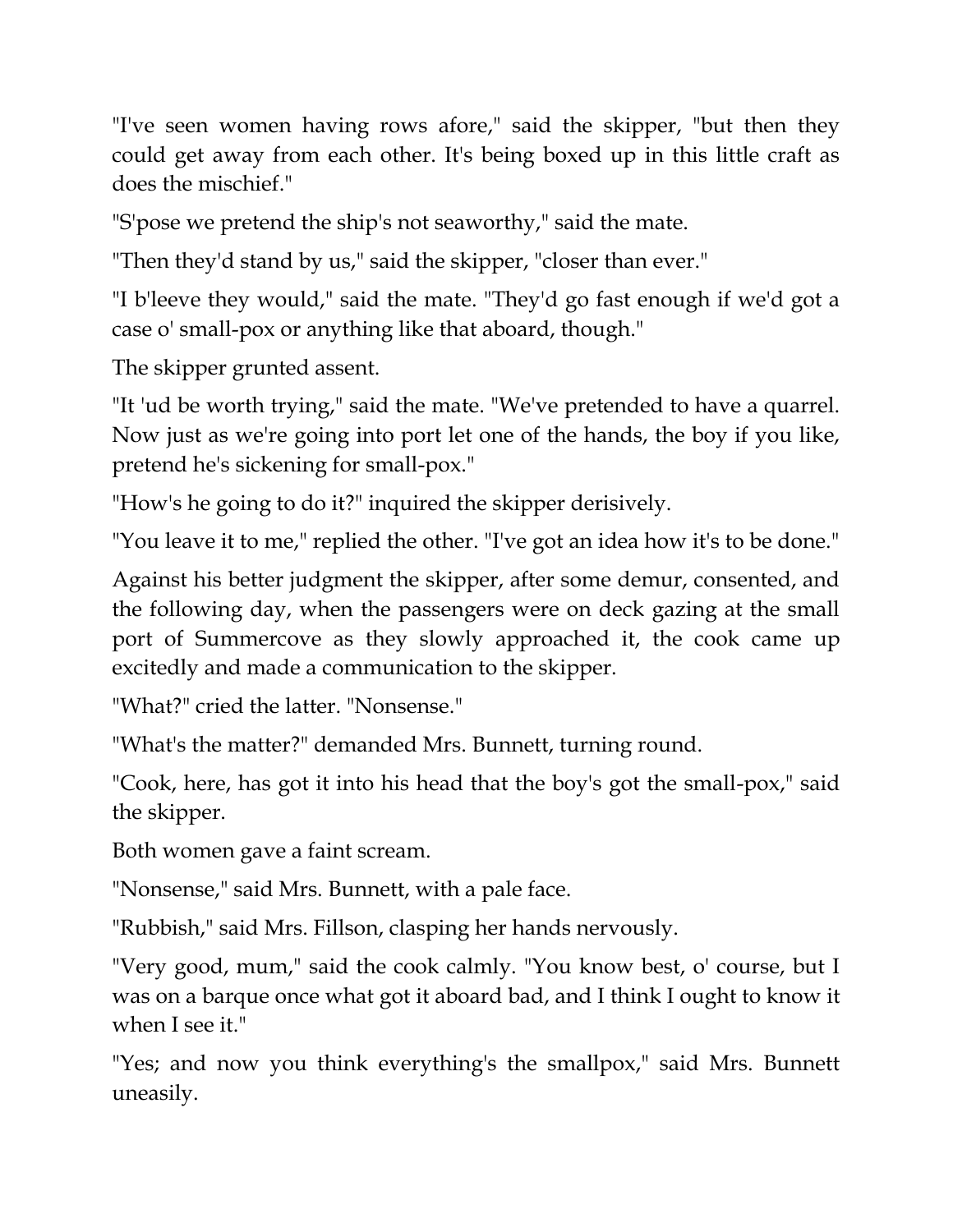"Very well, mum," said the cook, spreading out his hands. "Will you come down an' 'ave a look at 'im?"

"No," snapped Mrs. Bunnett, retreating a pace or two.

"Will you come down an' 'ave a look at 'im, sir," inquired the cook.

"You stay where you are, George," said Mrs. Bunnett shrilly, as her husband moved forward. "Go farther off, cook."

"And keep your tongue still when we get to port," said the mate. "Don't go blabbing it all over the place, mind, or we shan't get nobody to work us out."

"Ay, ay," said the cook, moving off. "I ain't afraid of it $-I'$ ve given it to people, but I've never took it myself yet."

"I'm sure I wish I was off this dreadful ship," said Mrs. Fillson nervously. "Nothing but unpleasantness. How long before we get to Summercove, Cap'n Bunnett?"

"'Bout a hour an' a 'arf ought to do it," said the skipper.

Both ladies sighed anxiously, and, going as far aft as possible, gazed eagerly at the harbour as it opened out slowly before them.

"I shall go back by train," said Mrs. Bunnett. "It's a shame, having my holiday spoilt like this."

"It's one o' them things what can't be helped," said her husband piously.

"You'd better give me a little money," continued his wife. "I shall get lodgings in the town for a day or two, till I see how things are going."

"It 'ud be better for you to get straight back home," said the skipper.

"Nonsense," said his wife sharply. "Suppose you take it yourself, I should have to be here to see you were looked after. I'm sure Mrs. Fillson isn't going home."

Mrs. Fillson, holding out her hand to Mr. Fillson, said she was sure she wasn't.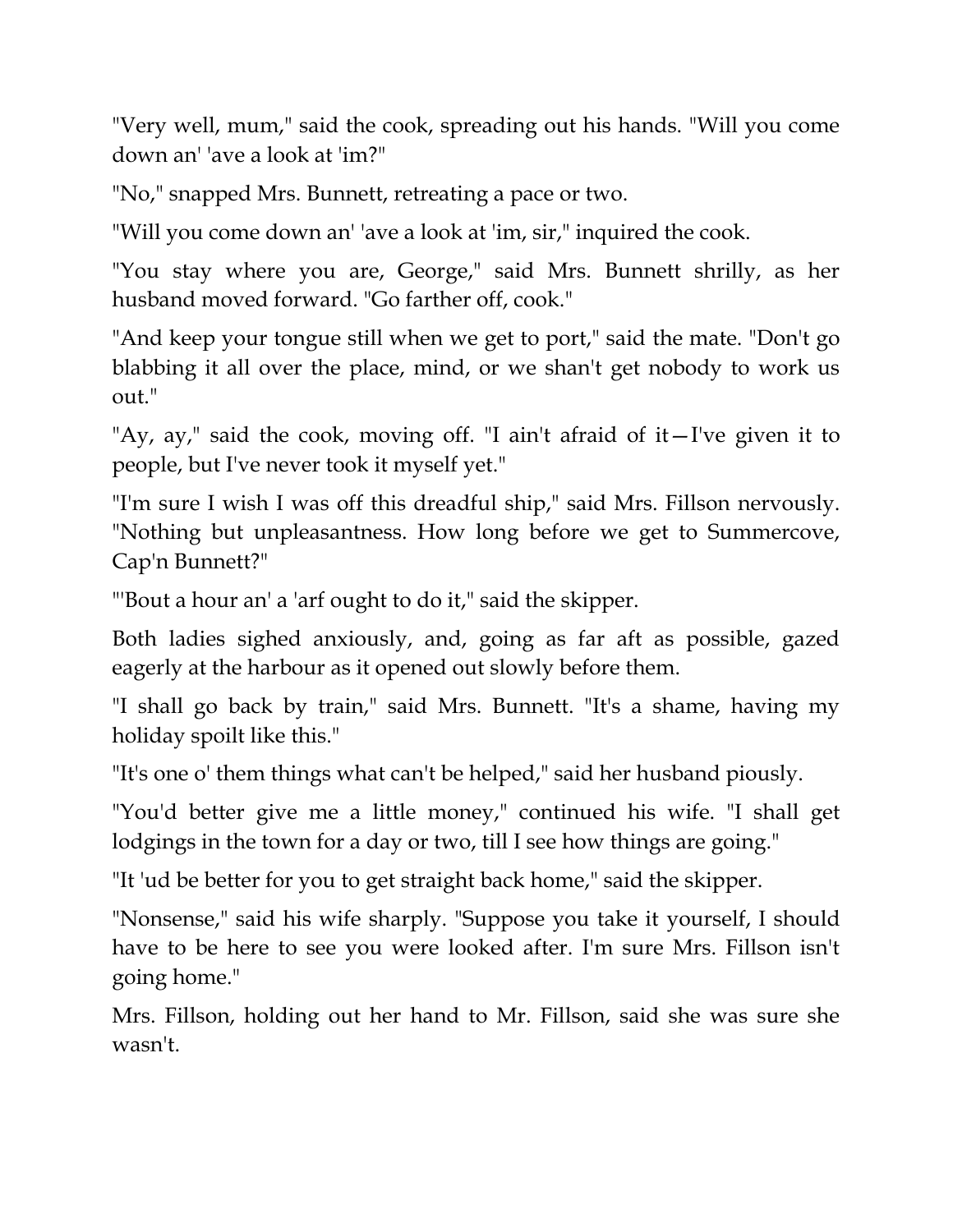"It 'ud be a load off our minds if you did go," said the mate, speaking for both.

"Well, we're not going for a day or two at any-rate," said Mrs. Bunnett, glancing almost amiably at Mrs. Fillson.

In face of this declaration, and in view of the persistent demands of the ladies, both men, with a very ill grace furnished them with some money.

"Don't say a word about it ashore, mind," said the mate, avoiding his chief's indignant gaze.

"But you must have a doctor," said Mrs. Bunnett.

"I know of a doctor here," said the mate; "that's all arranged for."

He moved away for a little private talk with the skipper, but that gentleman was not in a conversational mood, and a sombre silence fell upon all until they were snugly berthed at Summercove, and the ladies, preceded by their luggage on a trolly, went off to look for lodgings. They sent down an hour later to say that they had found them, and that they were very clean and comfortable, but a little more than they had intended to give. They implored their husbands not to run any unnecessary risks, and sent some disinfectant soap for them to wash with.

For three days they kept their lodgings and became fast friends, going, despite their anxiety, for various trips in the neighbourhood. Twice a day at least they sent down beef-tea and other delicacies for the invalid, which never got farther than the cabin, communication being kept up by a small boy who had strict injunctions not to go aboard. On the fourth day in the early morning they came down as close to the ship as they dared to bid farewell.

"Write if there's any change for the worse," cried Mrs. Bunnett.

"Or if you get it, George," cried Mrs. Fillson anxiously.

"It's all right, he's going on beautiful," said the mate.

The two wives appeared to be satisfied, and with a final adieu went off to the railway station, turning at every few yards to wave farewells until they were out of sight.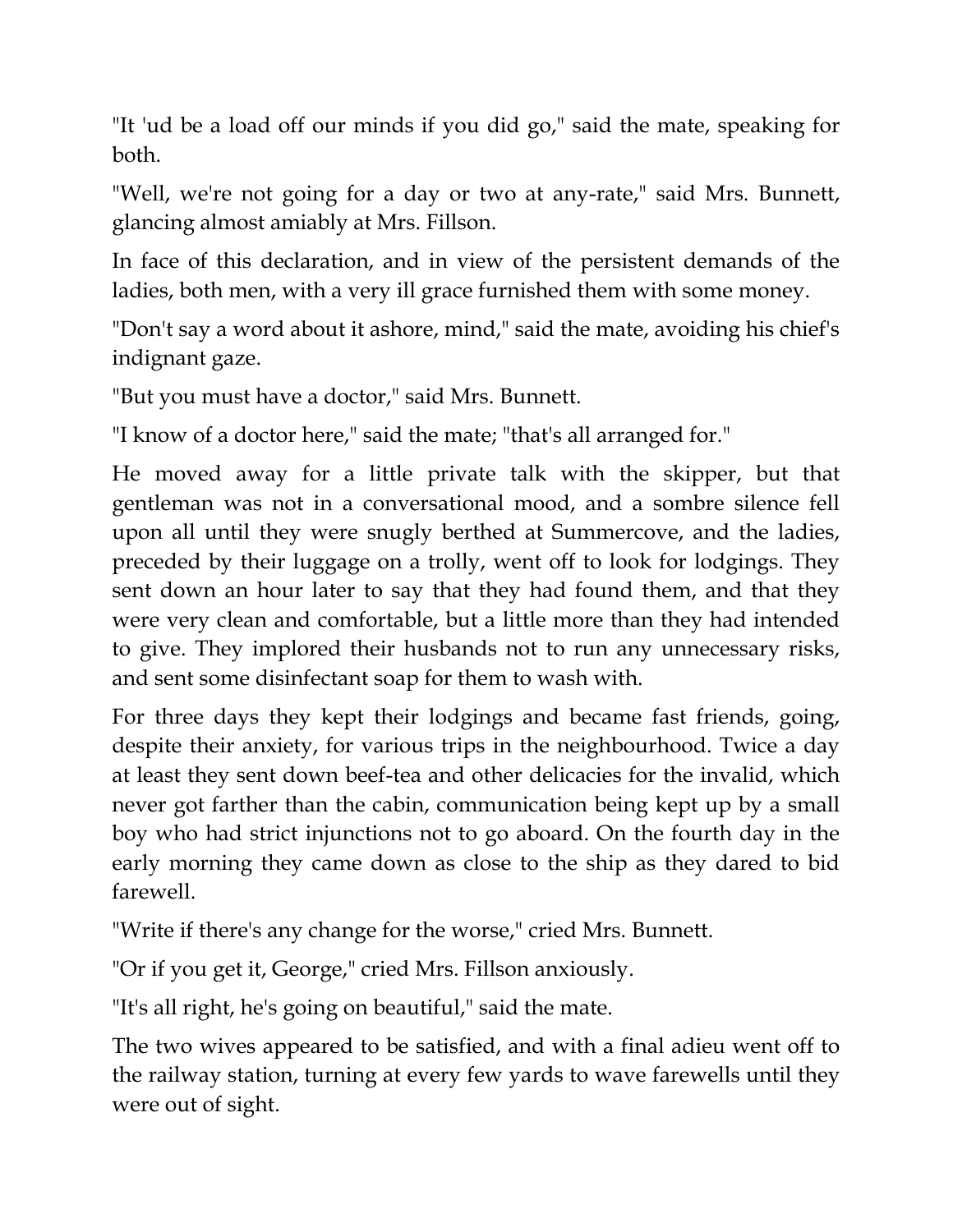"If ever I have another woman aboard my ship, George," said the skipper, "I'll run into something. Who's the old gentleman?"

He nodded in the direction of an elderly man with white side-whiskers, who, with a black bag in his hand, was making straight for the schooner.

"Captain Bunnett?" he inquired sharply.

"That's me, sir," said the skipper.

"Your wife sent me," said the tall man briskly. "My name's Thompson—Dr. Thompson. She says you've got a case of small-pox on board which she wants me to see."

"We've got a doctor," said the skipper and mate together.

"So your wife said, but she wished me particularly to see the case," said Dr. Thompson. "It's also my duty as the medical officer of the port."

"You've done it, George, you've done it," moaned the panic-stricken skipper reproachfully.

"Well, anybody can make a mistake," whispered the mate' back; "an' he can't touch us, as it ain't small-pox. Let him come, and we'll lay it on to the cook. Say he made a mistake."

"That's the ticket," said the skipper, and turned to assist the doctor to the deck as the mate hurried below to persuade the indignant boy to strip and go to bed.

In the midst of a breathless silence the doctor examined the patient; then, to the surprise of all, he turned to the crew and examined them one after the other.

"How long has this boy been ill?" he demanded.

"About four days," said the puzzled skipper.

"You see what comes of trying to hush this kind of thing up," said the doctor sternly. "You keep the patient down here instead of having him taken away and the ship disinfected, and now all these other poor fellows have got it."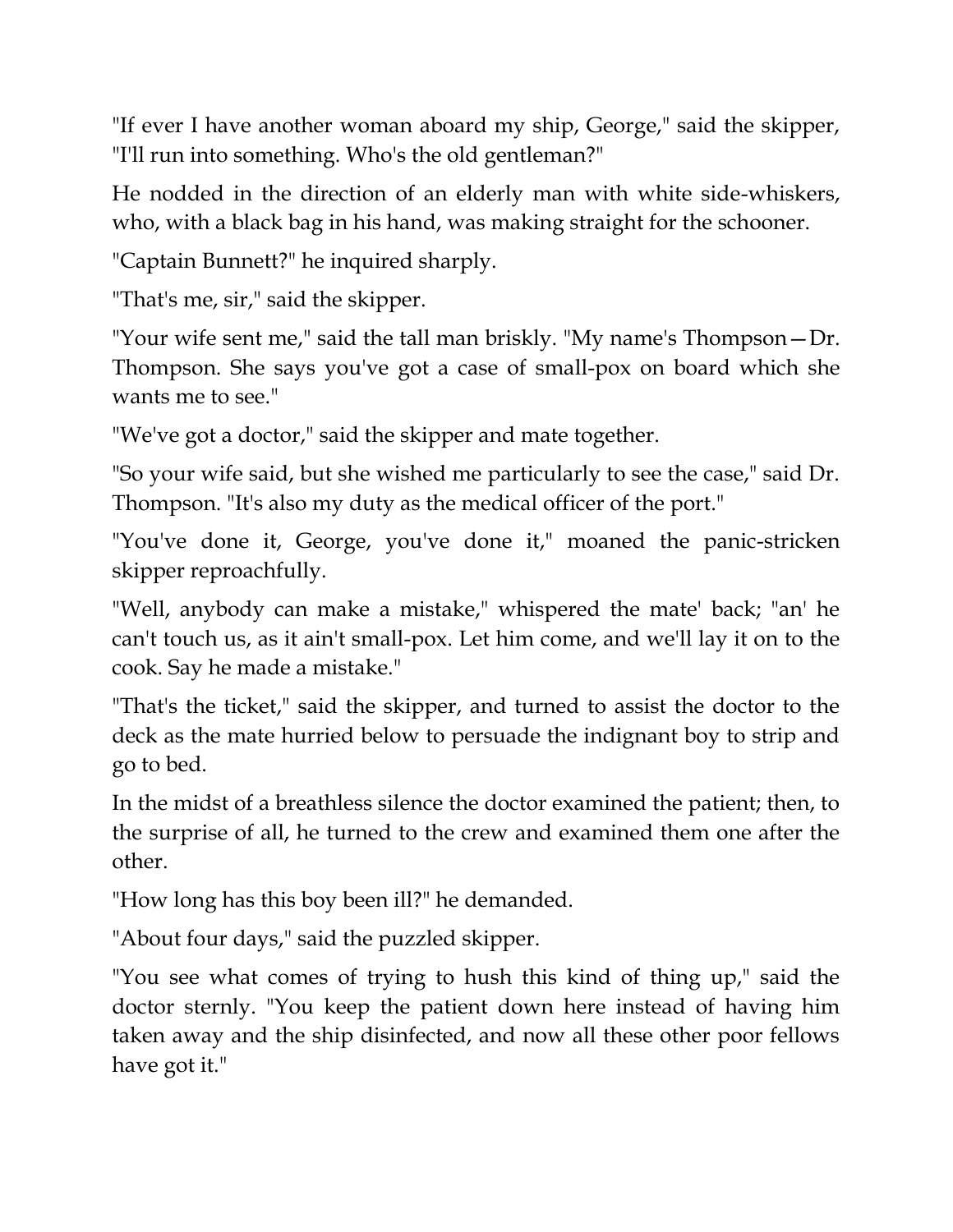"What?" screamed the skipper, as the crew broke into profane expressions of astonishment and self-pity. "Got what?"

"Why, the small-pox," said the doctor. "Got it in its worst form too. Suppressed. There's not one of them got a mark on him. It's all inside."

"Well, I'm damned," said the skipper, as the crew groaned despairingly.

"What else did you expect?" inquired the doctor wrathfully. "Well, they can't be moved now; they must all go to bed, and you and the mate must nurse them."

"And s'pose we catch it?" said the mate feelingly.

"You must take your chance," said the doctor; then he relented a little. "I'll try to send a couple of nurses down this afternoon," he added. "In the meantime you must do what you can for them."

"Very good sir," said the skipper brokenly.

"All you can do at present," said the doctor, as he slowly mounted the steps, "is to sponge them all over with cold water. Do it every half-hour till the rash comes out."

"Very good," said the skipper again. "But you'll hurry up with the nurses, sir!"

He stood in a state of bewilderment until the doctor was out of sight, and then, with a heavy sigh, took his coat off and set to work.

He and the mate, after warning off the men who had come down to work, spent all the morning in sponging their crew, waiting with an impatience born of fatigue for the rash to come out. This impatience was shared by the crew, the state of mind of the cook after the fifth sponging calling for severe rebuke on the part of the skipper.

"I wish the nurses 'ud come, George," he said, as they sat on the deck panting after their exertions; "this is a pretty mess if you like."

"Seems like a judgment," said the mate wearily.

"Halloa, there," came a voice from the quay.

Both men turned and looked up at the speaker.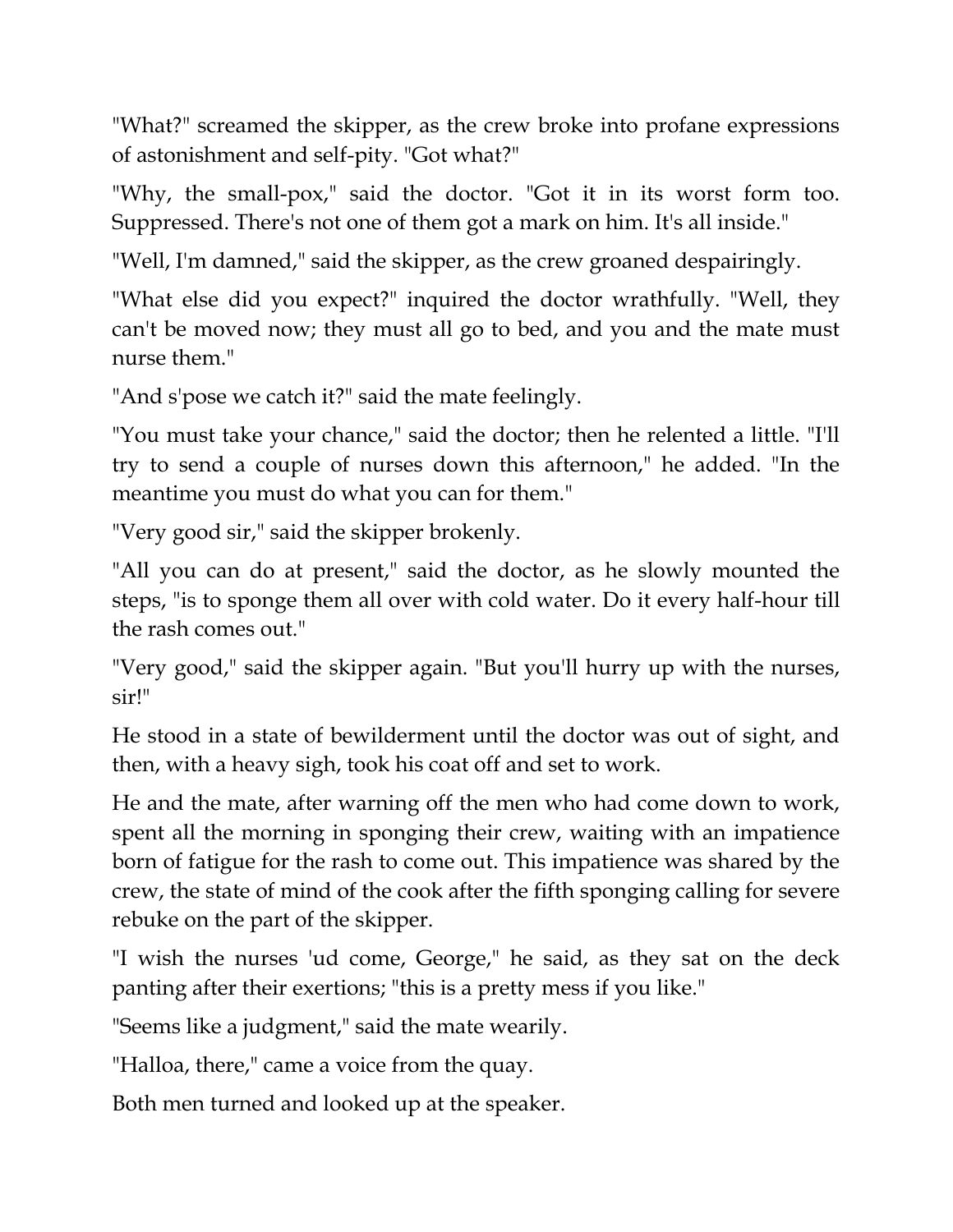"Halloa," said the skipper dully.

"What's all this about small-pox?" demanded the new-comer abruptly.

The skipper waved his hand languidly towards the forecastle.

"Five of 'em down with it," he said quietly. "Are you another doctor, sir?"

Without troubling to reply, their visitor jumped on board and went nimbly below, followed by the other two.

"Stand out of the light," he said brusquely. "Now, my lads, let's have a look at you."

He examined them in a state of bewilderment, grunting strangely as the washed-out men submitted to his scrutiny.

"They've had the best of cold sponging," said the skipper, not without a little pride.

"Best of what?" demanded the other.

The skipper told him, drawing back indignantly as the doctor suddenly sat down and burst into a hoarse roar of laughter. The unfeeling noise grated harshly on the sensitive ears of the sick men, and Joe Burrows, raising himself in his bunk, made a feeble attempt to hit him.

"You've been sold," said the doctor, wiping his eyes.

"I don't take your meaning," said the skipper with dignity.

"Somebody's been having a joke with you," said the doctor. "Get up, you fools; you've got about as much small-pox as I have."

"Do you mean to tell me—" began the skipper.

"Somebody's been having a joke with you, I tell you," repeated the doctor, as the men, with sundry oaths, half of relief, half of dudgeon, got out of bed and began groping for their clothes. "Who is it, do you think?"

The skipper shook his head, and the mate, following his lead, in duty bound, shook his; but a little while after, as they sat by the wheel smoking and waiting for the men to return to work the cargo out, they were more confidential. The skipper removed his pipe from his mouth, and, having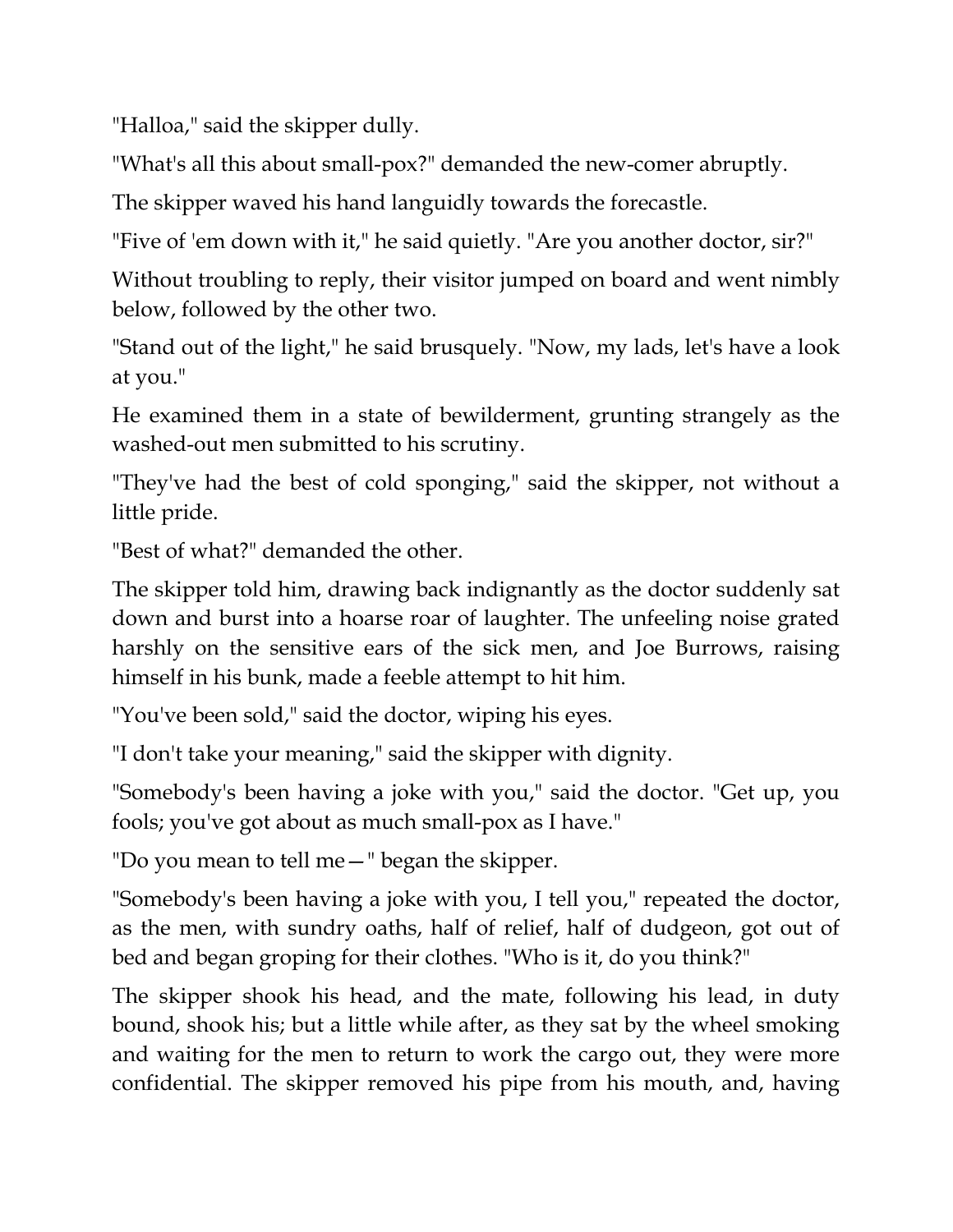eyed the mate for some time in silence, jerked his thumb in the direction of the railway station. The mate, with a woe-begone nod, assented.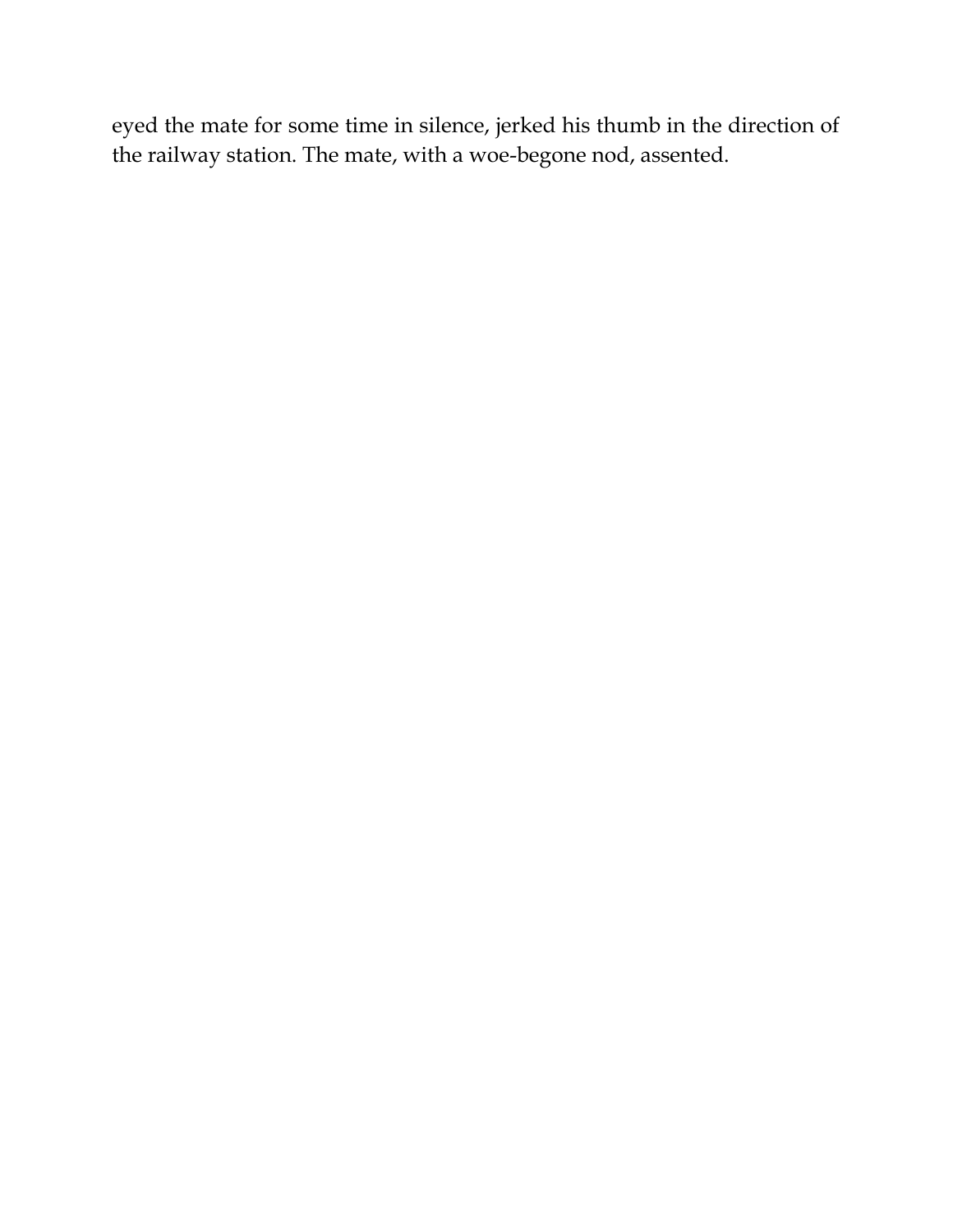## **THE CABIN PASSENGER**

The captain of the Fearless came on to the wharf in a manner more suggestive of deer-stalking than that of a prosaic shipmaster returning to his craft. He dodged round an empty van, lurked behind an empty barrel, flitted from that to a post, and finally from the interior of a steam crane peeped melodramatically on to the deck of his craft.

To the ordinary observer there was no cause for alarm. The decks were a bit slippery but not dangerous except to a novice; the hatches were on, and in the lighted galley the cook might be discovered moving about in a manner indicative of quiet security and an untroubled conscience.

With a last glance behind him the skipper descended from the crane and stepped lightly aboard.

"Hist," said the cook, coming out quietly. "I've been watching for you to come."

"Damned fine idea of watching you've got," said the skipper irritably. "What is it?"

The cook jerked his thumb towards the cabin. "He's down there," he said in a hoarse whisper. "The mate said when you came aboard you was just to go and stand near the companion and whistle 'God Save the Queen' and he'll come up to you to see what's to be done."

"Whistle!" said the skipper, trying to moisten his parched lips with his tongue. "I couldn't whistle just now to save my life."

"The mate don't know what to do, and that was to be the signal," said the cook. "He's darn there with him givin' 'im drink and amoosin' 'im."

"Well, you go and whistle it," said the skipper.

The cook wiped his mouth on the back of his hand. "'Ow does it go?" he inquired anxiously. "I never could remember toons."

"Oh, go and tell Bill to do it!" said the skipper impatiently.

Summoned noiselessly by the cook, Bill came up from the forecastle, and on learning what was required of him pursed up his lips and started our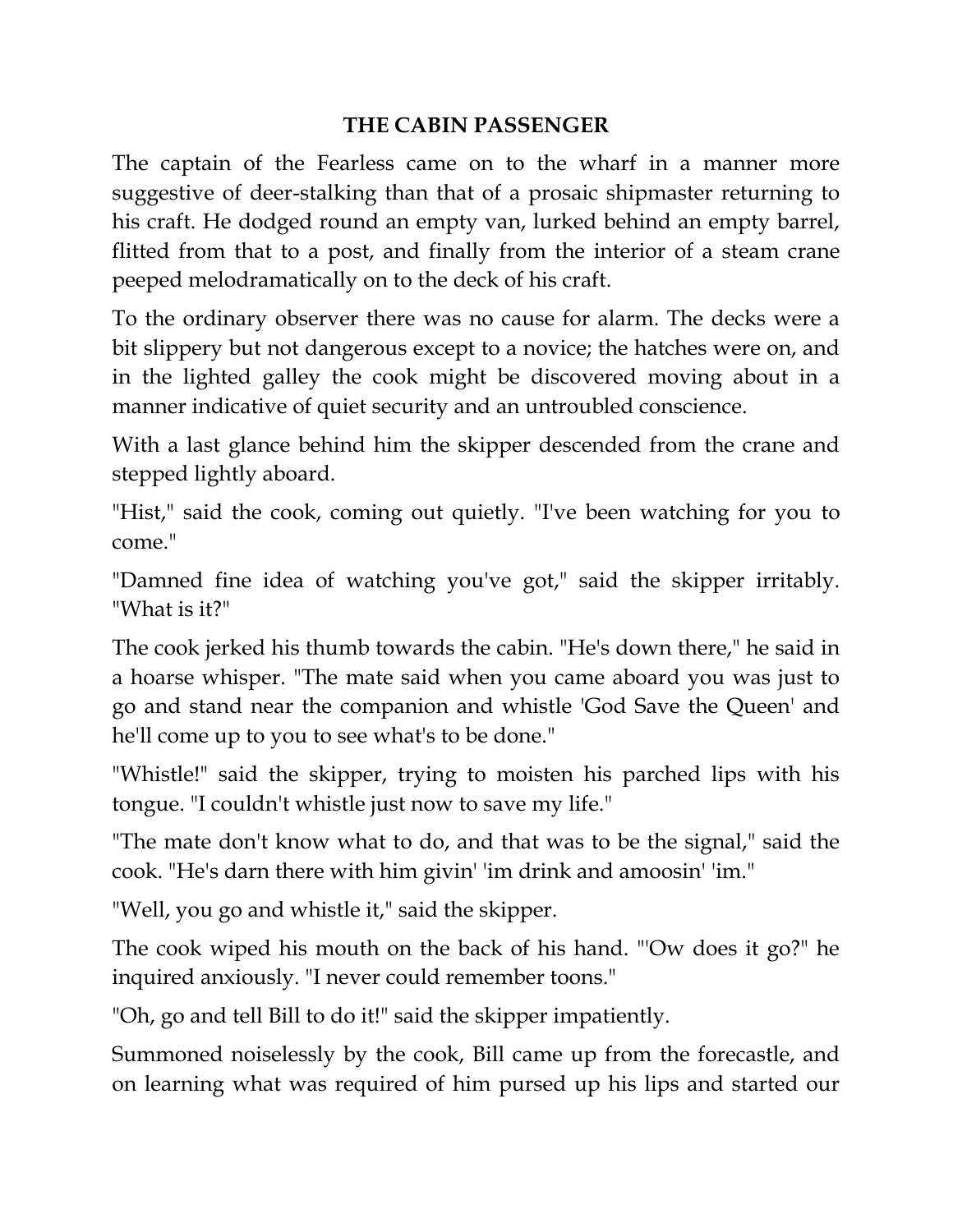noble anthem with a whistle of such richness and volume that the horrified skipper was almost deafened with it. It acted on the mate like a charm, and he came from below and closed Bill's mouth, none too gently, with a hand which shook with excitement. Then, as quietly as possible, he closed the companion and secured the fastenings.

"He's all right," he said to the skipper breathlessly. "He's a prisoner. He's 'ad four goes o' whisky, an' he seems inclined to sleep."

"Who let him go down the cabin?" demanded the skipper angrily. "It's a fine thing I can't leave the ship for an hour or so but what I come back and find people sitting all round my cabin."

"He let hisself darn," said the cook, who saw a slight opening advantageous to himself in connection with a dish smashed the day before, "an' I was that surprised, not to say alarmed, that I dropped the large dish and smashed it."

"What did he say?" inquired the skipper.

"The blue one, I mean," said the cook, who wanted that matter settled for good, "the one with the place at the end for the gravy to run into."

"What did he say?" vociferated the skipper.

"'E ses, 'Ullo,' he ses, 'you've done it now, old man,'" replied the truthful cook.

The skipper turned a furious face to the mate.

"When the cook come up and told me," said the mate, in answer, "I see at once what was up, so I went down and just talked to him clever like."

"I should like to know what you said," muttered the skipper.

"Well, if you think you can do better than I did you'd better go down and see him," retorted the mate hotly. "After all, it's you what 'e come to see. He's your visitor."

"No offence, Bob," said the skipper. "I didn't mean nothing."

"I don't know nothin' o' horse-racin'," continued the mate, with an insufferable air, "and I never 'ad no money troubles in my life, bein' always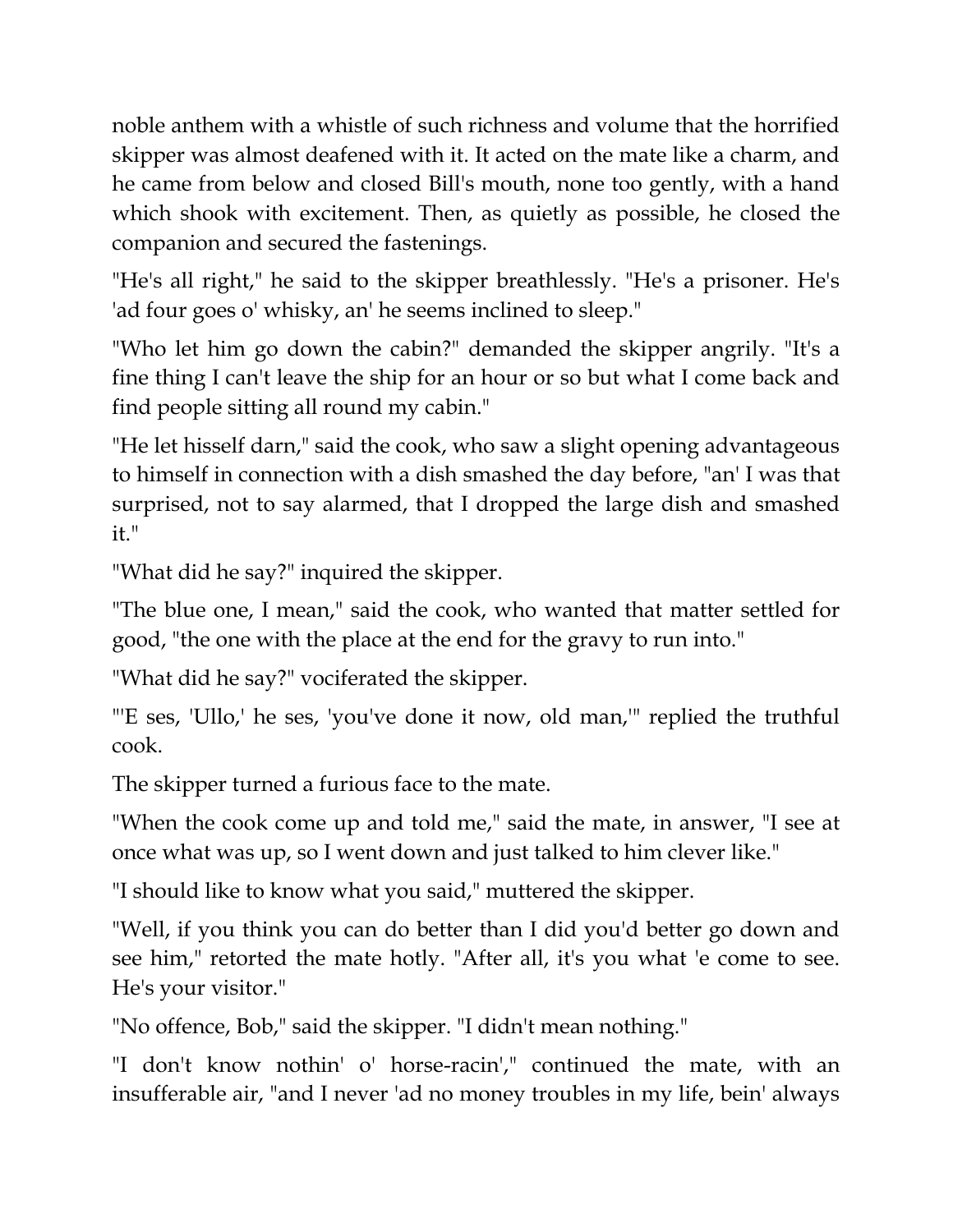brought up proper at 'ome and warned of what would 'appen, but I know a sheriff's officer when I see 'im."

"What am I to do?" groaned the skipper, too depressed even to resent his subordinate's manner. "It's a judgment summons. It's ruin if he gets me."

"Well, so far as I can see, the only thing for you to do is to miss the ship this trip," said the mate, without looking at him. "I can take her out all right."

"I won't," said the skipper, interrupting fiercely.

"Very well, you'll be nabbed," said the mate.

"You've been wanting to handle this craft a long time," said the skipper fiercely. "You could ha' got rid of him if you'd wanted to. He's no business down my cabin."

"I tried everything I could think of," asseverated the mate.

"Well, he's come down on my ship without being asked," said the skipper fiercely, "and, damme, he can stay there. Cast off."

"But," said the mate, "s'pose—"

"Cast off," repeated the skipper. "He's come on my ship, and I'll give him a trip free."

"And where are you and the mate to sleep?" inquired the cook, who was a man of pessimistic turn of mind, and given to forebodings.

"In your bunks," said the skipper brutally. "Cast off there."

The men obeyed, grinning, and the schooner was soon threading her way in the darkness down the river, the skipper listening somewhat nervously for the first intimation of his captive's awakening.

He listened in vain that night, for the prisoner made no sign, but at six o'clock in the morning, when the Fearless, coming within sight of the Nore, began to dance like a cork upon the waters, the mate reported hollow groans from the cabin.

"Let him groan," said the skipper briefly, "as holler as he likes."

"Well, I'll just go down and see how he is," said the mate.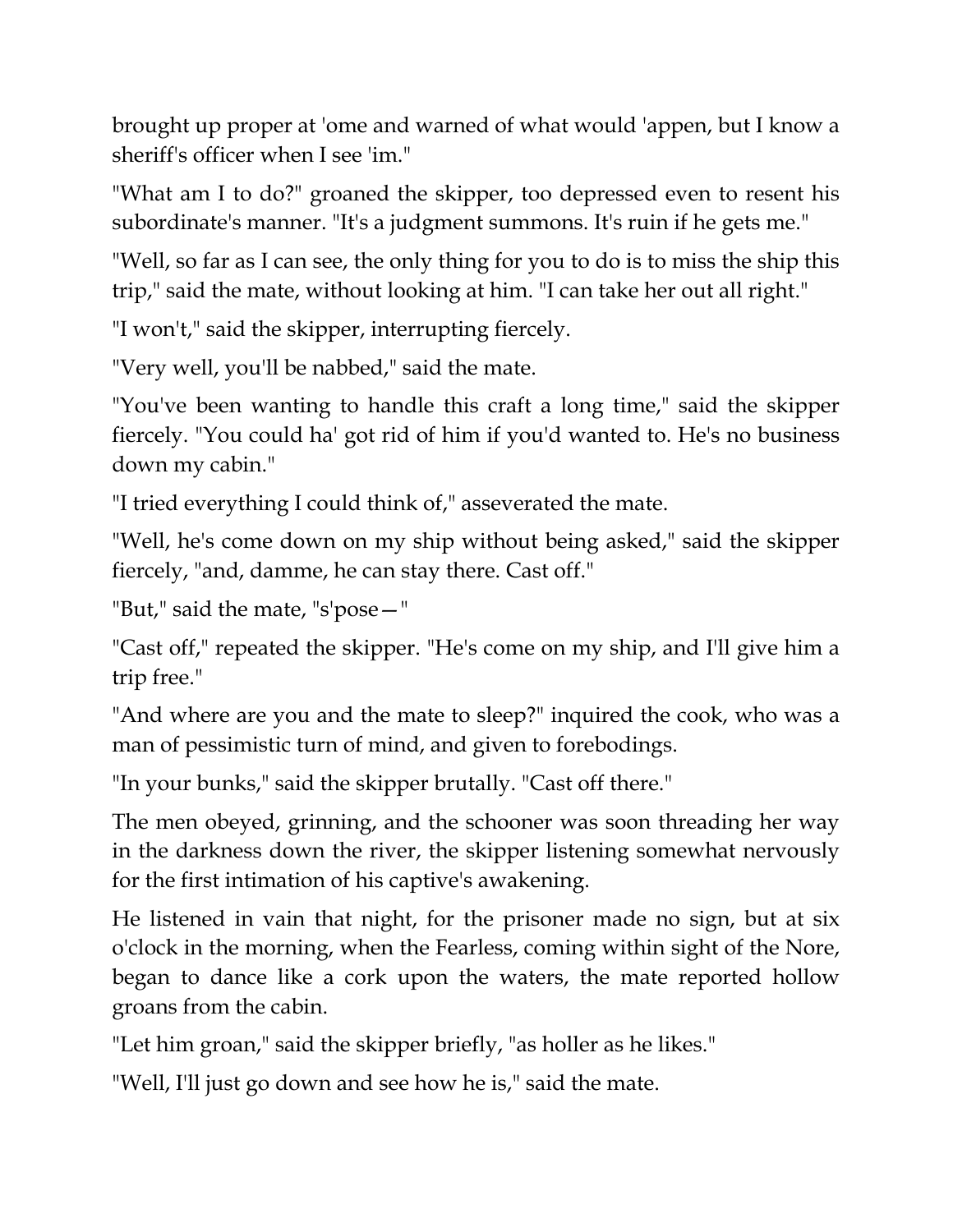"You stay where you are," said the skipper sharply.

"Well, but you ain't going to starve the man?"

"Nothing to do with me," said the skipper ferociously; "if a man likes to come down and stay in my cabin, that's his business. I'm not supposed to know he's there; and if I like to lock my cabin up and sleep in a foc'sle what's got more fleas in it than ten other foc'sles put together, and what smells worse than ten foc'sles rolled into one, that's my business."

"Yes, but I don't want to berth for'ard too," grumbled the other. "He can't touch me. I can go and sleep in my berth."

"You'll do what I wish, my lad," said the skipper.

"I'm the mate," said the other darkly.

"And I'm the master," said the other; "if the master of a ship can stay down the foc'sle, I'm sure a tuppeny-ha'penny mate can."

"The men don't like it," objected the mate.

"Damn the men," said the skipper politely, "and as to starving the chap, there's a water-bottle full o' water in my state-room, to say nothing of a jug, and a bag o' biscuits under the table."

The mate walked off whistling, and the skipper, by no means so easy in his mind as he pretended to be, began to consider ways and means out of the difficulty which he foresaw must occur when they reached port.

"What sort o' looking chap is he?" he inquired of the cook.

"Big, strong-looking chap," was the reply.

"Look as though he'd make a fuss if I sent you and Bill down below to gag him when we get to the other end?" suggested the skipper.

The cook said that judging by appearances "fuss" would be no word for it.

"I can't understand him keeping so quiet," said the skipper; "that's what gets over me."

"He's biding 'is time, I expect," said the cook comfortingly. "He's a 'ard looking customer, 'sides which he's likely sea-sick."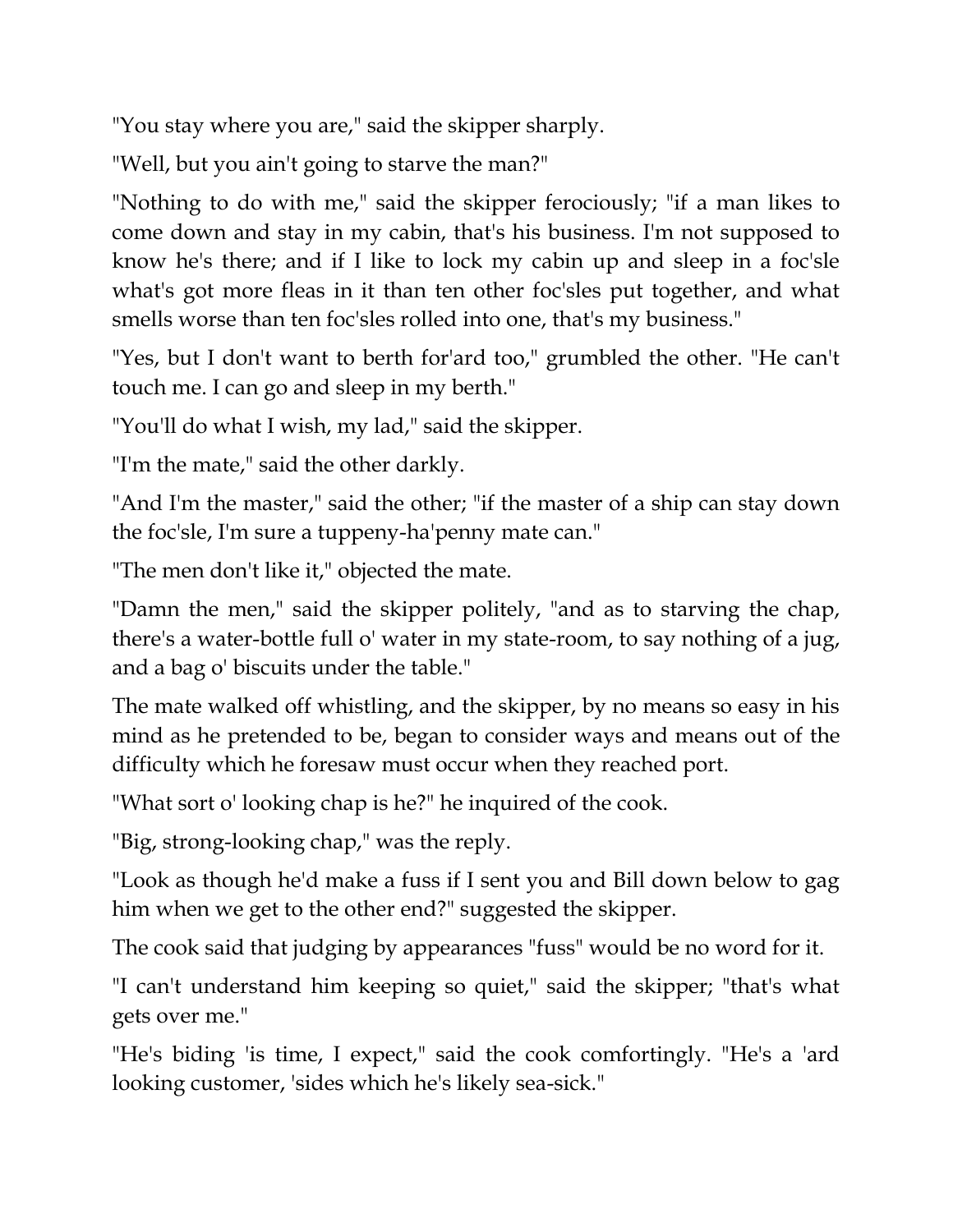The day passed slowly, and as night approached a sense of mystery and discomfort overhung the vessel. The man at the wheel got nervous, and flattered Bill into keeping him company by asking him to spin him a yarn. He had good reason for believing that he knew his comrade's stock of stories by heart, but in the sequel it transpired that there was one, of a prisoner turning into a cat and getting out of the porthole and running up helmsmen's backs, which he hadn't heard before. And he told Bill in the most effective language he could command that he never wanted to hear it again.

The night passed and day broke, and still the mysterious passenger made no sign. The crew got in the habit of listening at the companion and peeping through the skylight; but the door of the stateroom was closed, and the cabin itself as silent as the grave. The skipper went about with a troubled face, and that afternoon, unable to endure the suspense any longer, civilly asked the mate to go below and investigate.

"I'd rather not," said the mate, shrugging his shoulders.

"I'd sooner he served me and have done with it," said the skipper. "I get thinking all sorts of awful things."

"Well, why don't you go down yourself?" said the mate. "He'd serve you fast enough, I've no doubt."

"Well, it may be just his artfulness," said the skipper; "an' I don't want to humour him if he's all right. I'm askin' it as a favour, Bob."

"I'll go if the cook'll come," said the mate after a pause.

The cook hesitated.

"Go on, cook," said the skipper sharply; "don't keep the mate waiting, and, whatever you do, don't let him come up on deck."

The mate led the way to the companion, and, opening it quietly, led the way below, followed by the cook. There was a minute's awful suspense, and then a wild cry rang out below, and the couple came dashing madly up on deck again.

"What is it?" inquired the pallid skipper.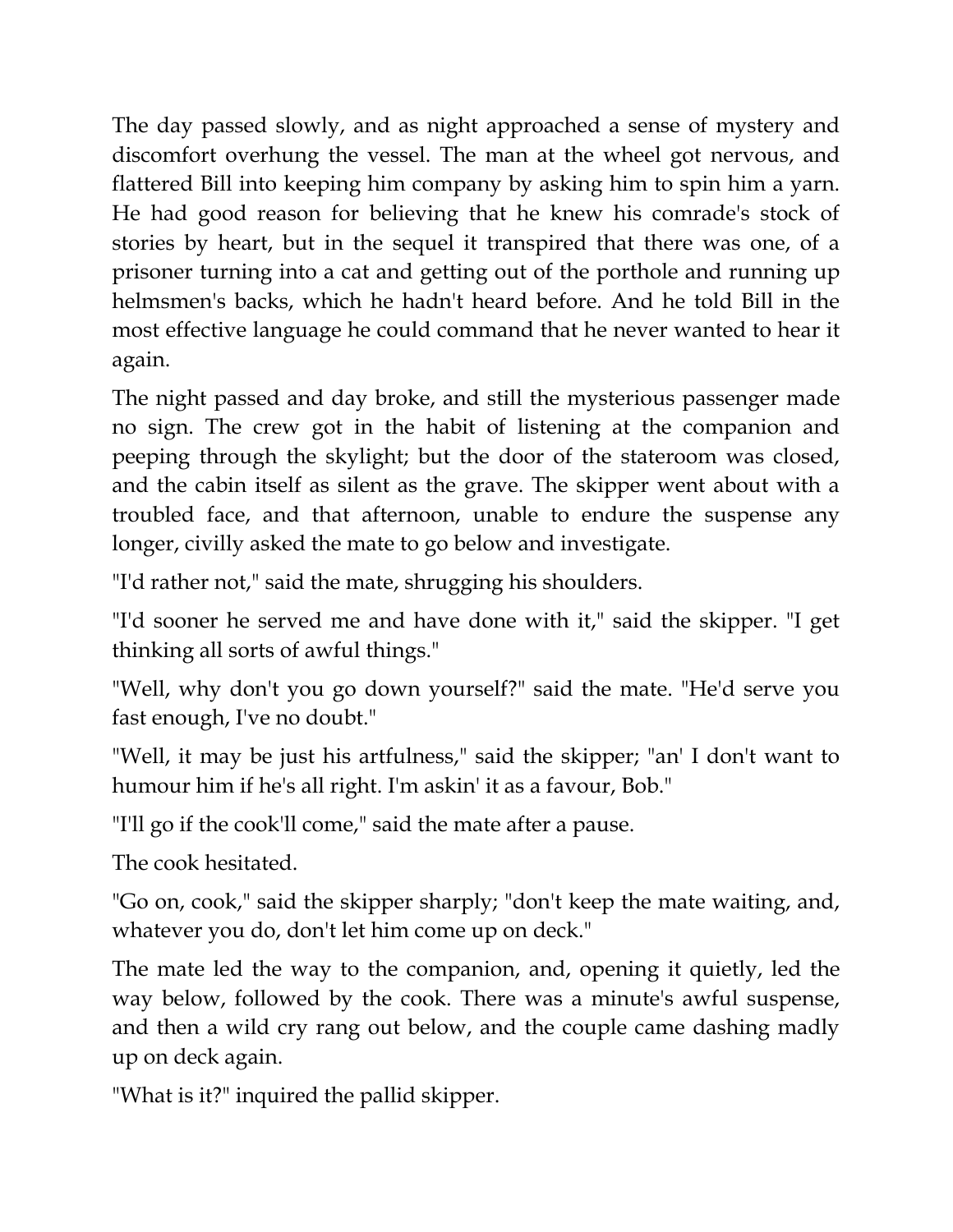The mate, leaning for support against the wheel, opened his mouth, but no words came; the cook, his hands straight by his side and his eyes glassy, made a picture from which the crew drew back in awe.

"What's—the—matter?" said the skipper again.

Then the mate, regaining his composure by an effort, spoke.

"You needn't trouble to fasten the companion again," he said slowly.

The skipper's face changed from white to grey. "Why not?" he asked in a trembling voice.

"He's dead," was the solemn reply.

"Nonsense," said the other, with quivering lips. "He's shamming or else fainting. Did you try to bring him round?"

"I did not," said the mate. "I don't deceive you. I didn't stay down there to do no restoring, and I don't think you would either."

"Go down and see whether you can wake him, cook," said the skipper.

"Not me," said the cook with a mighty shudder.

Two of the hands went and peeped furtively down through the skylight. The empty cabin looked strangely quiet and drear, and the door of the stateroom stood ajar. There was nothing to satisfy their curiosity, but they came back looking as though they had seen a ghost.

"What's to be done?" said the skipper helplessly.

"Nothing can be done," said the mate. "He's beyond our aid."

"I wasn't thinking about him," said the skipper.

"Well, the best thing you can do when we get to Plymouth is to bolt," said the mate. "We'll hide it up as long as we can to give you a start It's a hanging matter."

The hapless master of the Fearless wiped his clammy brow. "I can't think he's dead," he said slowly. "Who'll come down with me to see?"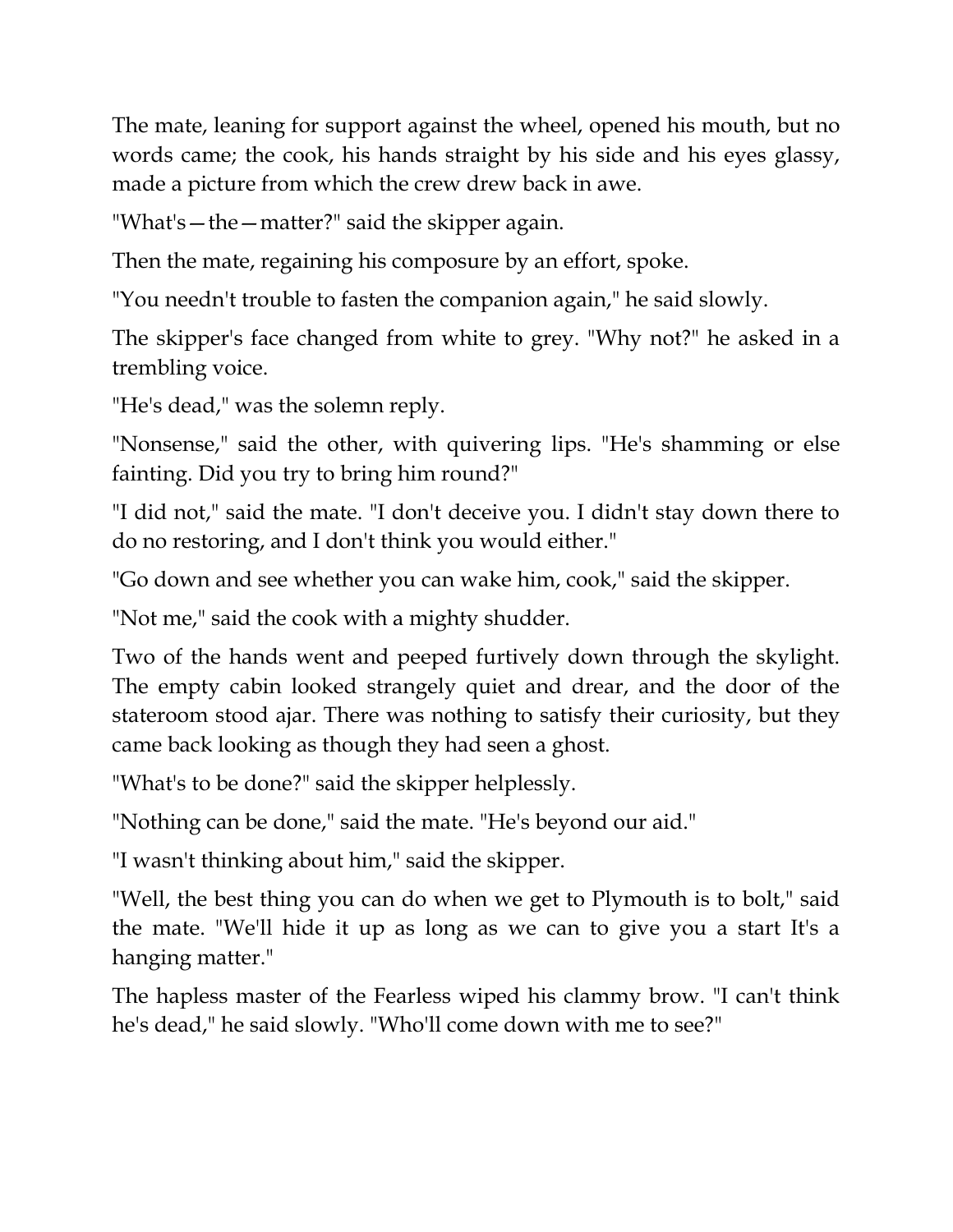"You'd better leave it alone," said the mate kindly, "it ain't pleasant, and besides that we can all swear up to the present that you haven't touched him or been near him."

"Who'll come down with me?" repeated the skipper. "I believe it's a trick, and that he'll start up and serve me, but I feel I must go."

He caught Bill's eye, and that worthy seaman, after a short tussle with his nerves, shuffled after him. The skipper, brushing aside the mate, who sought to detain him, descended first, and entering the cabin stood hesitating, with Bill close behind him.

"Just open the door, Bill," he said slowly.

"Arter you, sir," said the well-bred Bill.

The skipper stepped slowly towards it and flung it suddenly open. Then he drew back with a sharp cry and looked nervously about him. The bed was empty.

"Where's he gone?" whispered the trembling Bill.

The other made no reply, but in a dazed fashion began to grope about the cabin. It was a small place and soon searched, and the two men sat down and eyed each other in blank amazement.

"Where is he?" said Bill at length.

The skipper shook his head helplessly, and was about to ascribe the mystery to supernatural agencies when the truth in all its naked simplicity flashed upon him and he spoke. "It's the mate," he said slowly, "the mate and the cook. I see it all now; there's never been anybody here. It was a little job on the mate's part to get the ship. If you want to hear a couple o' rascals sized up, Bill, come on deck."

And Bill, grinning in anticipation, went.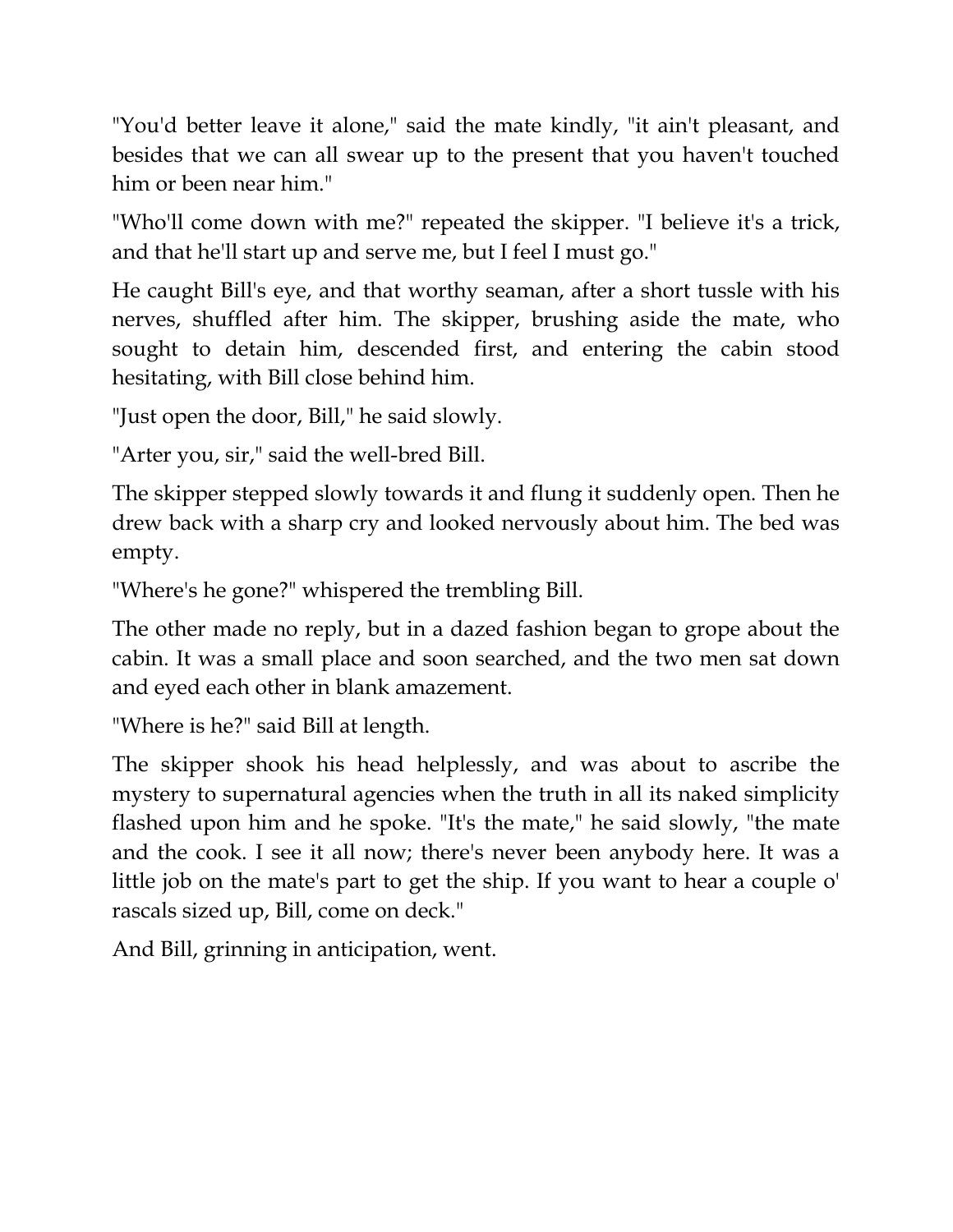## **"CHOICE SPIRITS"**

The day was fine, and the breeze so light that the old patched sails were taking the schooner along at a gentle three knots per hour. A sail or two shone like snow in the offing, and a gull hovered in the air astern. From the cabin to the galley, and from the galley to the untidy tangle in the bows, there was no sign of anybody to benefit by the conversation of the skipper and mate as they discussed a wicked and mutinous spirit which had become observable in the crew.

"It's sheer rank wickedness, that's what it is," said the skipper, a small elderly man, with grizzled beard and light blue eyes.

"Rank," agreed the mate, whose temperament was laconic.

"Why, when I was a boy you wouldn't believe what I had to eat," said the skipper; "not if I took my Bible oath on it, you wouldn't."

"They're dainty," said the mate.

"Dainty!" said the other indignantly. "What right have hungry sailormen to be dainty? Don't I give them enough to eat? Look! Look there!"

He drew back, choking, and pointed with his forefinger as Bill Smith, A.B., came on deck with a plate held at arm's length, and a nose disdainfully elevated. He affected not to see the skipper, and, walking in a mincing fashion to the side, raked the food from the plate into the sea with his fingers. He was followed by George Simpson, A.B., who in the same objectionable fashion wasted food which the skipper had intended should nourish his frame.

"I'll pay 'em for this!" murmured the skipper.

"There's some more," said the mate.

Two more men came on deck, grinning consciously, and disposed of their dinners. Then there was an interval—an interval in which everybody, fore and aft, appeared to be waiting for something; the something being at that precise moment standing at the foot of the foc'sle ladder, trying to screw its courage up.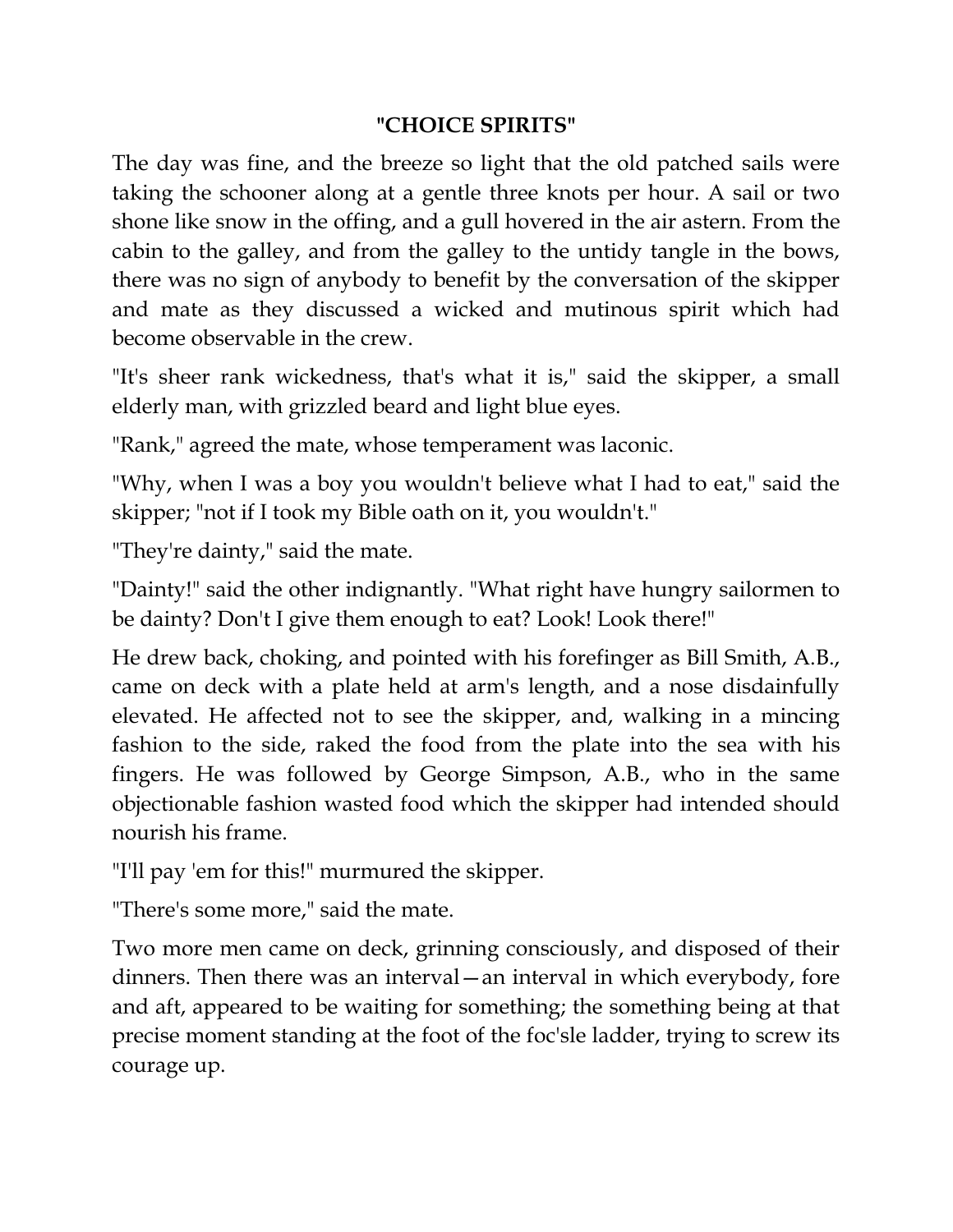"If the boy comes," said the skipper in a strained, unnatural voice, "I'll flay him alive."

"You'd better get your knife out then," said the mate.

The boy appeared on deck, very white about the gills, and looking piteously at the crew for support. He became conscious from their scowls that he had forgotten something, and remembering himself, stretched out his skinny arms to their full extent, and, crinkling his nose, walked with great trepidation to the side.

"Boy!" vociferated the skipper suddenly.

"Yessir," said the urchin hastily.

"Comm'ere," said the skipper sternly.

"Shove your dinner over first," said four low, menacing voices.

The boy hesitated, then walked slowly towards the skipper.

"What are you going to do with that dinner?" demanded the latter grimly.

"Eat it," said the youth modestly.

"What d'yer bring it on deck for, then?" inquired the other, bending his brows on him.

"I thought it would taste better on deck, sir," said the boy.

"Taste better!" growled the skipper ferociously. "Ain't it good?"

"Yessir," said the boy.

"Speak louder," said the skipper sternly. "Is it very good?"

"Beautiful," said the boy in a shrill falsetto.

"Did you ever taste better wittles than you get aboard this ship?" demanded the skipper, setting him a fine example in loud speaking.

"Never," yelled the boy, following it.

"Everything as it should be?" roared the skipper.

"Better than it should be," shrilled the craven.

"Sit down and eat it," commanded the other.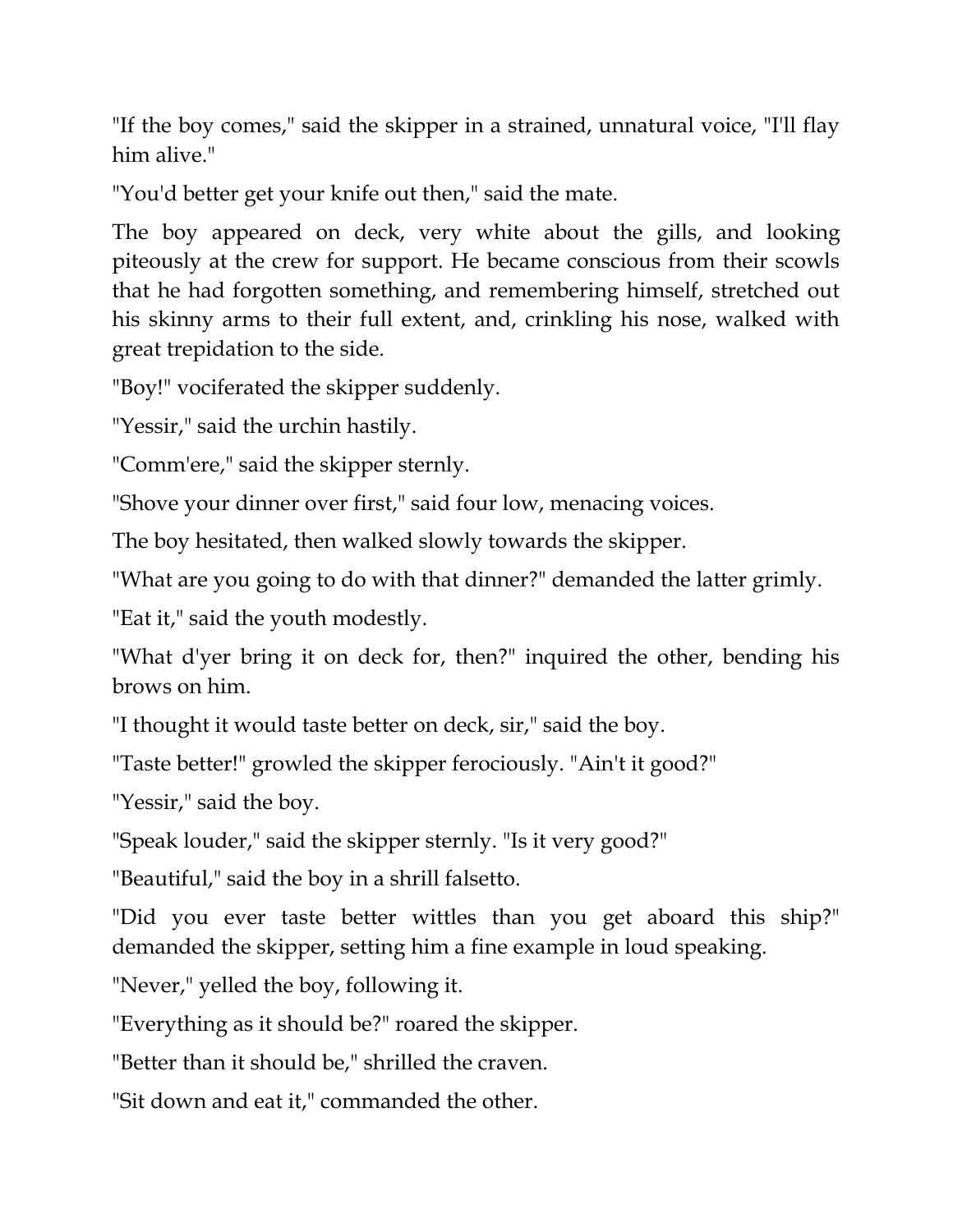The boy sat on the cabin skylight, and, taking out his pocket-knife, began his meal with every appearance of enjoyment, the skipper, with his elbows on the side, and his legs crossed, regarding him serenely.

"I suppose," he said loudly, after watching the boy for some time, "I s'pose the men threw theirs overboard becos they hadn't been used to such good food?"

"Yessir," said the boy.

"Did they say so?" bawled the other.

The boy hesitated, and glanced nervously forward. "Yessir," he said at length, and shuddered as a low, ominous growl came from the crew. Despite his slowness, the meal came to an end at last, and, in obedience to orders, he rose, and taking his plate forward, looked entreatingly at the crew as he passed them.

"Come down below," said Bill; "we want to have a talk with you."

"Can't," said the boy. "I've got my work to do. I haven't got time to talk."

He stayed up on deck until evening, and then, the men's anger having evaporated somewhat, crept softly below, and climbed into his bunk. Simpson leaned over and made a clutch at him, but Bill pushed him aside.

"Leave him alone," said he quietly; "we'll take it out of him to-morrow."

For some time Tommy lay worrying over the fate in store for him, and then, yielding to fatigue, turned over and slept soundly until he was awakened some three hours later by the men's voices, and, looking out, saw that the lamp was alight and the crew at supper, listening quietly to Bill, who was speaking.

"I've a good mind to strike, that's what I've a good mind to do," he said savagely, as, after an attempt at the butter, he put it aside and ate dry biscuit.

"An' get six months," said old Ned. "That won't do, Bill."

"Are we to go a matter of six or seven days on dry biscuit and rotten taters?" demanded the other fiercely. "Why, it's slow sooicide."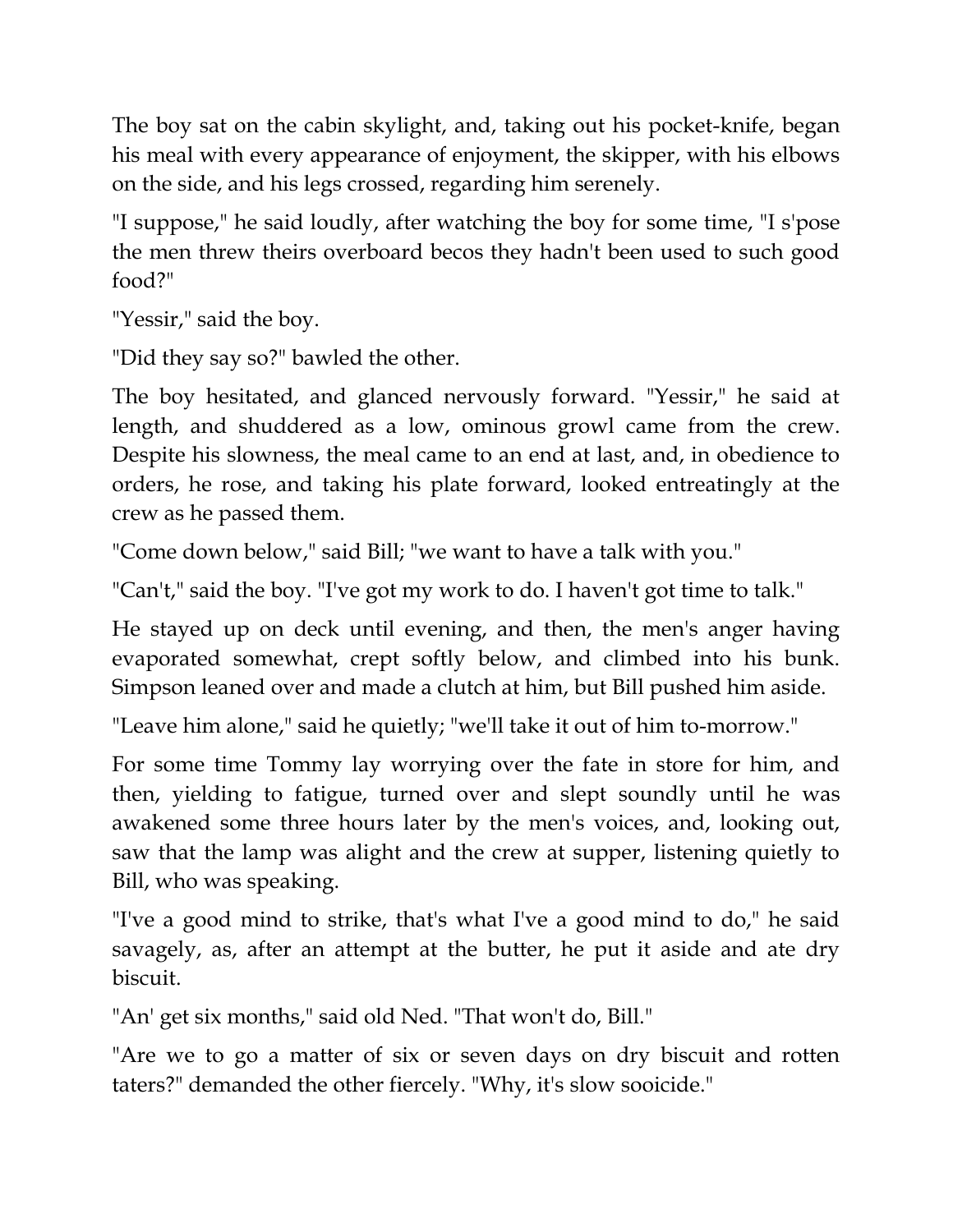"I wish one of you would commit sooicide," said Ned, looking wistfully round at the faces, "that 'ud frighten the old man, and bring him round a bit."

"Well, you're the eldest," said Bill pointedly.

"Drowning's a easy death too," said Simpson persuasively. "You can't have much enjoyment in life at your age, Ned?"

"And you might leave a letter behind to the skipper, saying as 'ow you was drove to it by bad food," said the cook, who was getting excited.

"Talk sense!" said the old man very shortly.

"Look here," said Bill suddenly. "I tell you what we can do: let one of us pretend to commit suicide, and write a letter as Slushy here ses, saying as 'ow we're gone overboard sooner than be starved to death. It 'ud scare the old man proper; and p'raps he'd let us start on the other meat without eating up this rotten stuff first."

"How's it to be done?" asked Simpson, staring.

"Go an' 'ide down the fore 'old," said Bill. "There's not much stuff down there. We'll take off the hatch when one of us is on watch to-night, and whoever wants to—can go and hide down there till the old man's come to his senses. What do you think of it, mates?"

"It's all right as an idea," said Ned slowly, "but who's going?"

"Tommy," replied Bill simply.

"Blest if I ever thought of him," said Ned admiringly; "did you, cookie?"

"Never crossed my mind," said the cook.

"You see the best o' Tommy's going," said Bill, "is that the old man 'ud only give him a flogging if he found it out. We wouldn't split as to who put the hatch on over him. He can be there as comfortable as you please, do nothing, and sleep all day if he likes. O' course we don't know anything about it, we miss Tommy, and find the letter wrote on this table."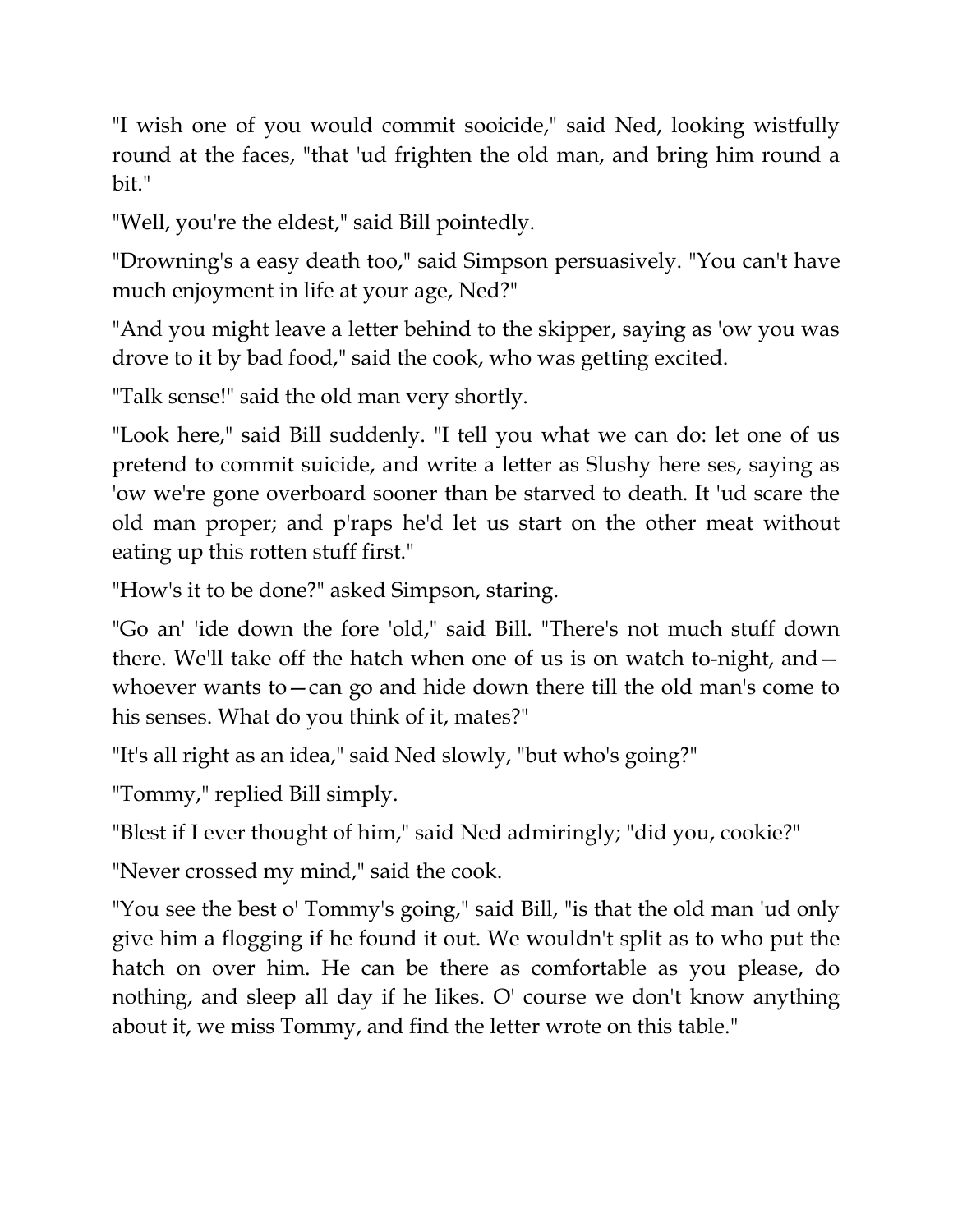The cook leaned forward and regarded his colleague favourably; then he pursed his lips, and nodded significantly at an upper bunk from which the face of Tommy, pale and scared, looked anxiously down.

"Halloa!" said Bill, "have you heard what we've been saying?"

"I heard you say something about going to drown old Ned," said Tommy guardedly.

"He's heard all about it," said the cook severely. "Do you know where little boys who tell lies go to, Tommy?"

"I'd sooner go there than down the fore 'old," said Tommy, beginning to knuckle his eyes. "I won't go. I'll tell the skipper."

"No you won't," said Bill sternly. "This is your punishment for them lies you told about us to-day, an' very cheap you've got off too. Now, get out o' that bunk. Come on afore I pull you out."

With a miserable whimper the youth dived beneath his blankets, and, clinging frantically to the edge of his berth, kicked convulsively as he was lifted down, blankets and all, and accommodated with a seat at the table.

"Pen and ink and paper, Ned," said Bill.

The old man produced them, and Bill, first wiping off with his coat-sleeve a piece of butter which the paper had obtained from the table, spread it before the victim.

"I can't write," said Tommy suddenly.

The men looked at each other in dismay.

"It's a lie," said the cook.

"I tell you I can't," said the urchin, becoming hopeful; "that's why they sent me to sea, becos I couldn't read or write."

"Pull his ear, Bill," said Ned, annoyed at these aspersions upon an honourable profession.

"It don't matter," said Bill calmly. "I'll write it for 'im; the old man don't know my fist."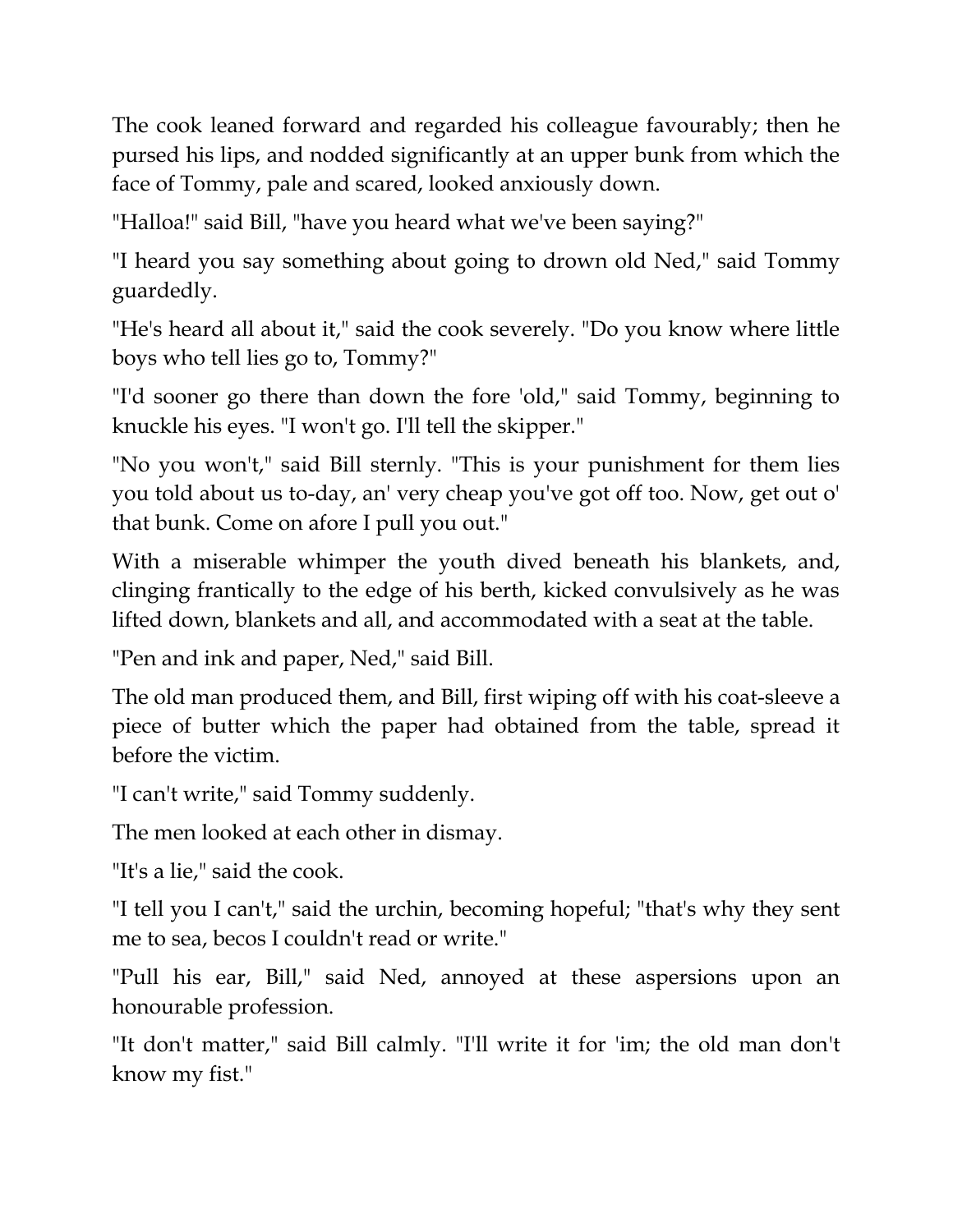He sat down at the table, and, squaring his shoulders, took a noisy dip of ink, and scratching his head, looked pensively at the paper.

"Better spell it bad, Bill," suggested Ned.

"Ay, ay," said the other. "'Ow do you think a boy would spell 'sooicide,' Ned?"

The old man pondered. "S-o-o-e-y-s-i-d-e," he said slowly.

"Why, that's the right way, ain't it?" inquired the cook, looking from one to the other.

"We mustn't spell it right," said Bill, with his pen hovering over the paper. "Be careful, Ned."

"We'll say 'killed myself instead,'" said the old man. "A boy wouldn't use such a big word as that p'raps."

Bill bent over his work, and, apparently paying great attention to his friends' entreaties not to write it too well, slowly wrote the letter.

"How's this?" he inquired, sitting back in his seat.

"'Deer captin i take my pen in hand for the larst time to innform you that i am no more suner than heat the 'orrible stuff what you kail meet i have drownded miself it is a moor easy death than starvin' i 'ave left my clasp nife to bill an' my silver wotch to it is 'ard too dee so young tommie brown.'"

"Splendid!" said Ned, as the reader finished and looked inquiringly round.

"I put in that bit about the knife and the watch to make it seem real," said Bill, with modest pride; "but, if you like, I'll leave 'em to you instead, Ned."

"I don't want 'em," said the old man generously.

"Put your cloes on," said Bill, turning to the whimpering Tommy.

"I'm not going down that fore 'old," said Tommy desperately. "You may as well know now as later on—I won't go."

"Cookie," said Bill calmly, "just 'and me them cloes, will you? Now, Tommy."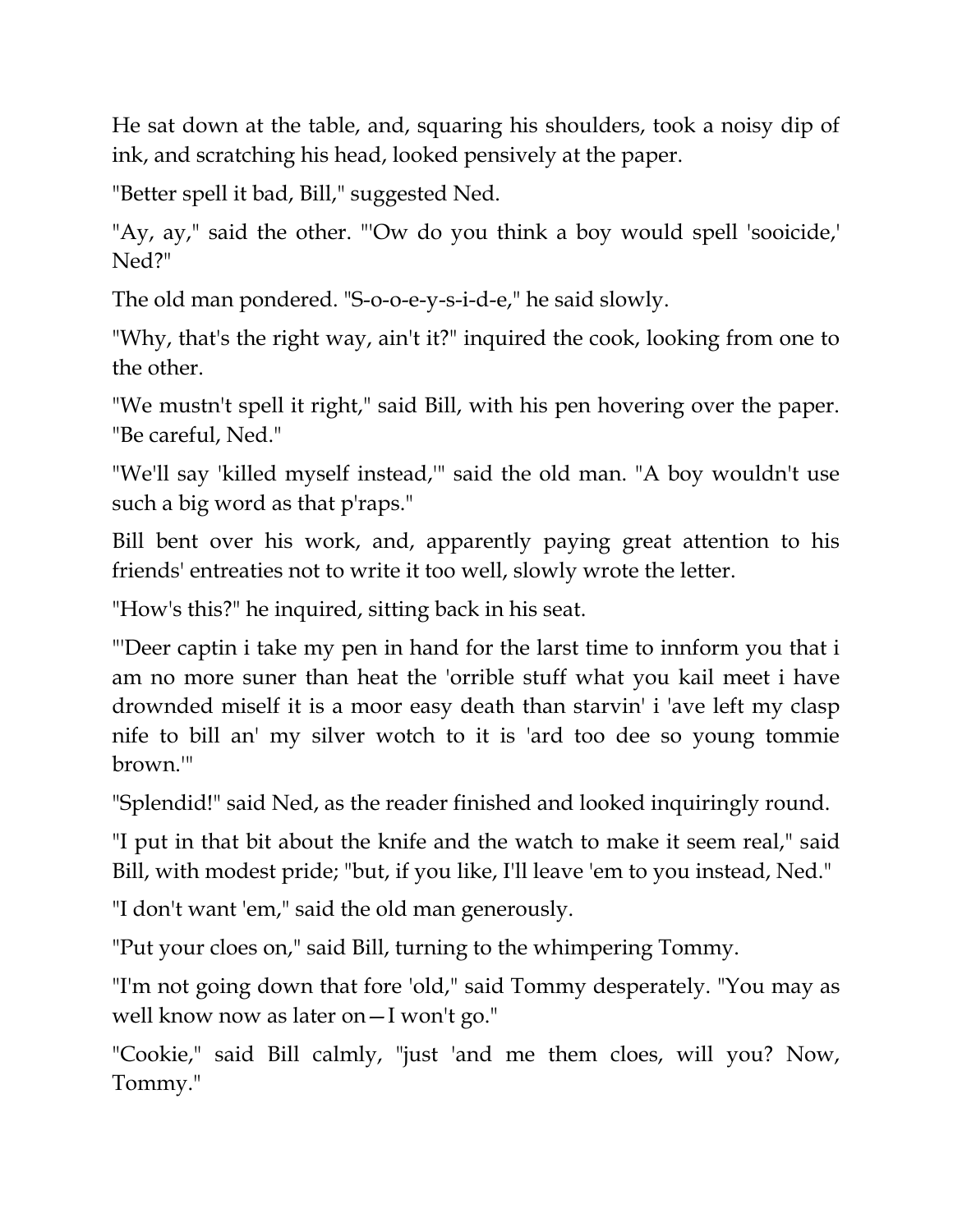"I tell you I'm not going to," said Tommy.

"An' that little bit o' rope, cookie," said Bill; "it's just down by your 'and. Now, Tommy."

The youngest member of the crew looked from his clothes to the rope, and from the rope back to his clothes again.

"How 'm I goin' to be fed?" he demanded sullenly, as he began to dress.

"You'll have a stone bottle o' water to take down with you an' some biskits," replied Bill, "an' of a night-time we'll hand you down some o' that meat you're so fond of. Hide 'em behind the cargo, an' if you hear anybody take the hatch off in the daytime, nip behind it yourself."

"An' what about fresh air?" demanded the sacrifice.

"You'll 'ave fresh air of a night when the hatch is took off," said Bill. "Don't you worry, I've thought of everything."

The arrangements being concluded, they waited until Simpson relieved the mate at the helm, and then trooped up on deck, half pushing and half leading their reluctant victim.

"It's just as if he was going on a picnic," said old Ned, as the boy stood unwillingly on the deck, with a stone bottle in one hand and some biscuits wrapped up in an old newspaper in the other.

"Lend a 'and, Bill. Easy does it."

Noiselessly the two seamen took off the hatch, and, as Tommy declined to help in the proceedings at all, Ned clambered down first to receive him. Bill took him by the scruff of the neck and lowered him, kicking strongly, into the hold.

"Have you got him?" he inquired.

"Yes," said Ned in a smothered voice, and, depositing the boy in the hold, hastily clambered up again, wiping his mouth.

"Been having a swig at the bottle?" inquired Bill.

"Boy's heel," said Ned very shortly. "Get the hatch on."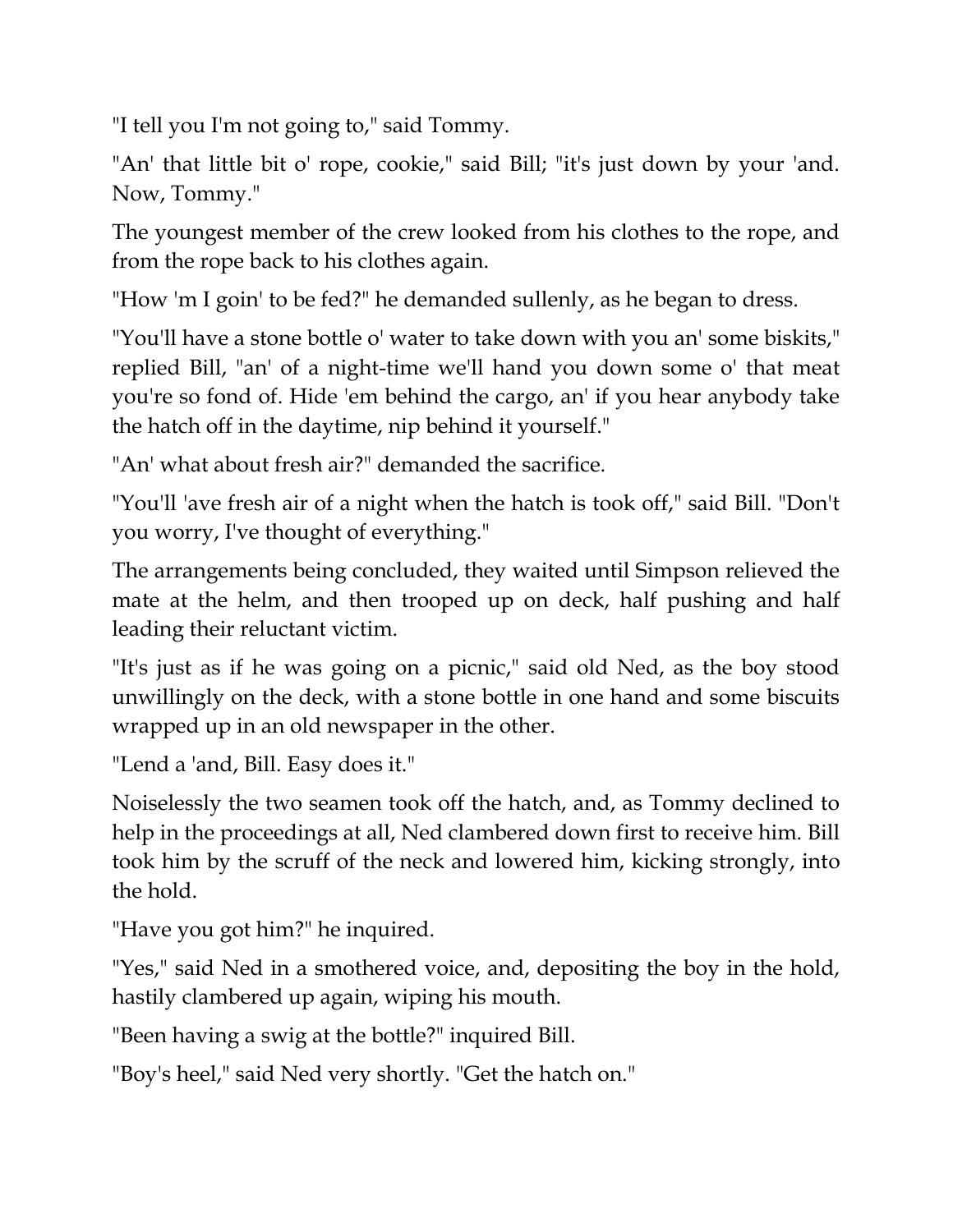The hatch was replaced, and Bill and his fellow conspirator, treading quietly and not without some apprehension for the morrow, went below and turned in. Tommy, who had been at sea long enough to take things as he found them, curled up in the corner of the hold, and with his bottle as a pillow fell asleep.

It was not until eight o'clock next morning that the master of the Sunbeam discovered that he was a boy short. He questioned the cook as he sat at breakfast The cook, who was a very nervous man, turned pale, set the coffee-pot down with a thump which upset some of the liquor, and bolted up on deck. The skipper, after shouting for him in some of the most alluring swear words known on the high seas, went raging up on deck, where he found the men standing in a little knot, looking very ill at ease.

"Bill," said the skipper uneasily, "what's the matter with that damned cook?"

"'E's 'ad a shock, sir," said Bill, shaking his head; "we've all 'ad a shock."

"You'll have another in a minute," said the skipper emotionally. "Where's the boy?"

For a moment Bill's hardihood forsook him, and he looked helplessly at his mates. In their anxiety to avoid his gaze they looked over the side, and a horrible fear came over the skipper. He looked at Bill mutely, and Bill held out a dirty piece of paper.

The skipper read it through in a state of stupefaction, then he handed it to the mate, who had followed him on deck. The mate read it and handed it back.

"It's yours," he said shortly.

"I don't understand it," said the skipper, shaking his head. "Why, only yesterday he was up on deck here eating his dinner, and saying it was the best meat he ever tasted. You heard him, Bob?"

"I heard him, pore little devil!" said the mate.

"You all heard him," said the skipper. "Well, there's five witnesses I've got. He must have been mad. Didn't nobody hear him go overboard?"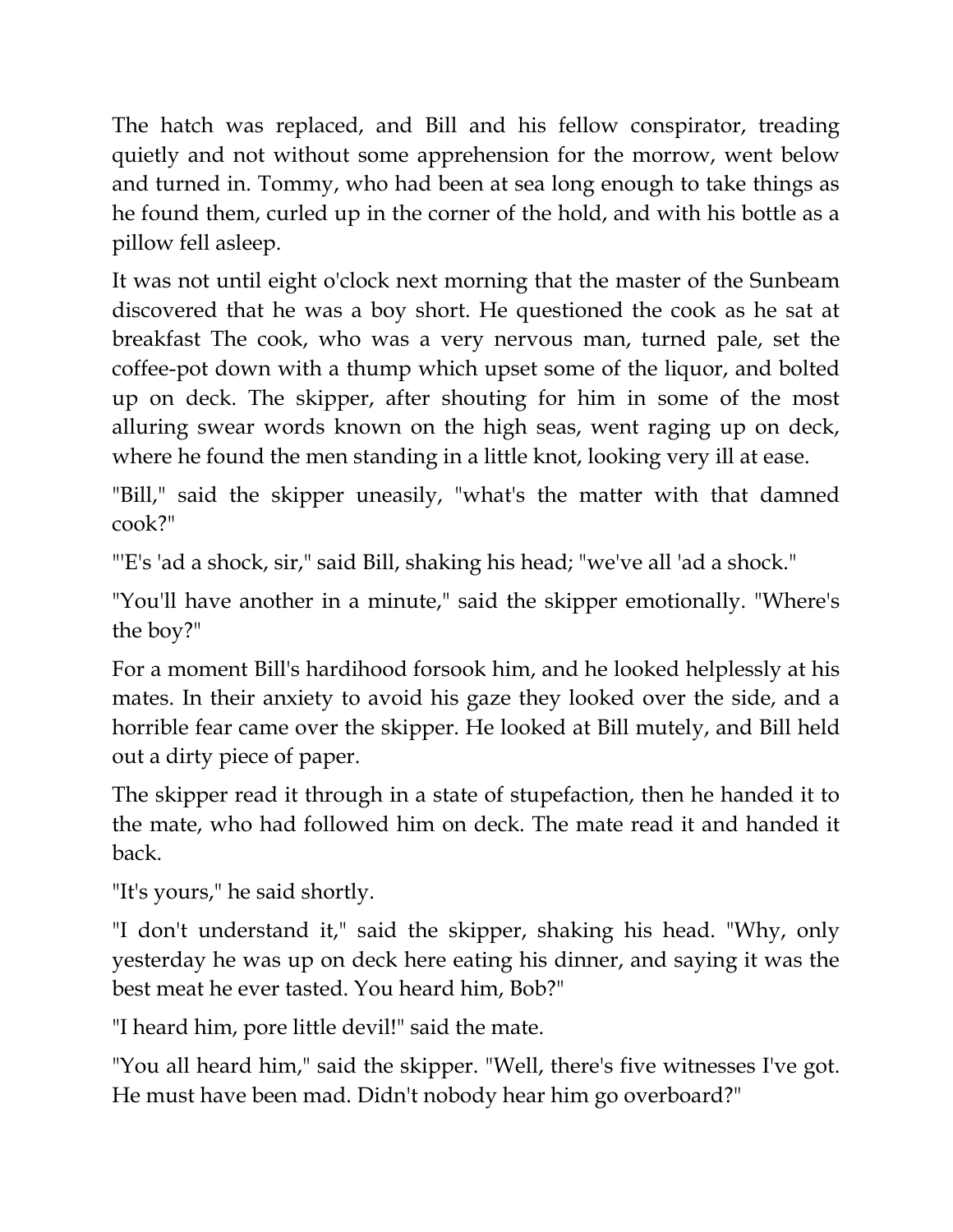"I 'eard a splash, sir, in my watch," said Bill.

"Why didn't you run and see what it was?" demanded the other.

"I thought it was one of the chaps come up to throw his supper overboard," said Bill simply.

"Ah!" said the skipper, biting his lip, "did you? You're always going on about the grub. What's the matter with it?"

"It's pizon, sir," said Ned, shaking his head. "The meat's awful."

"It's as sweet as nuts," said the skipper. "Well, you can have it out of the other tank if you like. Will that satisfy you?"

The men brightened up a little and nudged each other.

"The butter's bad too, sir," said Bill.

"Butter bad!" said the skipper, frowning. "How's that, cook?"

"I ain't done nothing to it, sir," said the cook helplessly.

"Give 'em butter out o' the firkin in the cabin," growled the skipper. "It's my firm belief you'd been ill-using that boy; the food was delicious."

He walked off, taking the letter with him, and, propping it up against the sugar-basin, made but a poor breakfast.

For that day the men lived, as Ned put it, on the fat of the land, in addition to the other luxuries. Figgy duff, a luxury hitherto reserved for Sundays, being also served out to them. Bill was regarded as a big-brained benefactor of the human race; joy reigned in the foc'sle, and at night the hatch was taken off and the prisoner regaled with a portion which had been saved for him. He ate it ungratefully, and put churlish and inconvenient questions as to what was to happen at the end of the voyage.

"Well smuggle you ashore all right," said Bill; "none of us are going to sign back in this old tub. I'll take you aboard some ship with me—Eh?"

"I didn't say anything," said Tommy untruthfully.

To the wrath and confusion of the crew, next day their commanding officer put them back on the old diet again. The old meat was again served out,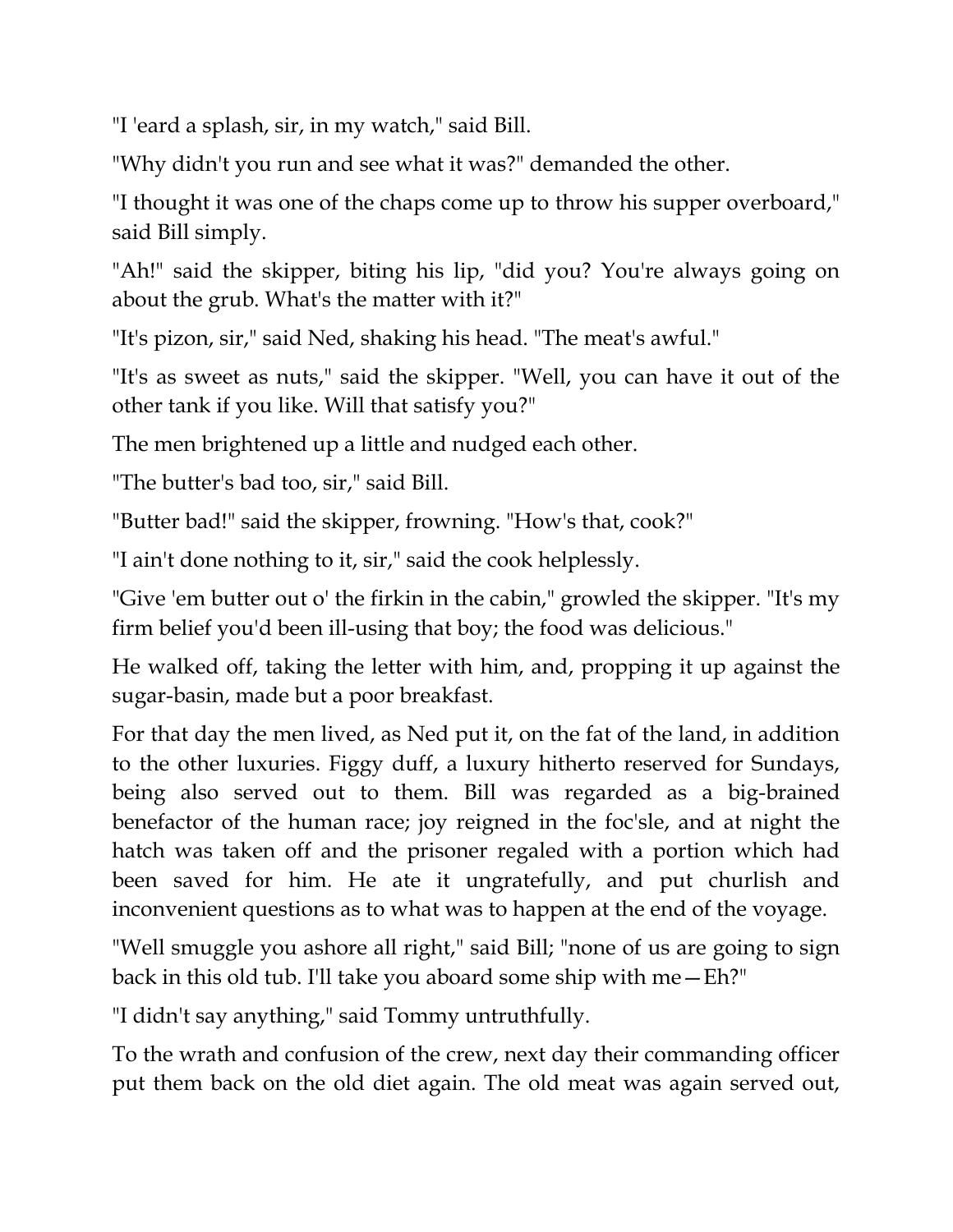and the grass-fed luxury from the cabin stopped. Bill shared the fate of all leaders when things go wrong, and, from being the idol of his fellows, became a butt for their gibes.

"What about your little idea now?" grunted old Ned, scornfully, that evening as he broke his biscuit roughly with his teeth, and dropped it into his basin of tea.

"You ain't as clever as you thought you was, Bill," said the cook with the air of a discoverer.

"And there's that pore dear boy shut up in the dark for nothing," said Simpson, with somewhat belated thoughtfulness. "An' cookie doing his work."

"I'm not going to be beat," said Bill blackly; "the old man was badly scared yesterday. We must have another sooicide, that's all."

"Let Tommy do it again," suggested the cook flippantly, and they all laughed.

"Two on one trip 'll about do the old man up," said Bill, regarding the interruption unfavourably. "Now, who's going to be the next?"

"We've had enough o' this game," said Simpson, shrugging his shoulders; "you've gone cranky, Bill."

"No I ain't," said Bill; "I'm not going to be beat, that's all. Whoever goes down, they'll have a nice, easy, lazy time. Sleep all day if he likes, and nothing to do. You ain't been looking very well lately, Ned."

"Oh?" said the old man coldly.

"Well, settle it between you," said Bill carelessly; "it's all one to me, which of you goes."

"Ho, an' what about you?" demanded Simpson.

"Me?" inquired Bill in astonishment. "Why, I've got to stay up here and manage it."

"Well, we'll stay up and help you," said Simpson derisively.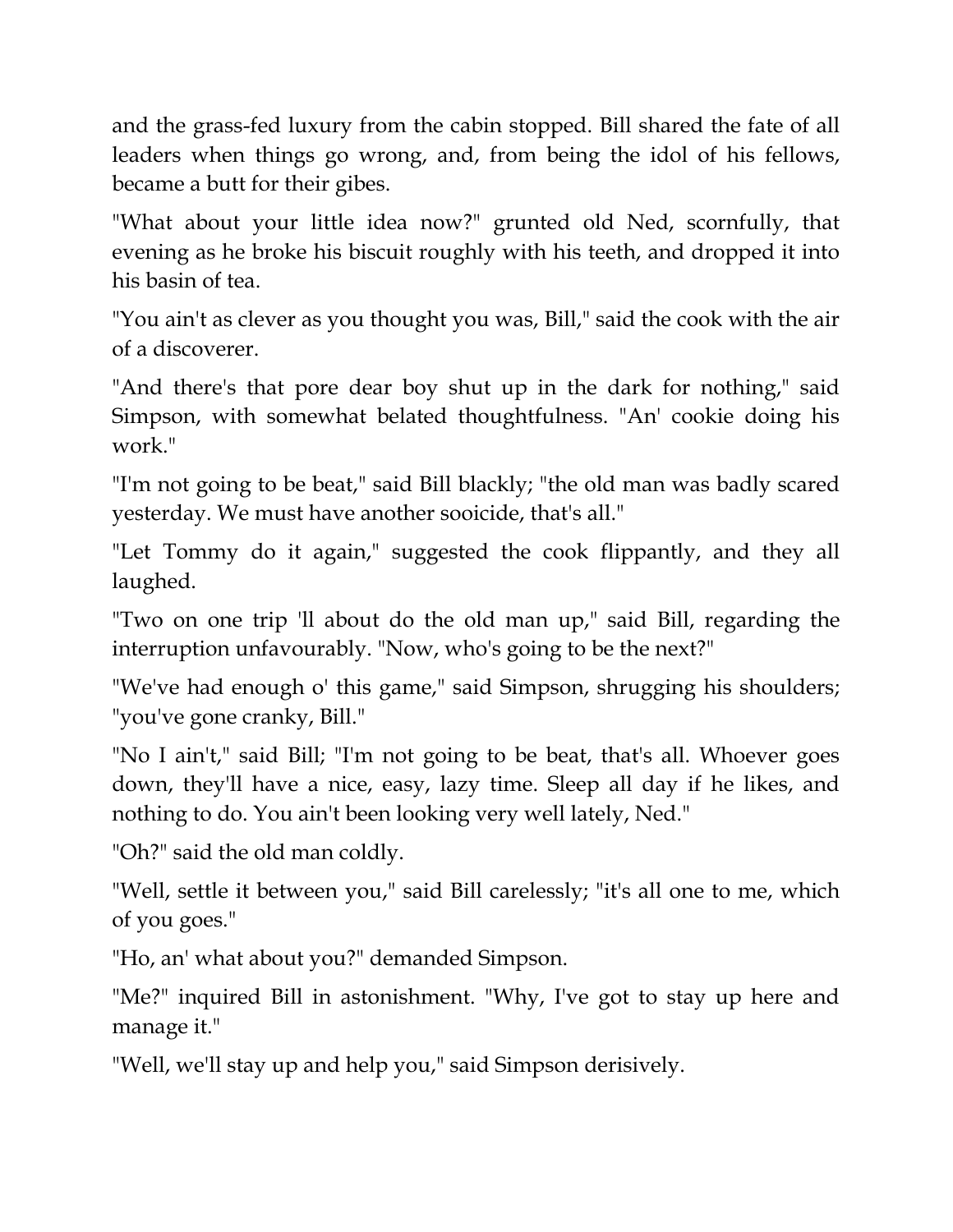Ned and the cook laughed, Simpson joined in. Bill rose, and, going to his bunk, fished out a pack of greasy cards from beneath his bedding.

"Larst cut, sooicide," he said briefly, "I'm in it."

He held the pack before the cook. The cook hesitated, and looked at the other two.

"Don't be a fool, Bill," said Simpson.

"Why, do you funk it?" sneered Bill.

"It's a fool's game, I tell you," said Simpson.

"Well, you 'elped me start it," said the other. "You're afraid, that's what you are,—afraid. You can let the boy go down there, but when it comes to yourselves you turn chicken-'arted."

"All right," said Simpson recklessly, "let Bill 'ave 'is way; cut, cookie."

Sorely against his will the cook complied, and drew a ten; Ned, after much argument, cut and drew seven; Simpson, with a king in his fist, leaned back on the locker and fingered his beard nonchalantly. "Go on, Bill," he said; "see what you can do."

Bill took the pack and shuffled it "I orter be able to beat seven," he said slowly. He handed the pack to Ned, drew a card, and the other three sat back and laughed boisterously.

"Three!" said Simpson. "Bravo, Bill! I'll write your letter for you; he'd know your writing. What shall I say?"

"Say what you like," retorted Bill, breathing hard as he thought of the hold.

He sat back sneering disdainfully, as the other three merrily sat down to compose his letter, replying only by a contemptuous silence when Simpson asked him whether he wanted any kisses put in. When the letter was handed over for his inspection he only made one remark.

"I thought you could write better than that, George," he said haughtily.

"I'm writing it for you," said Simpson.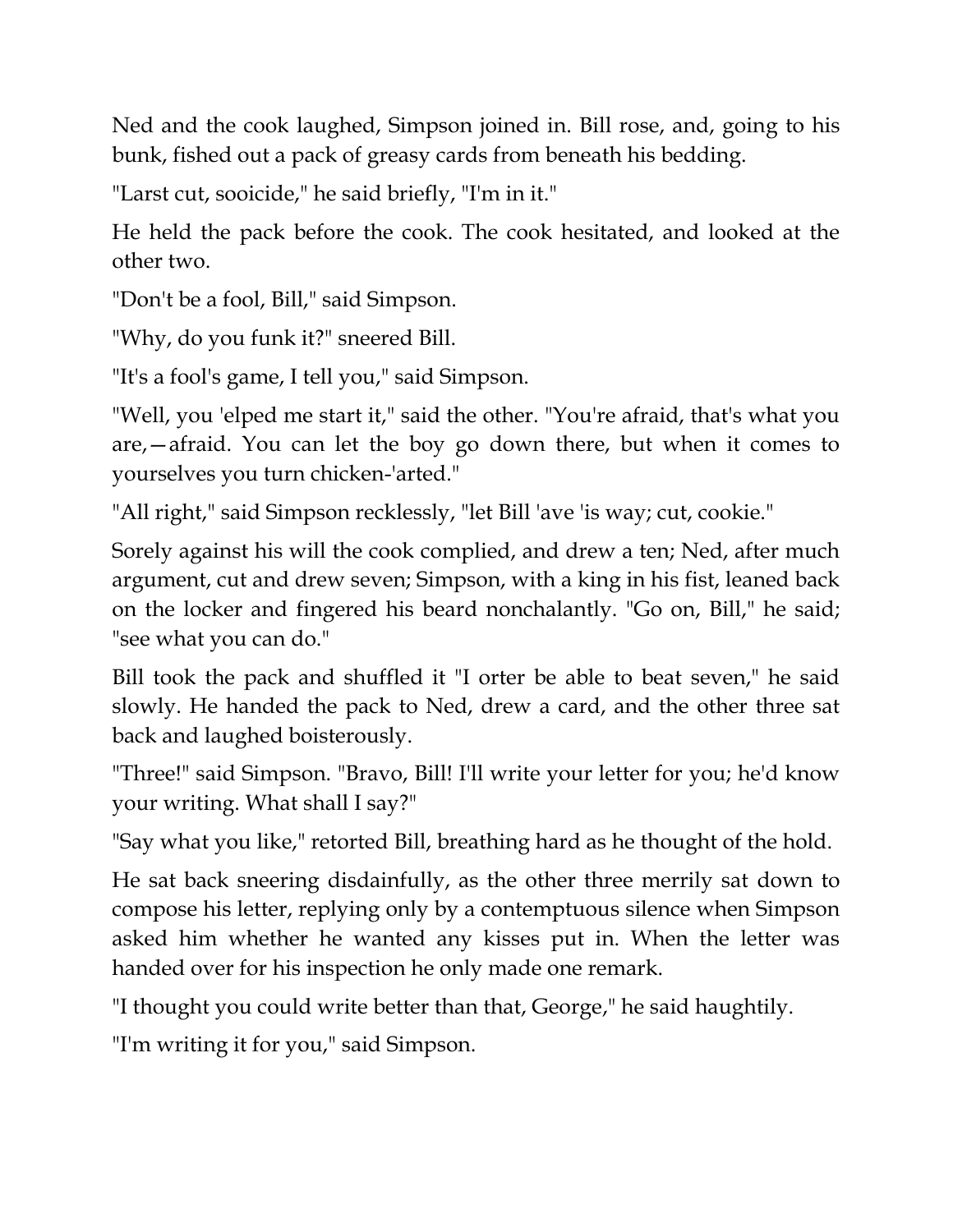Bill's hauteur vanished and he became his old self again. "If you want a plug in the eye, George," he said feelingly, "you've only got to say so, you know."

His temper was so unpleasant that half the pleasure of the evening was spoiled, and instead of being conducted to his hiding-place with quips and light laughter, the proceedings were more like a funeral than anything else. The crowning touch to his ill-nature was furnished by Tommy, who upon coming up and learning that Bill was to be his room-mate, gave way to a fit of the most unfeigned horror.

"There's another letter for you this morning," said the mate, as the skipper came out of his stateroom buttoning up his waistcoat.

"Another what?" demanded the other, turning pale.

The mate jerked his thumb upwards. "Old Ned has got it," he continued. "I can't think what's come over the men."

The skipper dashed up on deck, and mechanically took the letter from Ned and read it through. He stood for some time like a man in a dream, and then stumbled down the forecastle, and looked in all the bunks and even under the table; then he came up and stood by the hold, with his head on one side. The men held their breath.

"What's the meaning of all this?" he demanded at length, sitting limply on the hatch, with his eyes down.

"Bad grub, sir," said Simpson, gaining courage from his manner; "that's what we'll have to say when we get ashore."

"You're not to say a word about it!" said the other, firing up.

"It's our dooty, sir," said Ned impressively.

"Look here now," said the skipper, and he looked at the remaining members of the crew entreatingly. "Don't let's have no more suicides. The old meat's gone now, and you can start the other, and when we get to port I'll ship in some fresh butter and vegetables. But I don't want you to say anything about the food being bad, or about these letters, when we get to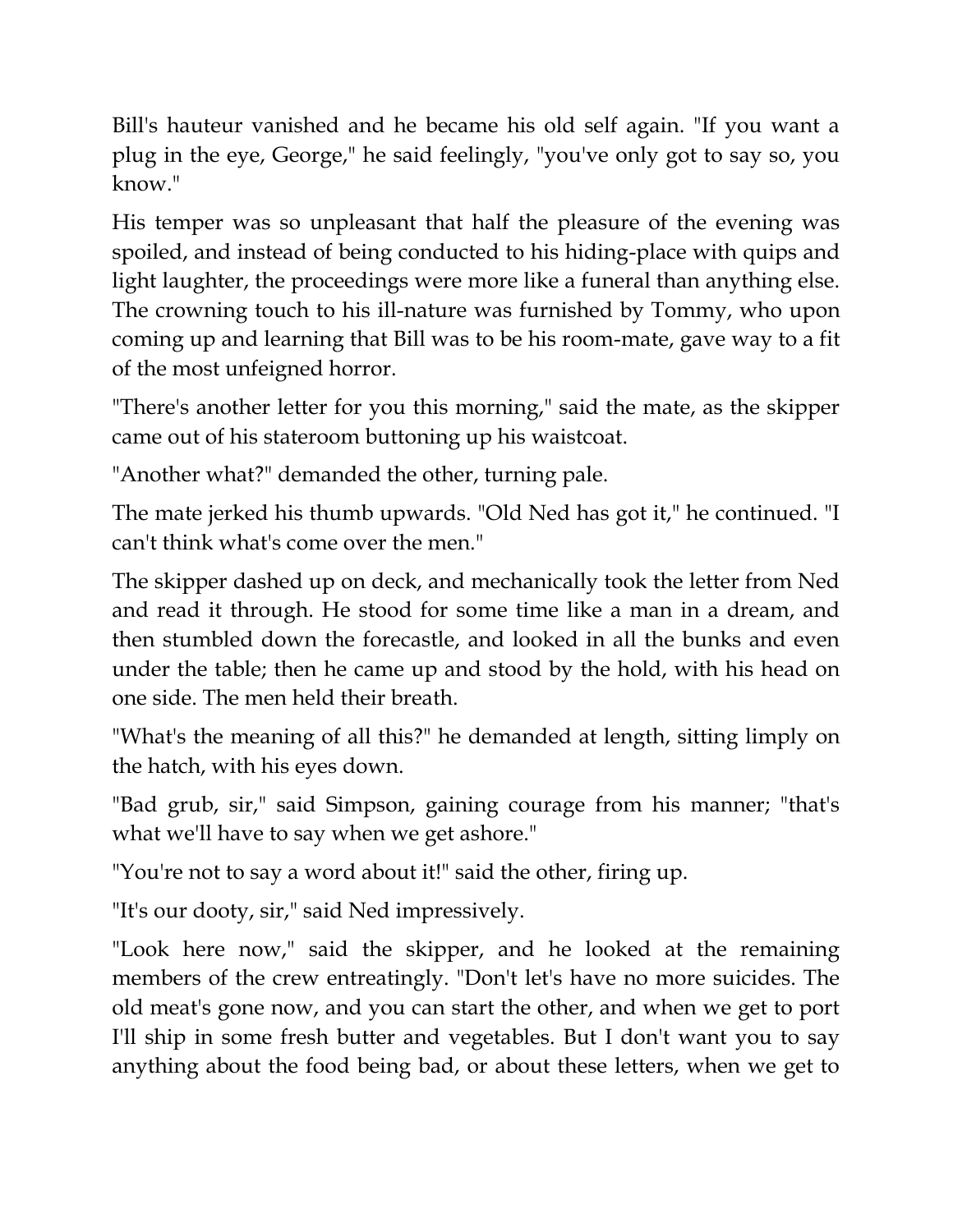port I shall simply say the two of 'em disappeared, an' I want you to say the same."

"It can't be done, sir," said Simpson firmly.

The skipper rose and walked to the side. "Would a fi'pun note make any difference?" he asked in a low voice.

"It 'ud make a little difference," said Ned cautiously.

The skipper looked up at Simpson. On the face of Simpson was an expression of virtuous arithmetical determination.

The skipper looked down again. "Or a fi'pun note each?" he said, in a low voice. "I can't go beyond that."

"Call it twenty pun and it's a bargain, ain't it, mates?" said Simpson.

Ned said it was, and even the cook forgot his nervousness, and said it was evident the skipper meant to do the generous thing, and they'd stand by him.

"Where's the money coming from?" inquired the mate, as the skipper went down to breakfast, and discussed the matter with him. "They wouldn't get nothing out of me!"

The skylight was open; the skipper with a glance at it bent forward and whispered in his ear.

"Wot!" said the mate. He endeavoured to suppress his laughter with hot coffee and bacon, with the result that he had to rise from his seat and stand patiently while the skipper dealt him some hearty thumps on the back.

With the prospect of riches before them the men cheerfully faced the extra work; the cook did the boy's, while Ned and Simpson did Bill's between them. When night came they removed the hatch again, and with a little curiosity waited to hear how their victims were progressing.

"Where's my dinner?" growled Bill hungrily, as he drew himself up on deck.

"Dinner!" said Ned, in surprise; "why, you ain't got none."

"Wot?" said Bill ferociously.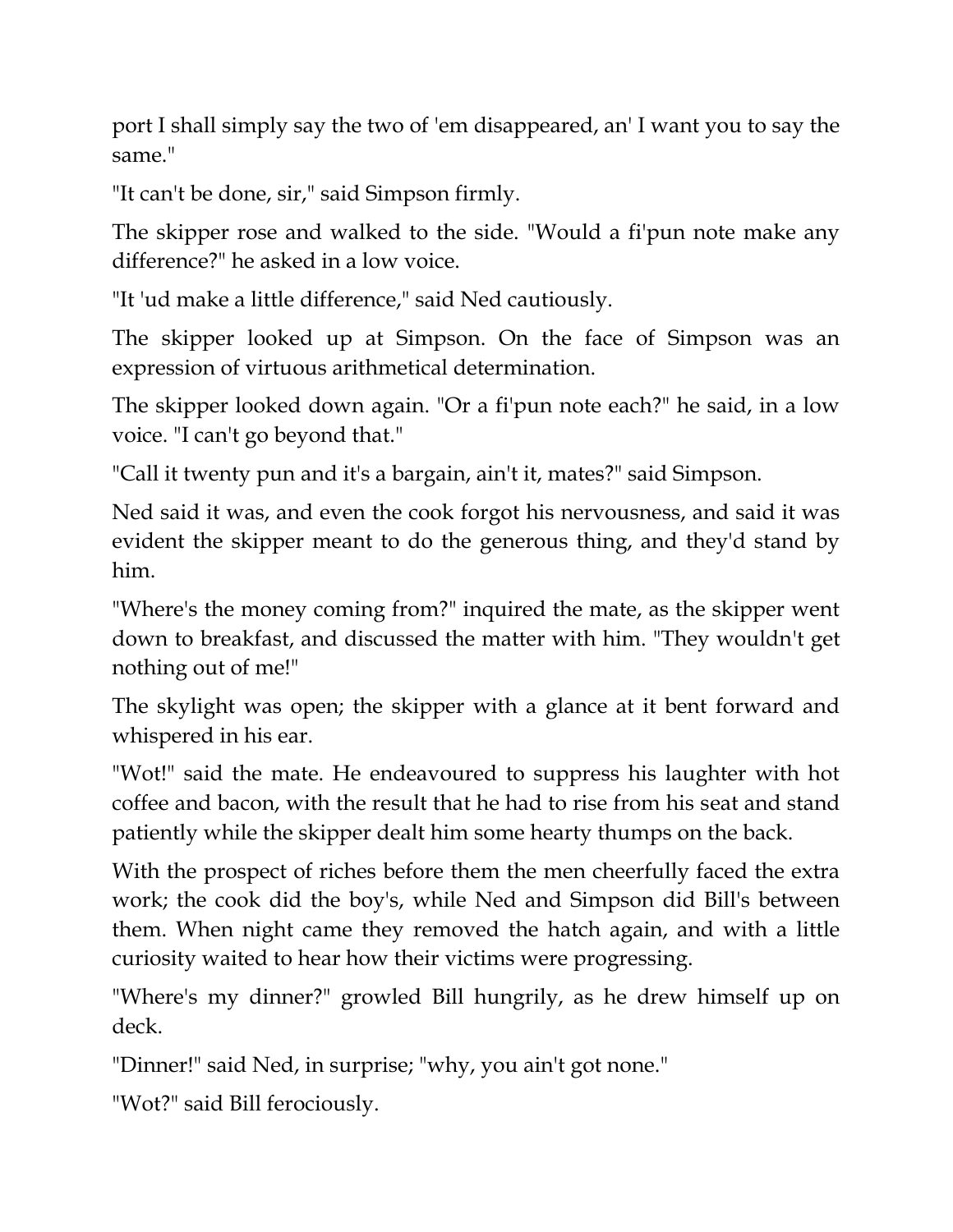"You see the skipper only serves out for three now," said the cook.

"Well, why didn't you save us some?" demanded the other.

"There ain't enough of it, Bill, there ain't indeed," said Ned. "We have to do more work now, and there ain't enough even for us. You've got biscuit and water, haven't you?"

Bill swore at him.

"I've 'ad enough o' this," he said fiercely. "I'm coming up, let the old man do what he likes. I don't care."

"Don't do that, Bill," said the old man persuasively. "Everything's going beautiful. You was quite right what you said about the old man. We was wrong. He's skeered fearful, and he's going to give us twenty pun to say nothing about it when we get ashore."

"I'm going to have ten out o' that," said Bill, brightening a little, "and it's worth it too. I get the 'orrors shut up down there all day."

"Ay, ay," said Ned, with a side kick at the cook, who was about to question Bill's method of division.

"The old man sucked it all in beautiful," said the cook. "He's in a dreadful way. He's got all your clothes and things, and the boy's, and he's going to 'and 'em over to your friends. It's the best joke I ever heard."

"You're a fool!" said Bill shortly, and lighting his pipe went and squatted in the bows to wrestle grimly with a naturally bad temper.

For the ensuing four days things went on smoothly enough. The weather being fair, the watch at night was kept by the men, and regularly they had to go through the unpleasant Jack-in-the-box experience of taking the lid off Bill. The sudden way he used to pop out and rate them about his sufferings and their callousness was extremely trying, and it was only by much persuasion and reminders of his share of the hush-money that they could persuade him to return again to his lair at daybreak.

Still undisturbed they rounded the Land's End. The day had been close and muggy, but towards night the wind freshened, and the schooner began to slip at a good pace through the water. The two prisoners, glad to escape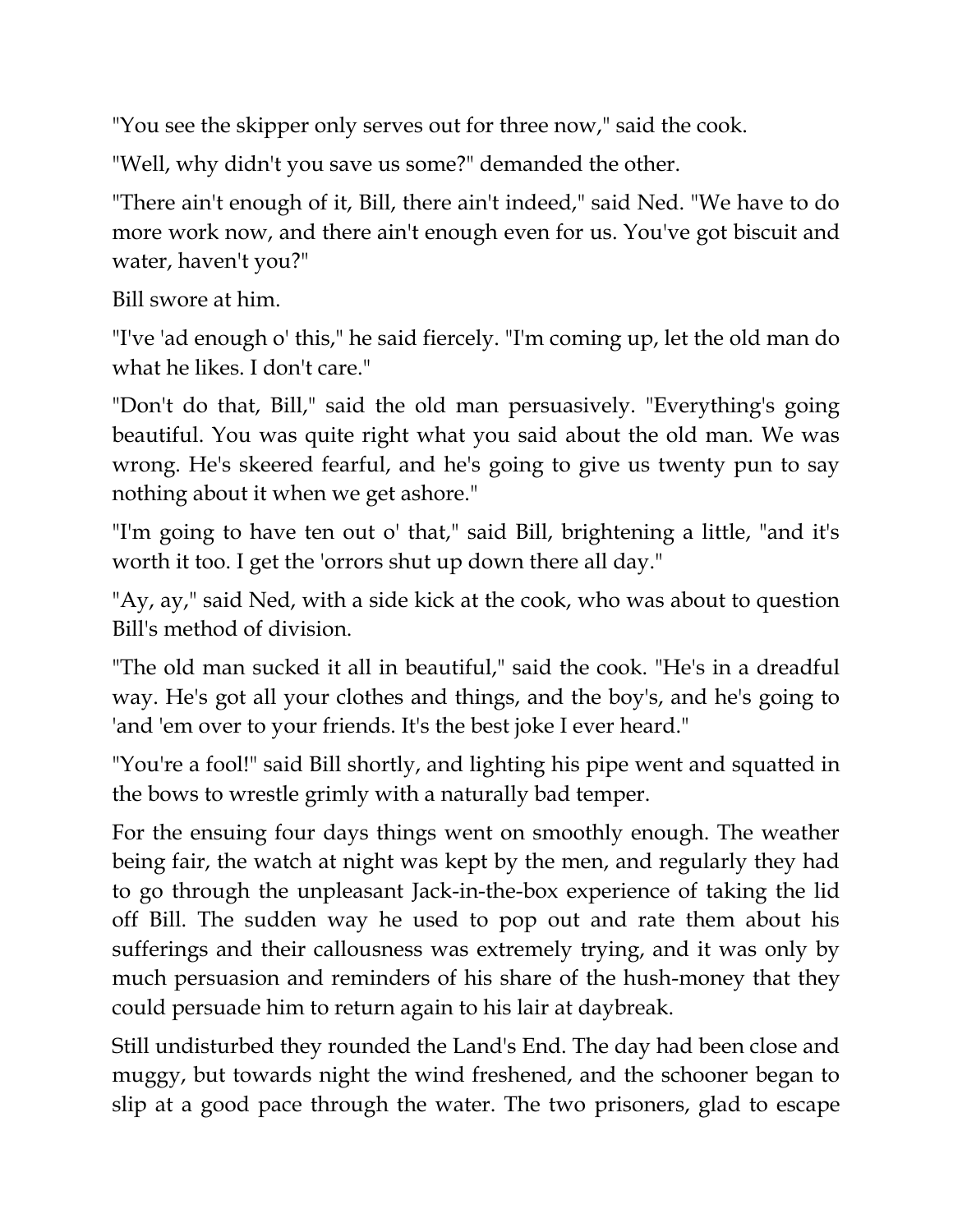from the stifling atmosphere of the hold, sat in the bows with an appetite which the air made only too keen for the preparations made to satisfy it.

Ned was steering, and the other two men having gone below and turned in, there were no listeners to their low complaints about the food.

"It's a fool's game, Tommy," said Bill, shaking his head.

"Game?" said Tommy, sniffing. "'Ow are we going to get away when we get to Northsea?"

"You leave that to me," said Bill. "Old Ned seems to ha' got a bad cough," he added.

"He's choking, I should think," said Tommy, leaning forward. "Look! he's waving his hand at us."

Both sprang up hastily, but ere they could make any attempt to escape the skipper and mate emerged from the companion and walked towards them.

"Look here," said the skipper, turning to the mate, and indicating the culprits with his hand; "perhaps you'll disbelieve in dreams now."

"'Straordinary!" said the mate, rubbing his eyes, as Bill stood sullenly waiting events, while the miserable Tommy skulked behind him.

"I've heard o' such things," continued the skipper, in impressive tones, "but I never expected to see it You can't say you haven't seen a ghost now, Bob."

"'Straordinary!" said the mate, shaking his head again. "Lifelike!"

"The ship's haunted, Ned," cried the skipper in hollow tones. "Here's the sperrits o' Bill and the boy standing agin the windlass."

The bewildered old seaman made no reply; the smaller spirit sniffed and wiped his nose on his cuff, and the larger one began to whistle softly.

"Poor things!" said the skipper, after they had discussed these extraordinary apparitions for some time. "Can you see the windlass through the boy, Bob?"

"I can see through both of 'em," said the mate slyly.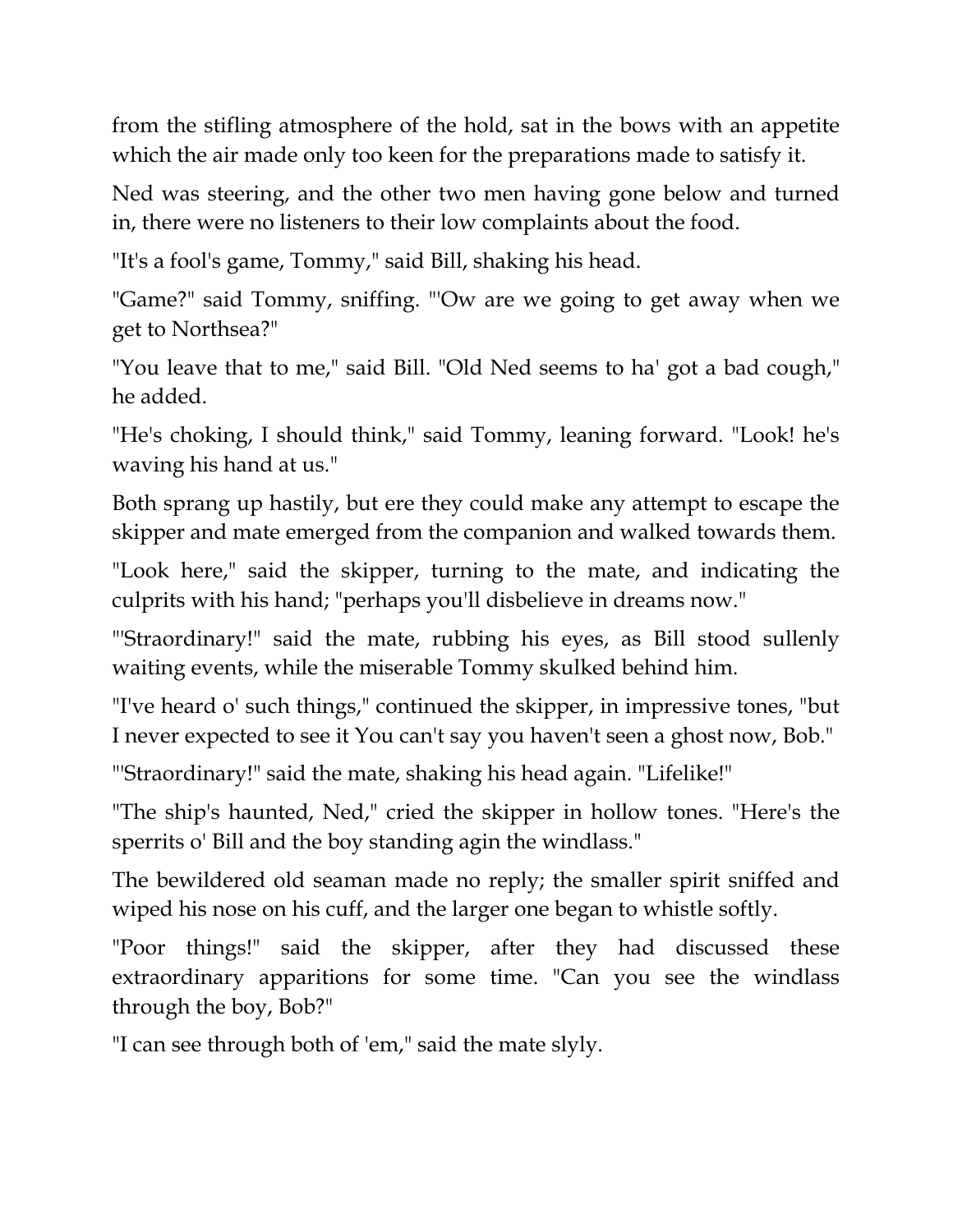They stayed on deck a little longer, and then coming to the conclusion that their presence on deck could do no good, and indeed seemed only to embarrass their visitors, went below again, leaving all hands a prey to the wildest astonishment.

"Wot's 'is little game?" asked Simpson, coming cautiously up on deck.

"Damned if I know," said Bill savagely.

"He don't really think you're ghosts?" suggested the cook feebly.

"O' course not," said Bill scornfully. "He's got some little game on. Well, I'm going to my bunk. You'd better come too, Tommy. We'll find out what it all means to-morrer, I've no doubt."

On the morrow they received a little enlightenment, for after breakfast the cook came forward nervously to break the news that meat and vegetables had only been served out for three. Consternation fell upon all.

"I'll go an' see 'im," said Bill ravenously.

He found the skipper laughing heartily over something with the mate. At the seaman's approach he stepped back and eyed him coolly.

"Mornin', sir," said Bill, shuffling up. "We'd like to know, sir, me an' Tommy, whether we can have our rations for dinner served out now same as before?"

"Dinner?" said the skipper in surprise. "What do you want dinner for?"

"Eat," said Bill, eyeing him reproachfully.

"Eat?" said the skipper. "What's the good o' giving dinner to a ghost? Why you've got nowhere to put it."

By dint of great self-control Bill smiled in a ghastly fashion, and patted his stomach.

"All air," said the skipper turning away.

"Can we have our clothes and things then?" said Bill grinding his teeth. "Ned says as how you've got 'em."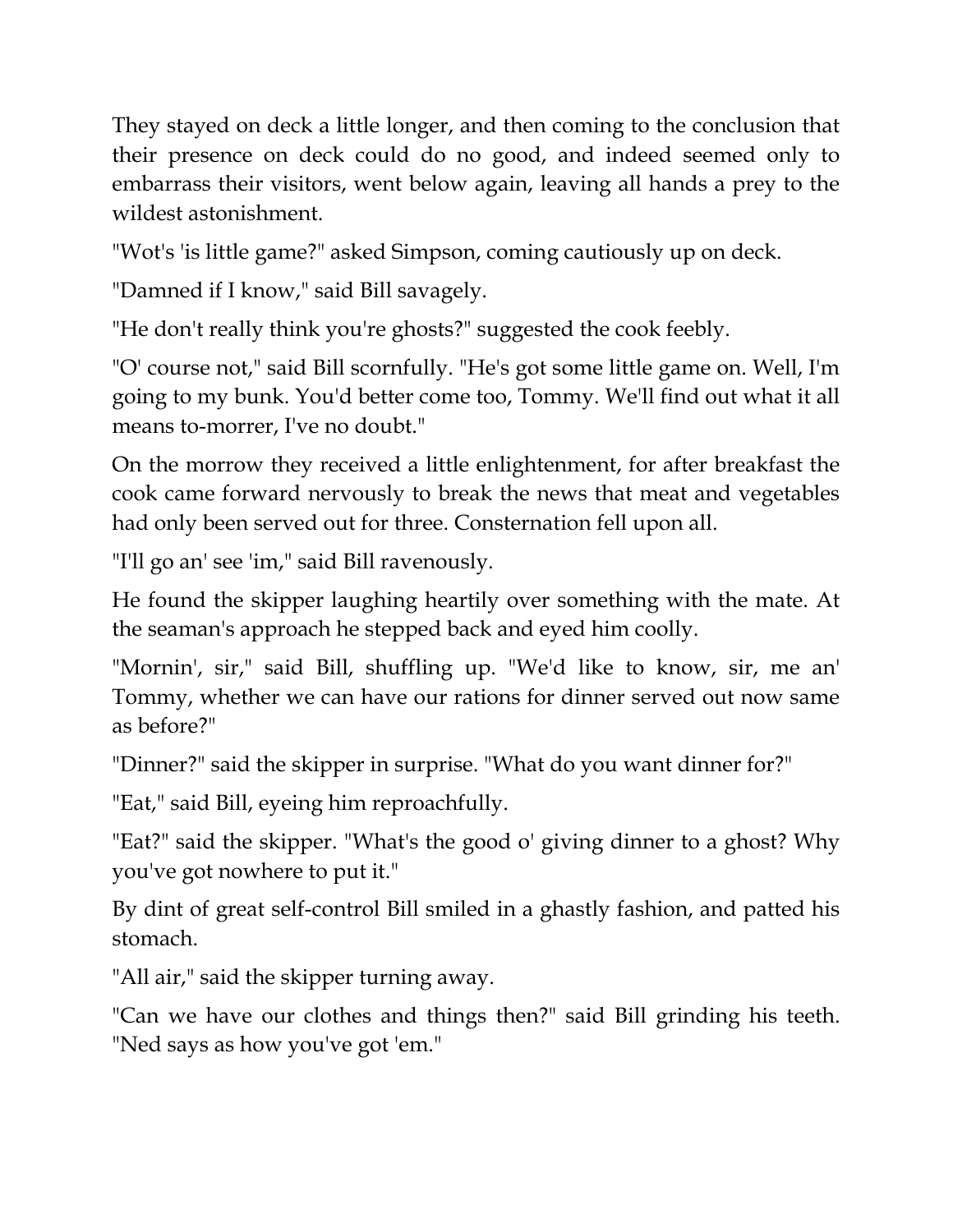"Certainly not," said the skipper. "I take 'em home and give 'em to your next o' kin. That's the law, ain't it, Bob?"

"It is," said the mate.

"They'll 'ave your effects and your pay up to the night you committed suicide," said the skipper.

"We didn't commit sooicide," said Bill; "how could we when we're standing here?"

"Oh, yes, you did," said the other. "I've got your letters in my pocket to prove it; besides, if you didn't I should give you in charge for desertion directly we get to port."

He exchanged glances with the mate, and Bill, after standing first on one leg and then on the other, walked slowly away. For the rest of the morning he stayed below setting the smaller ghost a bad example in the way of language, and threatening his fellows with all sorts of fearful punishments.

Until dinner-time the skipper heard no more of them, but he had just finished that meal and lit his pipe when he heard footsteps on the deck, and the next moment old Ned, hot and angry, burst into the cabin.

"Bill's stole our dinner, sir," he panted unceremoniously.

"Who?" inquired the skipper coldly.

"Bill, sir, Bill Smith," replied Ned.

"Who?" inquired the skipper more coldly than before.

"The ghost o' Bill Smith," growled Ned, correcting himself savagely, "has took our dinner away, an' him an' the ghost o' Tommy Brown is a sitting down and boltin' of it as fast as they can bolt."

"Well, I don't see what I can do," said the skipper lazily. "What 'd you let 'em for?"

"You know what Bill is, sir," said Ned. "I'm an old man, cook's no good, and unless Simpson has a bit o' raw beef for his eyes, he won't be able to see for a week."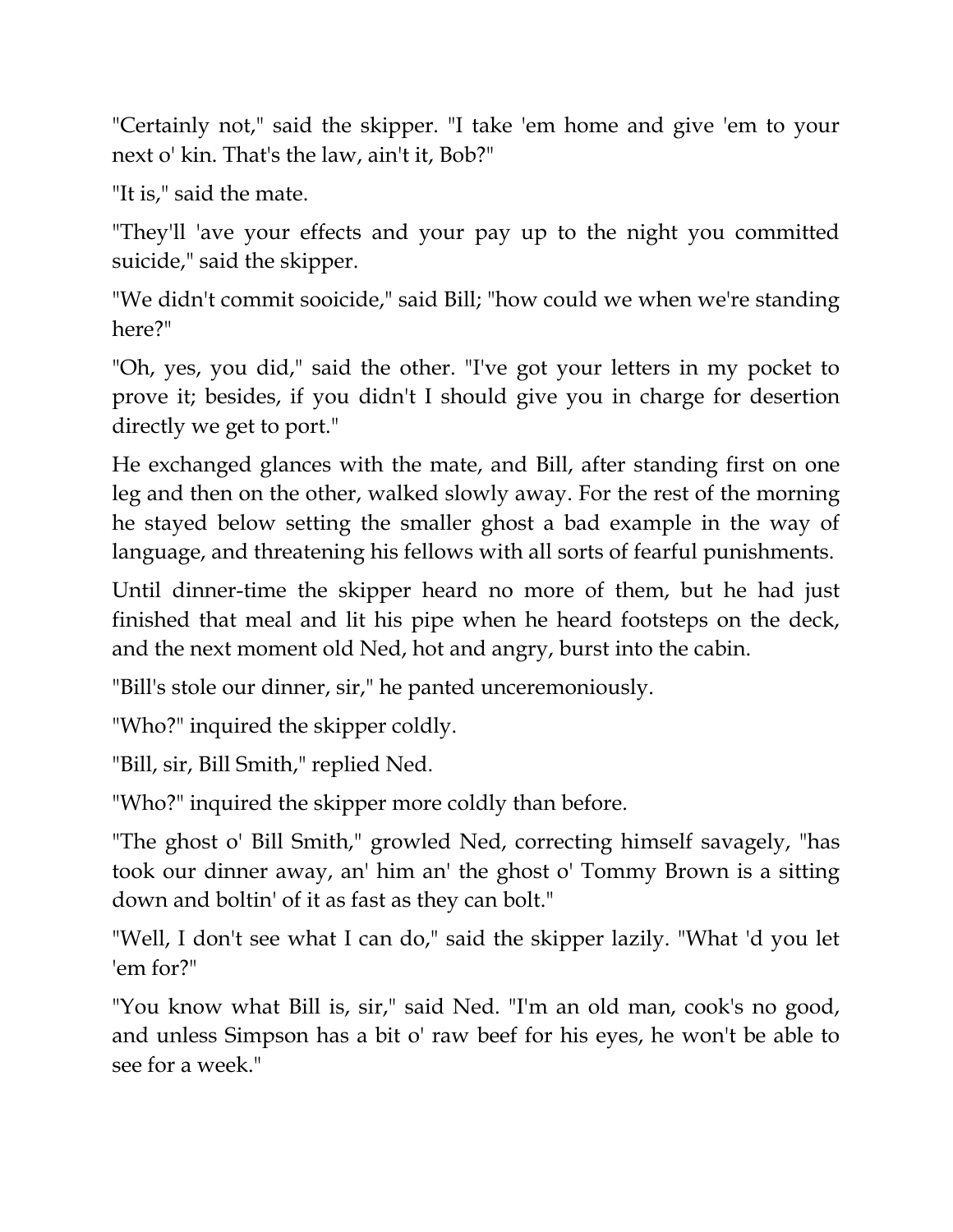"Rubbish!" said the skipper jocularly. "Don't tell me, three men all afraid o' one ghost. I shan't interfere. Don't you know what to do?"

"No, sir," said Ned eagerly.

"Go up and read the Prayer-book to him, and he'll vanish in a cloud of smoke," said the skipper.

Ned gazed at him for a moment speechlessly, and then going up on deck leaned over the side and swore himself faint. The cook and Simpson came up and listened respectfully, contenting themselves with an occasional suggestion when the old man's memory momentarily failed him.

For the rest of the voyage the two culprits suffered all the inconvenience peculiar to a loss of citizenship. The skipper blandly ignored them, and on two or three occasions gave great offence by attempting to walk through Bill as he stood on the deck. Speculation was rife in the forecastle as to what would happen when they got ashore, and it was not until Northsea was sighted that the skipper showed his hand. Then he appeared on deck with their effects done up neatly in two bundles, and pitched them on the hatches. The crew stood and eyed him expectantly.

"Ned," said the skipper sharply.

"Sir," said the old man.

"As soon as we're made fast," said the other, "I want you to go ashore for me and fetch an undertaker and a policeman. I can't quite make up my mind which we want."

"Ay, ay, sir," murmured the old man.

The skipper turned away, and seizing the helm from the mate took his ship in. He was so intent upon this business that he appeared not to notice the movements of Bill and Tommy as they edged nervously towards their bundles, and waited impatiently for the schooner to get alongside the quay. Then he turned to the mate and burst into a loud laugh as the couple, bending suddenly, snatched up their bundles, and, clambering up the side ashore and took to their heels. The mate too, and a faint but mirthless echo came from the other end of the schooner.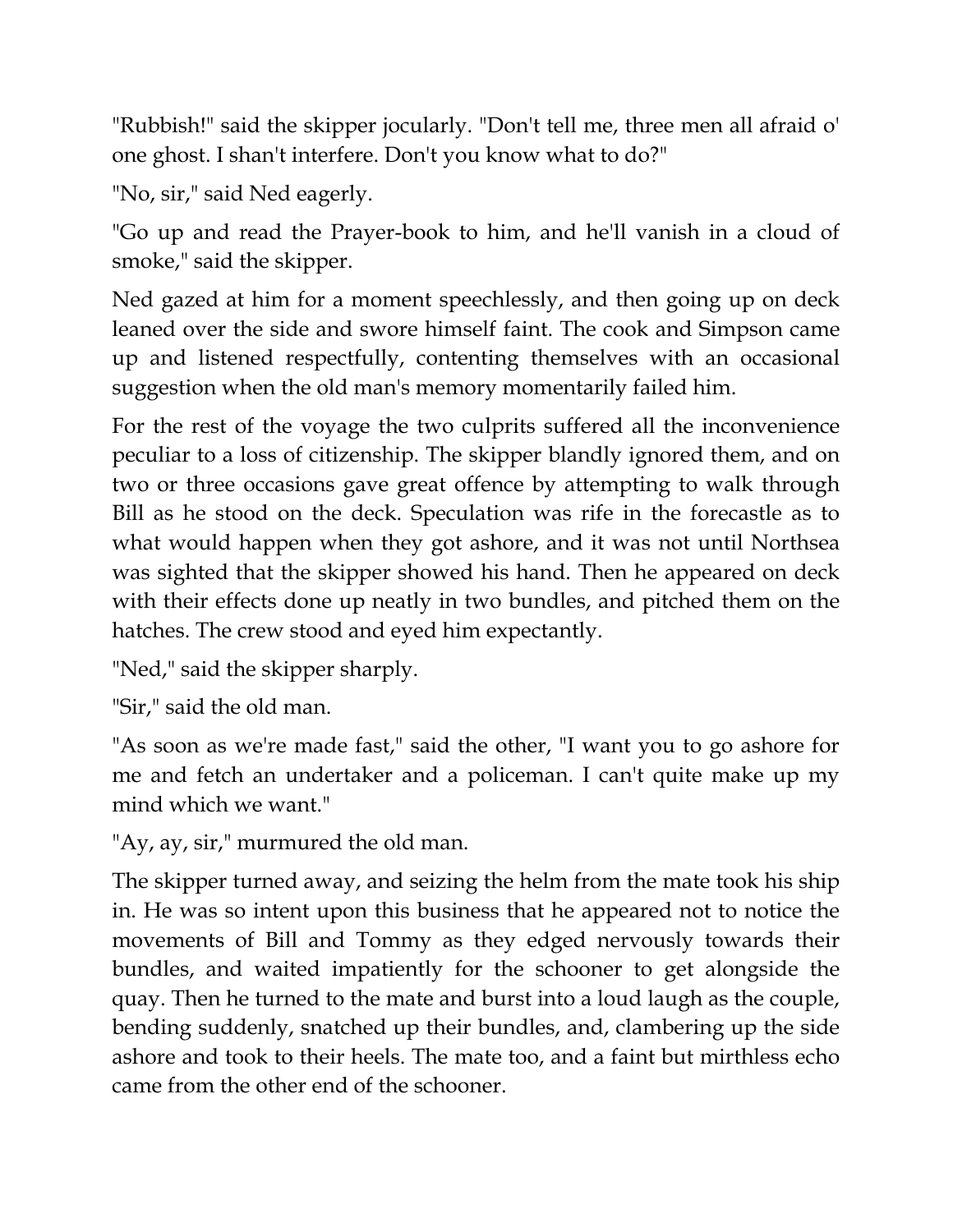## **A DISCIPLINARIAN**

There's no doubt about it," said the night watchman, "but what dissipline's a very good thing, but it don't always act well. For instance, I ain't allowed to smoke on this wharf, so when I want a pipe I either 'ave to go over to the 'Queen's 'ed,' or sit in a lighter. If I'm in the 'Queen's 'ed' I can't look arter the wharf, an' once when I was sitting in a lighter smoking the chap come aboard an' cast off afore I knew what he was doing, an' took me all the way to Greenwich. He said he'd often played that trick on watchmen.

"The worst man for dissipline I ever shipped with was Cap'n Tasker, of the Lapwing. He'd got it on the brain bad. He was a prim, clean-shaved man except for a little side-whisker, an' always used to try an' look as much like a naval officer as possible.

"I never 'ad no sort of idea what he was like when I jined the ship, an' he was quite quiet and peaceable until we was out in the open water. Then the cloven hoof showed itself, an' he kicked one o' the men for coming on deck with a dirty face, an' though the man told him he never did wash becos his skin was so delikit, he sent the bos'en to turn the hose on him.

"The bos'en seemed to take a hand in everything. We used to do everything by his whistle, it was never out of his mouth scarcely, and I've known that man to dream of it o' nights, and sit up in his sleep an' try an' blow his thumb. He whistled us to swab decks, whistled us to grub, whistled us to every blessed thing.

"Though we didn't belong to any reg'ler line, we'd got a lot o' passengers aboard, going to the Cape, an' they thought a deal o' the skipper. There was one young leftenant aboard who said he reminded him o' Nelson, an' him an' the skipper was as thick as two thieves. Nice larky young chap he was, an' more than one o' the crew tried to drop things on him from aloft when he wasn't looking.

"Every morning at ten we was inspected by the skipper, but that wasn't enough for the leftenant, and he persuaded the old man to drill us. He said it would do us good an' amuse the passengers, an' we 'ad to do all sorts of silly things with our arms an' legs, an' twice he walked the skipper to the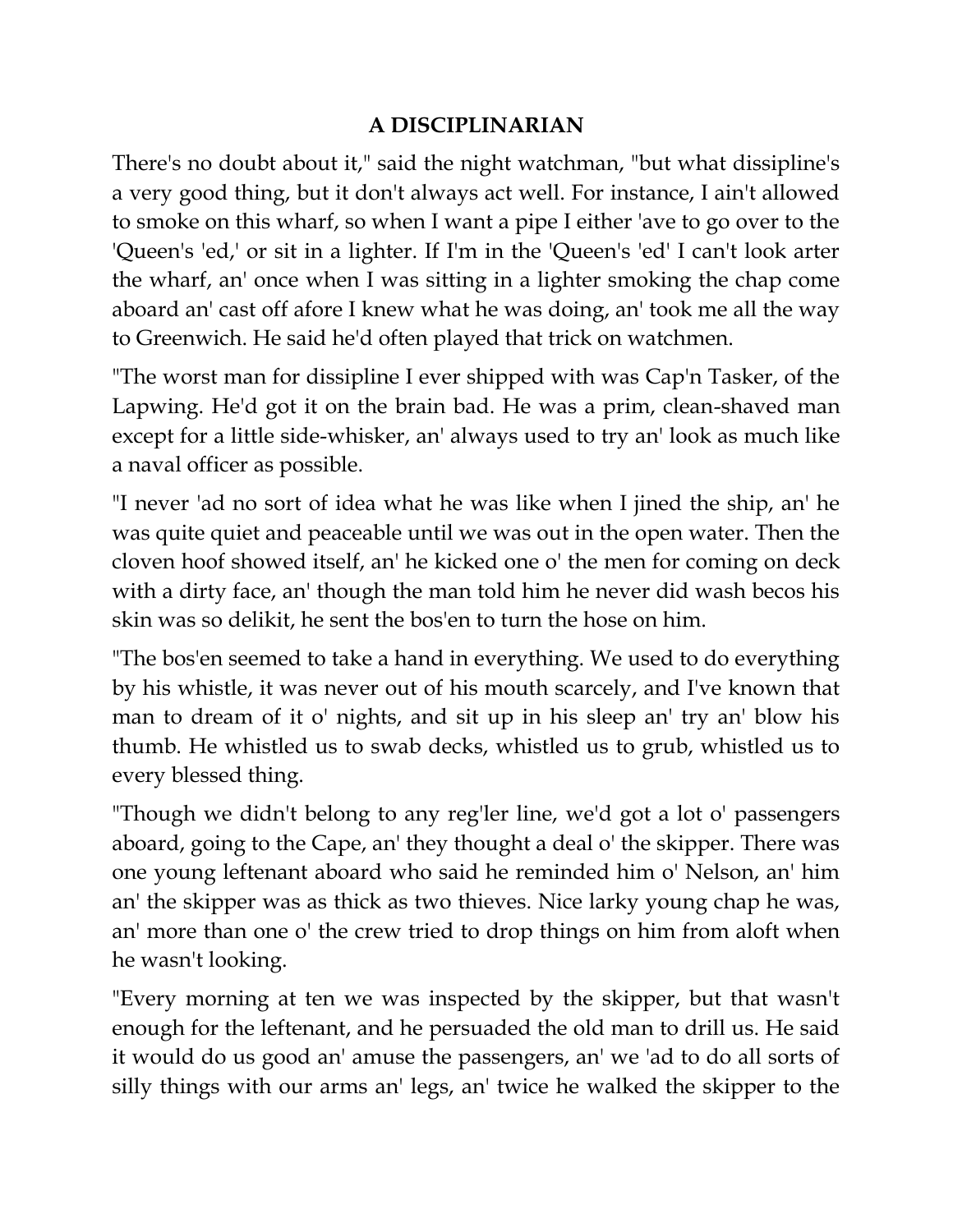other end of the ship, leaving twenty-three sailor-men bending over touching their toes, an' wondering whether they'd ever stand straight again.

"The very worst thing o' the lot was the boat-drill. A chap might be sitting comfortable at his grub, or having a pipe in his bunk, when the bos'en's whistle would scream out to him that the ship was sinking, an' the passengers drownding, and he was to come an' git the boats out an' save 'em. Nice sort o' game it was too. We had to run like mad with kegs o' water an' bags o' biscuit, an' then run the boats out an' launch 'em. All the men were told off to certain boats, an' the passengers too. The only difference was, if a passenger didn't care about taking a hand in the game he didn't, but we had to.

"One o' the passengers who didn't play was Major Miggens. He was very much agin it, an' called it tomfoolery; he never would go to his boat, but used to sit and sneer all the time.

"'It's only teaching the men to cut an' run,' he said to the skipper one day; 'if there ever was any need they'd run to the boats an' leave us here. Don't tell me.'

"'That's not the way I should ha' expected to hear you speak of British sailors, major,' ses the skipper rather huffy.

"'British swearers,' ses the major, sniffing. 'You don't hear their remarks when that whistle is blown. It's enough to bring a judgment on the ship.'

"'If you can point 'em out to me I'll punish 'em,' says the skipper very warm.

"'I'm not going to point 'em out,' ses the major. 'I symperthise with 'em too much. They don't get any of their beauty sleep, pore chaps, an' they want it, every one of 'em.'

"I thought that was a very kind remark o' the major to make, but o' course some of the wimmin larfed. I s'pose they think men don't want beauty sleep, as it's called.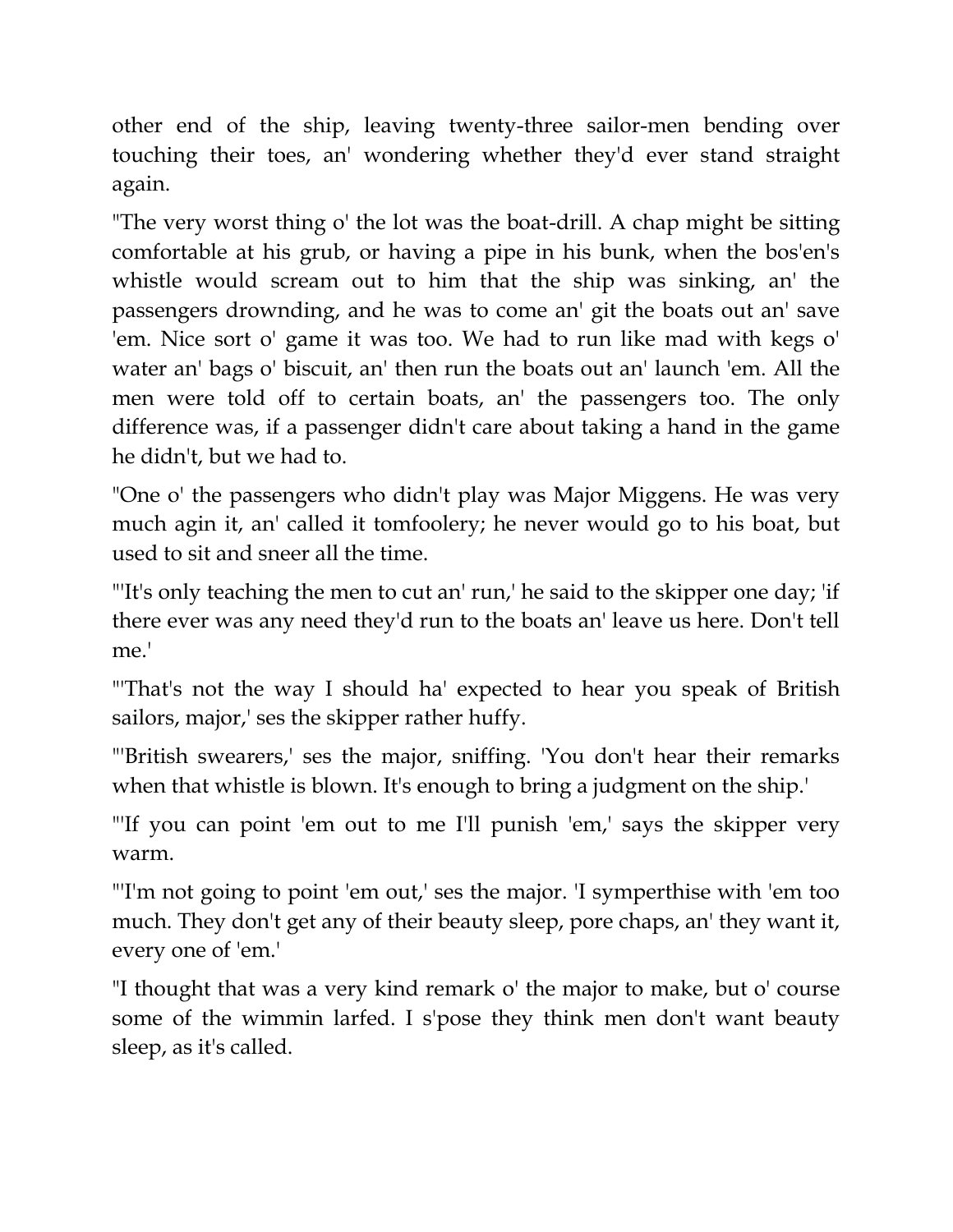"I heard the leftenant symperthising with the skipper arter that. He said the major was simply jealous because the men drilled so beautifully, an' then they walked aft, the leftenant talking very earnest an' the skipper shaking his head at something he was saying.

"It was just two nights arter this. I'd gone below an' turned in when I began to dream that the major had borrowed the bos'en's whistle an' was practising on it. I remember thinking in my sleep what a comfort it was it was only the major, when one of the chaps give me a dig in the back an' woke me.

"'Tumble up,' ses he, 'the ship's afire.'

"I rushed up on deck, an' there was no mistake about who was blowing the whistle. The bell was jangling horrible, smoke was rolling up from the hatches, an' some o' the men was dragging out the hose an' tripping up the passengers with it as they came running up on deck. The noise and confusion was fearful.

"'Out with the boats,' ses Tom Hall to me, 'don't you hear the whistle?'

"'What, ain't we going to try an' put the fire out?' I ses.

"'Obey orders,' ses Tom, 'that's what we've got to do, an' the sooner we're away the better. You know what's in her.'

"We ran to the boats then, an', I must say, we got 'em out well, and the very fust person to git into mine was the major in his piejammers; arter all the others was in we 'ad 'im out agin. He didn't belong to our boat, an' dissipline is dissipline any day.

"Afore we could git clear o' the ship, however, he came yelling to the side an' said his boat had gone, an' though we prodded him with our oars he lowered himself over the side and dropped in.

"Fortunately for us it was a lovely clear night; there was no moon, but the stars were very bright. The engines had stopped, an' the old ship sat on the water scarcely moving. Another boat was bumping up against ours, and two more came creeping round the bows from the port side an' jined us.

"'Who's in command?' calls out the major.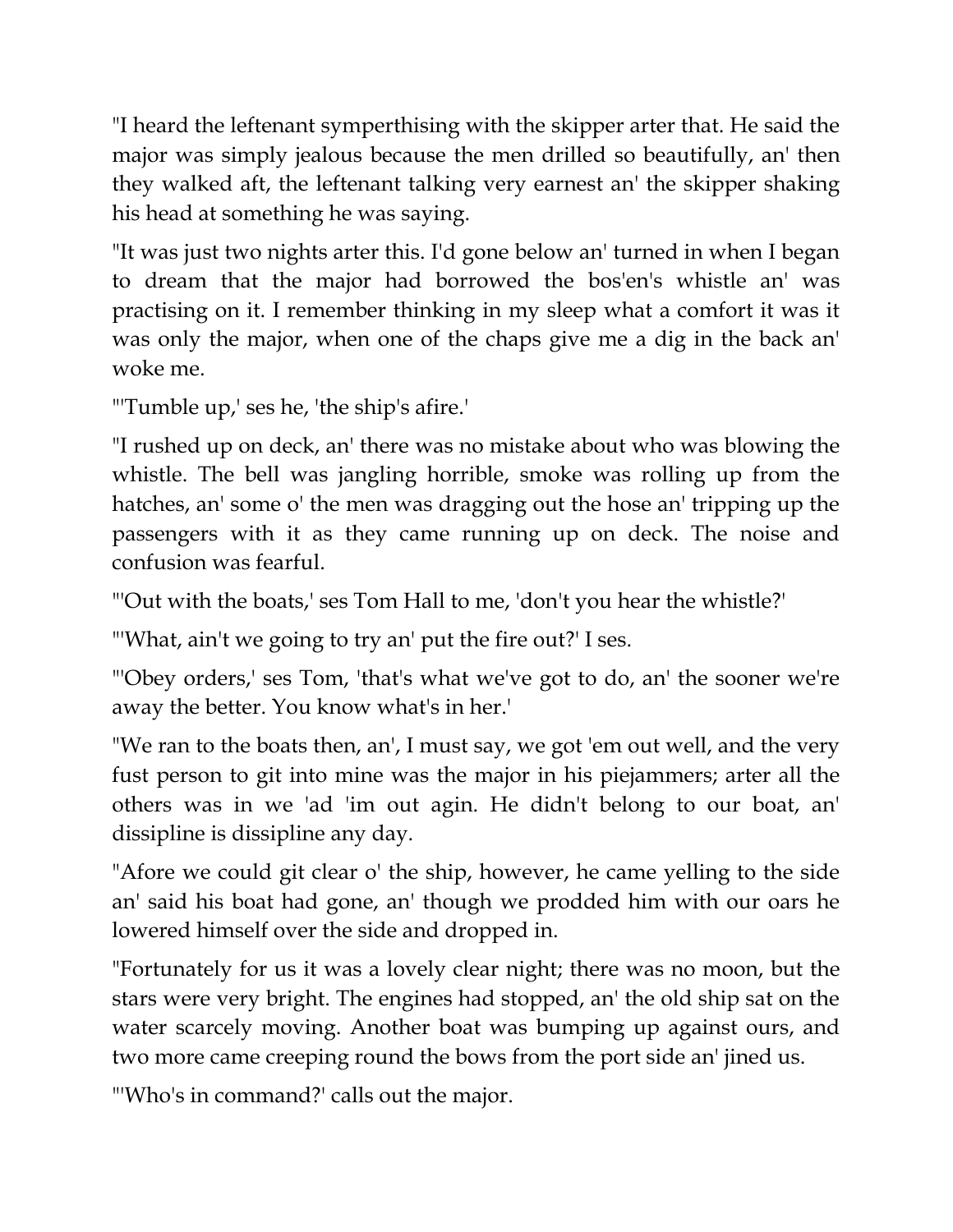"'I am,' ses the first mate very sharp-like from one of the boats.

"'Where's the cap'n then?' called out an old lady from my boat, 'o' the name o' Prendergast.'

"'He's standing by the ship,' ses the mate.

"'Doing what?' ses Mrs. Prendergast, looking at the water as though she expected to see the skipper standing there.

"'He's going down with the ship,' ses one o' the chaps.

"Then Mrs. Prendergast asked somebody to be kind enough to lend her a handkerchief, becos she had left her pocket behind aboard ship, and began to sob very bitter.

"'Just a simple British sailor,' ses she, snivelling, 'going down with his ship. There he is. Look! On the bridge.'

"We all looked, an' then some o' the other wimmin wanted to borrer handkerchiefs. I lent one of 'em a little cotton waste, but she was so unpleasant about its being a trifle oily that she forgot all about crying, and said she'd tell the mate about me as soon as ever we got ashore.

"'I'll remember him in my prayers,' ses one o' the wimmin who was crying comfortable in a big red bandana belonging to one o' the men.

"'All England shall ring with his deed,' ses another.

"'Sympathy's cheap,' ses one of the men passengers solemnly. 'If we ever reach land we must all band together to keep his widow an' orphans.'

"'Hear, hear,' cries everybody.

""And we'll put up a granite tombstone to his memory,' ses Mrs. Prendergast.

"'S'pose we pull back to the ship an' take him off,' ses a gentleman from another boat. 'I'm thinking it 'ud come cheaper, an' perhaps the puir mon would really like it better himself.'

"'Shame,' ses most of 'em; an' I reely b'leeve they'd worked theirselves up to that pitch they'd ha' felt disapponted if the skipper had been saved.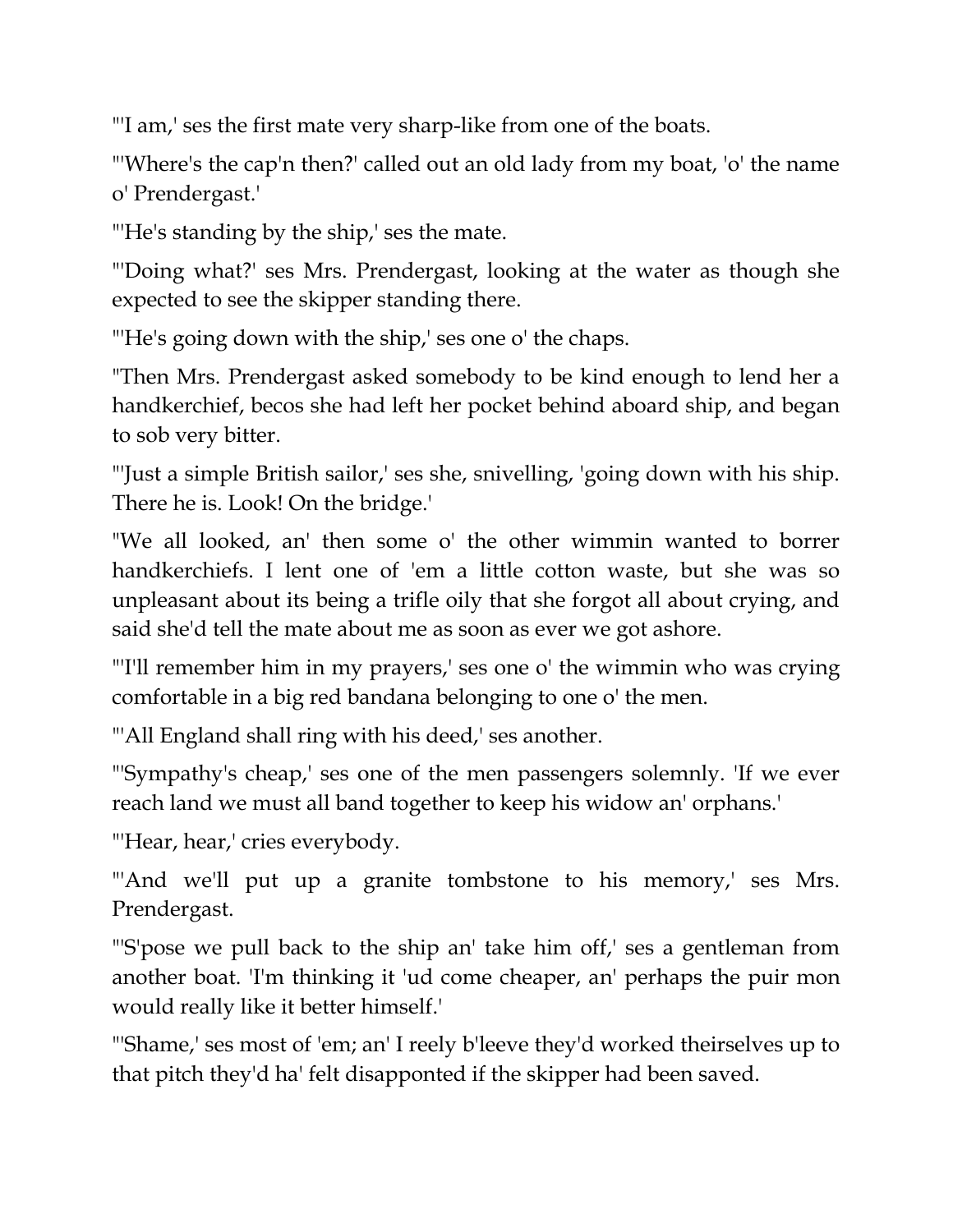"We pulled along slowly, the mate's boat leading, looking back every now and then at the old ship, and wondering when she would go off, for she'd got that sort o' stuff in her hold which 'ud send her up with a bang as soon as the fire got to it; an' we was all waiting for the shock.

"'Do you know where we're going, Mr. Bunce?' calls out the major.

"'Yes,' ses the mate.

"'What's the nearest land?' asks the major.

"'Bout a thousand miles,' ses the mate.

"Then the major went into figgers, an' worked out that it 'ud take us about ten days to reach land and three to reach the bottom o' the water kegs. He shouted that out to the mate; an' the young leftenant what was in the mate's boat smoking a big cigar said there'd be quite a run on granite tombstones. He said it was a blessed thing he had disinherited his children for marrying agin his wishes, so there wouldn't be any orphans left to mourn for him.

"Some o' the wimmin smiled a little at this, an' old Mrs. Prendergast shook so that she made the boat rock. We got quite cheerful somehow, and one of the other men spoke up and said that owing to his only having reckoned two pints to the gallon, the major's figgers wasn't to be relied upon.

"We got more cheerful then, and we was beginning to look on it as just a picnic, when I'm blest if the mate's boat didn't put about and head for the ship agin.

"There was a commotion then if you like, everybody talking and laughing at once; and Mrs. Prendergast said that such a thing as one single-handed cap'n staying behind to go down with his ship, and then putting the fire out all by himself after his men had fled, had never been heard of before, an' she believed it never would be again. She said he must be terribly burnt, and he'd have to be put to bed and wrapped up in oily rags.

"It didn't take us long to get aboard agin, and the ladies fairly mobbed the skipper. Tom Hall swore as 'ow Mrs. Prendergast tried to kiss him, an' the fuss they made of him was ridiculous. I heard the clang of the telegraph in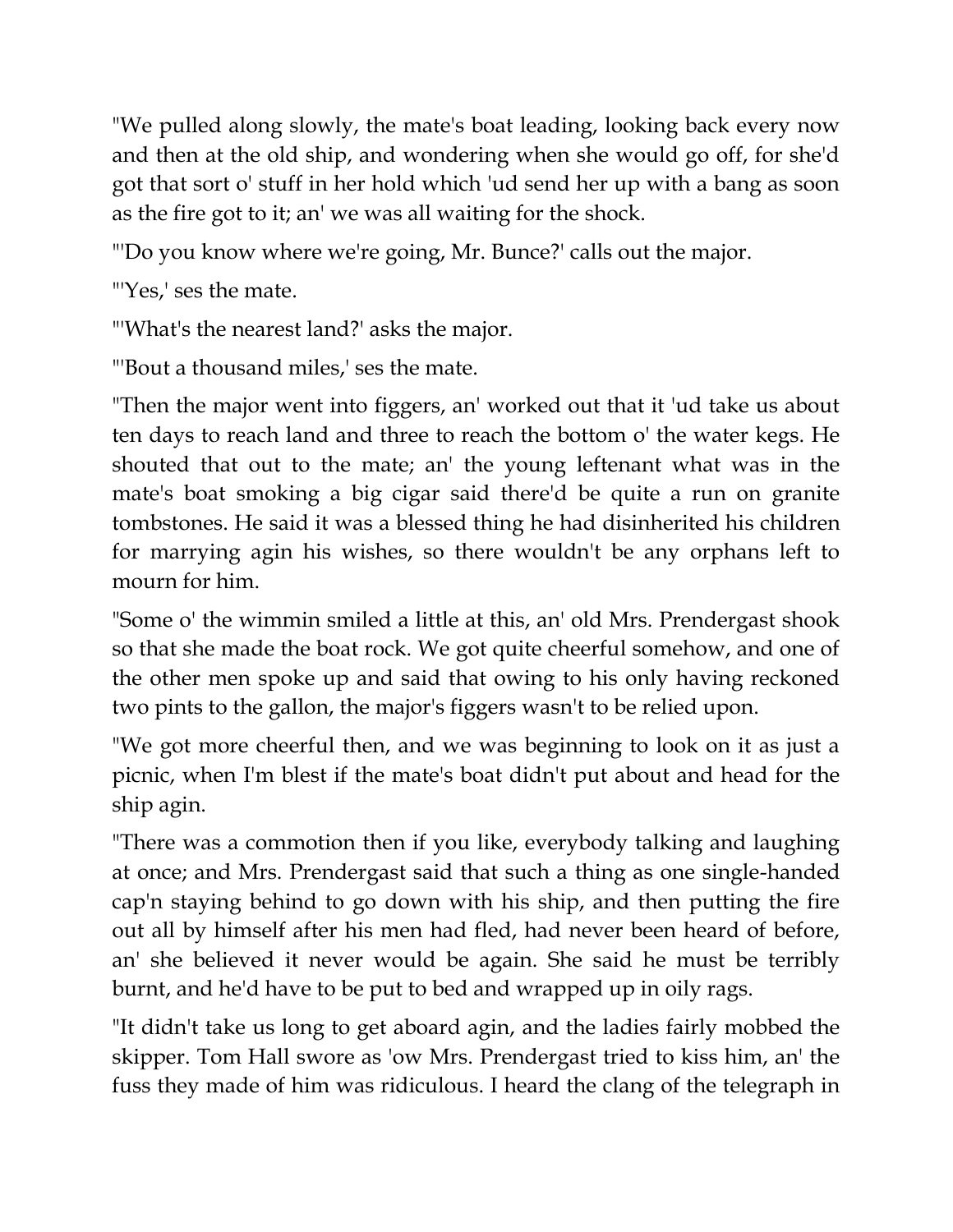the engine-room soon as the boats was hoisted up, the engines started, and off we went again.

"'Speech,' yells out somebody. 'Speech.'

"'Bravo!' ses the others. 'Bravo!"

"Then the skipper stood up an' made 'em a nice little speech. First of all he thanked 'em for their partiality and kindness shown to him, and the orderly way in which they had left the ship. He said it reflected credit on all concerned, crew and passengers, an' no doubt they'd be surprised when he told them that there hadn't been any fire at all, but that it was just a test to make sure that the boat drill was properly understood.

"He was quite right about them being surprised. Noisy, too, they was, an' the things they said about the man they'd just been wanting to give granite tombstones to was simply astonishing. It would have taken a whole cemetery o' tombstones to put down all they said about him, and then they'd ha' had to cut the letters small.

"I vote we have an indignation meeting in the saloon to record our disgust at the cap'n's behaviour,' ses the major fiercely. 'I beg to propose that Mr. Macpherson take the chair.'

"'I second that,' ses another, fierce-like.

"'I beg to propose the major instead,' ses somebody else in a heasy off-hand sort o' way; 'Mr. Macpherson's boat not having come back yet.'

"At first everybody thought he was joking, but when they found he was really speaking the truth the excitement was awful. Fortunately, as Mrs. Prendergast remarked, there was no ladies in the boat, but there was several men passengers. We were doing a good thirteen knots an hour, but we brought up at once, an' then we 'ad the most lovely firework display I ever see aboard ship in my life. Blue lights and rockets and guns going all night, while we cruised slowly about, and the passengers sat on deck arguing as to whether the skipper would be hung or only imprisoned for life.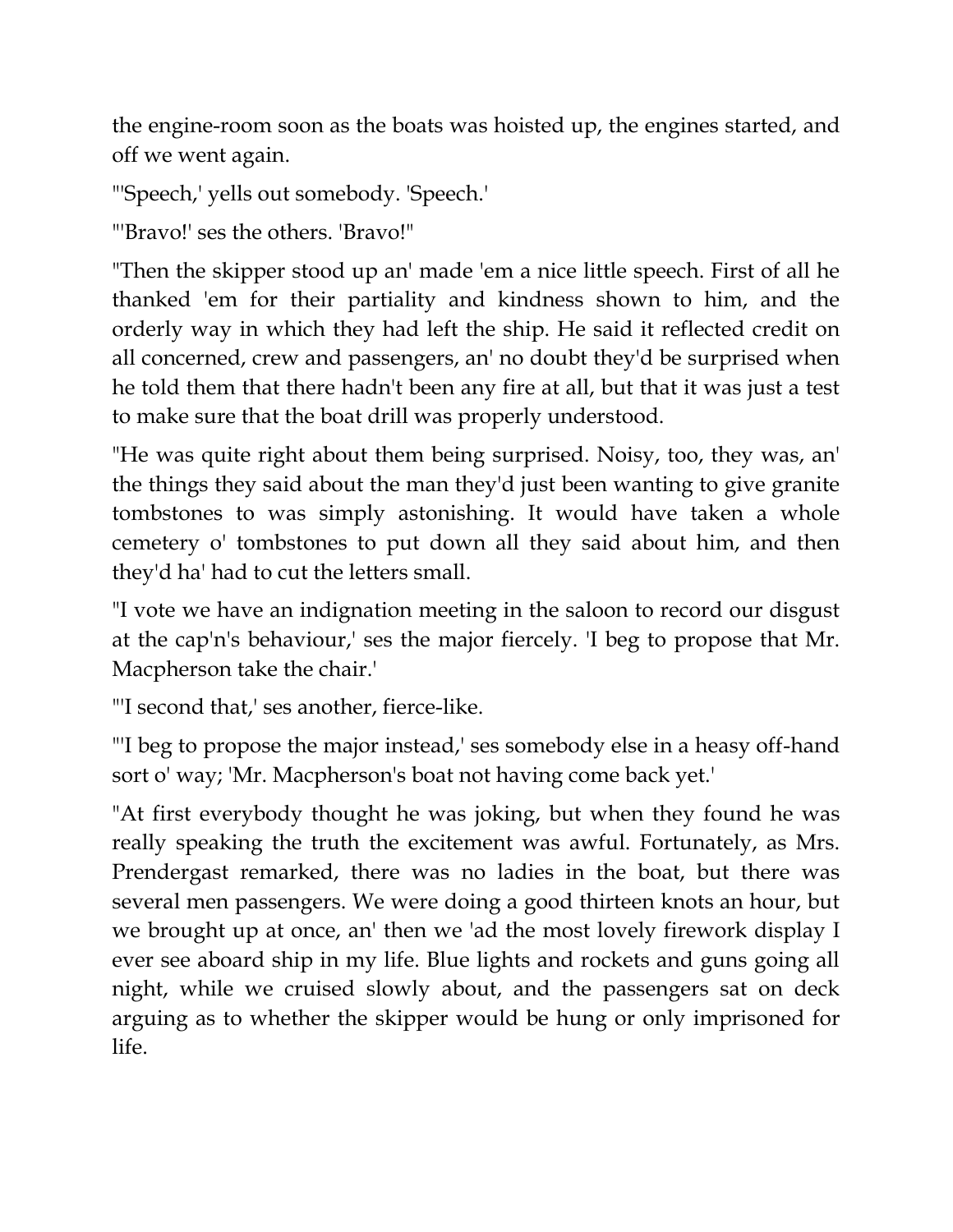"It was daybreak afore we sighted them, just a little speck near the sky-line, an' we bore down on them for all we was worth. Half an hour later they was alongside, an' of all the chilly, miserable-looking men I ever see they was the worst.

"They had to be helped up the side a'most, and they was so grateful it was quite affecting, until the true state o' things was explained to them. It seemed to change 'em wonderful, an' after Mr. Macpherson had had three cups o' hot coffee an' four glasses o' brandy he took the chair at the indignation meeting, an' went straight off to sleep in it. They woke him up three times, but he was so cross about it that the ladies had to go away an' the meeting was adjourned.

"I don't think it ever came to much after all, nobody being really hurt, an' the skipper being so much upset they felt sort o' sorry for 'im.

"The rest of the passage was very quiet an' comfortable, but o' course it all came out at the other end, an' the mate brought the ship home. Some o' the chaps said the skipper was a bit wrong in the 'ed, and, while I'm not gainsaying that, it's my firm opinion that he was persuaded to do what he did by that young leftenant. As I said afore, he was a larky young chap, an' very fond of a joke if he didn't have to pay for it."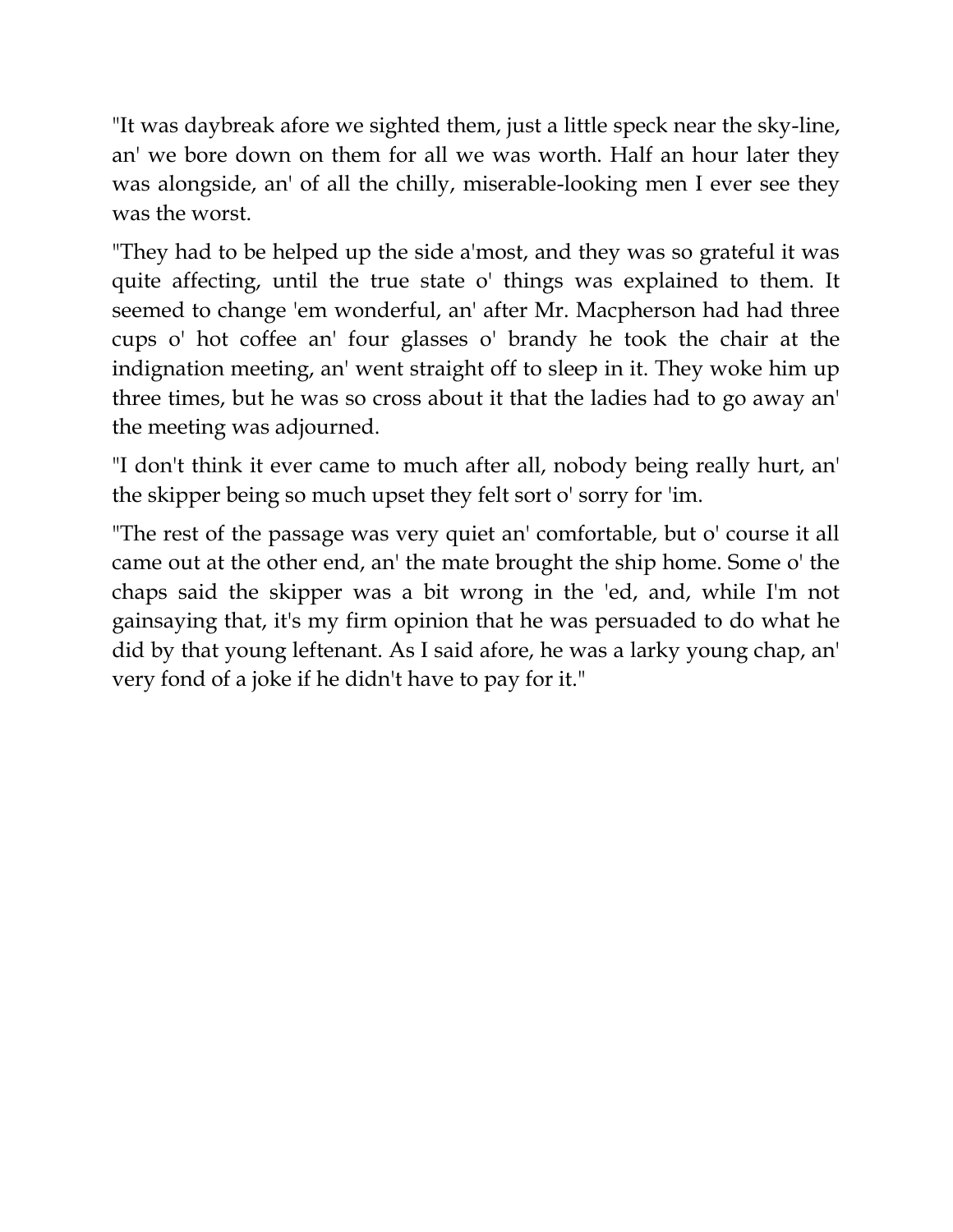## **BROTHER HUTCHINS.**

I've got a friend coming down with us this trip, George," said the master of the Wave, as they sat on deck after tea watching the river. "One of our new members, Brother Hutchins."

"From the Mission, I s'pose?" said the mate coldly.

"From the Mission," confirmed the skipper. "You'll like him, George; he's been one o' the greatest rascals that ever breathed."

"Well, I don't know what you mean," said the mate, looking up indignantly.

"He's 'ad a most interestin' life," said the skipper; "he's been in half the jails of England. To hear 'im talk is as good as reading a book. And 'e's as merry as they make 'em."

"Oh, and is 'e goin' to give us prayers afore breakfast like that fat-necked, white-faced old rascal what came down with us last summer and stole my boots?" demanded the mate.

"He never stole 'em, George," said the skipper.

"If you'd 'eard that man cry when I mentioned to 'im your unjust suspicions, you'd never have forgiven yourself. He told 'em at the meetin', an' they had prayers for you."

"You an' your Mission are a pack o' fools," said the mate scornfully. "You're always being done. A man comes to you an' ses 'e's found grace, and you find 'im a nice, easy, comfortable living. 'E sports a bit of blue ribbon and a red nose at the same time. Don't tell me. You ask me why I don't join you, and I tell you it's because I don't want to lose my commonsense."

"You'll know better one o' these days, George," said the skipper, rising. "I earnestly hope you'll 'ave some great sorrow or affliction, something almost too great for you to bear. It's the only thing that'll save you."

"I expect that fat chap what stole my boots would like to see it too," said the mate.

"He would," said the skipper solemnly. "He said so."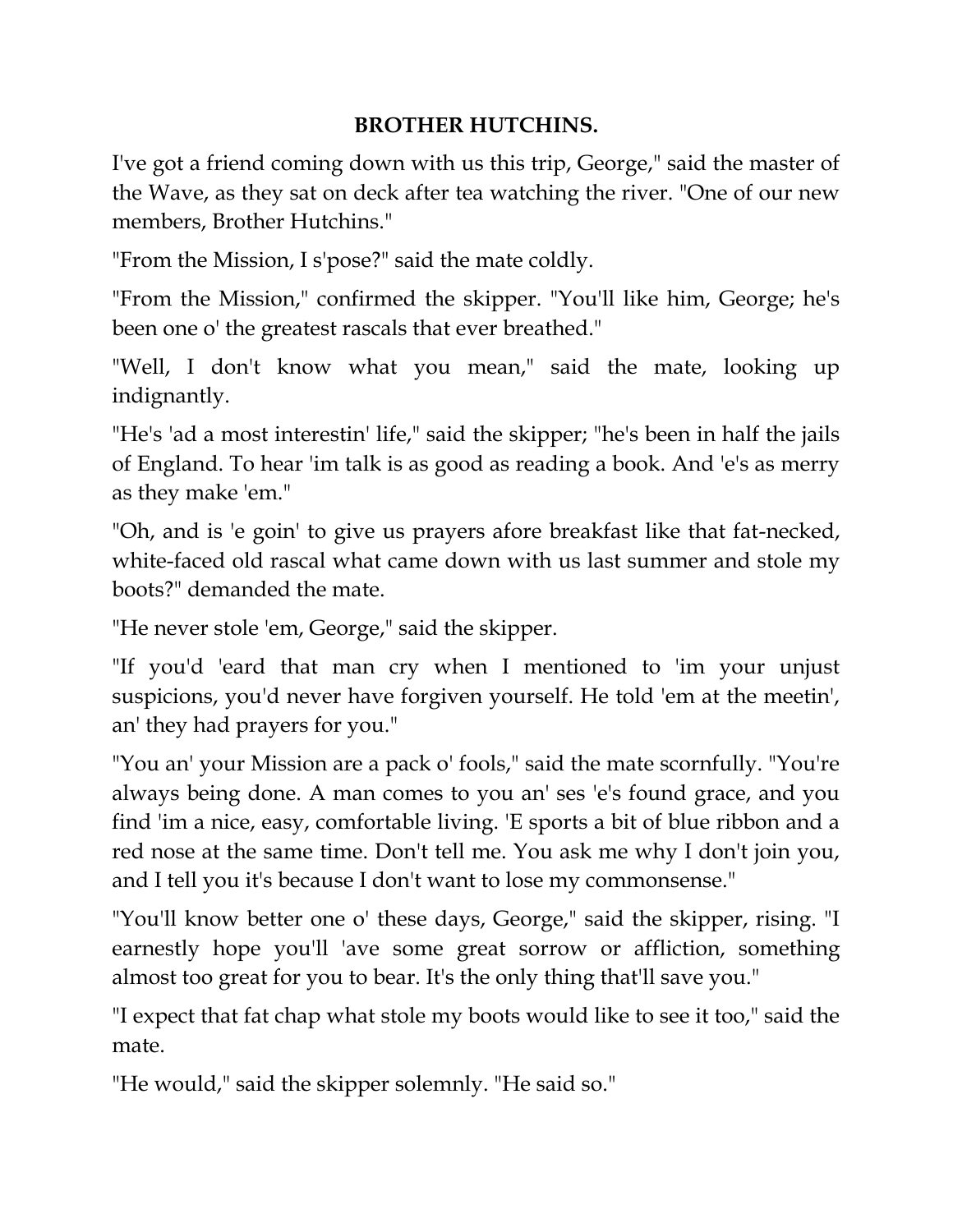The mate got up, fuming and knocking his pipe out with great violence against the side of the schooner, stamped up and down the deck two or three times, and then, despairing of regaining his accustomed calm on board, went ashore.

It was late when he returned. A light burnt in the cabin, and the skipper with his spectacles on was reading aloud from an old number of the Evangelical Magazine to a thin, white-faced man dressed in black.

"That's my mate," said the skipper, looking up from his book.

"Is he one of our band?" inquired the stranger.

The skipper shook his head despondently.

"Not yet," said the stranger encouragingly.

"Seen too many of 'em," said the mate bluntly. "The more I see of 'em, the less I like 'em. It makes me feel wicked to look at 'em."

"Ah, that ain't you speaking now, it's the Evil One," said Mr. Hutchins confidently.

"I s'pose you know 'im pretty well," said the mate simply.

"I lived with him thirty years," said Mr. Hutchins solemnly, "then I got tired of him."

"I should think he got a bit sick too," said the mate. "Thirty days 'ud ha' been too long for me."

He went to his berth, to give Mr. Hutchins time to frame a suitable reply, and returned with a full bottle of whisky and a tumbler, and having drawn the cork with a refreshing pop, mixed himself a stiff glass and lit his pipe. Mr. Hutchins with a deep groan gazed reproachfully at the skipper and shook his head at the bottle.

"You know I don't like you to bring that filthy stuff in the cabin, George," said the skipper.

"It's not for me," said the mate flippantly. "It's for the Evil One. He ses the sight of his old pal 'Utchins 'as turned his stomach."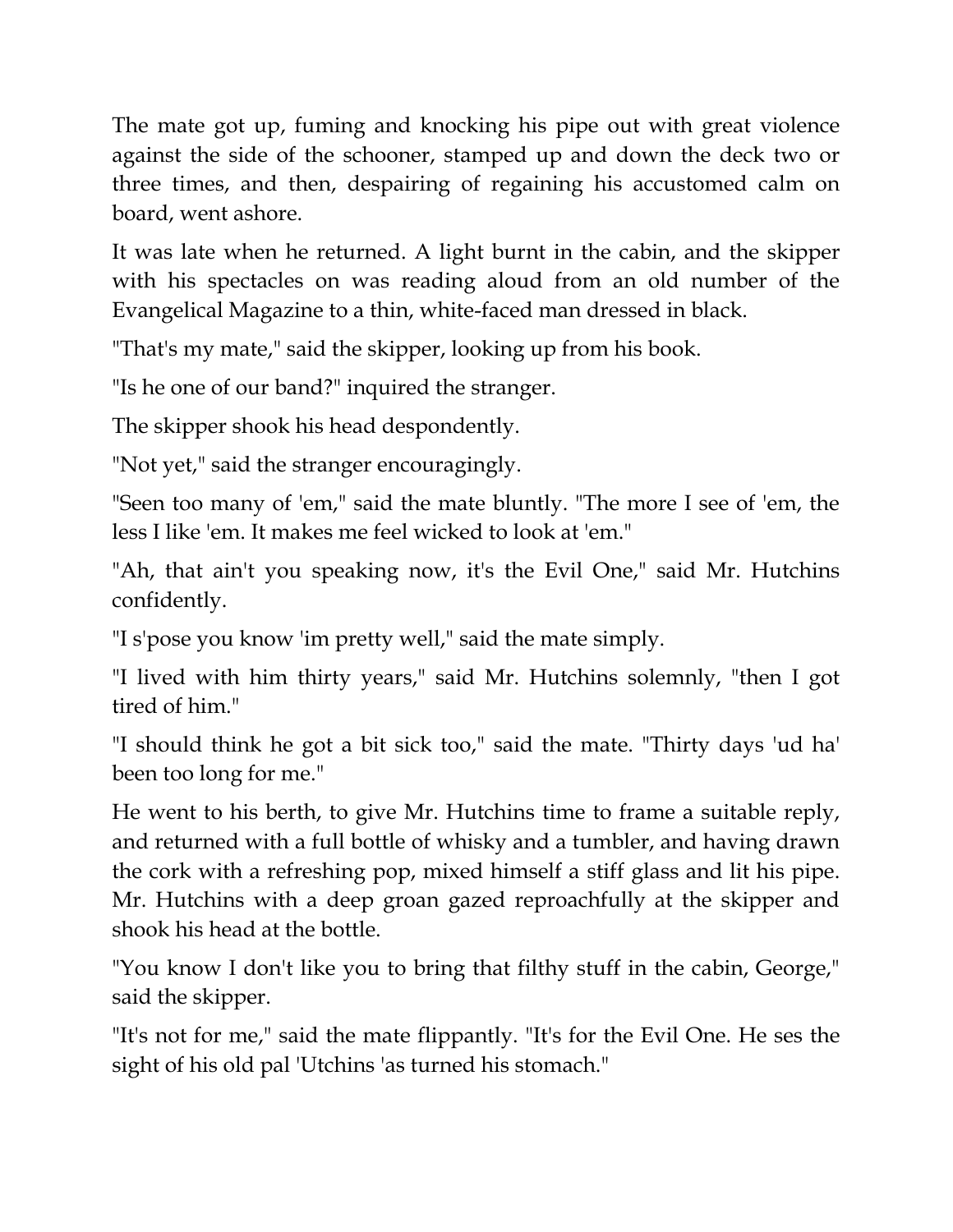He glanced at the stranger and saw to his astonishment that he appeared to be struggling with a strong desire to laugh. His lips tightened and his shifty little eyes watered, but he conquered himself in a moment, and rising to his feet delivered a striking address in favour of teetotalism. He condemned whisky as not only wicked, but unnecessary, declaring with a side glance at the mate that two acidulated drops dissolved in water were an excellent substitute.

The sight of the whisky appeared to madden him, and the skipper sat spellbound at his eloquence, until at length, after apostrophising the bottle in a sentence which left him breathless, he snatched it up and dashed it to pieces on the floor.

For a moment the mate was struck dumb with fury, then with a roar he leaped up and rushed for the lecturer, but the table was between them, and before he could get over it the skipper sprang up and seizing him by the arm, pushed his friend into the state-room.

"Lea' go," foamed the mate. "Let me get at him."

"George," said the skipper, still striving with him, "I'm ashamed of you."

"Ashamed be damned," yelled the mate, struggling. "What did he chuck my whisky away for?"

"He's a saint," said the skipper, relaxing his hold as he heard Mr. Hutchins lock himself in. "He's a saint, George. Seein' 'is beautiful words 'ad no effect on you, he 'ad recourse to strong measures."

"Wait till I get hold of 'im," said the mate menacingly. "Only wait, I'll saint 'im."

"Is he better, dear friend?" came the voice of Mr. Hutchins from beyond the door; "because I forgot the tumbler."

"Come out," roared the mate, "come out and upset it."

Mr. Hutchins declined the invitation, but from behind the door pleaded tearfully with the mate to lead a better life, and even rebuked the skipper for allowing the bottle of sin to be produced in the cabin. The skipper took the rebuke humbly; and after requesting Mr. Hutchins to sleep in the state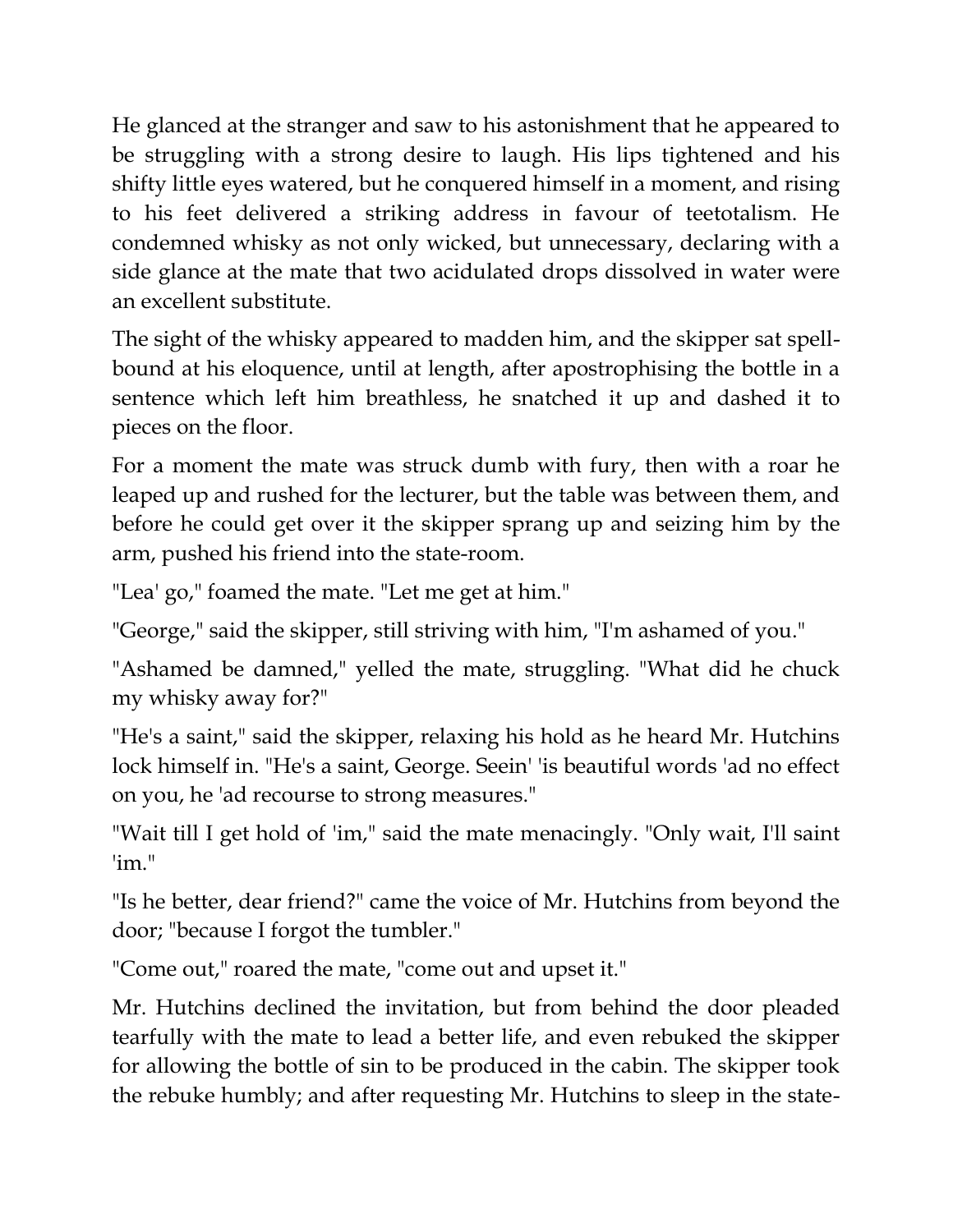room that night in order to frustrate the evident designs of the mate, went on deck for a final look round and then came below and turned in himself.

The crew of the schooner were early astir next morning getting under way, but Mr. Hutchins kept his bed, although the mate slipped down to the cabin several times and tapped at his door. When he did come up the mate was at the wheel and the men down below getting breakfast.

"Sleep well?" inquired Mr. Hutchins softly, as he took a seat on the hatches, a little distance from him.

"I'll let you know when I haven't got this wheel," said the mate sourly.

"Do," said Mr. Hutchins genially. "We shall see you at our meeting tonight?" he asked blandly.

The mate disdained to reply, but his wrath when at Mr. Hutchins' request the cabin was invaded by the crew that evening, cannot be put into words.

For three nights they had what Mr. Hutchins described as love-feasts, and the mate as blamed bear-gardens. The crew were not particularly partial to hymns, considered as such, but hymns shouted out with the full force of their lungs while sharing the skipper's hymn-book appealed to them strongly. Besides, it maddened the mate, and to know that they were defying their superior, and at the same time doing good to their own souls, was very sweet The boy, whose voice was just breaking, got off some surprising effects, and seemed to compass about five octaves without distress.

When they were exhausted with singing Mr. Hutchins would give them a short address, generally choosing as his subject a strong, violent-tempered man given to drink and coarse language. The speaker proved conclusively that a man who drank would do other things in secret, and he pictured this man going home and beating his wife because she reproached him for breaking open the children's money-box to spend the savings on Irish whisky. At every point he made, he groaned, and the crew, as soon as they found they might groan too, did so with extraordinary gusto, the boy's groans being weird beyond conception.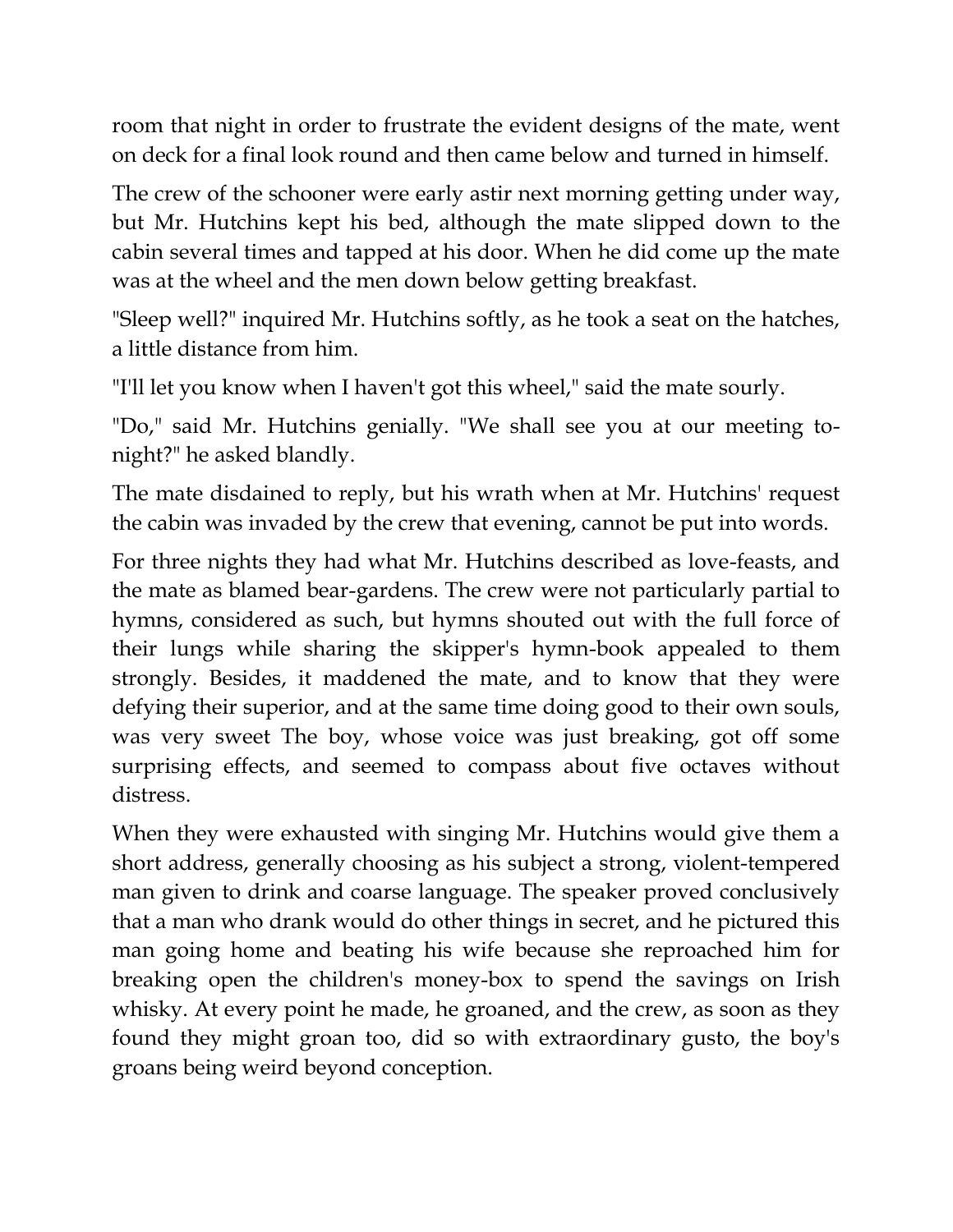They reached Plymouth, where they had to put out a few cases of goods, just in time to save the mate's reason, for the whole ship, owing to Mr. Hutchins' zeal, was topsy-turvy. The ship's cat sat up all one night cursing him and a blue ribbon he had tied round her neck, and even the battered old tea-pot came down to meals bedizened with bows of the same proselytising hue.

By the time they had got to their moorings it was too late to take the hatches off, and the crew sat gazing longingly at the lights ashore. Their delight when the visitor obtained permission for them to go ashore with him for a little stroll was unbounded, and they set off like schoolboys.

"They couldn't be with a better man," said the skipper, as the party moved off; "when I think of the good that man's done in under four days it makes me ashamed of myself."

"You'd better ship 'im as mate," said George. "There'd be a pair of you then."

"There's greater work for 'im to do," said the skipper solemnly.

He saw the mate's face in the waning light, and moved off with a sigh. The mate, for his part, leaned against the side smoking, and as the skipper declined to talk on any subject but Mr. Hutchins, relapsed into a moody silence until the return of the crew some two hours later.

"Mr. Hutchins is coming on after, sir," said the boy. "He told us to say he was paying a visit to a friend."

"What's the name of the pub?" asked the mate quietly.

"If you can't speak without showing your nasty temper, George, you'd better hold your tongue," said the skipper severely. "What's your opinion about Mr. Hutchins, my lads!"

"A more open 'arted man never breathed," said Dan, the oldest of the crew, warmly.

"Best feller I ever met in my life," said another.

"You hear that?" said the skipper.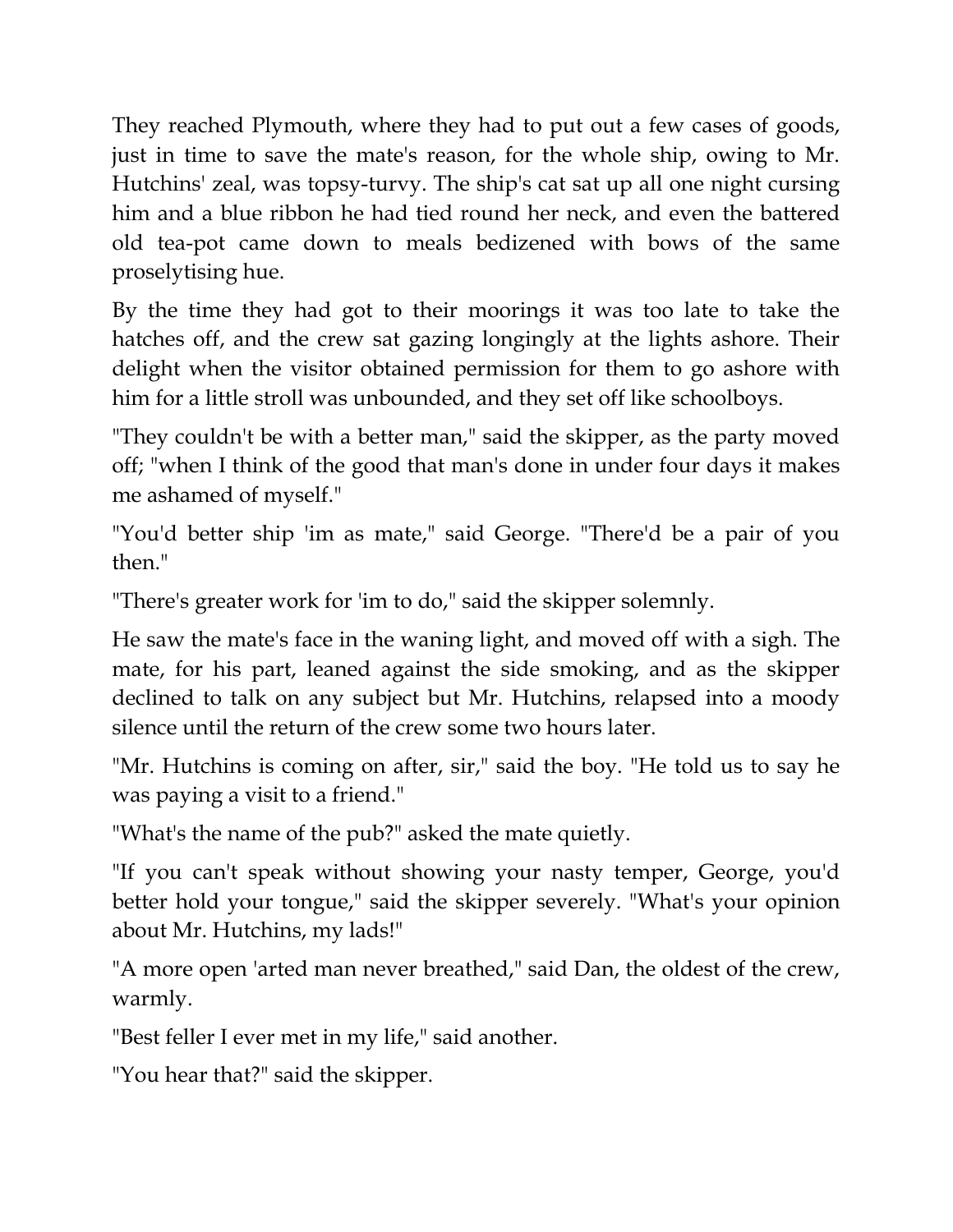"I hear," said the mate.

"E's a Christian," said the boy. "I never knew what a Christian was before I met 'im. What do you think 'e give us?"

"Give you?" said the skipper.

"A pound cash," said the boy. "A golden sovring each. Tork about Christians! I wish I knew a few more of 'em."

"Well I never!" exclaimed the gratified skipper.

"An' the way 'e did it was so nice," said the oldest seaman. "'E ses, 'That's from me an' the skipper,' 'e ses. 'Thank the skipper for it as much as me,' 'e ses."

"Well now, don't waste it," said the skipper. "I should bank it if I was you. It'll make a nice little nest-egg."

"I 'ope it was come by honest, that's all," said the mate.

"O' course it was," cried the skipper. "You've got a 'ard, cruel 'art, George. P'raps if it 'ad been a little softer you'd 'ave 'ad one too."

"Blast 'is sovrings," said the surly mate. "I'd like to know where he got 'em from, an' wot e' means by saying it come from you as much as 'im. I never knew you to give money away."

"I s'pose," said the skipper very softly, "he means that I put such-like thoughts into 'is 'art. Well, you'd better turn in, my lads. We start work at four."

The hands went forward, and the skipper and mate descended to the cabin and prepared for sleep. The skipper set a lamp on the table ready for Mr. Hutchins when he should return, and after a short inward struggle bade the mate "good-night," and in a couple of minutes was fast asleep.

At four o'clock the mate woke suddenly to find the skipper standing by his berth. The lamp still stood burning on the table, fighting feebly against the daylight which was pouring in through the skylight.

"Not turned up yet?" said the mate, with a glance at the visitor's empty berth.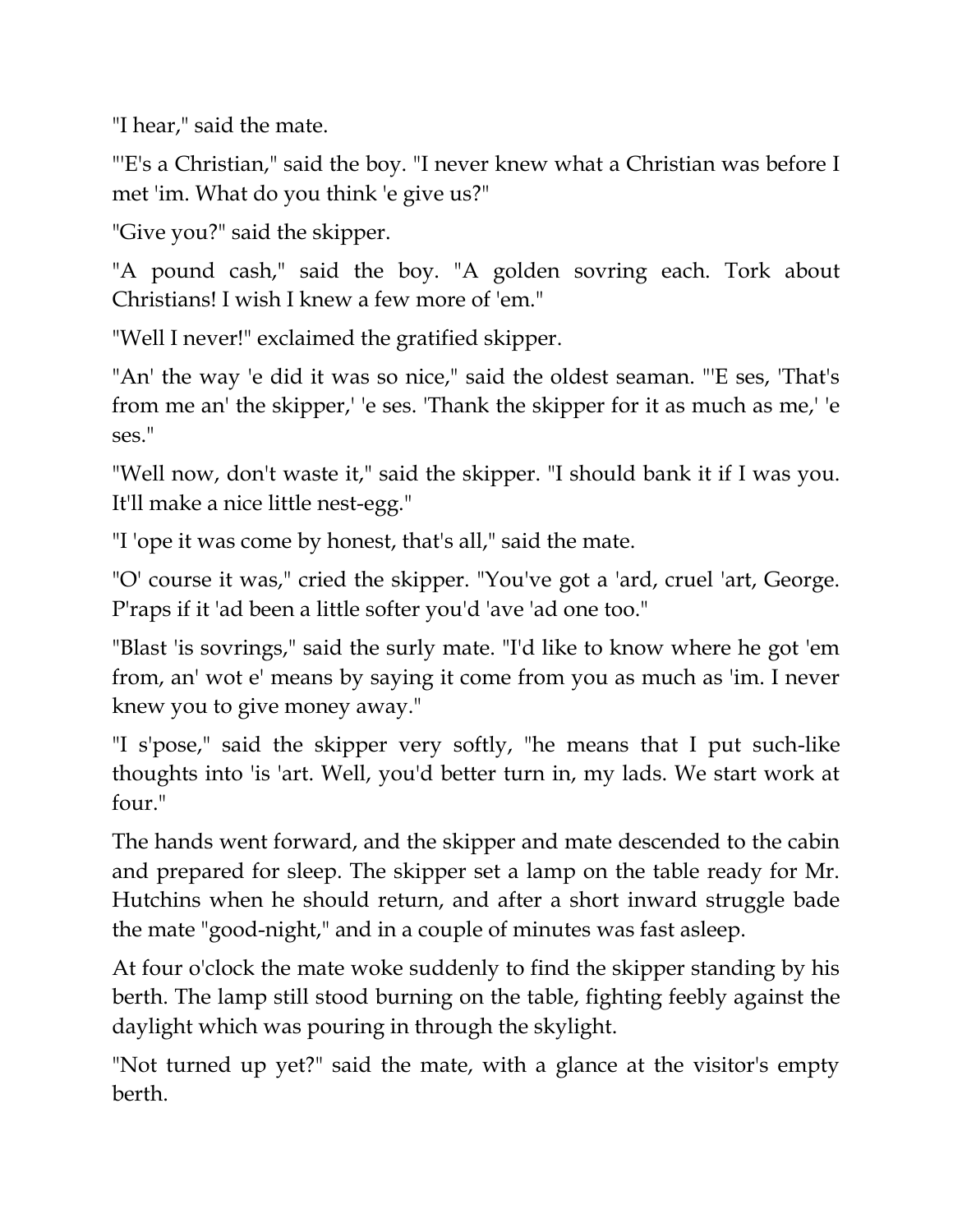The skipper shook his head spiritlessly and pointed to the table. The mate following his finger, saw a small canvas bag, and by the side of it fourpence halfpenny in coppers and an unknown amount in brace buttons.

"There was twenty-three pounds freight money in that bag when we left London," said the skipper, finding his voice at last.

"Well, what do you think's become of it?" inquired the mate, taking up the lamp and blowing it out.

"I can't think," said the skipper, "my 'ed's all confused. Bro—Mr. Hutchins ain't come back yet."

"I s'pose he was late and didn't like to disturb you," said the mate without moving a muscle, "but I've no doubt 'e's all right. Don't you worry about him."

"It's very strange where it's gone, George," faltered the skipper, "very strange."

"Well, 'Utchins is a generous sort o' chap," said the mate, "'e give the men five pounds for nothing, so perhaps he'll give you something—when 'e comes back."

"Go an' ask the crew to come down here," said the skipper, sinking on a locker and gazing at the brazen collection before him.

The mate obeyed, and a few minutes afterwards returned with the men, who, swarming into the cabin, listened sympathetically as the skipper related his loss.

"It's a mystery which nobody can understand, sir," said old Dan when he had finished, "and it's no use tryin'."

"One o' them things what won't never be cleared up properly," said the cook comfortably.

"Well, I don't like to say it," said the skipper, "but I must. The only man who could have taken it was Hutchins."

"Wot, sir," said Dan, "that blessed man! Why, I'd laugh at the idea."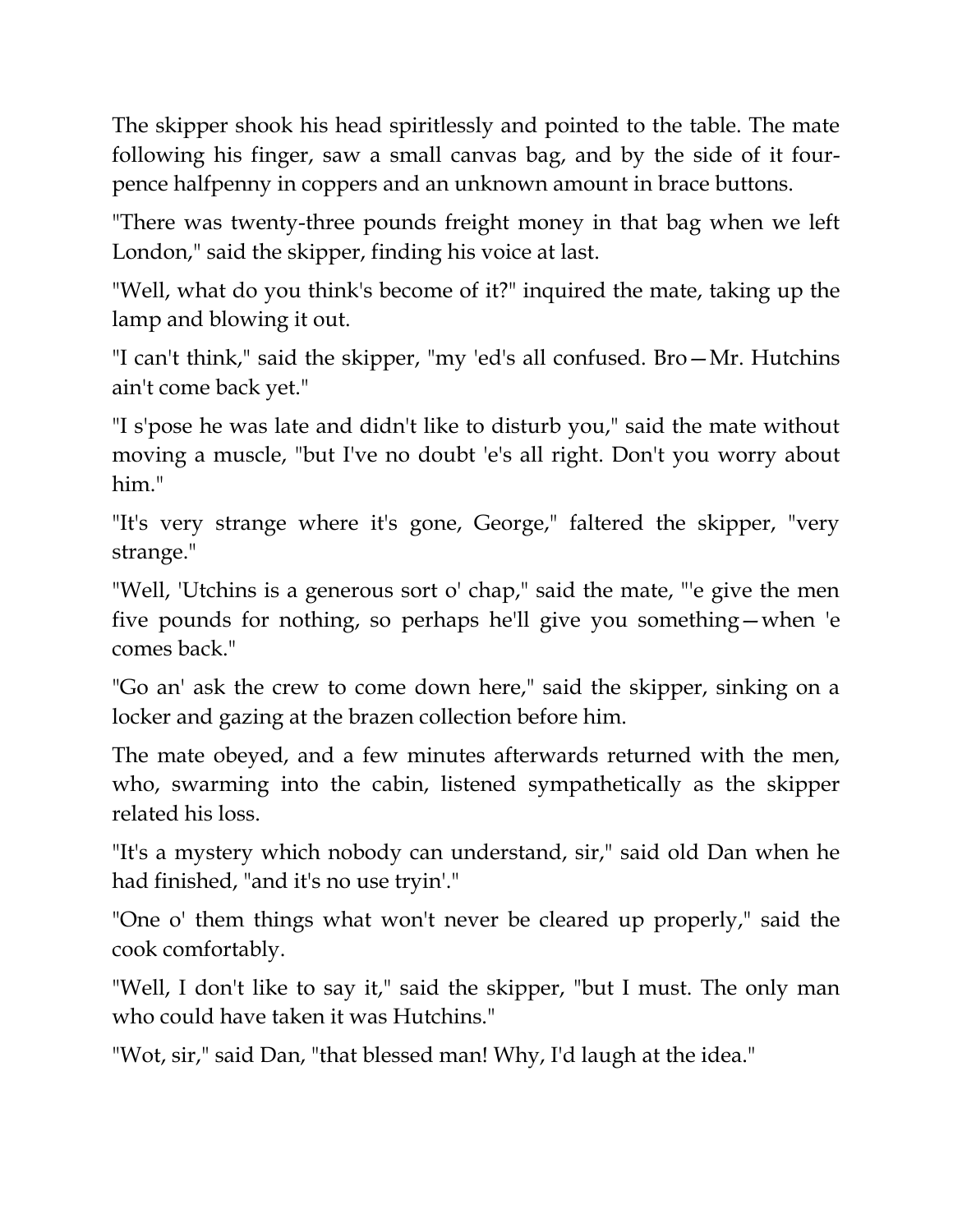"He couldn't do it," said the boy, "not if he tried he couldn't. He was too good."

"He's taken that twenty-three poun'," said the skipper deliberately; "eighteen, we'll call it, because I'm goin' to have five of it back."

"You're labourin' under a great mistake, sir," said Dan ambiguously.

"Are you going to give me that money?" said the skipper loudly.

"Beggin' your pardon, sir, no," said the cook, speaking for the rest, as he put his foot on the companion-ladder. "Brother 'Utchins gave us that money for singing them 'ims so well. 'E said so, and we ain't 'ad no call to think as it warn't honestly come by. Nothing could ever make us think that, would it, mates?"

"Nothing," said the others with exemplary firmness. "It couldn't be done."

They followed the cook up on deck, and leaning over the side, gazed in a yearning fashion toward the place where they had last seen their benefactor. Then with a sorrowful presentiment that they would never look upon his like again, they turned away and prepared for the labours of the day.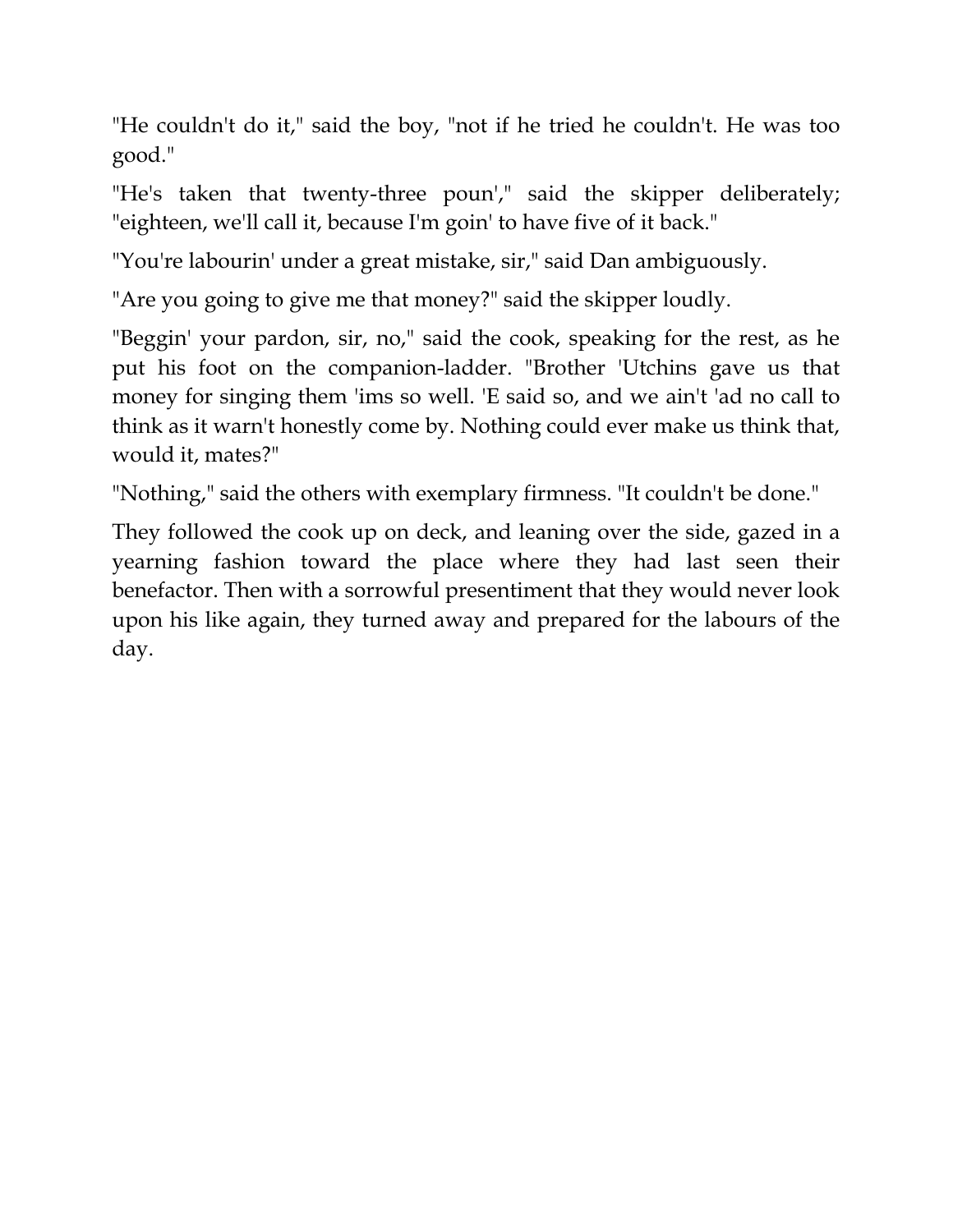## **THE DISBURSEMENT SHEET**

The old man was dead, and his son Edward reigned in his stead. The old man had risen from a humble position in life; his rule was easy, and his manner of conducting business eminently approved of by the rough old seamen who sailed his small craft round the coast, and by that sharp clerk Simmons, on whose discovery the old man was wont, at times, to hug himself in secret. The proceedings, when one of his skippers came home from a voyage, were severely simple. The skipper would produce a bag, and, emptying it upon the table, give an account of his voyage; whenever he came to an expenditure, raking the sum out of the heap, until, at length, the cash was divided into two portions, one of which went to the owner, the other to the skipper.

But other men other manners. The books of the inimitable Simmons being overhauled, revealed the startling fact that they were kept by single entry; in addition to which, a series of dots and dashes appeared against the figures forming a code, the only key to which was locked up somewhere in Simmons's interior.

"It's a wonder the firm hasn't gone bankrupt long ago," said the new governor, after the clerk had explained the meaning of various signs and wonders. "What does this starfish against the entry mean?"

"It isn't a starfish, sir," said Simmons; "it means that one bag of sugar got wetted a little; then, if the consignees notice it, we shall know we have got to allow for it."

"A pretty way of doing business, upon my word. It'll all have to be altered," said the other. "I must have new offices too; this dingy little hole is enough to frighten people away."

The conversation was interrupted by the entrance of Captain Fazackerly, of the schooner Sarah Ann, who, having just brought up in the river, had hastened to the office to report.

"Mornin', sir," said the captain respectfully; "I'm glad to see you here, sir, but the office don't seem real-like without your father sitting in it. He was a good master, and we're all sorry to lose him."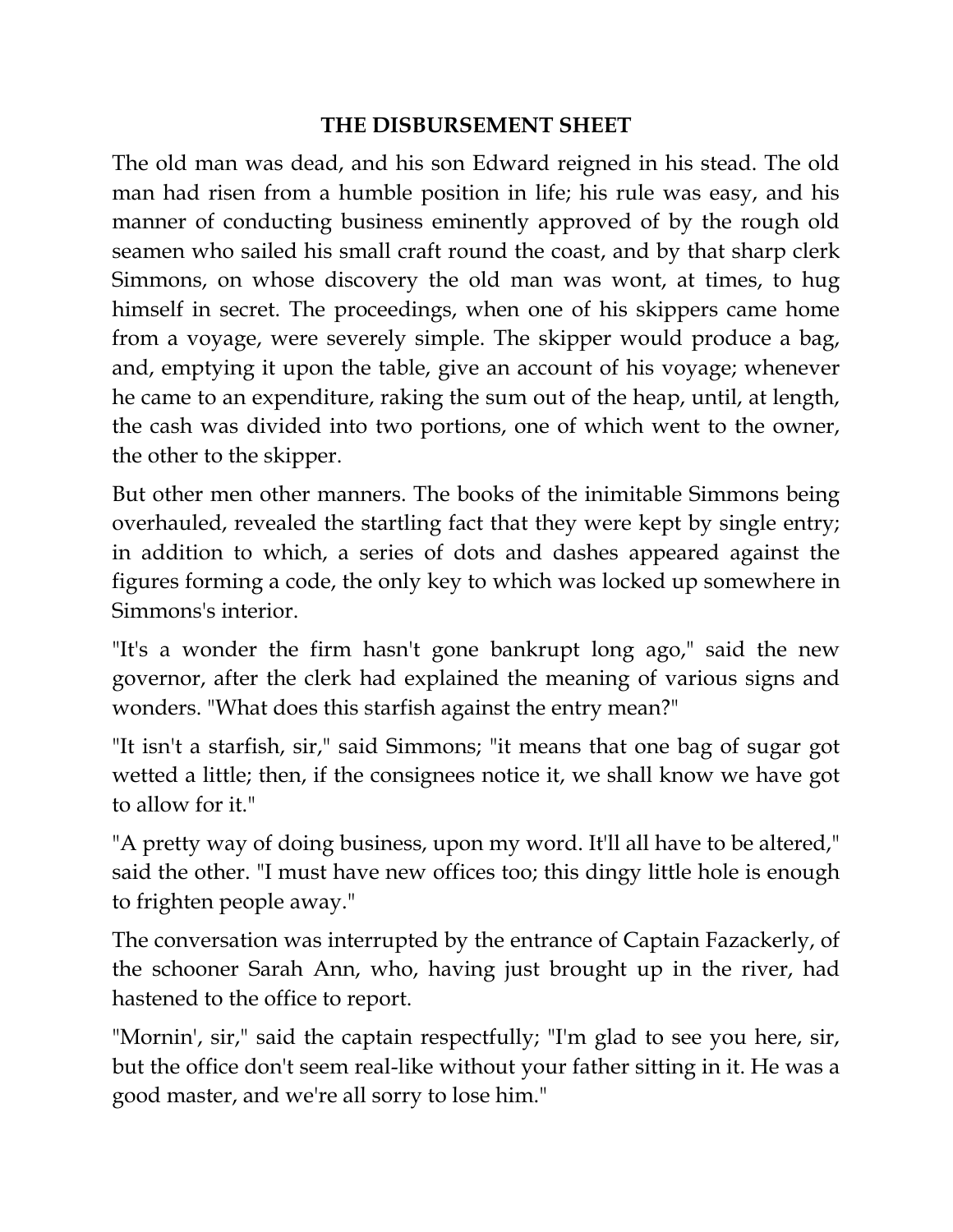"You're very good," said the new master somewhat awkwardly.

"I expect it'll take some time for you to get into the way of it," said the captain, with a view to giving the conversation a more cheerful turn.

"I expect it will," said the new master, thinking of the starfish.

"It's a mercy Simmons wasn't took too," said the captain, shaking his head. "As it is, he's spared; he'll be able to teach you. There ain't"—he lowered his voice, not wishing to make Simmons unduly proud—"there ain't a smarter clerk in all Liverpool than wot he is."

"I'm glad to hear it," said the new master, regarding the old man with raised eyebrows, as he extricated a plethoric-looking canvas bag from his jacket pocket and dropped it with a musical crash on the chipped office table. His eyebrows went still higher, as the old man unfastened the string, and emptying the contents on to the table, knitted his brows into reflective wrinkles, and began to debit the firm with all the liabilities of a slow but tenacious memory.

"Oh, come," said the owner sharply, as the old man lovingly hooked out the sum of five-and sixpence as a first instalment, "this won't do, cap'n."

"Wot won't do, Mas'r Edward?" inquired the old man in surprise.

"Why, this way of doing business," said the other. "It's not businesslike at all, you know."

"Well, it's the way me an' your pore old father has done it this last thirty year," said the skipper, "an' I'm sure I've never knowingly cheated him out of a ha'penny; and a better man o' business than your father never breathed."

"Yes; well, I'm going to do things a bit differently," said the new master. "You must give me a proper disbursement sheet, cap'n, if you please."

"And what may that be?" inquired Captain Fazackerly, as with great slowness he gathered up the money and replaced it in the bag; "I never heard of it afore."

"Well, I haven't got time to teach you bookkeeping," said the other, somewhat nettled at the old man's manner. "Can't you get some of your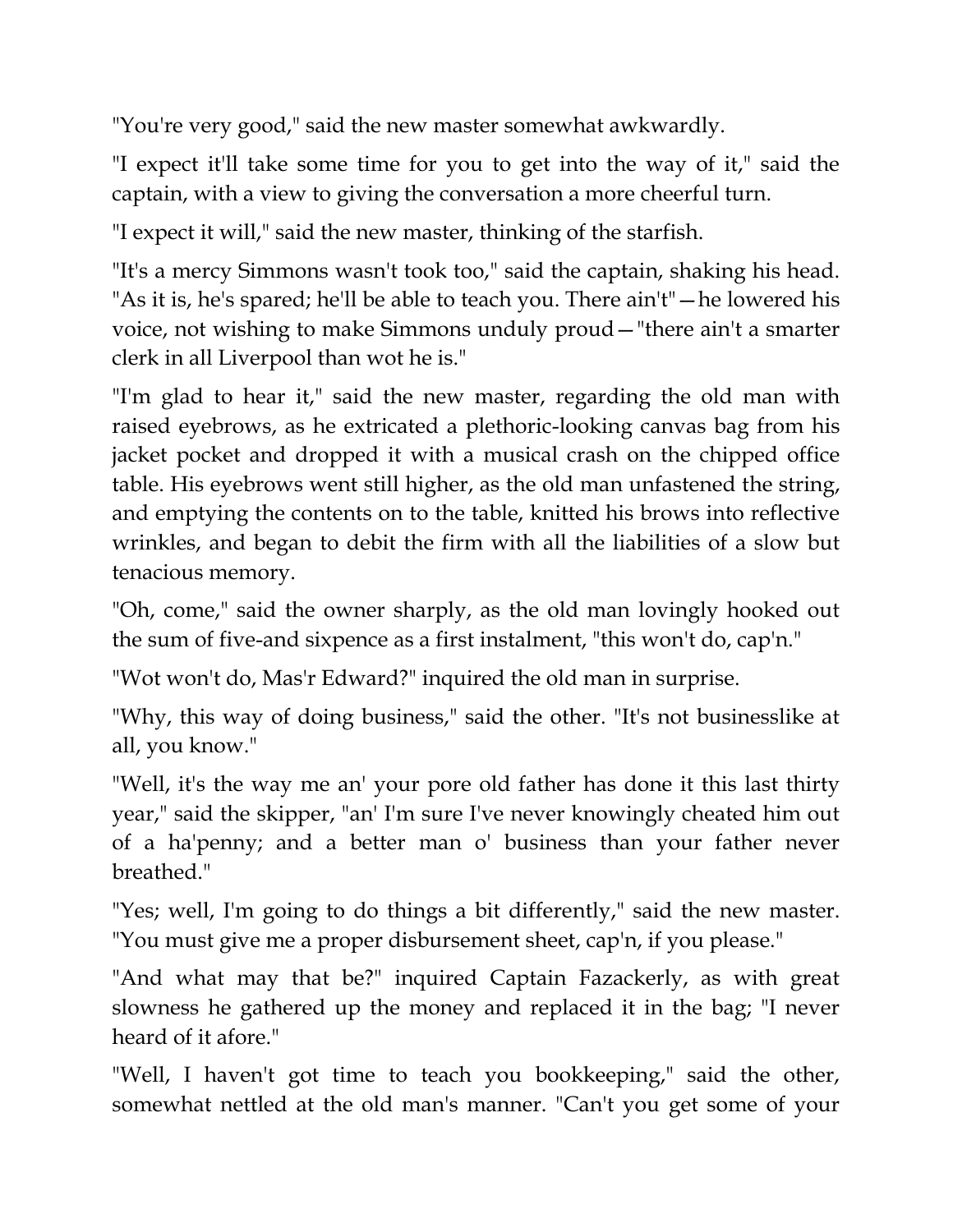brother captains to show you? Some deep-sea man would be sure to know."

"I'll see what I can do, sir," said the skipper slowly, as he turned towards the door. "My word was always good enough for your father."

In a moody, indignant frame of mind he stuck his hands furiously in his trousers' pockets, and passed heavily through the swing-doors. At other times he had been wont to take a genial, if heavy interest in passing events; but, in this instance, he plodded on, dwelling darkly upon his grievance, until he reached, by the mere force of habit, a certain favourite tavern. He pulled up sharply, and, as a mere matter of duty and custom, and not because he wanted it, went in and ordered a glass of gin.

He drank three, and was so hazy in his replies to the young lady behind the bar, usually a prime favourite, that she took offence, and availing herself, for private reasons, of a public weapon, coldly declined to serve him with a fourth.

"Wot?" said the astounded Fazackerly, coming out of his haze.

"You've had enough!" said the girl firmly. "You get aboard again, and mind how you do so."

The skipper gazed at her for a moment in open-mouthed horror, and then jamming his hat firmly over his brows, stumbled out of the door and into the street, where he ran full into the arms of another mariner who was just entering.

"Why, Zacky, my boy," cried the latter, clapping him lustily on the back, "how goes it?"

In broken, indignant accents the other told him.

"You come in with me," said the new-comer.

"I'll never enter that pub again," said the skipper.

"You come in with me," said the master-mind firmly.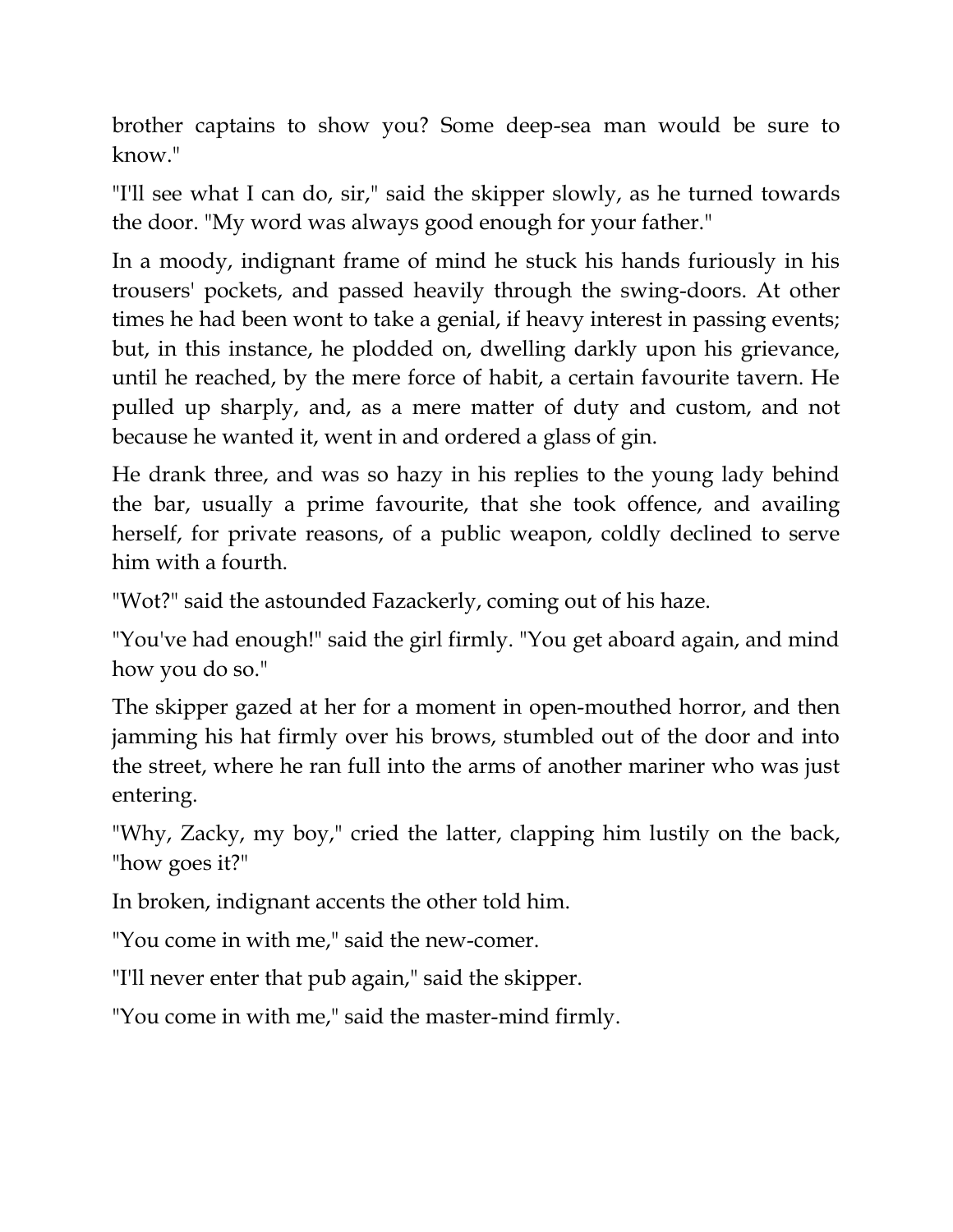Captain Fazackerly hesitated a moment, and then, feeling that he was safe in the hands of the master of a foreign-going barque, followed him into the bar, and from behind his back glared defiantly at his fair foe.

"Two glasses o' gin, my dear," said Captain Tweedie with the slightest possible emphasis.

The girl, who knew her customer, served him without a murmur, deftly avoiding the gaze of ungenerous triumph with which the injured captain favoured her as he raised the cooling beverage to his lips. The glass emptied, he placed it on the counter and sighed despondently.

"There's something up with you, Zacky," said Tweedie, eyeing him closely as he bit the end off a cigar; "you've got something on your mind."

"I've been crool hurt," said his friend in a hard, cold voice. "My word ain't good enough for the new guv'nor; he wants what he calls a disbursement sheet."

"Well, give him one," said Tweedie. "You know what it is, don't you?"

Captain Fazackerly shook his head, and pushing the glasses along the counter nodded for them to be refilled.

"You come aboard with me," said Tweedie after they had emptied them.

Captain Fazackerly, who had a doglike faith in his friend, followed him into the street and on to his barque. In a general way he experienced a social rise when he entered the commodious cabin of that noble craft, and his face grew in importance as his host, after motioning him to a seat, placed a select array of writing materials before him.

"I s'pose I've got to do it," he said slowly.

"Of course you have," said Tweedie, rolling his cigar between his thin lips; "you've got orders to do so, haven't you? We must all obey those above us. What would you do if one of your men refused to obey an order of yours?"

"Hit him in the face," said Captain Fazackerly with simple directness.

"Just so," said Tweedie, who was always ready to impart moral teaching. "And when your governor asks for a disbursement sheet you've got to give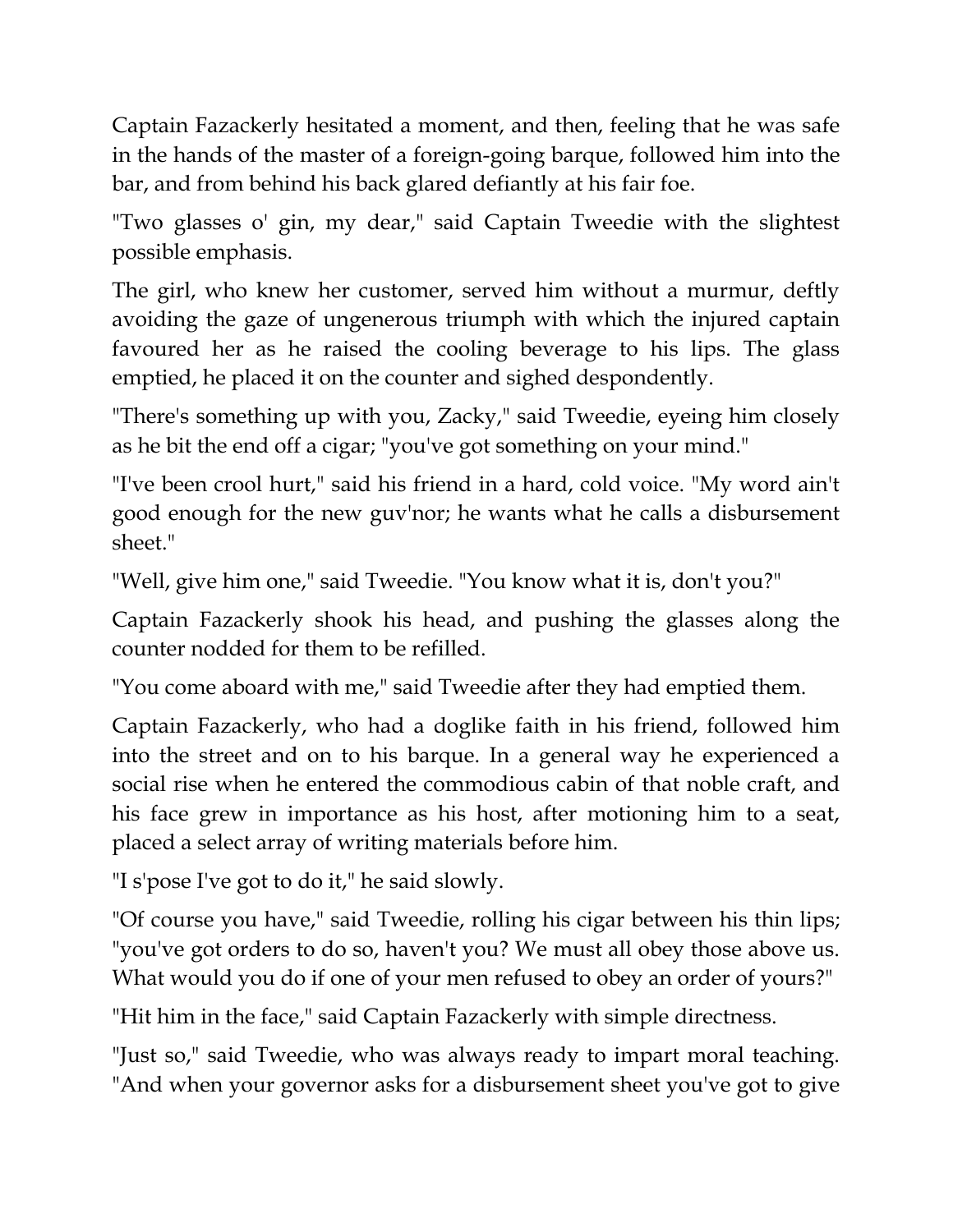him one. Now, then, head that paper—Voyage of the Sarah Ann, 180 tons register, Garston Docks to Limerick."

The captain squared his elbows, and, for a few seconds, nothing was heard but his stertorous breathing and the scratching of the pen; then a muttered execration, and Captain Fazackerly put down his pen with a woebegone air.

"What's the matter?" said Tweedie.

"I've spelt register without the 'd,'" said the other; "that's what comes o' being worried."

"It don't matter," said Tweedie hastily. "Now what about stores? Wait a bit, though; of course ye repaired your side-lamps before starting?"

"Lor', no!" said Captain Fazackerly, staring; "what for? They were all right."

"Ye lie," said Tweedie sternly, "you did! To repairs to side-lamps, ten shillings. Now then, did you paint her this trip?"

"I did," said the other, looking at the last entry in a fascinated fashion.

"Let's see," said Tweedie meditatively—"we'll say five gallons of black varnish at one shilling and threepence a gallon—"

"No, no," said the scribe; "I used gas tar at threepence a gallon."

"Five gallons black varnish, one shilling and threepence a gallon, six-andthreepence," said Tweedie, raising his voice a little; "have you got that down?"

After a prolonged struggle with his feelings the other said he had.

"Twenty-eight pounds black paint at twopence a pound," continued Tweedie.

"Nay, nay," said the skipper; "I allus saves the soot out of the galley for that."

The other captain took his cigar from his lips and gazed severely at his guest.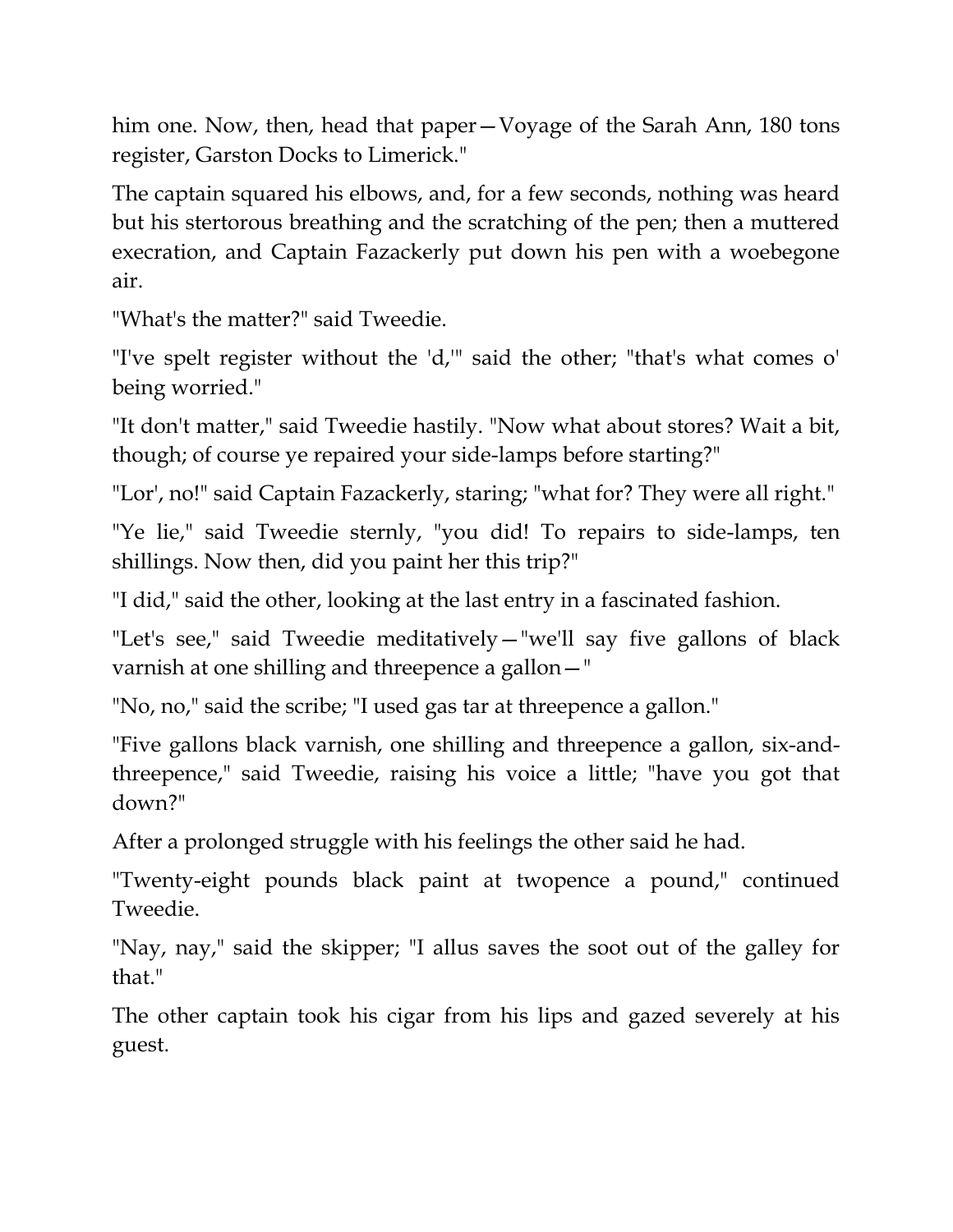"Am I dealing with a chimney-sweep or a ship's captain?" he inquired plaintively; "it would simplify matters a bit if I knew."

"Go on, Captain Tweedie," said the other, turning a fine purple colour; "how much did you say it was?"

"Twenty-eight twos equals fifty-six; that's four-and-ninepence," continued Tweedie, his face relaxing to receive the cigar again; "and twenty-eight pounds white lead at twenty-eight shillings a hundredweight—"

"Three penn'orth o' whiting's good enough for me, matey," said Captain Fazackerly, making a stand.

"See here," said Tweedie, "who's making out this disbursement sheet, you or me?"

"You are," said the other.

"Very good then," said his friend; "now don't you interrupt. I don't mind telling you, you must never use rubbish o' that sort in a disbursement sheet. It looks bad for the firm. If any other owners saw that in your old man's sheet he'd never hear the end of it, and he'd never forgive you. That'll be—what did I say? Seven shillings. And now we come to the voyage. Ye had a tug to give ye a pluck out to the bar?"

"No; we went out with a fair wind," said Captain Fazackerly, toying with his pen.

"Ye lie; ye had a tug out to the bar," repeated Tweedie wearily. "Did ye share the towing?"

"Why, no, I tell 'e $-$ "

"That'll be three pounds then," said Tweedie. "If ye'd shared it it would have been two pound ten. You should always study your owner in these matters, cap'n. Now, what about bad weather? Any repairs to the sails?"

"Ay, we had a lot o' damage," said Fazackerly, laying down his pen; "it took us days to repair 'em. Cost us four pounds. We had to put into Holyhead for shelter."

"Four pounds!" said Tweedie, his voice rising almost to a scream.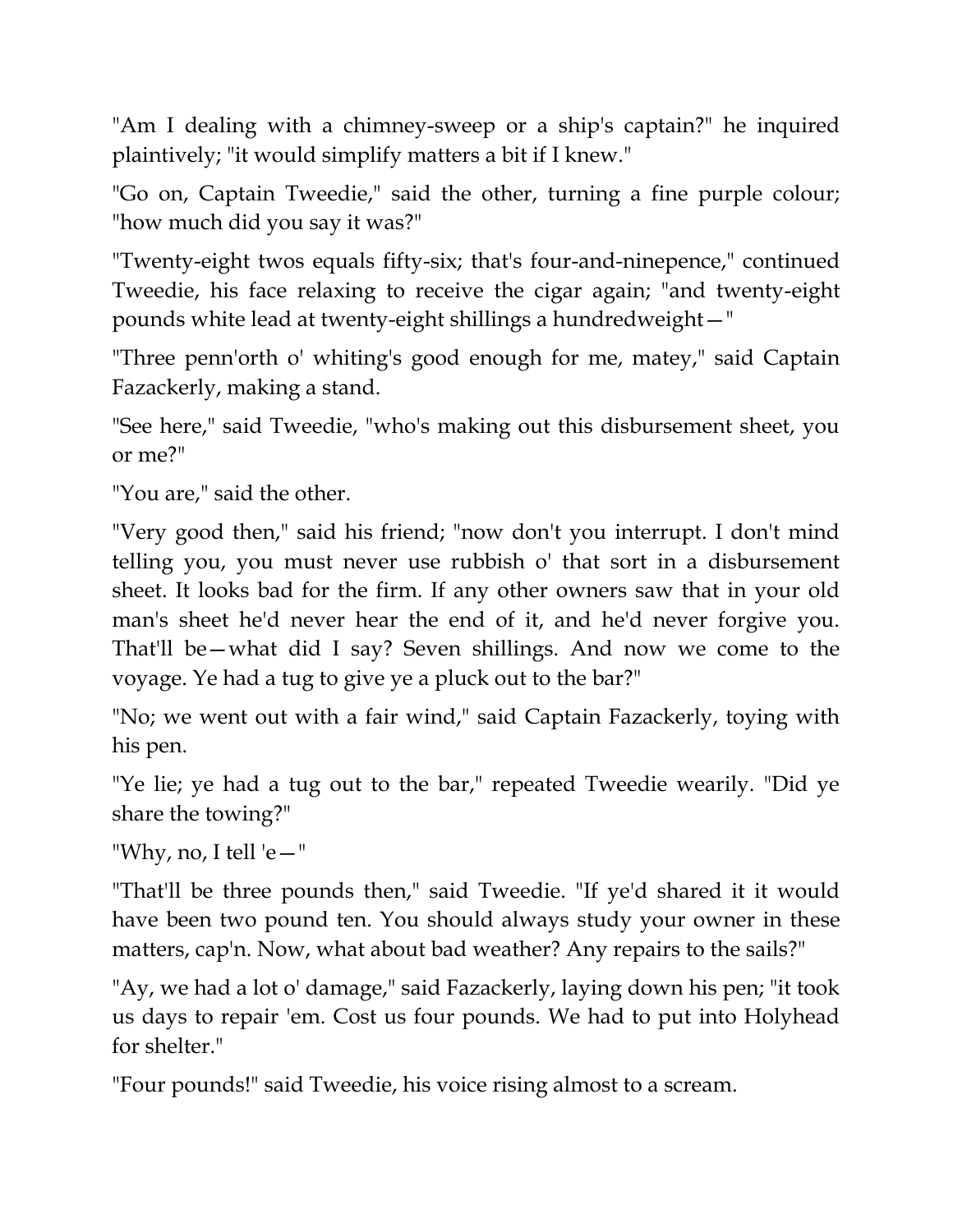"Ay, all that," said Fazackerly very solemnly.

"Look here," said Tweedie in a choked voice. "Blown away fore lower topsail, fore-staysail, and carried away lifts to staysail. To sailmaker for above, eleven pounds eighteen shillings and ten-pence. Then ye say ye put into Holyhead for shelter. Well, here in entering harbour we'll say loss of port anchor and thirty fathoms of chain cable—"

"Man alive," said the overwrought skipper, hitting the table heavily with his fist, "the old anchor's there for him to see."

"To divers for recovering same, and placing on deck, two pound ten," continued Tweedie, raising his voice. "Did you do any damage going into dock at Limerick?"

"More than we've done for years," said Fazackerly, and shaking his head, entered into voluminous details; "total, seven pounds."

"Seven pounds!" said the exasperated Tweedie. "Seven pounds for all that, and your insurance don't begin till twenty-five pounds. Why, damme, you ain't fit to be trusted out with a ship. I firmly b'lieve if you lost her you'd send in a bill for a suit of clothes, and call it square. Now take this down, and larn a business way o' doing things. In entering dock, carried away starboard cathead and started starboard chain plates; held survey of damage done: decided to take off channel bends, renew through bolts, straighten plates and replace same; also to renew cathead and caulk ship's side in wake of plate, six seams, &c. &c. There, now, that looks better. Twenty-seven pounds eighteen and seven-pence halfpenny, and I think, for all that damage, it's a very reasonable bill. Can you remember anything else?"

"You've got a better memory than I have," said his admiring friend. "Wait a bit, though; yes, I had my poor old dog washed overboard."

"Dog!" said the deep-sea man; "we can't put dogs in a disbursement sheet. 'Tain't business."

"My old master would have given me another one, though," grumbled Fazackerly. "I wouldn't ha' parted with that dog for anything. He knew as much as you or me, that dog did. I never knew him to bite an officer, but I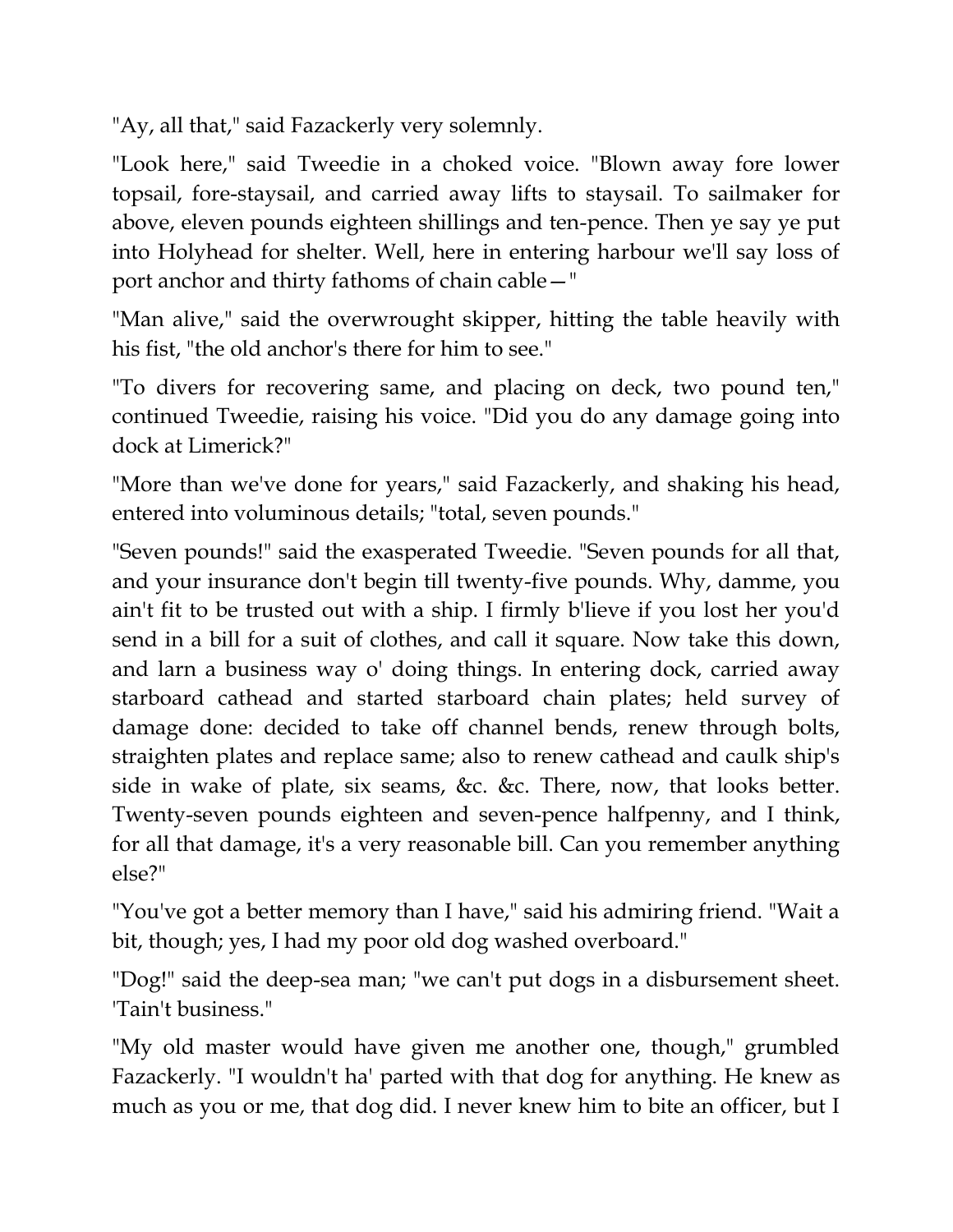don't think there was ever a man came on the ship but what he'd have a bit out of, sooner or later."

"Them sort of dogs do get washed overboard," said Tweedie impatiently.

"Boys he couldn't abear," pursued the other, in tones of tender reminiscence; "the mere sight of a boarding-school of 'em out for a walk would give him hydrophoby almost."

"Just so," said Tweedie. "Ah! there's cork fenders; ye may pick them up floating down the river, or they may come aboard in the night from a craft alongside; they're changeable sort o' things, but in the disbursement sheet they must go, and best quality too, four-and-sixpence each. Anything else?"

"There's the dog," said Fazackerly persistently.

"Copper nails, tenpence," said Tweedie the dictator.

"Haven't bought any for months," said the other, but slowly entering it.

"Well, it ain't exactly right," said Tweedie, shrugging his shoulders, "but you're so set on him going in."

"Him? Who?" asked Captain Fazackerly, staring.

"The dog," said Tweedie; "if he goes in as copper nails, he won't be noticed."

"If he goes in as tenpence, I'm a Dutchman," said the bereaved owner, scoring out the copper nails. "You never knew that dog properly, Tweedie."

"Well, never mind about the dog," said Tweedie; "let's cast the sheet. What do you think it comes to?"

"'Bout thirty pun'," hazarded the other.

"Thirty fiddlesticks," retorted Tweedie; "there you are in black and white sixty-three pounds eighteen shillings and tenpence ha'penny."

"And is that what Mas'r Edward wants?" inquired Captain Fazackerly, gasping.

"Yes; that's a properly drawn up disbursement sheet," said Tweedie in satisfied tones. "You see how it simplifies matters. The governor can see at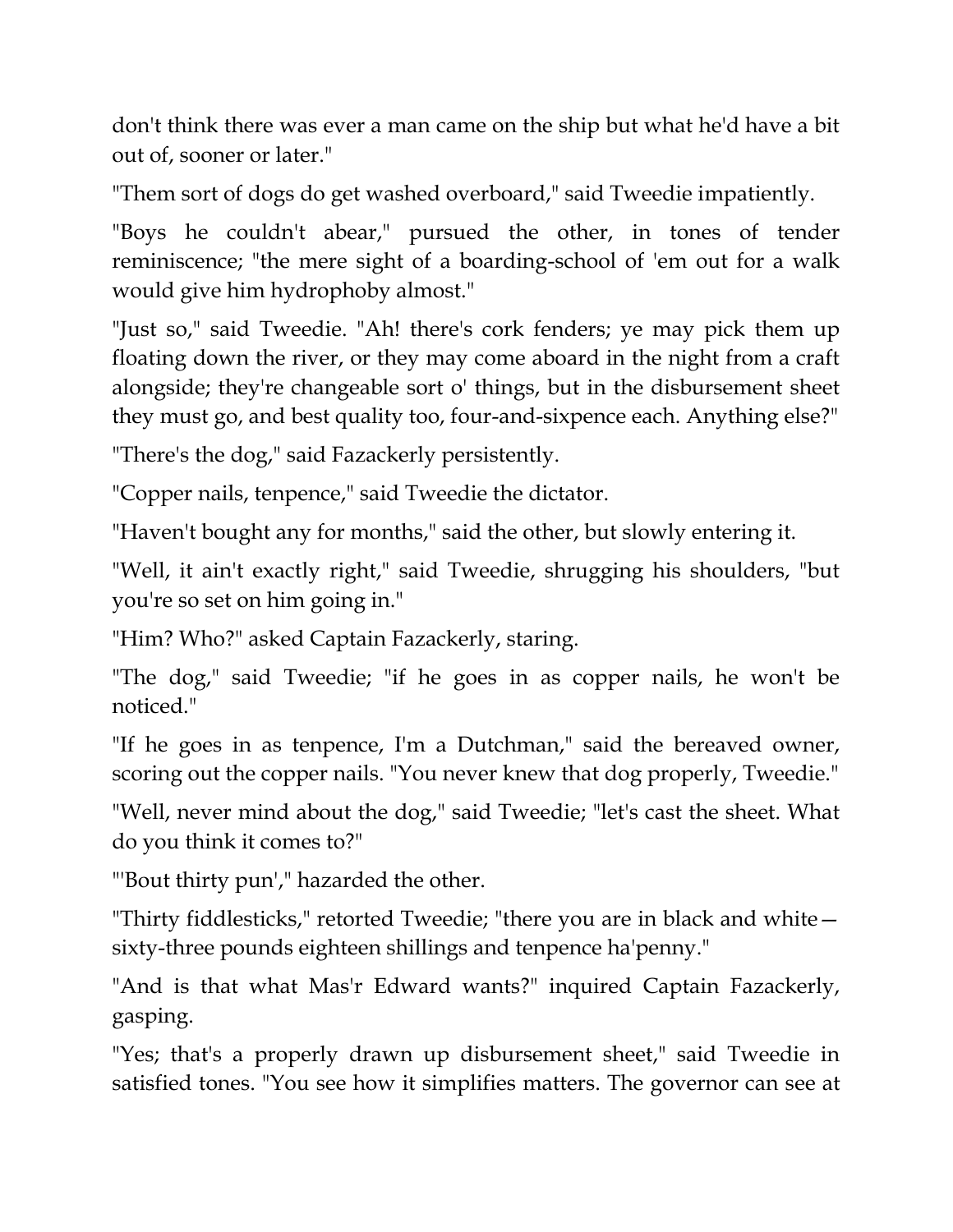a glance how things stand, while, if you trusted to your memory, you might forget something, or else claim something you didn't have."

"I ought to have had them things afore," said Captain Fazackerly, shaking his head solemnly. "I'd ha' been riding in my carriage by now."

"Never ye dream of having another v'y'ge without one," said Tweedie. "I doubt whether it's lawful to render an account without one."

He folded the paper, and handed it to his friend, who, after inspecting it with considerable pride, tucked it carefully away in his breast pocket.

"Take it up in the morning," said Tweedie. "We'll have a bit o' tea down here, and then we'll go round a bit afterwards."

Captain Fazackerly having no objection, they had tea first, and then, accompanied by the first mate, went out to christen the disbursement sheet. The ceremony, which was of great length, was solemnly impressive towards the finish. Captain Tweedie, who possessed a very sensitive, highly-strung nature, finding it necessary to put a licensed victualler out of his own house before it could be completed to his satisfaction.

The one thing which Captain Fazackerly remembered clearly the next morning when he awoke was the disbursement sheet. He propped it against the coffee-pot during breakfast, and read selections to his admiring mate, and after a refreshing toilet, proceeded to the office. Simmons was already there, and before the skipper could get to the purpose of his visit, the head of the firm arrived.

"I've just brought the disbursement sheet you asked for, sir," said the skipper, drawing it from his pocket.

"Ah! you've got it, then," said the new governor, with a gracious smile; "you see it wasn't so much trouble after all."

"I don't mind the trouble, sir," interrupted Captain Fazackerly.

"You see it puts things on a better footing," said the other. "I can see at a glance now how things stand, and Simmons can enter the items straight away into the books of the firm. It's more satisfactory to both of us. Sit down, cap'n."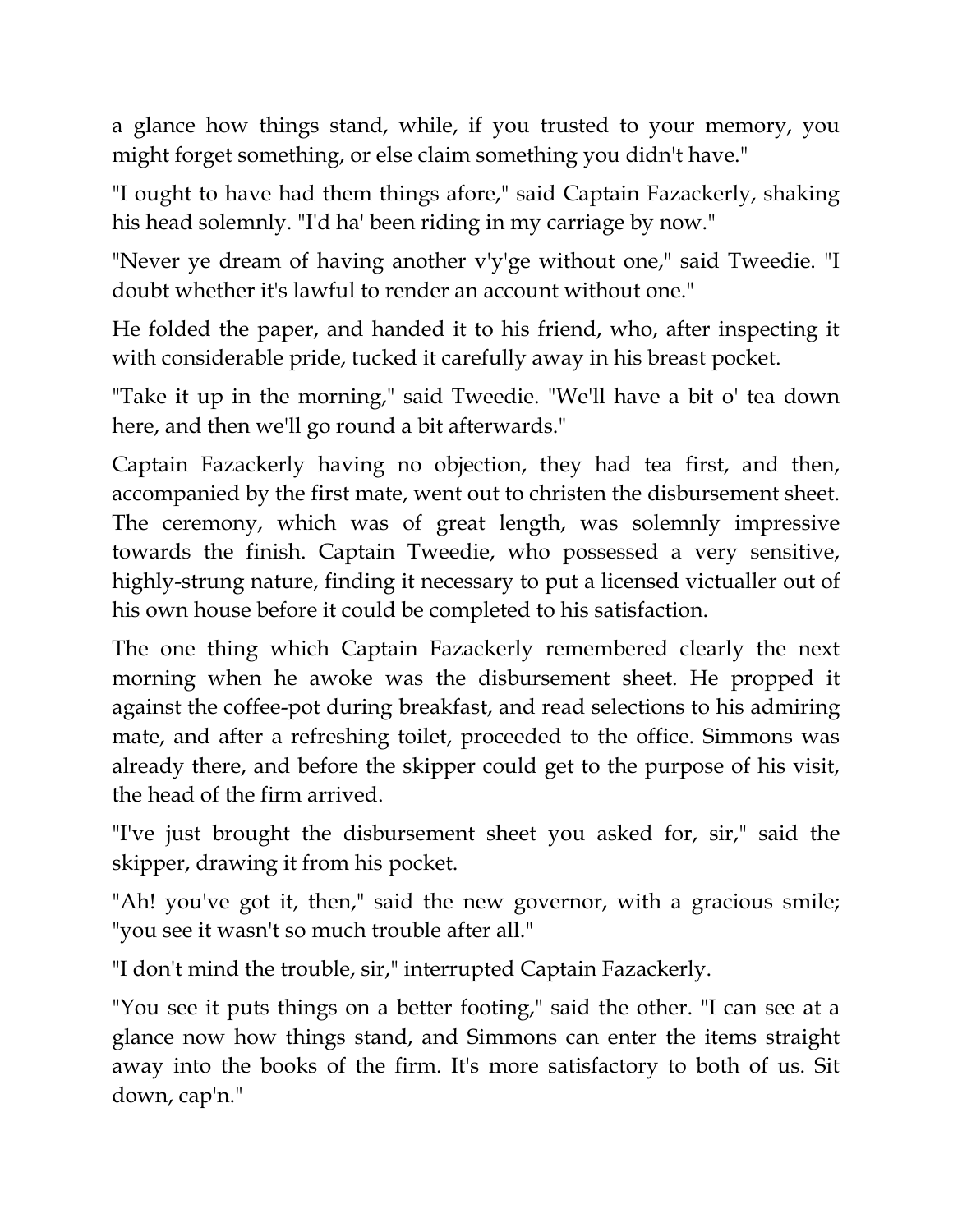The captain sat down, his face glowing with this satisfactory recognition of his work.

"I met Cap'n Hargreaves as I was a-coming up," he said; "and I explained to him your ideas on the subject, an' he went straight back, as straight as he could go, to make out his disbursement sheet."

"Ah! we shall soon have things on a better footing now," said the governor, unfolding the paper, while the skipper gazed abstractedly through the small, dirty panes of the office window at the bustle on the quay below.

For a short space there was silence in the office, broken only by the halfaudible interjections of the reader. Then he spoke.

"Simmons!" he said sharply.

The old clerk slipped from his stool, and obeying the motions of his employer inspected, in great astonishment, the first disbursement sheet which had ever entered the office. He read through every item in an astonished whisper, and, having finished, followed the governor's example and gazed at the heavy figure by the window.

"Captain Fazackerly," said his employer, at length, breaking a painful silence.

"Sir," said the captain, turning his head a little.

"I've been talking with Simmons about these disbursement sheets," said the owner, somewhat awkwardly; "Simmons is afraid they'll give him a lot of extra trouble."

The captain turned his head a little more, and gazed stolidly at the astonished Simmons.

"A man oughtn't to mind a little extra trouble if the firm wishes it," he said somewhat severely.

"He's afraid it would throw his books out a bit," continued the owner, deftly avoiding the gaze of the injured clerk. "You see, Simmons' bookkeeping is of the old-fashioned kind, cap'n, star-fishes and all that kind of thing," he continued, incoherently, as the gaze of Simmons, refusing to be longer avoided, broke the thread of his discourse. "So I think we'll put the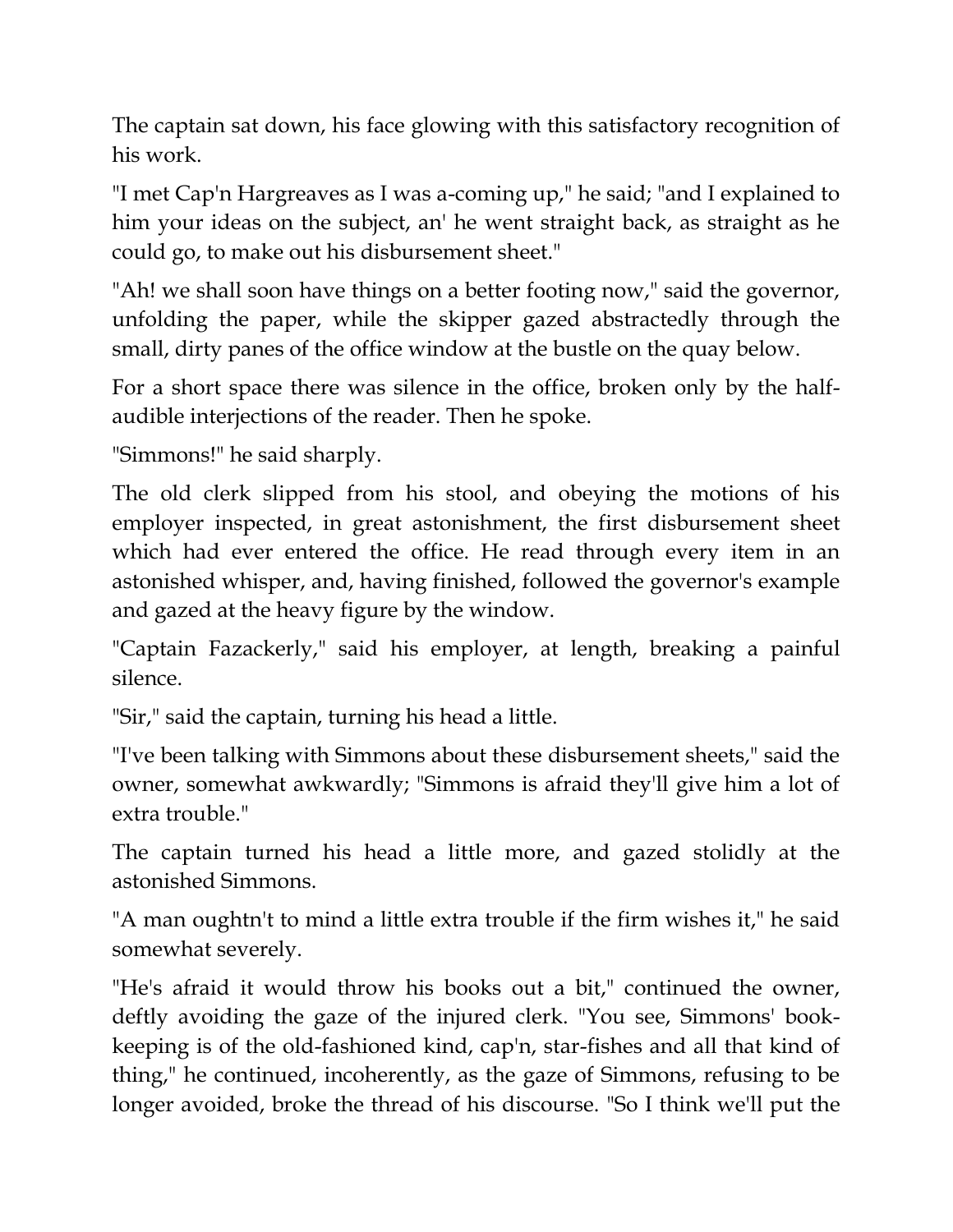paper on the fire, cap'n, and do business in the old way. Have you got the money with you?"

"I have, sir," said Fazackerly, feeling in his pocket, as he mournfully watched his last night's work blazing up the chimney.

"Fire away, then," said the owner, almost cordially.

Captain Fazackerly advanced to the table, and clearing his throat, fixed his eyes in a reflective stare on the opposite wall and commenced:—

"Blown away fore lower topsail, fore-staysail, and carried away lifts to staysail. To sailmaker for above, eleven pounds eighteen shillings and tenpence," he said, with relish. "Tug out to the bar, three pounds. To twentyeight pounds black soot, I mean paint—"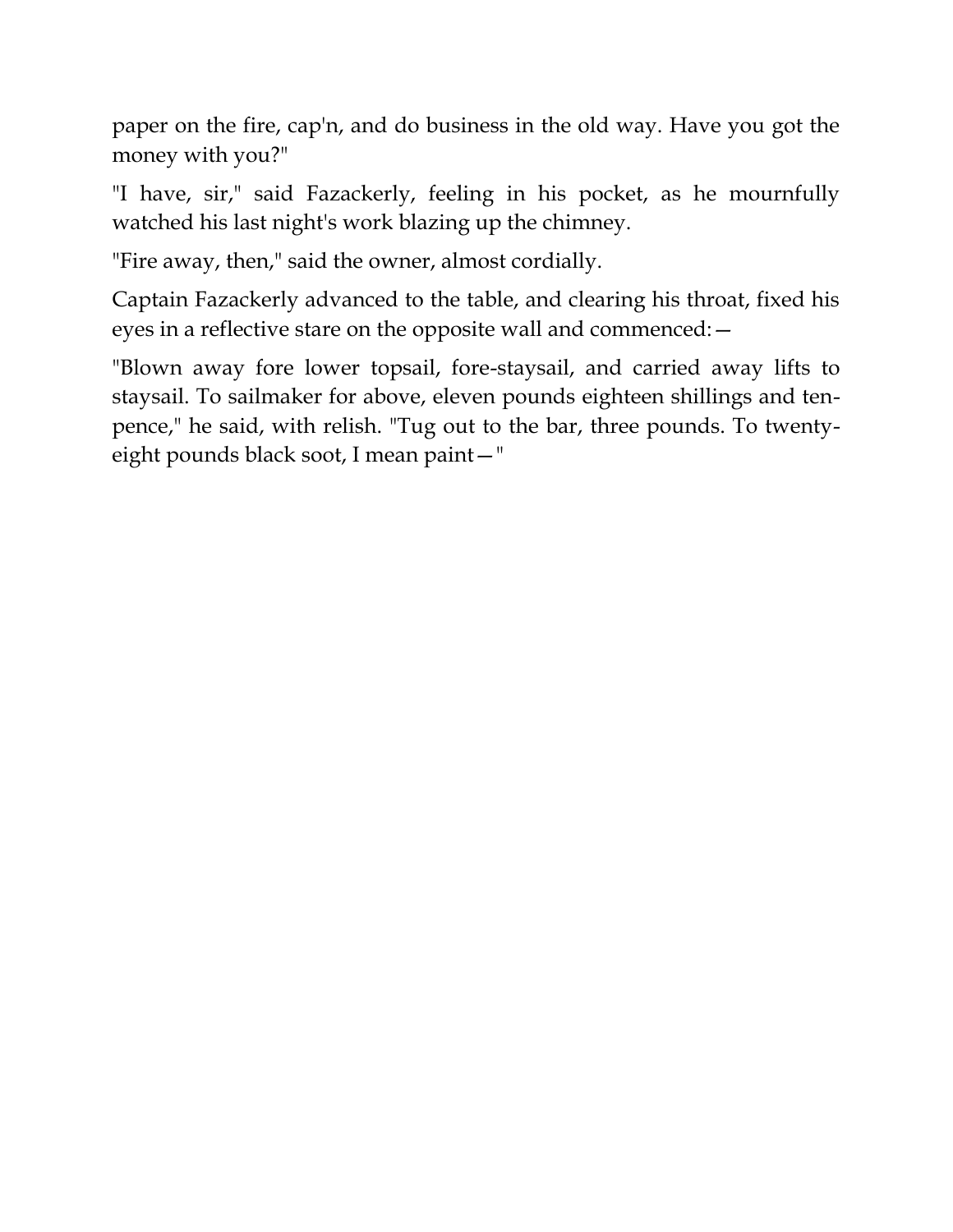## **RULE OF THREE**

The long summer day had gone and twilight was just merging into night. A ray of light from the lantern at the end of the quay went trembling across the sea, and in the little harbour the dusky shapes of a few small craft lay motionless on the dark water.

The master of the schooner Harebell came slowly towards the harbour, accompanied by his mate. Both men had provided ashore for a voyage which included no intoxicants, and the dignity of the skipper, always a salient feature, had developed tremendously under the influence of brown stout. He stepped aboard his schooner importantly, and then, turning to the mate, who was about to follow, suddenly held up his hand for silence.

"What did I tell you?" he inquired severely as the mate got quietly aboard.

"About knocking down the two policemen?" guessed the mate, somewhat puzzled.

"No," said the other shortly. "Listen."

The mate listened. From the foc'sle came low gruff voices of men, broken by the silvery ring of women's laughter.

"Well, I'm a Dutchman," said the mate the air of one who felt he was expected to say something.

"After all I said to 'em," said the skipper with weary dignity. "You 'eard what I said to them Jack?"

"Nobody could ha' swore louder," testified the mate.

"An' here they are," said the skipper, "defying of me. After all I said to 'em. After all the threats I—I employed."

"Employed," repeated the mate with relish.

"They've been and gone and asked them females down the foc'sle again. You know what I said I'd do, Jack, if they did."

"Said you'd eat 'em without salt," quoted the other helpfully.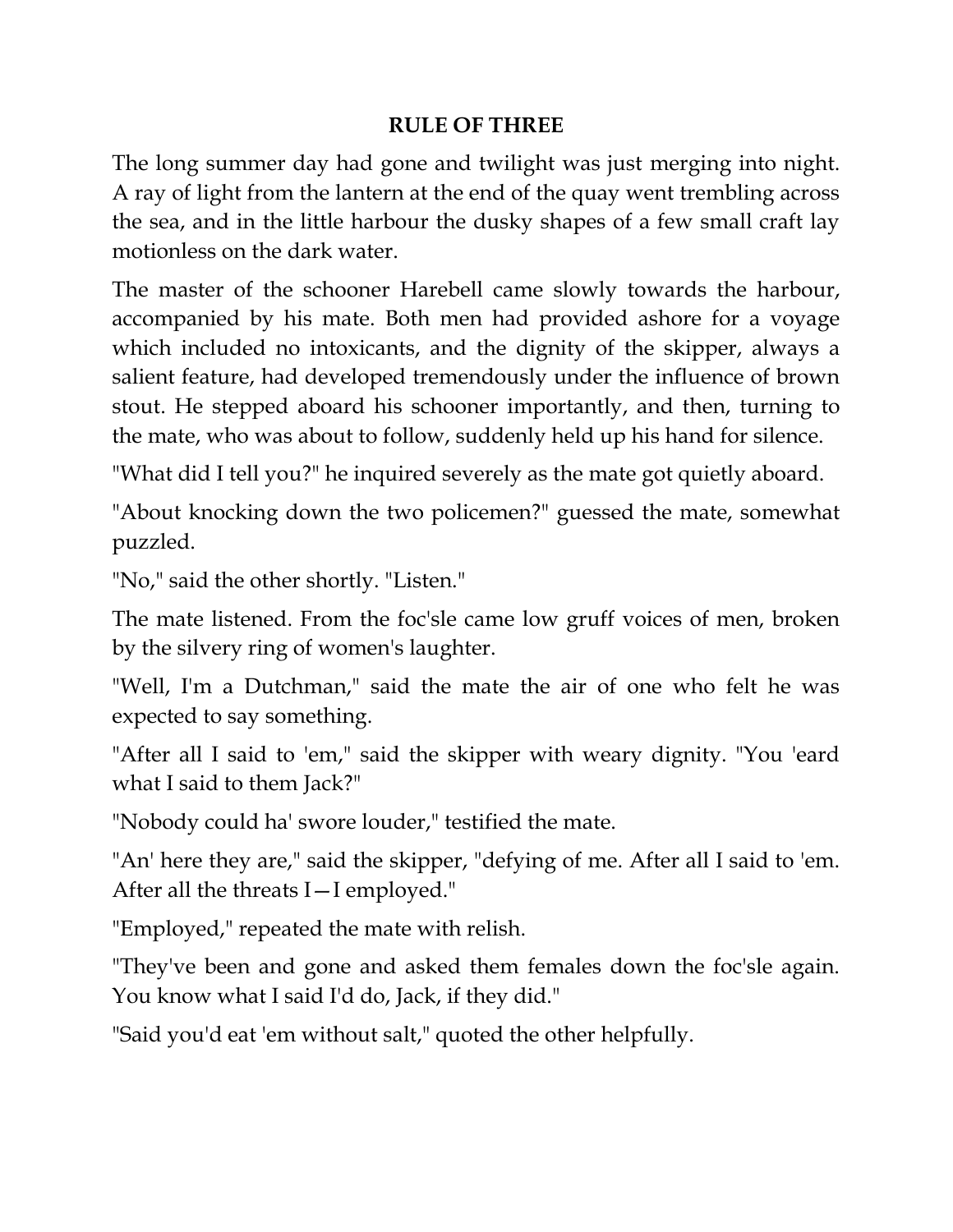"I'll do worse than that, Jack," said the skipper after a moment's discomfiture. "What's to hinder us casting off quietly and taking them along with us?

"If you ask me," said the mate, "I should think you couldn't please the crew better."

"Well, we'll see," said the other, nodding sagaciously, "don't make no noise, Jack."

He set an example of silence himself, and aided by the mate, cast off the warps which held his unconscious visitors to their native town, and the wind being off the shore the little schooner drifted silently away from the quay.

The skipper went to the wheel, and the noise of the mate hauling on the jib brought a rough head out of the foc'sle, the owner of which, after a cry to his mates below, sprang up on deck and looked round in bewilderment.

"Stand by, there!" cried the skipper as the others came rushing on deck. "Shake 'em out."

"Beggin' your pardin', sir," said one of them with more politeness in his tones than he had ever used before, "but—"

"Stand by!" said the skipper.

"Now then!" shouted the mate sharply, "lively there! Lively with it!"

The men looked at each other helplessly and went to their posts as a scream of dismay arose from the fair beings below who, having just begun to realise their position, were coming on deck to try and improve it.

"What!" roared the skipper in pretended astonishment, "what! Gells aboard after all I said? It can't be; I must be dreaming!"

"Take us back!" wailed the damsels, ignoring the sarcasm; "take us back, captain."

"No, I can't go back," said the skipper. "You see what comes o' disobedience, my gells. Lively there on that mains'l, d'ye hear?"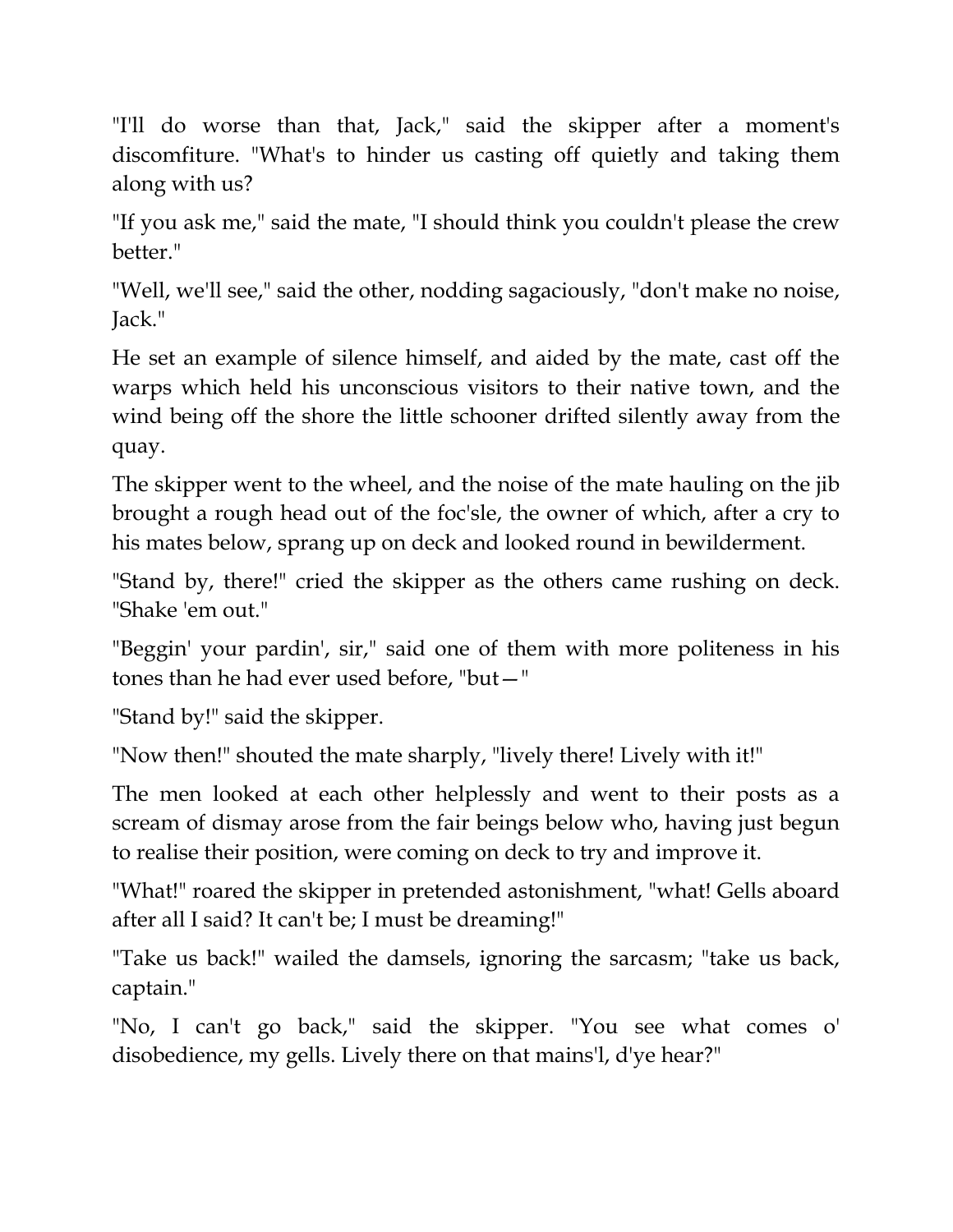"We won't do it again," cried the girls, as the schooner came to the mouth of the harbour and they smelt the dark sea beyond. "Take us back."

"It can't be done," said the skipper cheerfully.

"It's agin the lor, sir," said Ephraim Biddle solemnly.

"What! Taking my own ship out?" said the skipper in affected surprise. "How was I to know they were there? I'm not going back; 'tain't likely. As they've made their beds, so they must lay on 'em."

"They ain't got no beds," said George Scott hastily. "It ain't fair to punish the gals for us, sir."

"Hold your tongue," said the skipper sharply.

"It's agin the lor, sir," said Biddle again. "If so be they're passengers, this ship ain't licensed to carry passengers. If so be as they're took out agin their will, it's abduction—I see the other day a chap had seven years for abducting one gal, three sevens—three sevens is—three sevens is—well, it's more years than you'd like to be in prison, sir."

"Bosh," said the skipper, "they're stowaways, an' I shall put 'em ashore at the first port we touch at—Plymouth."

A heartrending series of screams from the stowaways rounded his sentence, screams which gave way to sustained sobbing, as the schooner, catching the wind, began to move through the water.

"You'd better get below, my gals," said Biddle, who was the eldest member of the crew, consolingly.

"Why don't you make him take us back?" said Jenny Evans, the biggest of the three girls, indignantly.

"'Cos we can't, my dear," said Biddle reluctantly; "it's agin the lor. You don't want to see us put into prison, do you?"

"I don't mind," said Miss Evans tearfully, "so long as we get back. George, take us back."

"I can't," said Scott sullenly.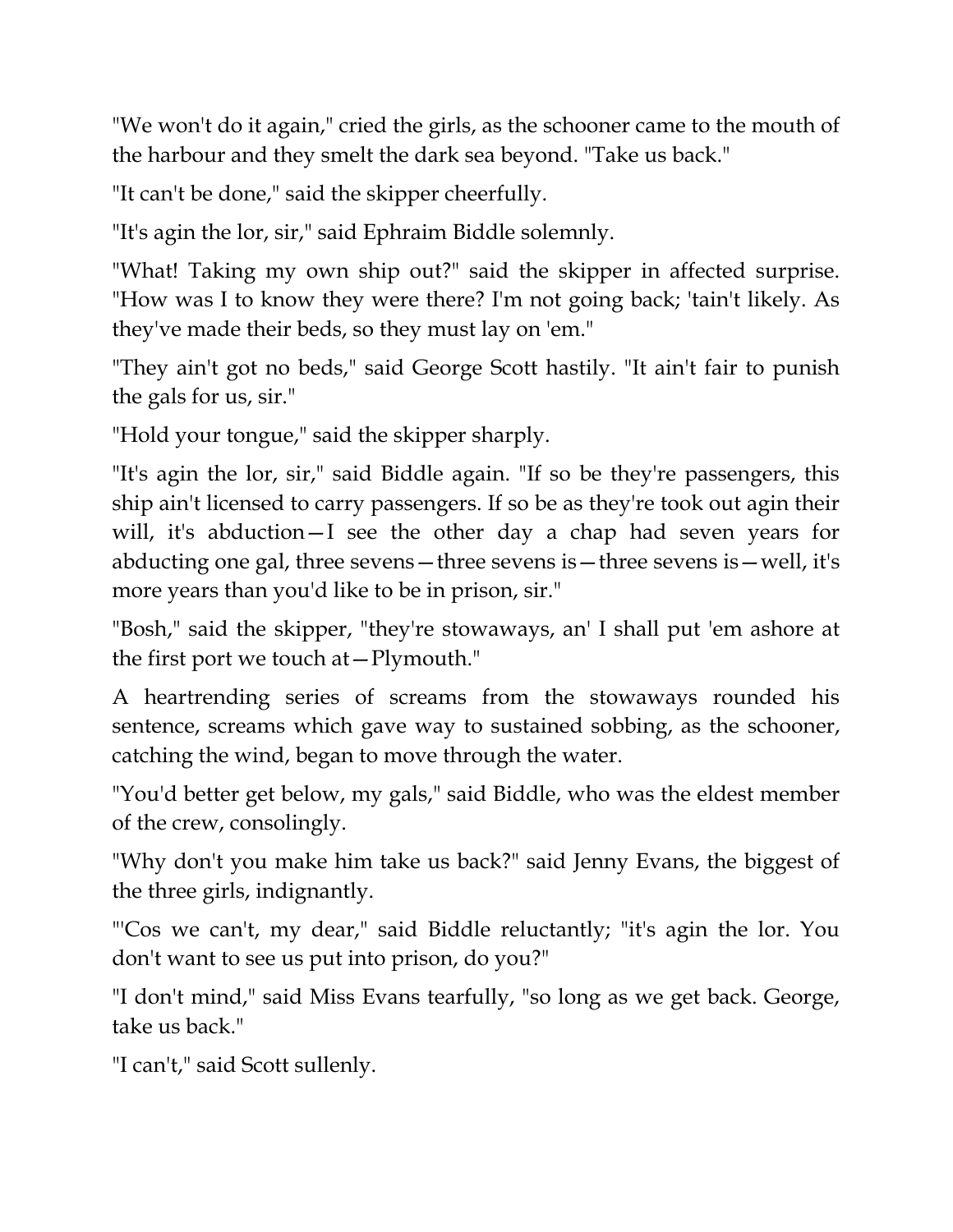"Well, you can look for somebody else, then," said Miss Evans with temper. "You won't marry me. How much would you get if you did make the skipper put back?"

"Very likely six months," said Biddle solemnly.

"Six months would soon pass away," said Miss Evans briskly, as she wiped her eye.

"It would be a rest," said Miss Williams coaxingly.

The men not seeing things in quite the same light, they announced their intention of having nothing more to do with them, and crowding together in the bows beneath two or three blankets, condoled tearfully with each other on their misfortunes. For some time the men stood by offering clumsy consolations, but, tired at last of repeated rebuffs and insults, went below and turned in, leaving the satisfied skipper at the wheel.

The night was clear and the wind light. As the effects of his libations wore off the skipper had some misgivings as to the wisdom of his action, but it was too late to return, and he resolved to carry on.

Looking at all the circumstances of the case, he thought it best to keep the wheel in his own hands for a time, and the dawn came in the early hours and found him still at his post.

Objects began to stand out clearly in the growing light, and three dispirited girls put their heads out from their blankets and sniffed disdainfully at the sharp morning air. Then after an animated discussion they arose, and casting their blankets aside, walked up to the skipper and eyed him thoughtfully.

"As easy as easy," said Jenny Evans confidently, as she drew herself up to her full height, and looked down at the indignant man.

"Why, he isn't any bigger than a boy," said Miss Williams savagely.

"Pity we didn't think of it before," said Miss Davies. "I s'pose the crew won't help him?"

"Not they," said Miss Evans scornfully. "If they do, we'll serve them the same."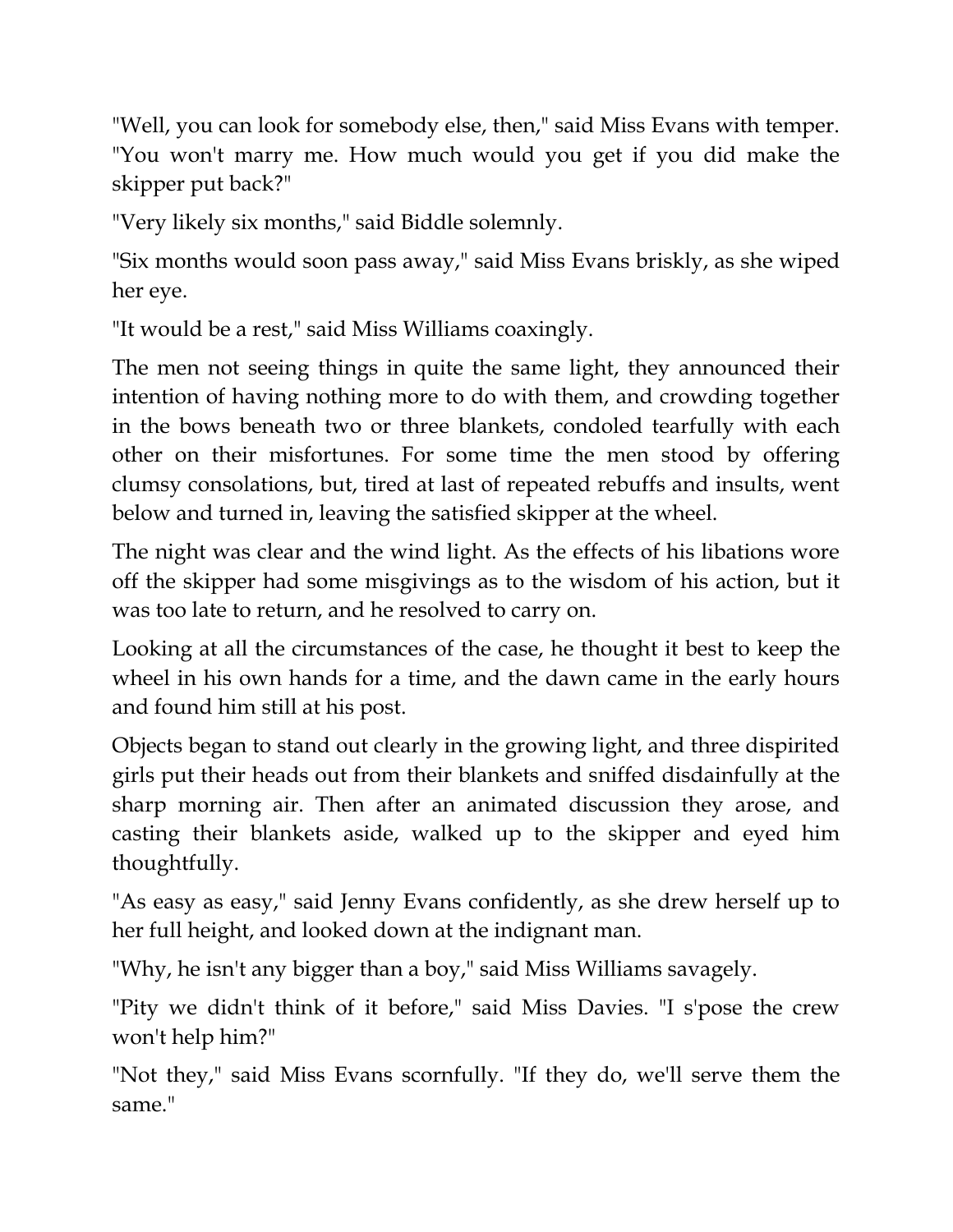They went off, leaving the skipper a prey to gathering uneasiness, watching their movements with wrinkled brow. From the forecastle and the galley they produced two mops and a broom, and he caught his breath sharply as Miss Evans came on deck with a pot of white paint in one hand and a pot of tar in the other.

"Now, girls," said Miss Evans.

"Put those things down," said the skipper in a peremptory voice.

"Sha'n't," said Miss Evans bluntly. "You haven't got enough on yours," she said, turning to Miss Davies. "Don't spoil the skipper for a ha'porth of tar."

At this new version of an old saw they laughed joyously, and with mops dripping tar and paint on the deck, marched in military style up to the skipper, and halted in front of him, smiling wickedly.

Then the heart of the skipper waxed sore faint within him, and, with a wild yell, he summoned his trusty crew to his side.

The crew came on deck slowly, and casting furtive glances at the scene, pushed Ephraim Biddle to the front.

"Take those mops away from 'em," said the skipper haughtily.

"Don't you interfere," said Miss Evans, looking at them over her shoulder.

"Else we'll give you some," said Miss Williams bloodthirstily.

"Take those mops away from 'em!" bawled the skipper, instinctively drawing back as Miss Evans made a pass at him.

"I don't see as 'ow we can interfere, sir," said Biddle with deep respect.

"What!" said the astonished skipper.

"It would be agin the lor for us to interfere with people," said Biddle, turning to his mates, "dead agin the lor."

"Don't you talk rubbish," said the skipper anxiously. "Take 'em away from 'em. It's my tar and my paint, and—"

"You shall have it," said Miss Evans reassuringly.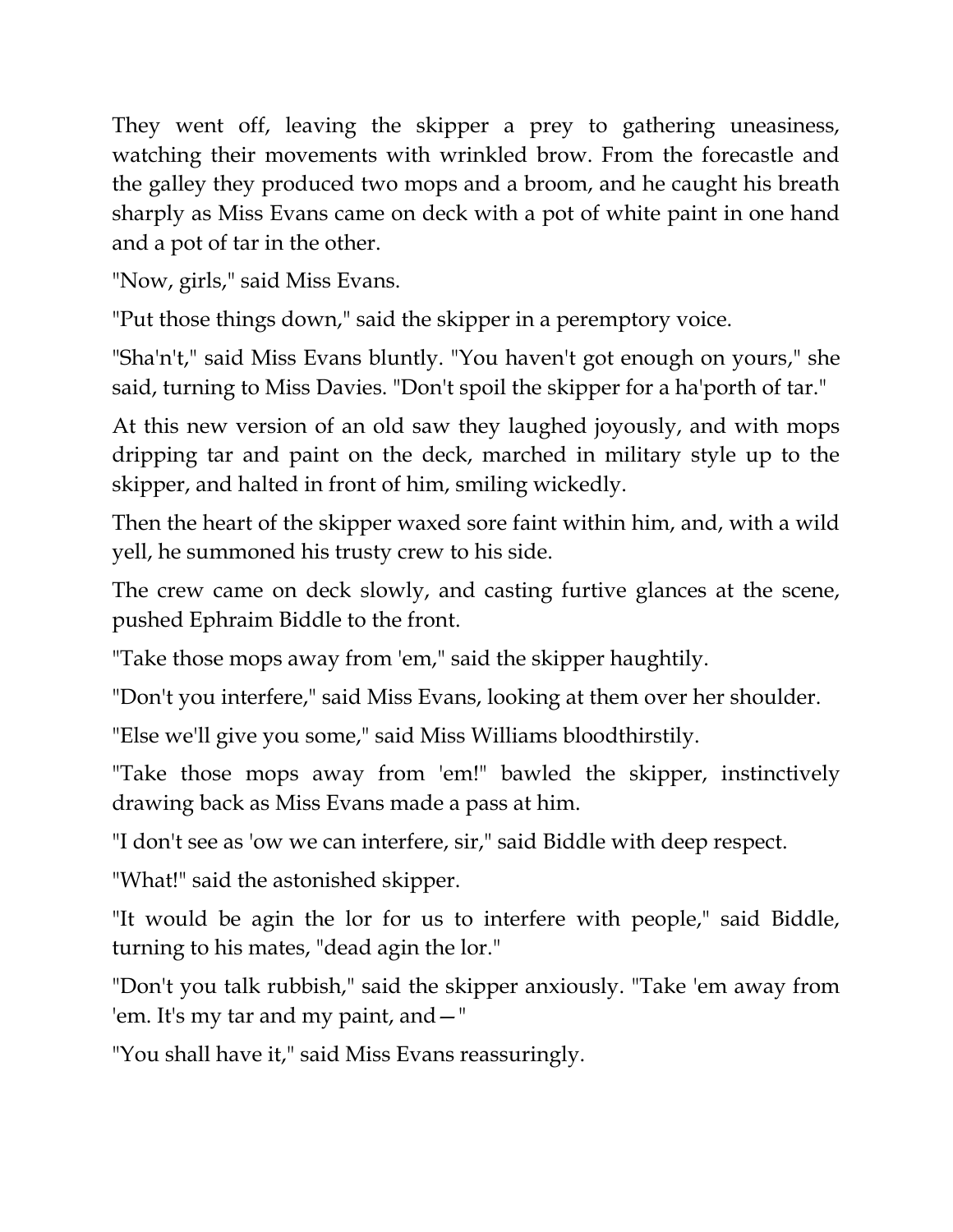"If we touched 'em," said Biddle impressively, "it'd be an assault at lor. 'Sides which, they'd probably muss us up with 'em. All we can do, sir, is to stand by and see fair play."

"Fair play!" cried the skipper dancing with rage, and turning hastily to the mate, who had just come on the scene. "Take those things away from 'em, Jack."

"Well, if it's all the same to you," said the mate, "I'd rather not be drawn into it."

"But I'd rather you were," said the skipper sharply. "Take 'em away."

"How?" inquired the mate pertinently.

"I order you to take 'em away," said the skipper. "How, is your affair."

"I'm not goin' to raise my hand against a woman for anybody," said the mate with decision. "It's no part of my work to get messed up with tar and paint from lady passengers."

"It's part of your work to obey me, though," said the skipper, raising his voice; "all of you. There's five of you, with the mate, and only three gells. What are you afraid of?"

"Are you going to take us back?" demanded Jenny Evans.

"Run away," said the skipper with dignity. "Run away."

"I shall ask you three times," said Miss Evans sternly. "One—are you going back? Two—are you going back? Three———"

In the midst of a breathless silence she drew within striking distance, while her allies, taking up a position on either flank of the enemy, listened attentively to the instructions of their leader.

"Be careful he doesn't catch hold of the mops," said Miss Evans; "but if he does, the others are to hit him over the head with the handles. Never mind about hurting him."

"Take this wheel a minnit, Jack," said the skipper, pale but determined.

The mate came forward and took it unwillingly, and the skipper, trying hard to conceal his trepidation, walked towards Miss Evans and tried to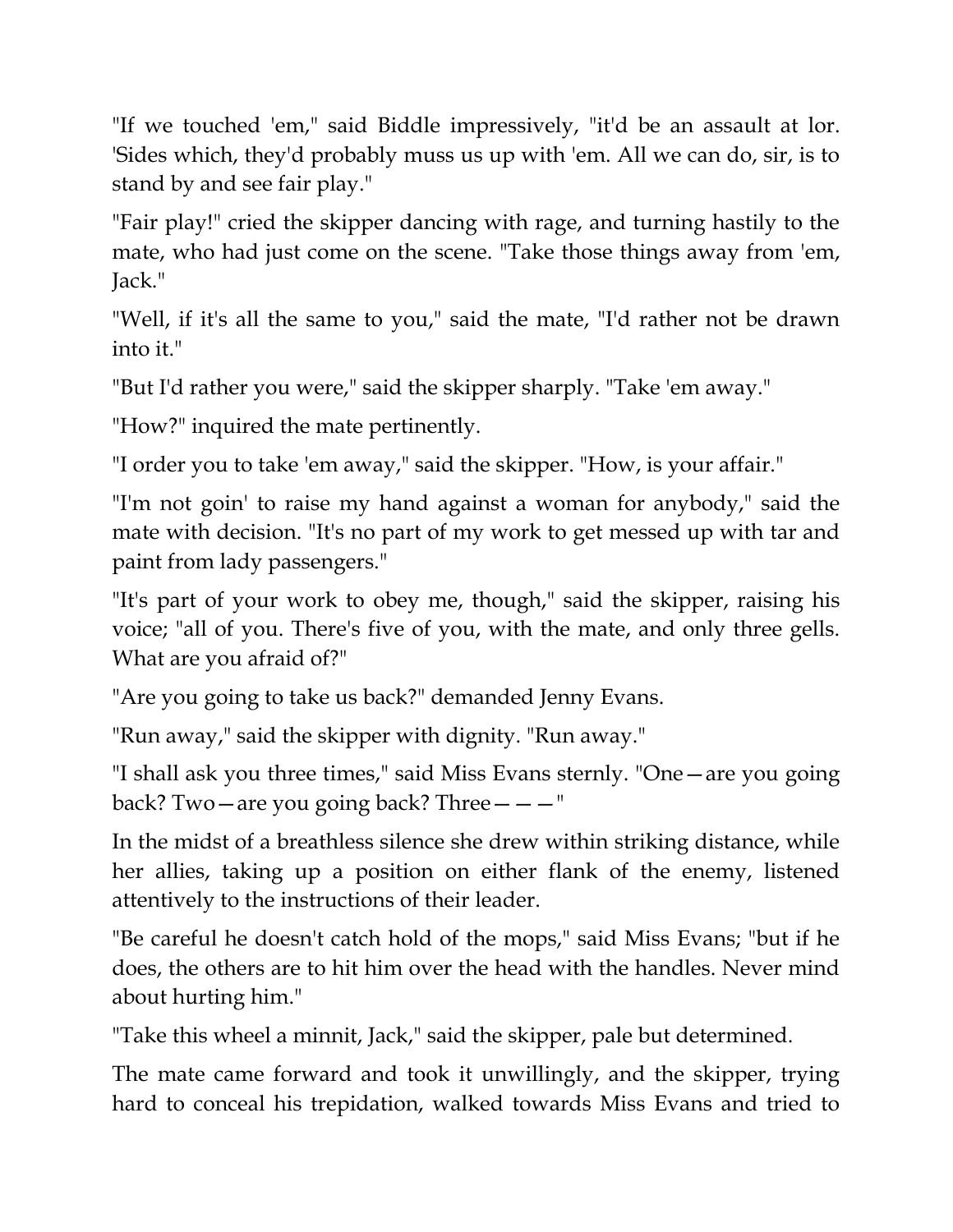quell her with his eye. The power of the human eye is notorious, and Miss Evans showed her sense of the danger she ran by making an energetic attempt to close the skipper's with her mop, causing him to duck with amazing nimbleness. At the same moment another mop loaded with white paint was pushed into the back of his neck. He turned with a cry of rage, and then realising the odds against him flung his dignity to the winds and dodged with the agility of a schoolboy. Through the galley and round the masts he went with the avenging mops in mad pursuit, until breathless and exhausted he suddenly sprang on to the side and climbed frantically into the rigging.

"Coward!" said Miss Evans, shaking her weapon at him.

"Come down," cried Miss Williams. "Come down like a man."

"It's no good wasting time over him," said Miss Evans, after another vain appeal to the skipper's manhood. "He's escaped. Get some more stuff on your mops."

The mate, who had been laughing boisterously, checked himself suddenly, and assumed a gravity of demeanour more in accordance with his position. The mops were dipped in solemn silence, and Miss Evans approaching regarded him significantly.

"Now, my dears," said the mate, waving his hand with a deprecatory gesture, "don't be silly."

"Don't be what?" inquired the sensitive Miss Evans, raising her mop.

"You know what I mean," said the mate hastily. "I can't help myself."

"Well, we're going to help you," said Miss Evans. "Turn the ship round."

"You obey orders, Jack," cried the skipper from aloft.

"It's all very well for you sitting up there in peace and comfort," said the mate indignantly. "I'm not going to be tarred to please you. Come down and take charge of your ship."

"Do your duty, Jack," said the skipper, who was polishing his face with a handkerchief. "They won't touch you. They daren't. They're afraid to."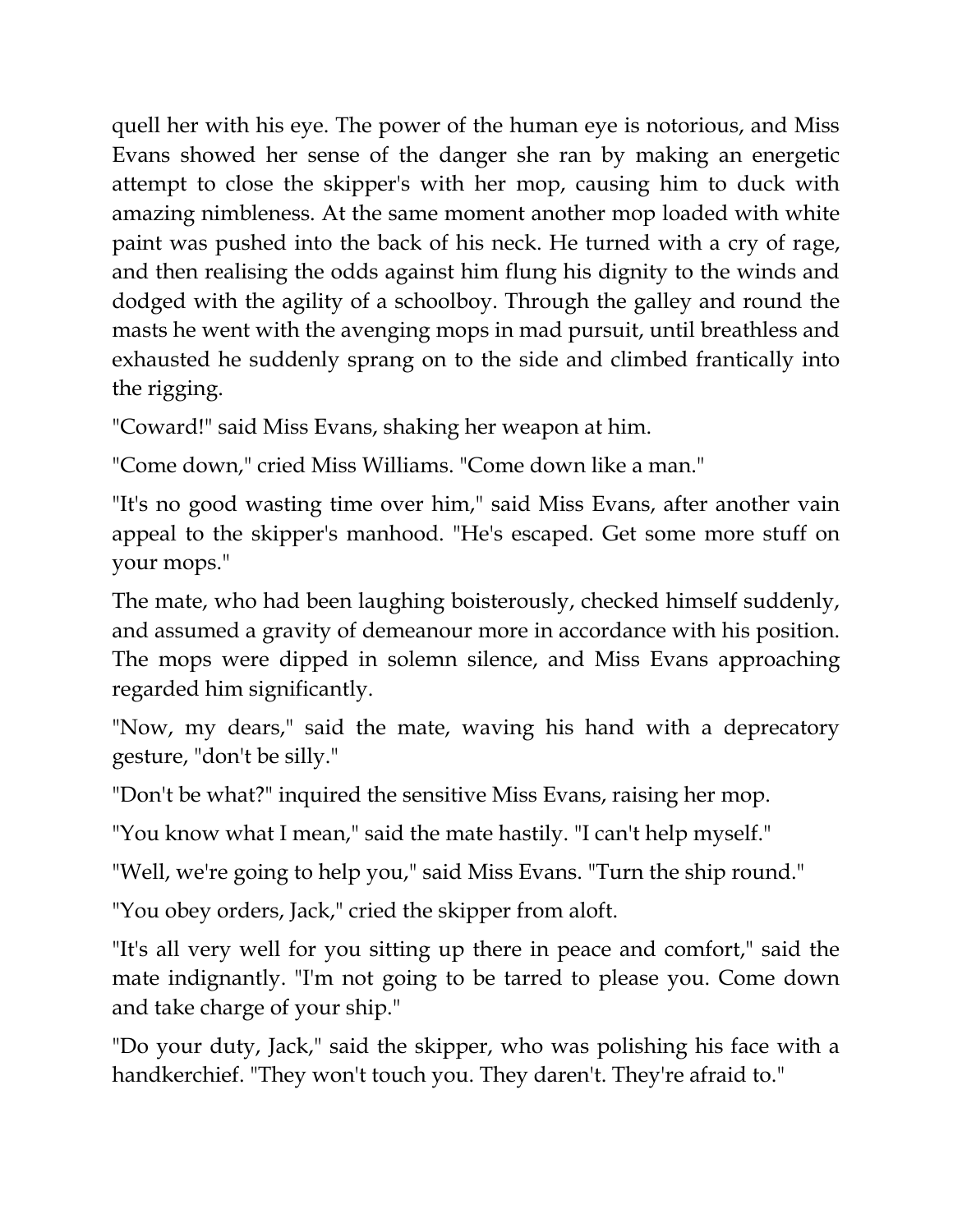"You're egging 'em on," cried the mate wrathfully. "I won't steer; come and take it yourself."

He darted behind the wheel as Miss Evans, who was getting impatient, made a thrust at him, and then, springing out, gained the side and rushed up the rigging after his captain. Biddle, who was standing close by, gazed earnestly at them and took the wheel.

"You won't hurt old Biddle, I know," he said, trying to speak confidently.

"Of course not," said Miss Evans emphatically.

"Tar don't hurt," explained Miss Williams.

"It's good for you," said the third lady positively. "One  $-$  two  $-$  "

"It's no good," said the mate as Ephraim came suddenly into the rigging; "you'll have to give in."

"I'm damned if I will," said the infuriated skipper. Then an idea occurred to him, and puckering his face shrewdly he began to descend.

"All right," he said shortly, as Miss Evans advanced to receive him. "I'll go back."

He took the wheel; the schooner came round before the wind, and the willing crew, letting the sheets go, hauled them in again on the port side.

"And now, my lads," said the skipper with a benevolent smile, "just clear that mess up off the decks, and you may as well pitch them mops overboard. They'll never be any good again."

He spoke carelessly, albeit his voice trembled a little, but his heart sank within him as Miss Evans, with a horrible contortion of her pretty face, intended for a wink, waved them back.

"You stay where you are," she said imperiously; "we'll throw them overboard—when we've done with them. What did you say, captain?"

The skipper was about to repeat it with great readiness when Miss Evans raised her trusty mop. The words died away on his lips, and after a hopeless glance from his mate to the crew and from the crew to the rigging, he accepted his defeat, and in grim silence took them home again.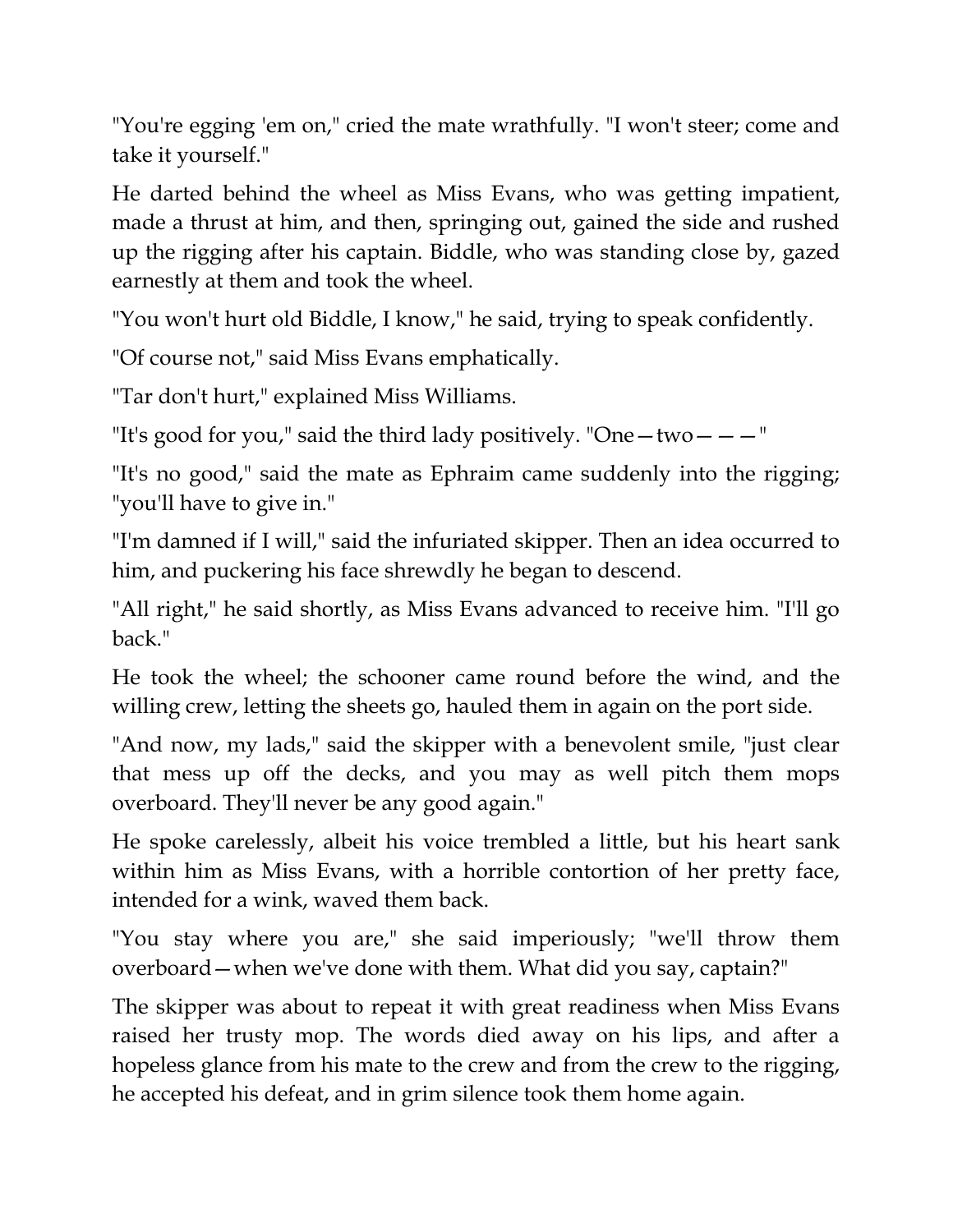## **PICKLED HERRING**

There was a sudden uproar on deck, and angry shouts, accompanied by an incessant barking; the master of the brig Arethusa stopped with his knife midway to his mouth, and exchanging glances with the mate, put it down and rose to his feet.

"They're chevying that poor animal again," he said hotly. "It's scandalous."

"Rupert can take care of himself," said the mate calmly, continuing his meal. "I expect, if the truth's known, it's him 's been doin' the chevying."

"You're as bad as the rest of 'em," said the skipper angrily, as a large brown retriever came bounding into the cabin. "Poor old Rupe! what have they been doin' to you?"

The dog, with a satisfied air, sat down panting by his chair, listening quietly to the subdued hubbub which sounded from the companion.

"Well, what is it?" roared the skipper, patting his favourite's head.

"It's that blasted dawg, sir," cried an angry voice from above. "Go down and show 'im your leg, Joe."

"An' 'ave another lump took out of it, I s'pose," said another voice sourly. "Not me."

"I don't want to look at no legs while I'm at dinner," cried the skipper. "O' course the dog 'll bite you if you've been teasing him."

"There's nobody been teasing 'im," said the angry voice again. "That's the second one 'e's bit, and now Joe's goin' to have 'im killed—ain't you, Joe?"

Joe's reply was not audible, although the infuriated skipper was straining his ears to catch it.

"Who's going to have the dog killed?" he demanded, going up on deck, while Rupert, who evidently thought he had an interest in the proceedings, followed unobtrusively behind.

"I am, sir," said Joe Bates, who was sitting on the hatch while the cook bathed an ugly wound in his leg. "A dog's only allowed one bite, and he's 'ad two this week."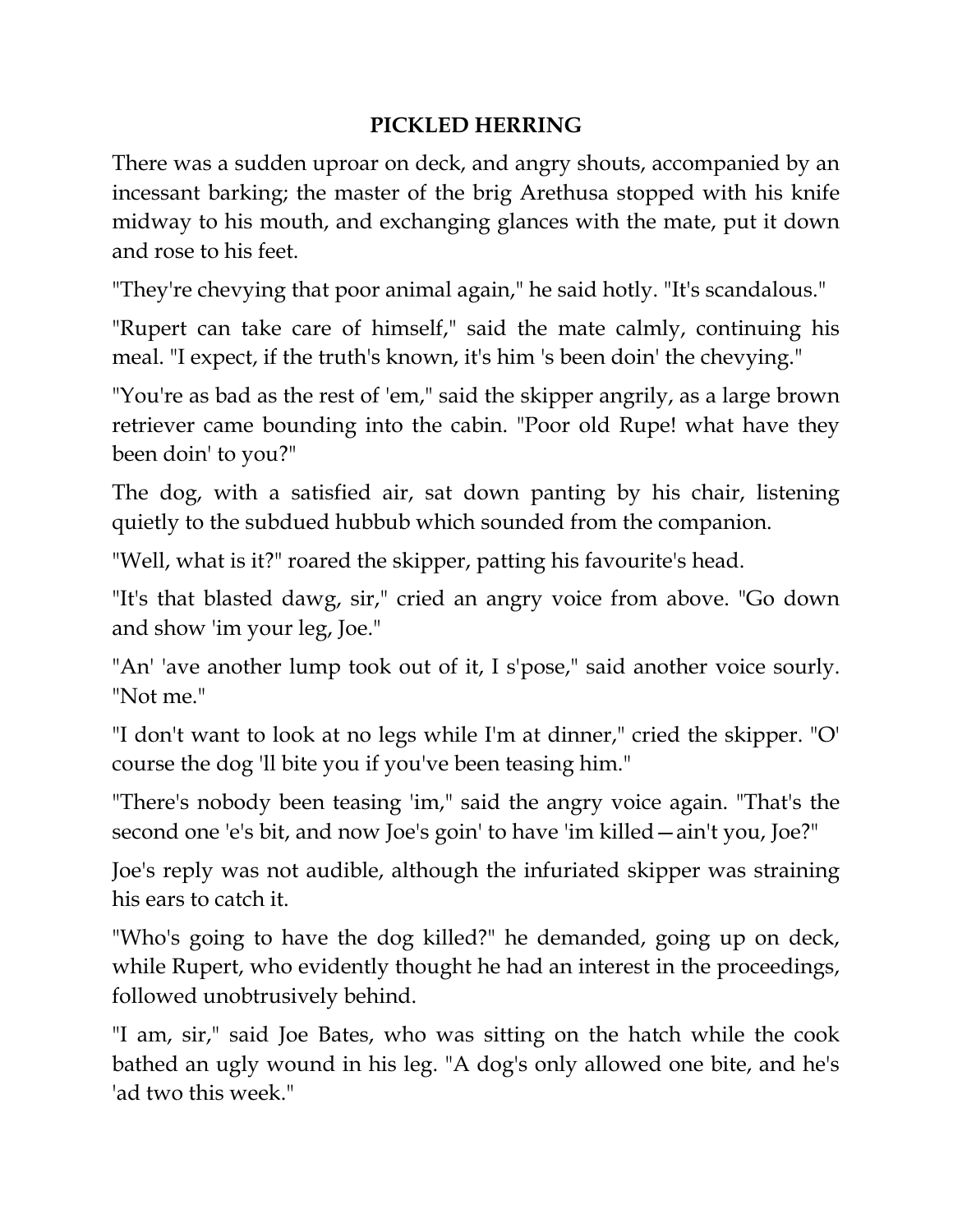"He bit me on Monday," said the seaman who had spoken before. "Now he's done for hisself."

"Hold your tongue!" said the skipper angrily. "You think you know a lot about the law, Sam Clark; let me tell you a dog's entitled to have as many bites as ever he likes, so as he don't bite the same person twice."

"That ain't the way I've 'eard it put afore," said Clark, somewhat taken back.

"He's the cutest dog breathing," said the skipper fondly, "and he knows all about it. He won't bite either of you again."

"And wot about them as 'asn't been bit yet, sir?" inquired the cook.

"Don't halloo before you're hurt," advised the skipper. "If you don't tease him he won't bite you."

He went down to his dinner, followed by the sagacious Rupert, leaving the hands to go forward again, and to mutinously discuss a situation which was fast becoming unbearable.

"It can't go on no longer, Joe," said Clark firmly; "this settles it."

"Where is the stuff?" inquired the cook in a whisper.

"In my chest," said Clark softly. "I bought it the night he bit me."

"It's a risky thing to do," said Bates.

"'Ow risky?" asked Sam scornfully. "The dog eats the stuff and dies. Who's going to say what he died of? As for suspicions, let the old man suspect as much as he likes. It ain't proof."

The stronger mind had its way, as usual, and the next day the skipper, coming quietly on deck, was just in time to see Joe Bates throw down a fine fat bloater in front of the now amiable Rupert. He covered the distance between himself and the dog in three bounds, and seizing it by the neck, tore the fish from its eager jaws and held it aloft.

"I just caught 'im in the act!" he cried, as the mate came on deck. "What did you give that to my dog for?" he inquired of the conscience-stricken Bates.

"I wanted to make friends with him," stammered the other.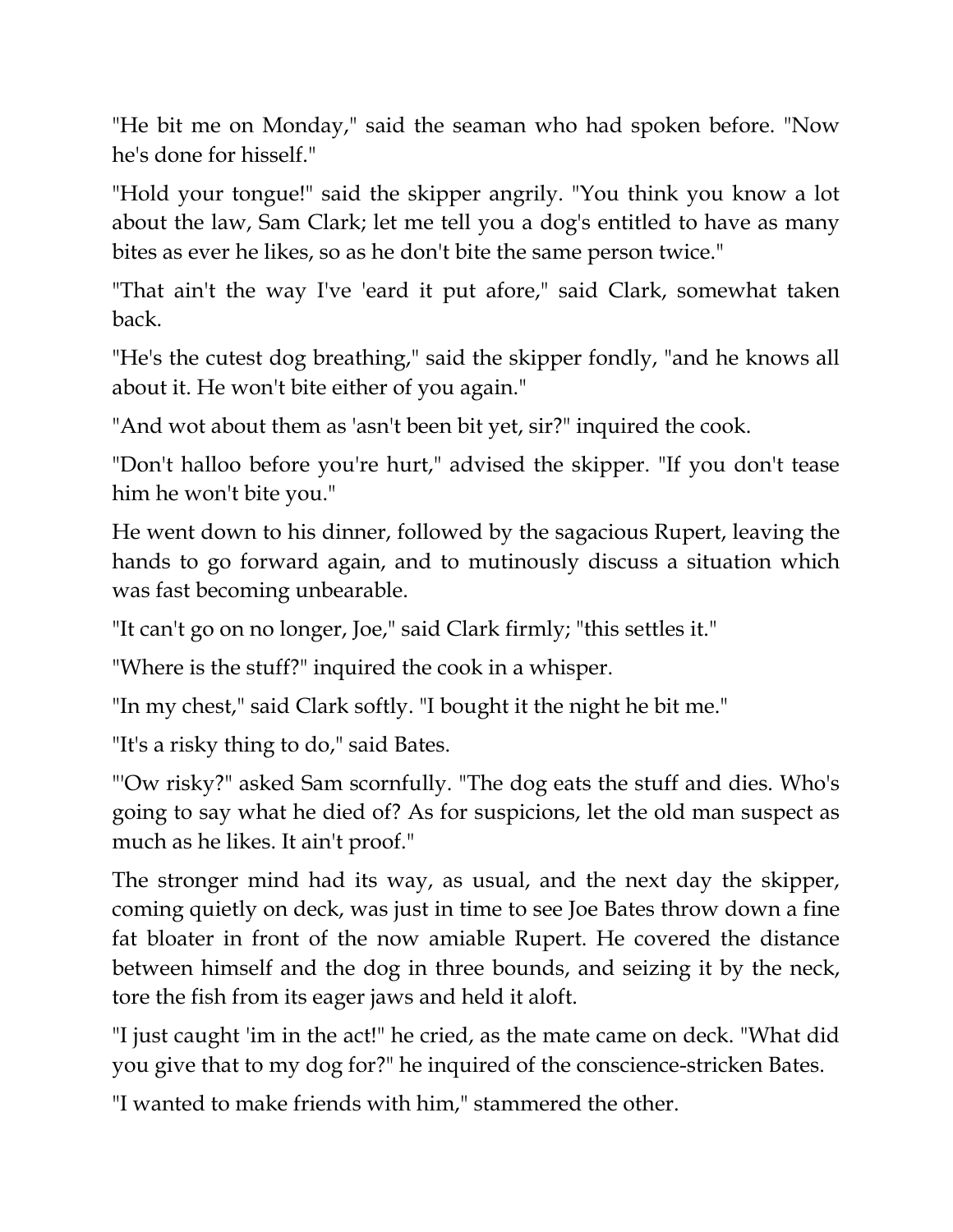"It's poisoned, you rascal, and you know it," said the skipper vehemently. "Wish I may die, sir," began Joe.

"That'll do," said the skipper harshly. "You've tried to poison my dog."

"I ain't," said Joe firmly.

"You ain't been trying to kill 'im with a poisoned bloater?" demanded the skipper.

"Certainly not, sir," said Joe. "I wouldn't do such a thing. I couldn't if I tried."

"Very good then," said the skipper; "if it's all right you eat it, and I'll beg your pardon."

"I ain't goin' to eat after a dog," said Joe, shuffling.

"The dog's as clean as you are," said the skipper. "I'd sooner eat after him than you."

"Well, you eat it then, sir," said Bates desperately. "If it's poisoned you'll die, and I'll be 'ung for it. I can't say no fairer than that, can I?"

There was a slight murmur from the men, who stood by watching the skipper with an air of unholy expectancy.

"Well, the boy shall eat it then," said the skipper. "Eat that bloater, boy, and I'll give you sixpence."

The boy came forward slowly, and looking from the men to the skipper, and from the skipper back to the men, began to whimper.

"If you think it's poisoned," interrupted the mate, "you oughtn't to make the boy eat it. I don't like boys, but you must draw the line somewhere."

"It's poisoned," said the skipper, shaking it at Bates, "and they know it. Well, I'll keep it till we get to port, and then I'll have it analysed. And it'll be a sorry day for you, Bates, when I hear it's poisoned. A month's hard labour is what you'll get."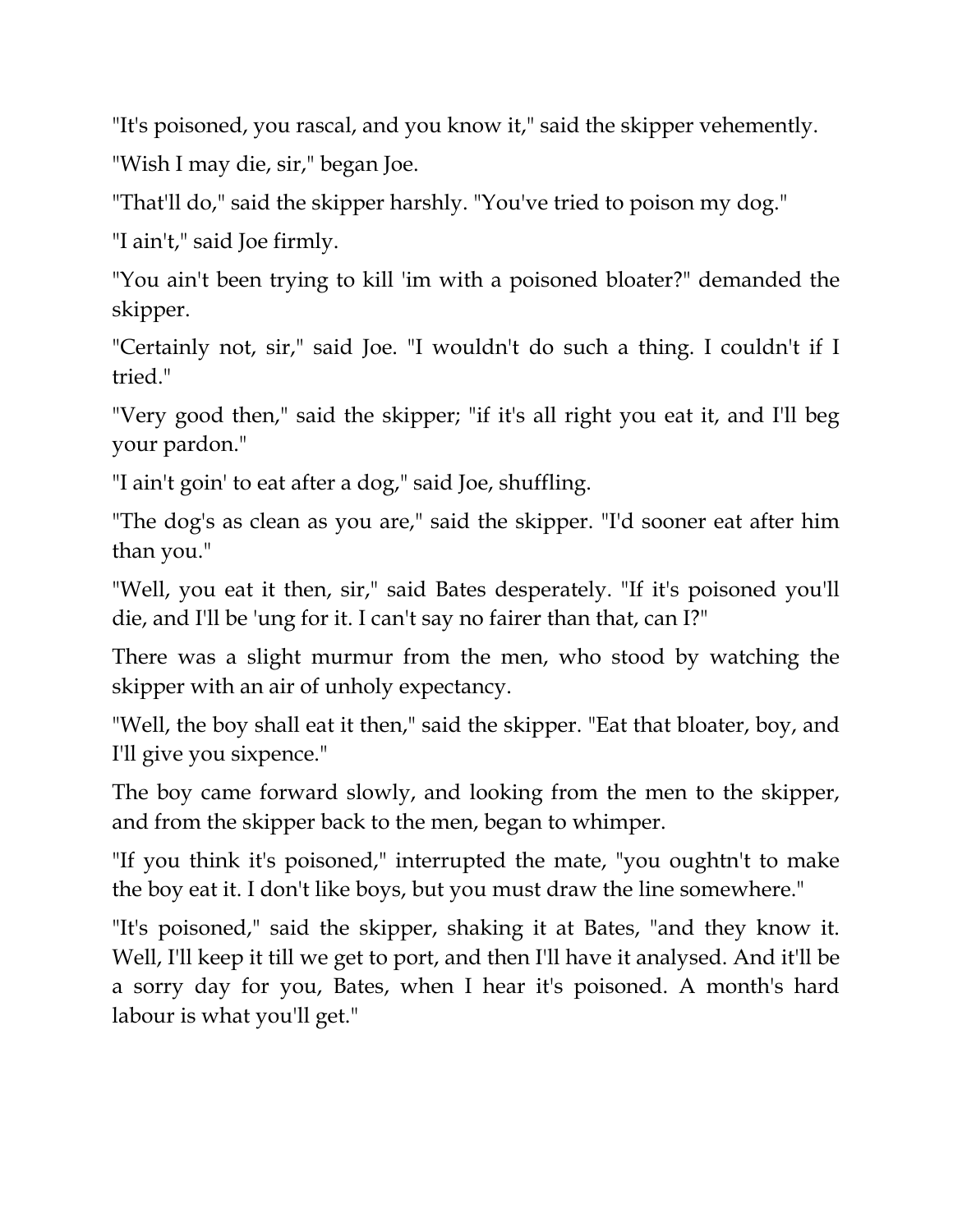He turned away and went below with as much dignity as could be expected of a man carrying a mangled herring, and placing it on a clean plate, solemnly locked it up in his state-room.

For two days the crew heard no more about it, though the skipper's eyes gleamed dangerously each time that they fell upon the shrinking Bates. The weather was almost tropical, with not an air stirring, and the Arethusa, bearing its dread secret still locked in its state-room, rose and fell upon a sea of glassy smoothness without making any progress worth recording.

"I wish you'd keep that thing in your berth, George," said the skipper, as they sat at tea the second evening; "it puts me in a passion every time I look at it."

"I couldn't think of it, cap'n," replied the mate firmly; "it makes me angry enough as it is. Every time I think of 'em trying to poison that poor dumb creature I sort o' choke. I try to forget it."

The skipper, eyeing him furtively, helped himself to another cup of tea.

"You haven't got a tin box with a lid to it, I s'pose?" he remarked somewhat shamefacedly.

The mate shook his head. "I looked for one this morning," he said. "There ain't so much as a bottle aboard we could shove it into, and it wants shoving into something—bad, it does."

"I don't like to be beat," said the skipper, shaking his head. "All them grinning monkeys for'ard 'ud think it a rare good joke. I'd throw it overboard if it wasn't for that. We can't keep it this weather."

"Well, look 'ere; 'ere's a way out of it," said the mate. "Call Joe down, and make him keep it in the foc'sle and take care of it. That'll punish 'em all too."

"Why, you idiot, he'd lose it!" rapped out the other impatiently.

"O' course he would," said the mate; "but that's the most digernified way out of it for you. You can call 'im all sorts o' things, and abuse 'im for the rest of his life. They'll prove themselves guilty by chucking it away, won't they?"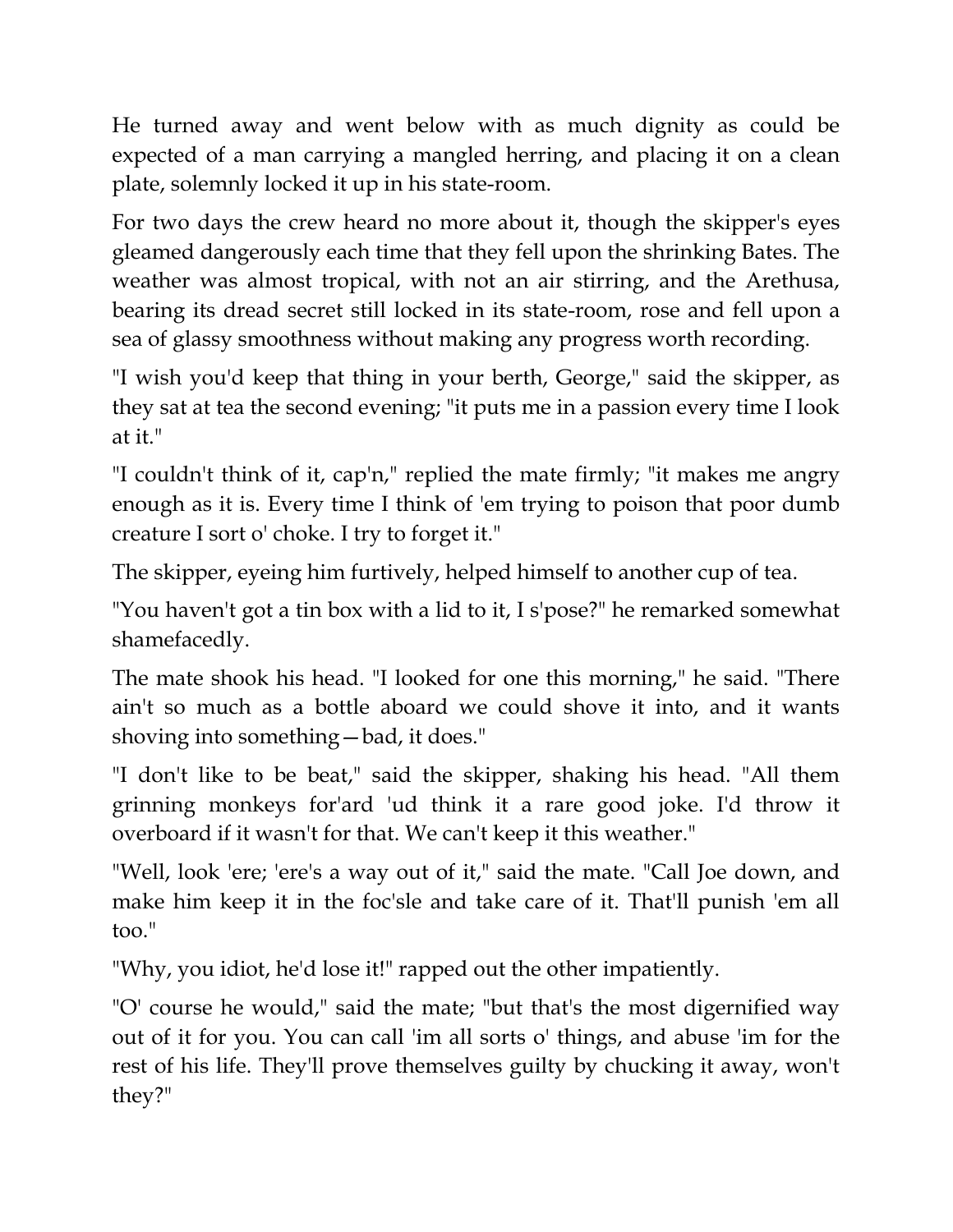It really seemed the only thing to be done. The skipper finished his tea in silence, and then going on deck called the crew aft and apprised them of his intentions, threatening them with all sorts of pains and penalties if the treasure about to be confided to their keeping should be lost The cook was sent below for it, and, at the skipper's bidding, handed it to the grinning Joe.

"And mind," said the skipper as he turned away, "I leave it in your keepin', and if it's missing I shall understand that you've made away with it, and I shall take it as a sign of guilt, and act according."

The end came sooner even than he expected. They were at breakfast next morning when Joe, looking somewhat pale, came down to the cabin, followed by Clark, bearing before him an empty plate.

"Well?" said the skipper fiercely.

"It's about the 'erring, sir," said Joe, twisting his cap between his hands.

"Well?" roared the skipper again.

"It's gone, sir," said Joe, in bereaved accents.

"You mean you've thrown it away, you infernal rascal!" bellowed the skipper.

"No, sir," said Joe.

"Ah! I s'pose it walked up on deck and jumped overboard," said the mate.

"No, sir," said Joe softly. "The dog ate it, sir."

The skipper swung round in his seat and regarded him open-mouthed.

"The  $-dog$   $-\text{ate}-\text{it}$ ?" he repeated.

"Yes, sir; Clark saw 'im do it—didn't you, Clark?"

"I did," said Clark promptly. He had made his position doubly sure by throwing it overboard himself.

"It comes to the same thing, sir," said Joe sanctimoniously; "my innercence is proved just the same. You'll find the dog won't take no 'urt through it, sir. You watch 'im."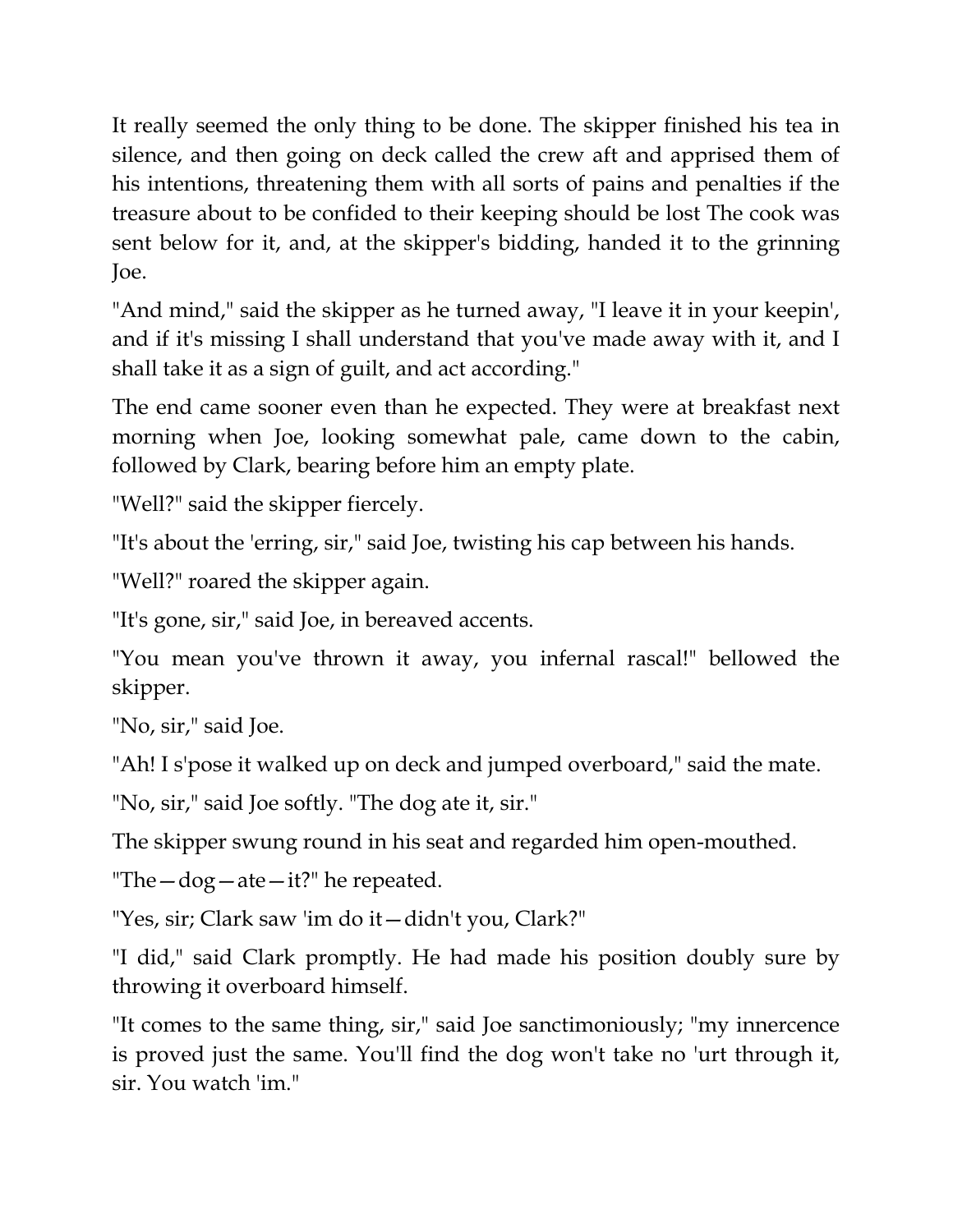The skipper breathed hard, but made no reply.

"If you don't believe me, sir, p'raps you'd like to see the plate where 'e licked it?" said Joe. "Give me the plate, Sam."

He turned to take it, but in place of handing it to him that useful witness dropped it and made hurriedly for the companion-ladder, and by strenuous efforts reached the deck before Joe, although that veracious gentleman, assisted from below by strong and willing arms, made a good second.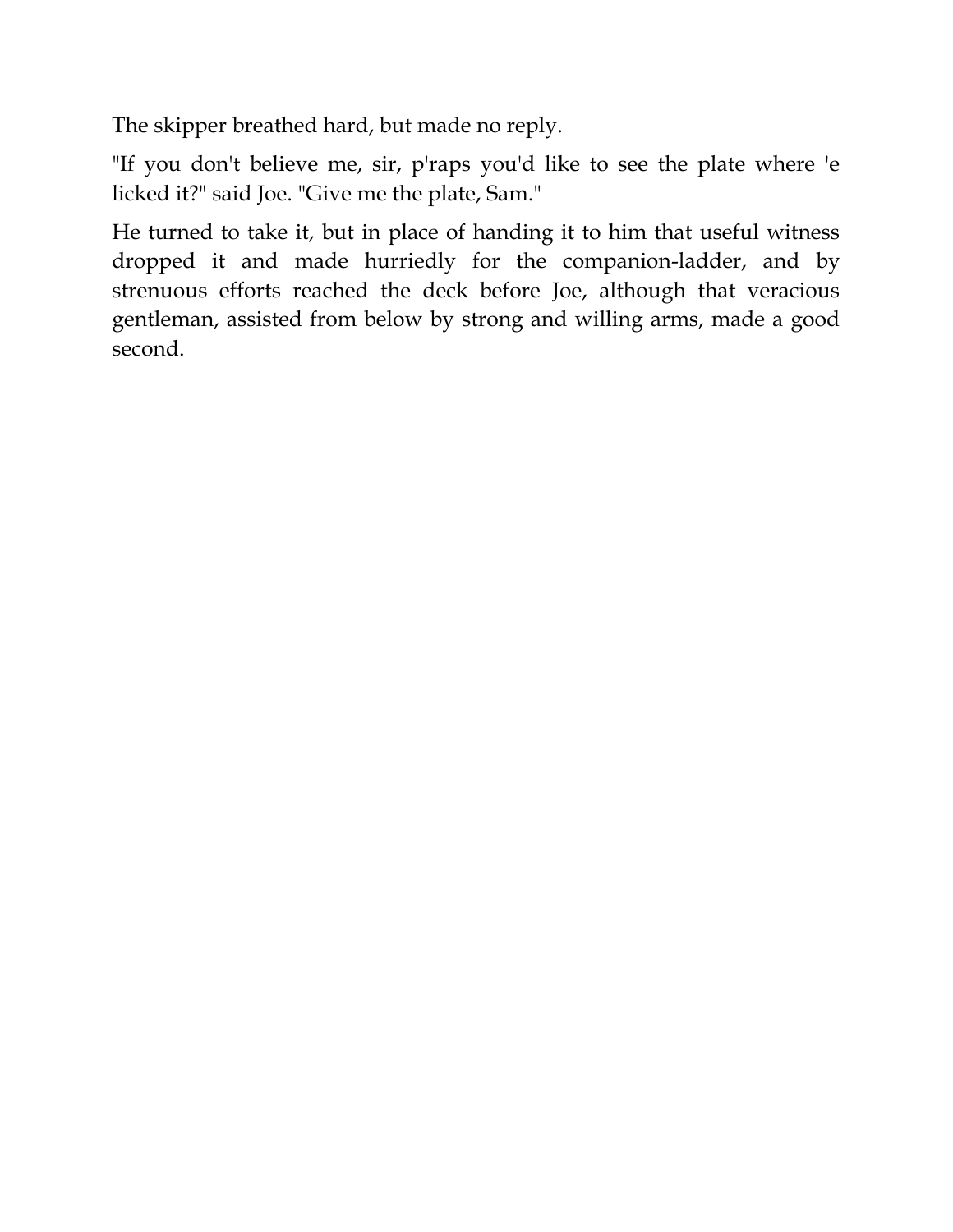## **TWO OF A TRADE**

E's a nero, that's wot 'e is, sir," said the cook, as he emptied a boiler of dirty water overboard.

"A what?" said the skipper.

"A nero," said the cook, speaking very slowly and distinctly. "A nero in real life, a chap wot, speaking for all for'ard, we're proud to have aboard along with us."

"I didn't know he was much of a swimmer," said the skipper, glancing curiously at a clumsily-built man of middle age, who sat on the hatch glancing despondently at the side.

"No more 'e ain't," said the cook, "an' that's what makes 'im more 'eroish still in my own opinion."

"Did he take his clothes off?" inquired the mate.

"Not a bit of it," said the delighted cook; "not a pair of trowsis, nor even 'is 'at, which was sunk."

"You're a liar, cook," said the hero, looking up for a moment.

"You didn't take your trowsis off, George?" said the cook anxiously.

"I chucked my 'at on the pavement," growled George, without looking up.

"Well, anyway, you went over the Embankment after that pore girl like a Briton, didn't you?" said the other.

There was no reply.

"Didn't you?" said the cook appealingly.

"Did you expect me to go over like a Dutchman, or wot?" demanded George fiercely.

"That's 'is modesty," said the cook, turning to the others with the air of a showman. "'E can't bear us to talk about it Nearly drownded 'e was. All but, and a barge came along and shoved a boat-hook right through the seat of his trowsis an' saved 'im. Stand up an' show 'em your trowsis, George."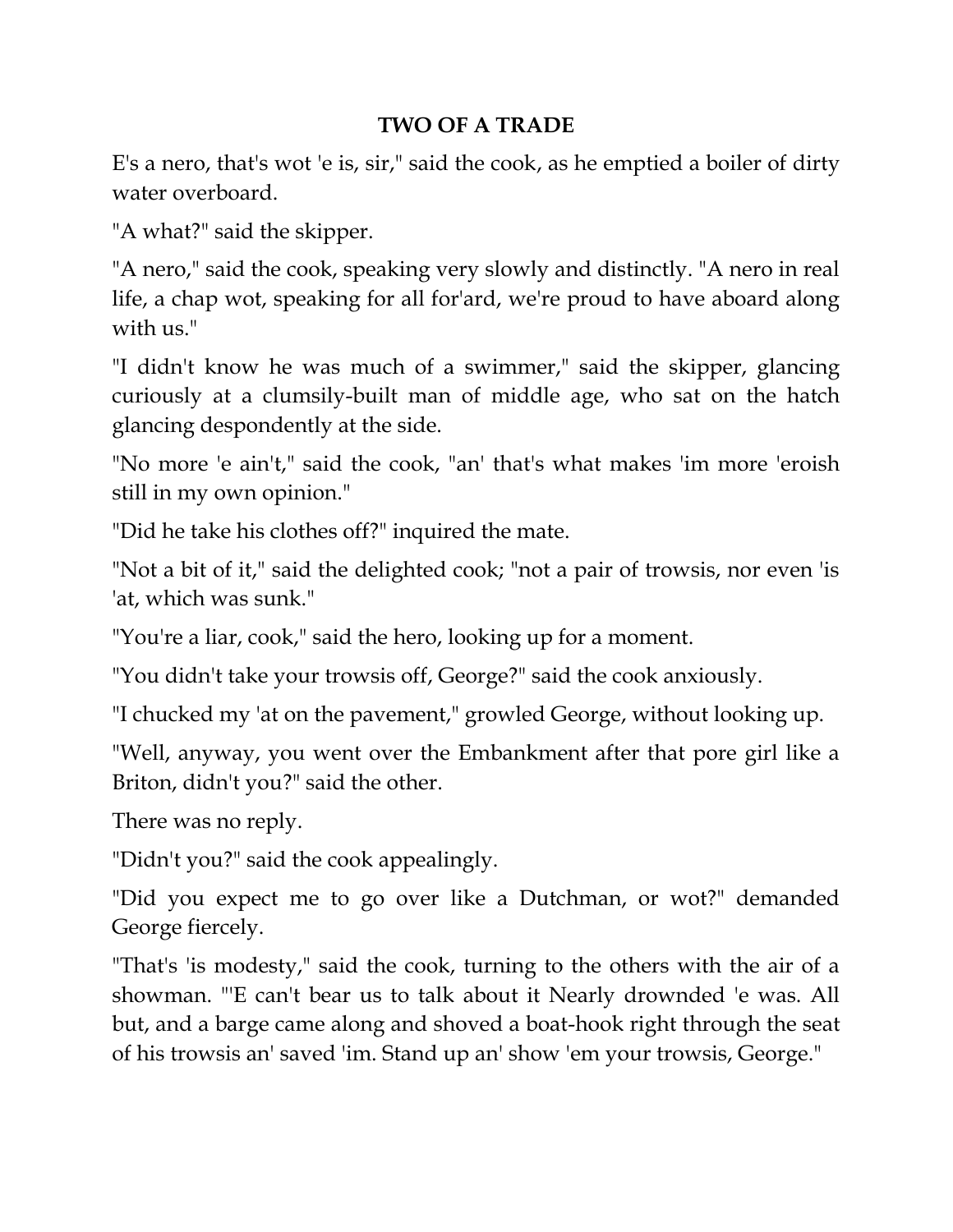"If I do stand up," said George, in a voice broken with rage, "it'll be a bad day for you, my lad."

"Ain't he modest?" said the cook. "Don't it do you good to 'ear 'im? He was just like that when they got him ashore and the crowd started patting him."

"Didn't like it?" queried the mate.

"Well, they overdid it a little, p'raps," admitted the cook; "one old chap wot couldn't get near patted 'is 'ead with 'is stick, but it was all meant in the way of kindness."

"I'm proud of you, George," said the skipper heartily.

"We all are," said the mate.

George grunted.

"I'll write for the medal for him," said the skipper. "Were there any witnesses, cook?"

"Heaps of 'em," said the other, "but I gave 'em 'is name and address. 'Schooner John Henry, of Limehouse, is 'is home,' I ses, 'and George Cooper 'is name.'"

"You talked a damned sight too much," said the hero, "you lean, lop-sided son of a tinker."

"There's 'is modesty ag'in," said the cook, with a knowing smile. "'E's busting with modesty, is George. You should ha' seen 'im when a chap took 'is fortygraph."

"Took his what?" said the skipper, becoming interested.

"His fortygraph," said the cook. "'E was a young chap what was taking views for a noose-paper. 'E took George drippin' wet just as 'e come out of the water, 'e took him arter 'e 'ad 'is face wiped, an' 'e took 'im when 'e was sitting up swearing at a man wot asked 'im whether 'e was very wet."

"An' you told 'im where I lived, and what I was," said George, turning on him and shaking his fist. "You did."

"I did," said the cook simply. "You'll live to thank me for it, George."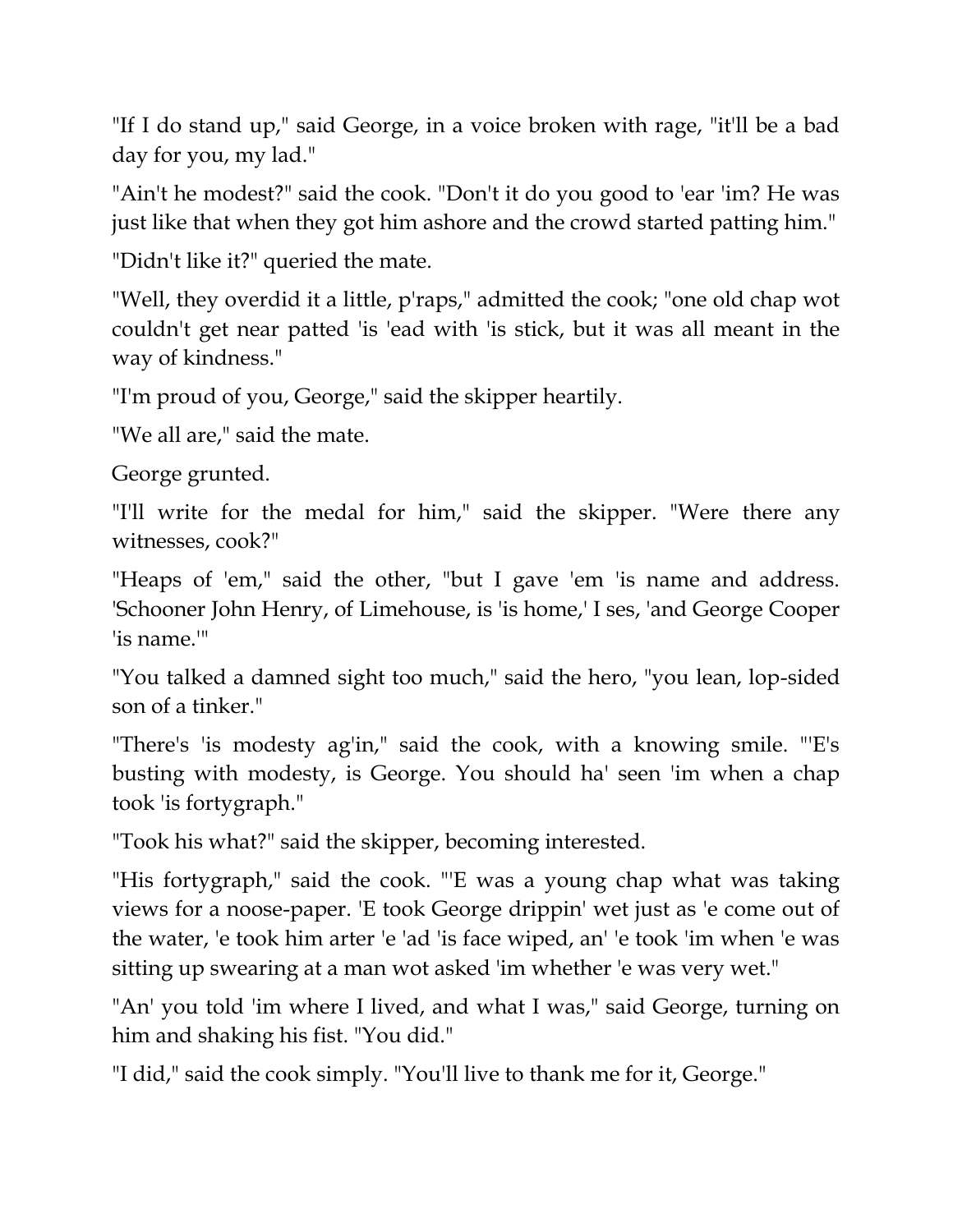The other gave a dreadful howl, and rising from the deck walked forward and went below, giving a brother seaman who patted his shoulder as he passed a blow in the ribs, which nearly broke them. Those on deck exchanged glances.

"Well, I don't know," said the mate, shrugging his shoulders; "seems to me if I'd saved a fellow-critter's life I shouldn't mind hearing about it."

"That's what you think," said the skipper, drawing himself up a little. "If ever you do do anything of the kind perhaps you'll feel different about it."

"Well, I don't see how you should know any more than me," said the other.

The skipper cleared his throat.

"There have been one or two little things in my life which I'm not exactly ashamed of," he said modestly.

"That ain't much to boast of," said the mate, wilfully misunderstanding him.

"I mean," said the skipper sharply, "one or two things which some people might have been proud of. But I'm proud to say that there isn't a living soul knows of 'em."

"I can quite believe that," assented the mate, and walked off with an irritating smile.

The skipper was about to follow him, to complain of the needless ambiguity of his remarks, when he was arrested by a disturbance from the foc'sle. In response to the cordial invitation of the cook, the mate and one of the hands from the brig Endeavour, moored alongside, had come aboard and gone below to look at George. The manner in which they were received was a slur upon the hospitality of the John Henry; and they came up hurriedly, declaring that they never wanted to see him again as long as they lived, and shouting offensive remarks behind them as they got over the side of their own vessel.

The skipper walked slowly to the focs'le and put his head down.

"George," he shouted.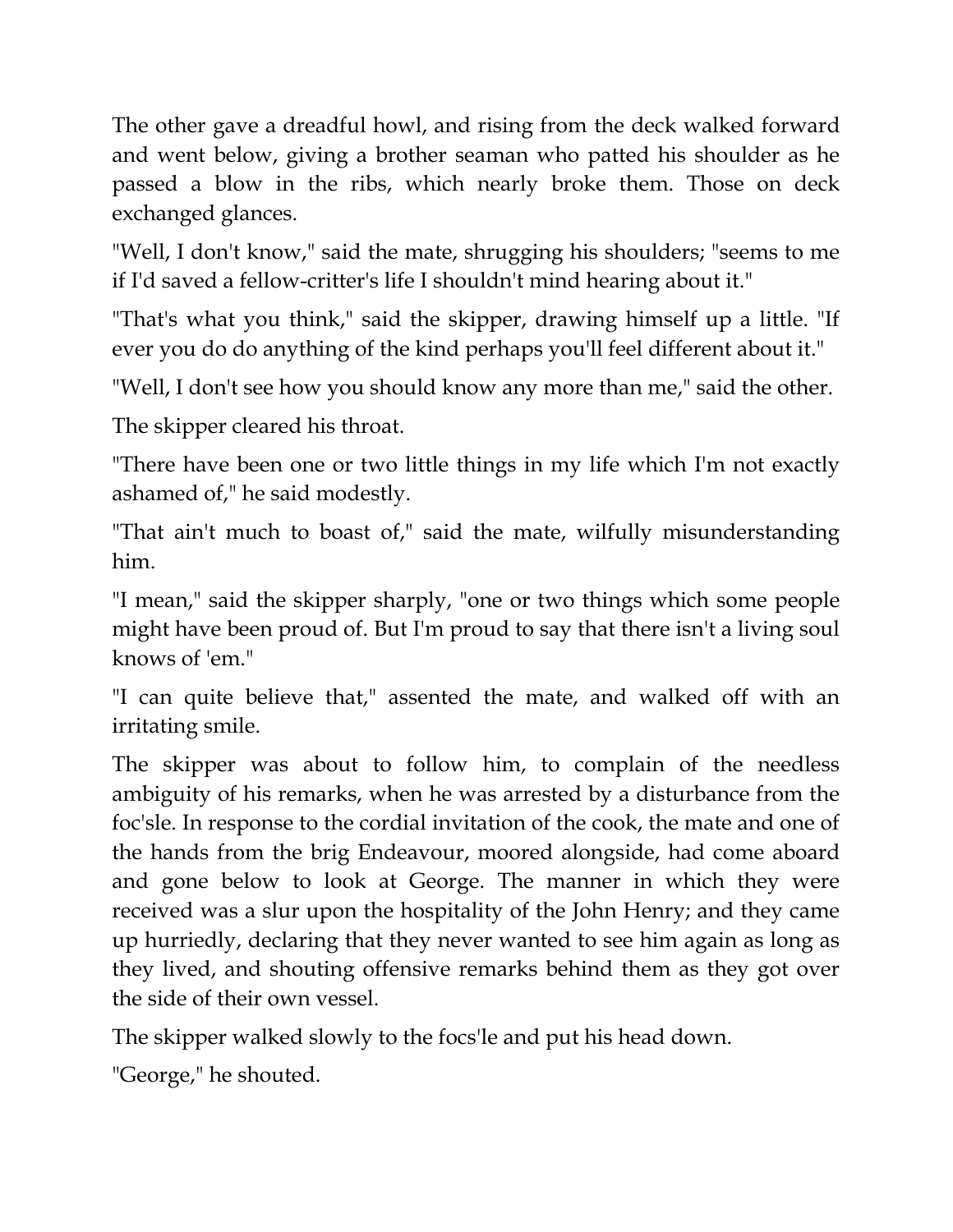"Sir," said the hero gruffly.

"Come down into the cabin," said the other, turning away. "I want to have a little talk with you."

George rose, and, first uttering some terrible threats against the cook, who bore them with noble fortitude, went on deck and followed the skipper to the cabin.

At his superior's request he took a seat on the locker, awkwardly enough, but smiled faintly as the skipper produced a bottle and a couple of glasses.

"Your health, George," said the skipper, as he pushed a glass towards him and raised his own.

"My bes' respec's, sir," said George, allowing the liquor to roll slowly round his mouth before swallowing it. He sighed heavily, and, putting his empty glass on the table, allowed his huge head to roll on his chest.

"Saving life don't seem to agree with you, George," said the skipper. "I like modesty, but you seem to me to carry it a trifle too far."

"It ain't modesty, sir," said George; "it's that fortygraph. When I think o' that I go 'ot all over."

"I shouldn't let that worry me if I was you, George," said the other kindly. "Looks ain't everything."

"I didn't mean it that way," said George very sourly. "My looks is good enough for me. In fact, it is partly owing to my looks, so to speak, that I'm in a mess."

"A little more rum, George?" said the skipper, whose curiosity was roused. "I don't want to know your business, far from it. But in my position as cap'n, if any of my crew gets in a mess I consider it's my duty to lend them a hand out of it, if I can."

"The world 'ud be a better place if there was more like you," said George, waxing sentimental as he sniffed delicately at the fragrant beverage. "If that noosepaper, with them pictures, gets into a certain party's 'ands, I'm ruined."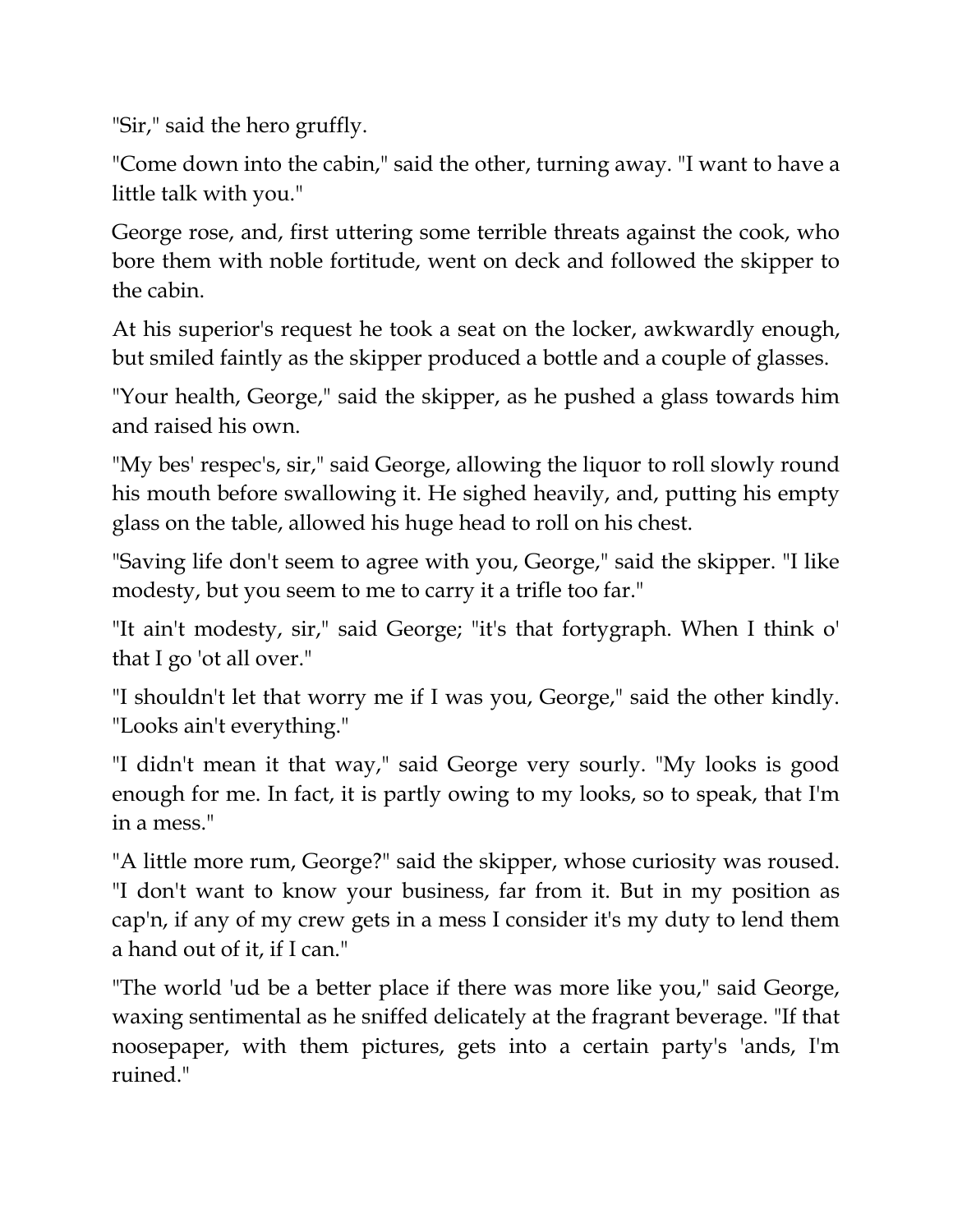"Not if I can help it, George," said the other with great firmness. "How do you mean ruined?"

The seaman set his glass down on the little table, and, leaning over, formed a word with his lips, and then drew back slowly and watched the effect.

"What?" said the skipper.

The other repeated the performance, but beyond seeing that some word of three syllables was indicated the skipper obtained no information.

"You can speak a little louder," he said somewhat crustily.

"Bigamy!" said George, breathing the word solemnly.

"You?" said the skipper.

George nodded. "And if my first only gets hold of that paper, and sees my phiz and reads my name, I'm done for. There's my reward for saving a fellow-critter's life. Seven years."

"I'm surprised at you, George," said the skipper sternly. "Such a good wife as you've got too."

"I ain't saying nothing agin number two," grumbled George. "It's number one that didn't suit. I left her eight years ago. She was a bad 'un. I took a v'y'ge to Australia furst, just to put her out o' my mind a bit, an' I never seed her since. Where am I if she sees all about me in the paper?"

"Is she what you'd call a vindictive woman?" inquired the other. "Nastytempered, I mean."

"Nasty-tempered," echoed the husband of two. "If that woman could only have me put in gaol she'd stand on 'er 'ead for joy."

"Well, I'll do what I can for you if the worst comes to the worst," said the skipper. "You'd better not say anything about this to anybody else."

"Not me," said George fervently, as he rose, "an' o' course you—"

"You can rely on me," said the skipper in his most stately fashion.

He thought of the seaman's confidence several times during the evening, and, being somewhat uncertain of the law as to bigamy, sought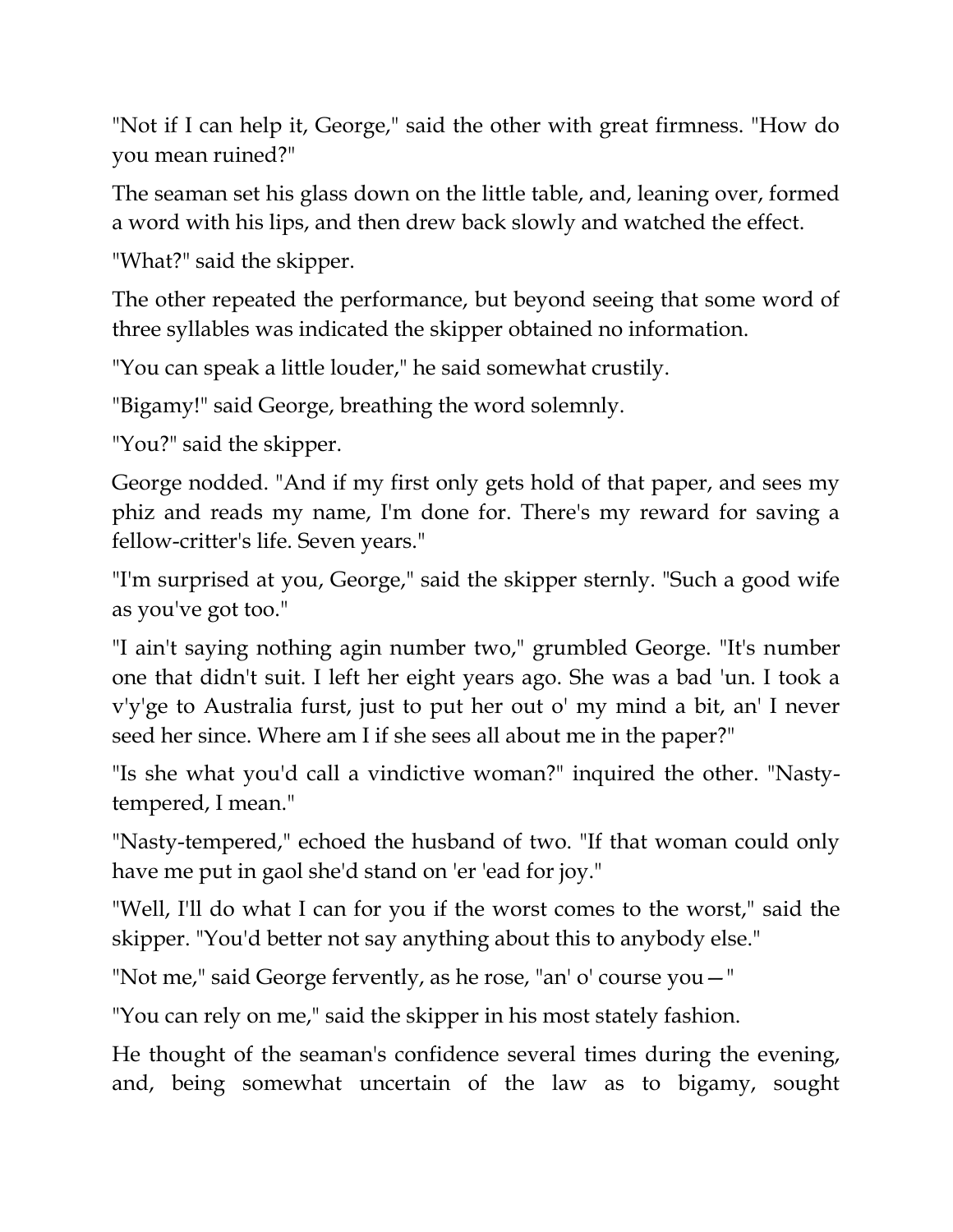information from the master of the Endeavour as they sat in the tetter's cabin at a quiet game of cribbage. By virtue of several appearances in the law courts with regard to collisions and spoilt cargoes this gentleman had obtained a knowledge of law which made him a recognised authority from London Bridge to the Nore.

It was a delicate matter for the master of the John Henry to broach, and, with the laudable desire of keeping the hero's secret, he approached it by a most circuitous route. He began with a burglary, followed with an attempted murder, and finally got on the subject of bigamy, via the "Deceased Wife's Sister Bill."

"What sort o' bigamy?" inquired the master of the brig.

"Oh, two wives," said Captain Thomsett.

"Yes, yes," said the other, "but are there any mitigating circumstances in the case, so that you could throw yourself on the mercy o' the court, I mean?"

"My case!" said Thomsett, glaring. "It ain't for me."

"Oh, no, o' course not," said Captain Stubbs.

"What do you mean by 'o' course not'?" demanded the indignant master of the John Henry.

"Your deal," said Captain Stubbs, pushing the cards over to him.

"You haven't answered my question," said Captain Thomsett, regarding him offensively.

"There's some questions," said Stubbs slowly, "as is best left unanswered. When you've seen as much law as I have, my lad, you'll know that one of the first principles of English law is, that nobody is bound to commit themselves."

"Do you mean to say you think it is me?" bellowed Captain Thomsett.

"I mean to say nothing," said Captain Stubbs, putting his huge hands on the table. "But when a man comes into my cabin and begins to hum an' haw an' hint at things, and then begins to ask my advice about bigamy, I can't help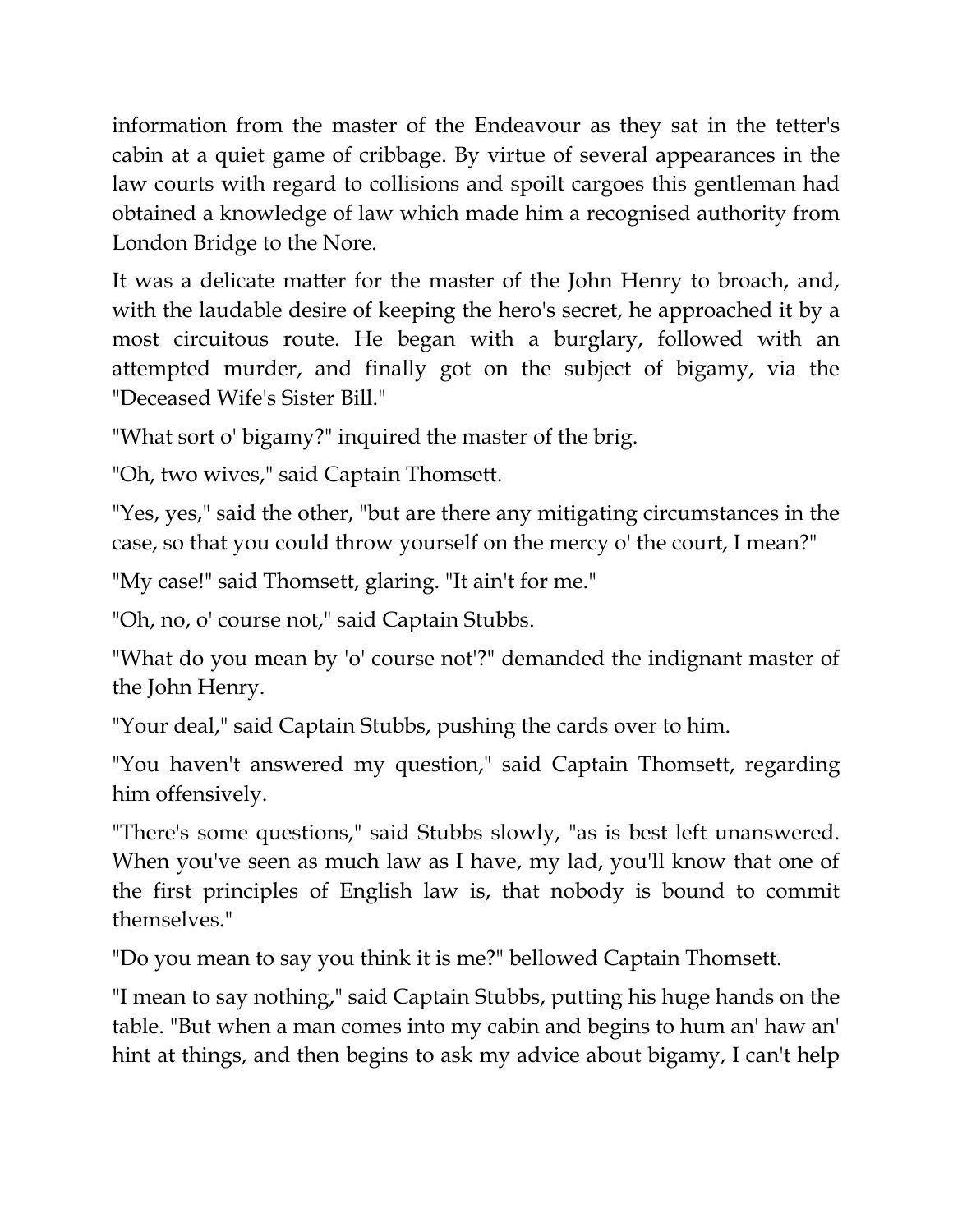thinking. This is a free country, and there's no law ag'in thinking. Make a clean breast of it, cap'n, an' I'll do what I can for you."

"You're a blanked fool," said Captain Thomsett wrathfully.

Captain Stubbs shook his head gently, and smiled with infinite patience. "P'raps so," he said modestly. "P'raps so; but there's one thing I can do, and that is, I can read people."

"You can read me, I s'pose?" said Thomsett sneeringly.

"Easy, my lad," said the other, still preserving, though by an obvious effort, his appearance of judicial calm. "I've seen your sort before. One in pertikler I call to mind. He's doing fourteen years now, pore chap. But you needn't be alarmed, cap'n. Your secret is safe enough with me."

Captain Thomsett got up and pranced up and down the cabin, but Captain Stubbs remained calm. He had seen that sort before. It was interesting to the student of human nature, and he regarded his visitor with an air of compassionate interest. Then Captain Thomsett resumed his seat, and, to preserve his own fair fame, betrayed that of George.

"I knew it was either you or somebody your kind 'art was interested in," said the discomfited Stubbs, as they resumed the interrupted game. "You can't help your face, cap'n. When you was thinking about that pore chap's danger it was working with emotion. It misled me, I own it, but it ain't often I meet such a feeling 'art as yours."

Captain Thomsett, his eyes glowing affectionately, gripped his friend's hand, and in the course of the game listened to an exposition of the law relating to bigamy of a most masterly and complicated nature, seasoned with anecdotes calculated to make the hardiest of men pause on the brink of matrimony and think seriously of their position.

"Suppose this woman comes aboard after pore George," said Thomsett. "What's the best thing to be done?"

"The first thing," said Captain Stubbs, "is to gain time. Put her off."

"Off the ship, d'ye mean?" inquired the other.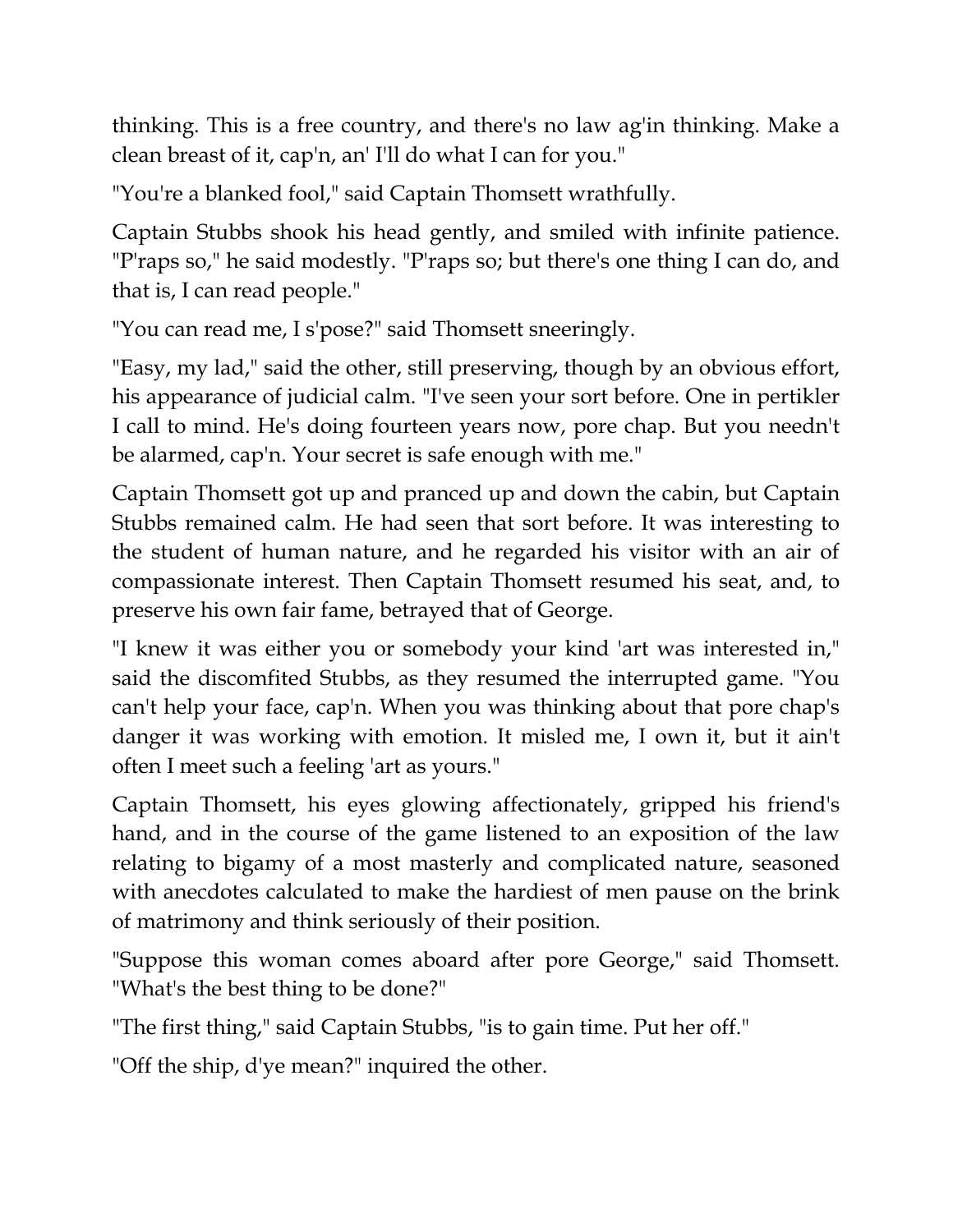"No, no," said the jurist "Pretend he's ill and can't see anybody. By gum, I've got it."

He slapped the table with his open hand, and regarded the other triumphantly.

"Let him turn into his bunk and pretend to be dead," he continued, in a voice trembling with pride at his strategy. "It's pretty dark down your foc'sle, I know. Don't have no light down there, and tell him to keep quiet."

Captain Thomsett's eyes shone, but with a qualified admiration.

"Ain't it somewhat sudden?" he demurred.

Captain Stubbs regarded him with a look of supreme artfulness, and slowly closed one eye.

"He got a chill going in the water," he said quietly.

"Well, you're a masterpiece," said Thomsett ungrudgingly. "I will say this of you, you're a masterpiece. Mind this is all to be kept quite secret."

"Make your mind easy," said the eminent jurist. "If I told all I know there's a good many men in this river as 'ud be doing time at the present moment."

Captain Thomsett expressed his pleasure at this information, and, having tried in vain to obtain a few of their names, even going so far as to suggest some, looked at the clock, and, shaking hands, departed to his own ship. Captain Stubbs, left to himself, finished his pipe and retired to rest; and his mate, who had been lying in the adjoining bunk during the consultation, vainly trying to get to sleep, scratched his head, and tried to think of a little strategy himself. He had glimmerings of it before he fell asleep, but when he awoke next morning it flashed before him in all the fulness of its matured beauty.

He went on deck smiling, and, leaning his arms on the side, gazed contemplatively at George, who was sitting on the deck listening darkly to the cook as that worthy read aloud from a newspaper.

"Anything interesting, cook?" demanded the mate.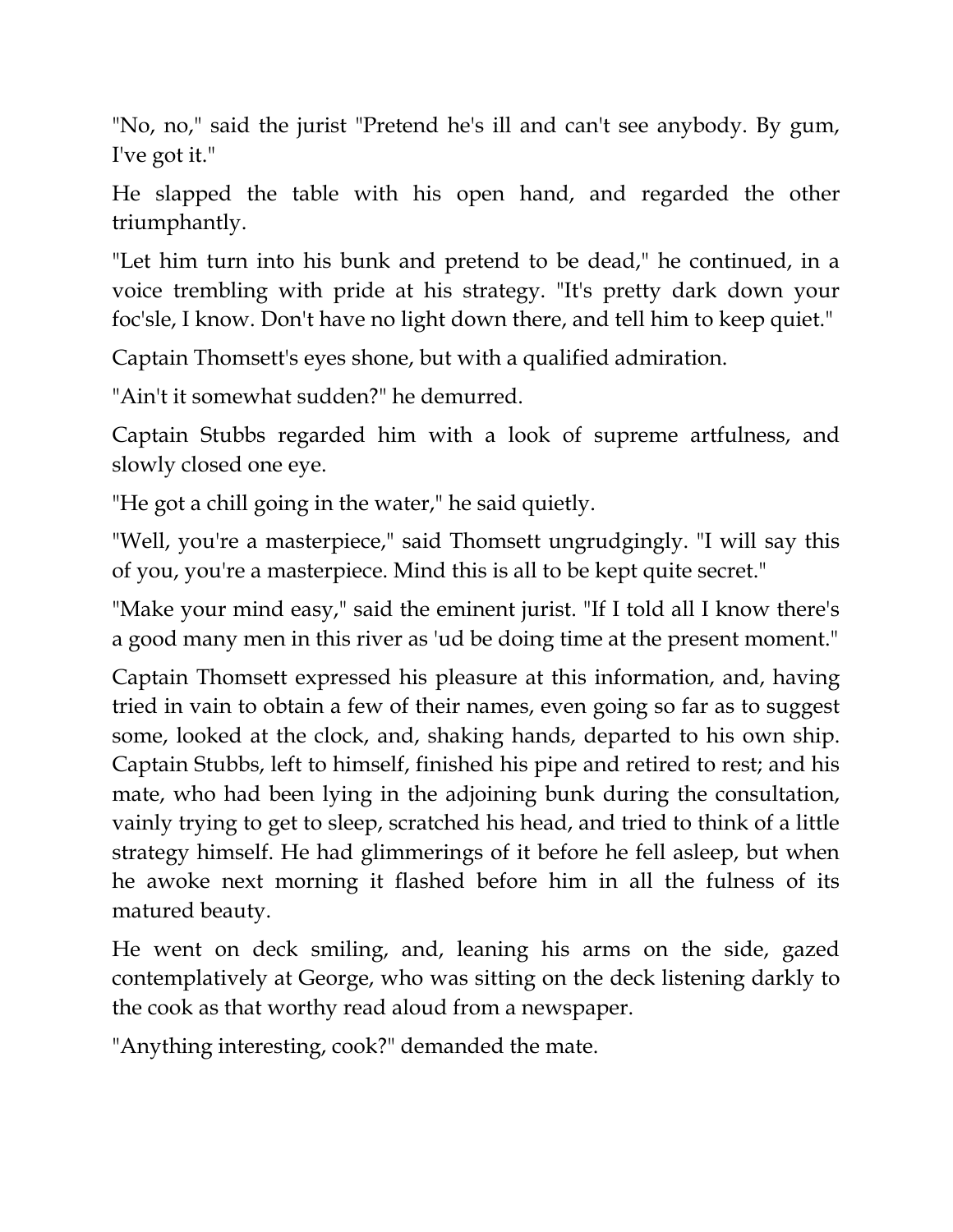"About George, sir," said the cook, stopping in his reading. "There's pictures of 'im too."

He crossed to the side, and, handing the paper to the mate, listened smilingly to the little ejaculations of surprise and delight of that deceitful man as he gazed upon the likenesses. "Wonderful," he said emphatically. "Wonderful. I never saw such a good likeness in my life, George. That'll be copied in every newspaper in London, and here's the name in full too— 'George Cooper, schooner John Henry, now lying off Limehouse.'"

He handed the paper back to the cook and turned away grinning as George, unable to control himself any longer, got up with an oath and went below to nurse his wrath in silence. A little later the mate of the brig, after a very confidential chat with his own crew, lit his pipe and, with a jaunty air, went ashore.

For the next hour or two George alternated between the foc'sle and the deck, from whence he cast harassed glances at the busy wharves ashore. The skipper, giving it as his own suggestion, acquainted him with the arrangements made in case of the worst, and George, though he seemed somewhat dubious about them, went below and put his bed in order.

"It's very unlikely she'll see that particular newspaper though," said the skipper encouragingly.

"People are sure to see what you don't want 'em to," growled George. "Somebody what knows us is sure to see it, an' show 'er."

"There's a lady stepping into a waterman's skiff now," said the skipper, glancing at the stairs. "That wouldn't be her, I s'pose?"

He turned to the seaman as he spoke, but the words had hardly left his lips before George was going below and undressing for his part.

"If anybody asks for me," he said, turning to the cook, who was regarding his feverish movements in much astonishment, "I'm dead."

"You're wot?" inquired the other.

"Dead," said George. "Dead. Died at ten o'clock this morning. D'ye understand, fat-head?"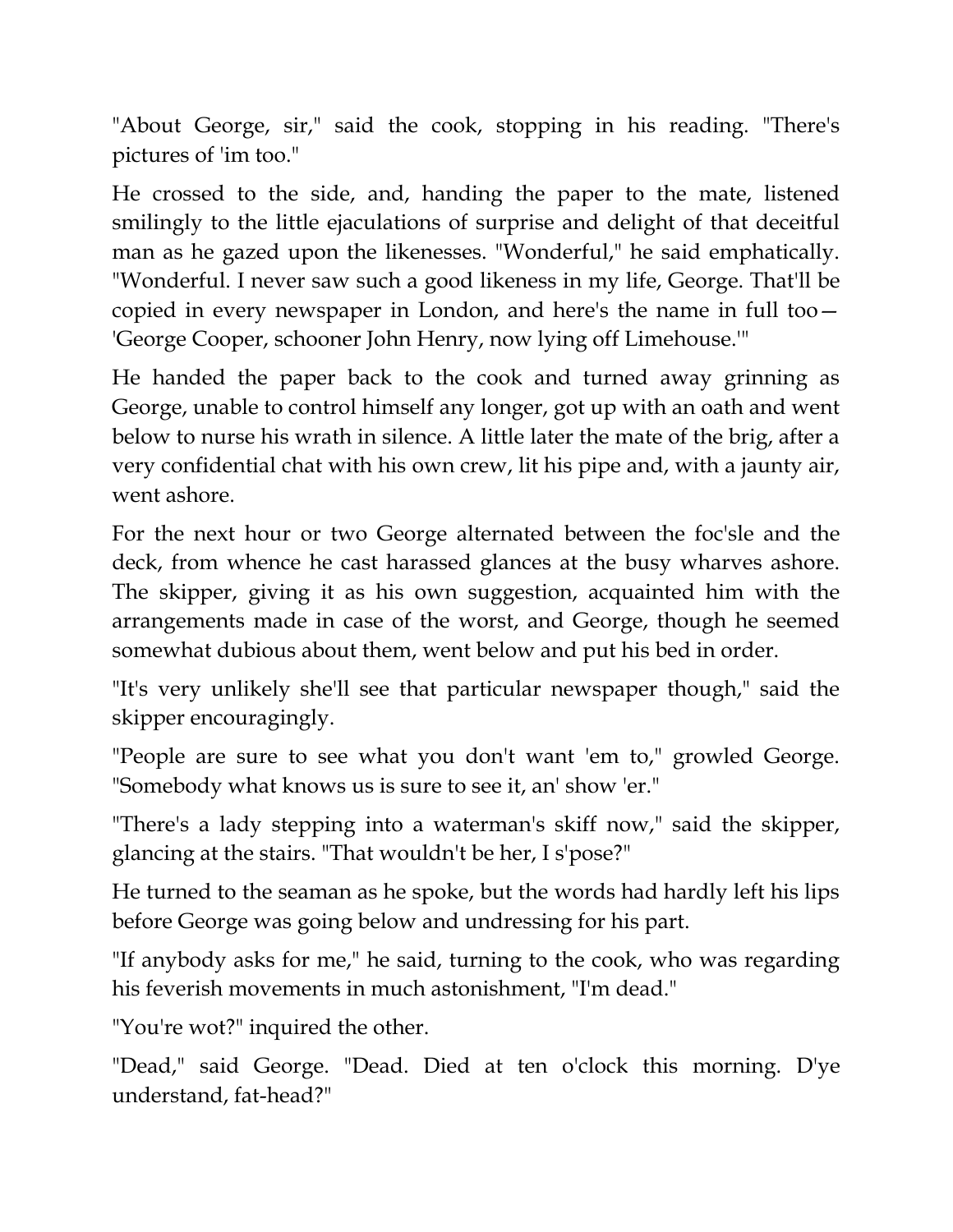"I can't say as 'ow I do," said the cook somewhat acrimoniously.

"Pass the word round that I'm dead," repeated George hurriedly. "Lay me out, cookie. I'll do as much for you one day."

Instead of complying the horrified cook rushed up on deck to tell the skipper that George's brain had gone; but, finding him in the midst of a hurried explanation to the men, stopped with greedy ears to listen. The skiff was making straight for the schooner, propelled by an elderly waterman in his shirt-sleeves, the sole passenger being a lady of ample proportions, who was watching the life of the river through a black veil.

In another minute the skiff bumped alongside, and the waterman standing in the boat passed the painter aboard. The skipper gazed at the fare and, shivering inwardly, hoped that George was a good actor.

"I want to see Mr. Cooper," said the lady grimly, as she clambered aboard, assisted by the waterman.

"I'm very sorry, but you can't see him, mum," said the skipper politely.

"Ho! carn't I?" said the lady, raising her voice a little. "You go an' tell him that his lawful wedded wife, what he deserted, is aboard."

"It 'ud be no good, mum," said the skipper, who felt the full dramatic force of the situation. "I'm afraid he wouldn't listen to you."

"Ho! I think I can persuade 'im a bit," said the lady, drawing in her lips. "Where is 'e?"

"Up aloft," said the skipper, removing his hat.

"Don't you give me none of your lies," said the lady, as she scanned both masts closely.

"He's dead," said the skipper solemnly.

His visitor threw up her arms and staggered back. The cook was nearest, and, throwing his arms round her waist, he caught her as she swayed. The mate, who was of a sympathetic nature, rushed below for whisky, as she sank back on the hatchway, taking the reluctant cook with her.

"Poor thing," said the skipper.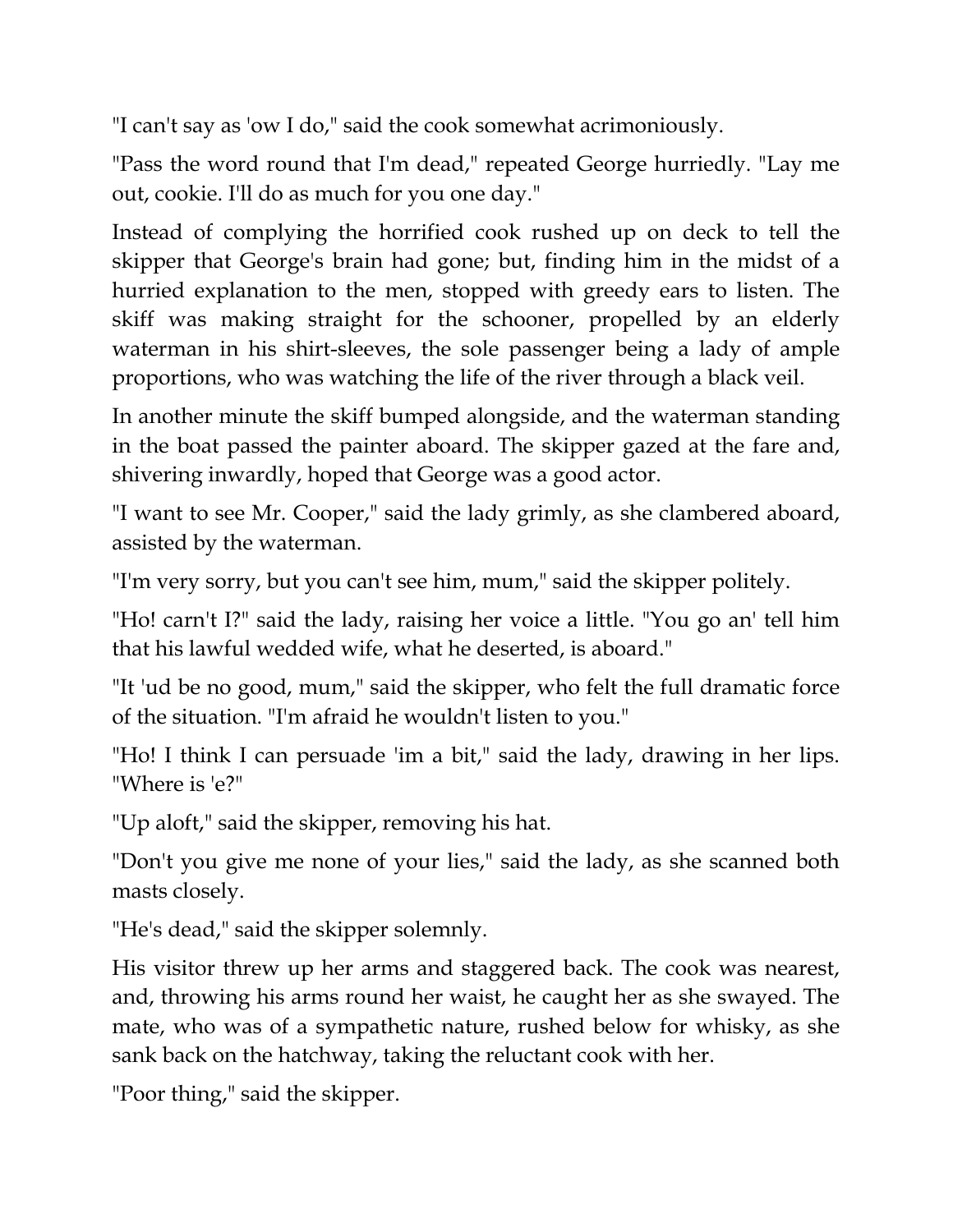"Don't 'old 'er so tight, cook," said one of the men. "There's no necessity to squeeze 'er."

"Pat 'er 'ands," said another.

"Pat 'em yourself," said the cook brusquely, as he looked up and saw the delight of the crew of the Endeavour, who were leaning over their vessel's side regarding the proceedings with much interest.

"Don't leave go of me," said the newly-made widow, as she swallowed the whisky, and rose to her feet.

"Stand by her, cook," said the skipper authoritatively.

"Ay, ay, sir," said the cook.

They formed a procession below, the skipper and mate leading; the cook with his fair burden, choking her sobs with a handkerchief, and the crew following.

"What did he die of?" she asked in a whisper broken with sobs.

"Chill from the water," whispered the skipper in response.

"I can't see 'im," she whispered. "It's so dark here. Has anybody got a match? Oh! here's some."

Before anybody could interfere she took a box from a locker, and, striking one, bent over the motionless George, and gazed at his tightly-closed eyes and open mouth in silence.

"You'll set the bed alight," said the mate in a low voice, as the end of the match dropped off.

"It won't hurt 'im," whispered the widow tearfully.

The mate, who had distinctly seen the corpse shift a bit, thought differently.

"Nothing 'll 'urt 'im now" whispered the widow, sniffing as she struck another match. "Oh! if he could only sit up 'and speak to me."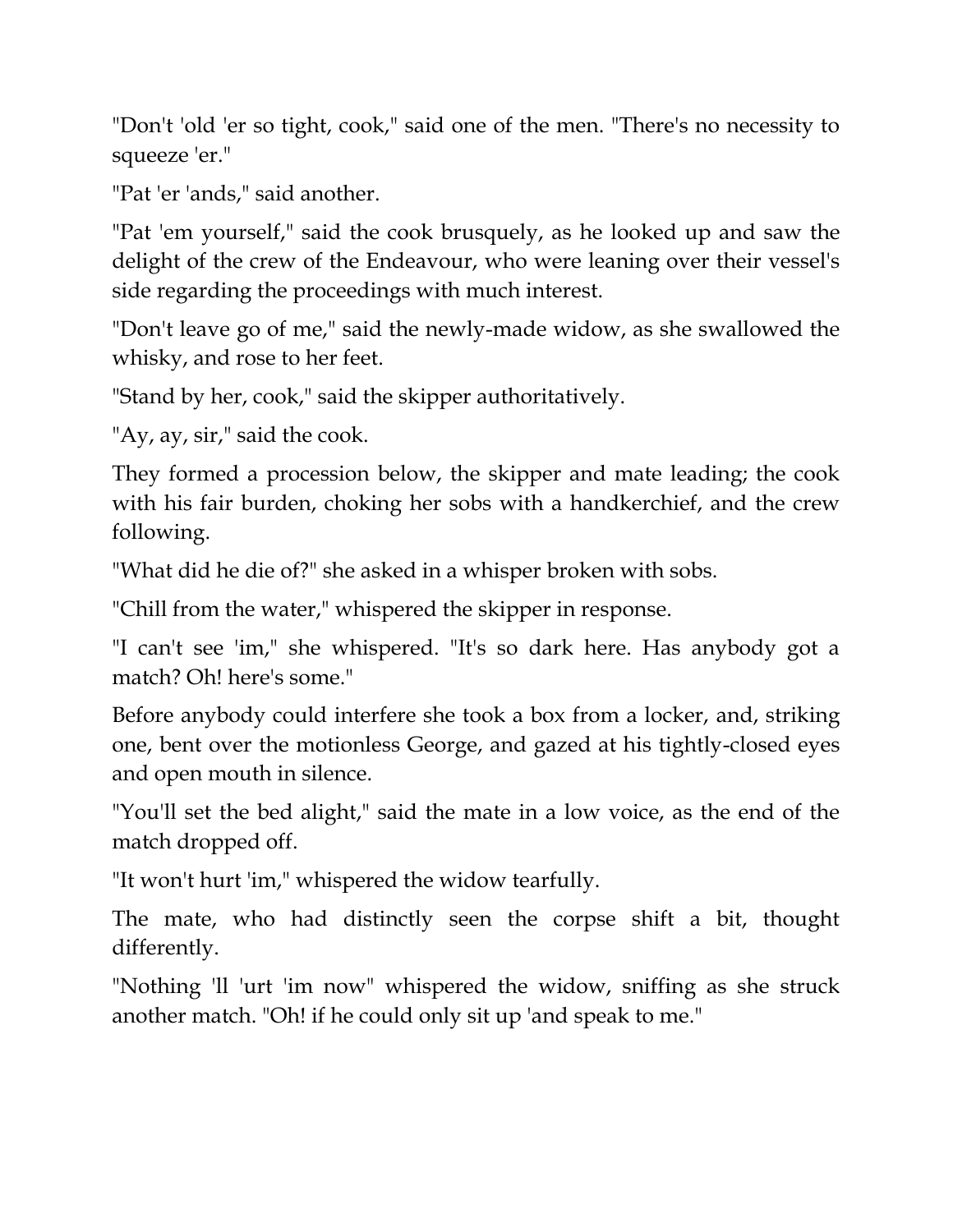For a moment the mate, who knew George's temper, thought it highly probable that he would, as the top of the second match fell between his shirt and his neck.

"Don't look any more," said the skipper anxiously; "you can't do him any good."

His visitor handed him the matches, and, for a short time, sobbed in silence.

"We've done all we could for him," said the skipper at length. "It 'ud be best for you to go home and lay down a bit."

"You're all very good, I'm sure," whispered the widow, turning away. "I'll send for him this evening."

They all started, especially the corpse.

"Eh?" said the skipper.

"He was a bad 'usband to me," she continued, still in the same sobbing whisper, "but I'll 'ave 'im put away decent."

"You'd better let us bury him," said the skipper. "We can do it cheaper than you can, perhaps?"

"No. I'll send for him this evening," said the lady. "Are they 'is clothes?"

"The last he ever wore," said the skipper pathetically, pointing to the heap of clothing. "There's his chest, pore chap, just as he left it."

The bereaved widow bent down, and, raising the lid, shook her head tearfully as she regarded the contents. Then she gathered up the clothes under her left arm, and, still sobbing, took his watch, his knife, and some small change from his chest, while the crew in dumb show inquired of the deceased, who was regarding her over the edge of the bunk, what was to be done.

"I suppose there was some money due to him?" she inquired, turning to the skipper.

"Matter of a few shillings," he stammered.

"I'll take them," she said, holding out her hand.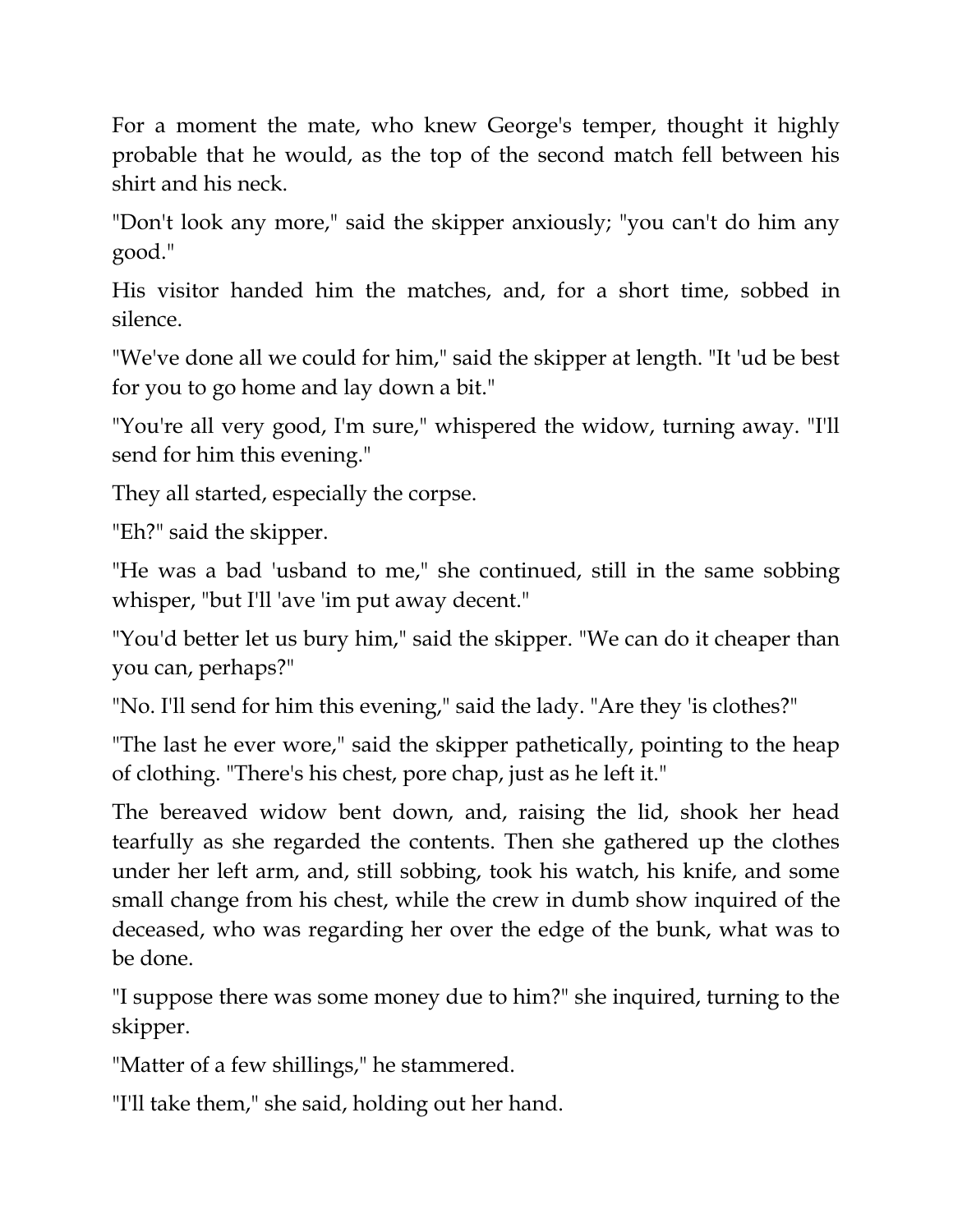The skipper put his hand in his pocket and, in his turn, looked inquiringly at the late lamented for guidance; but George had closed his eyes again to the world, and, after a moment's hesitation, he slowly counted the money into her hand.

She dropped the coins into her pocket, and, with a parting glance at the motionless figure in the bunk, turned away. The procession made its way on deck again, but not in the same order, the cook carefully bringing up the rear.

"If there's any other little things," she said, pausing at the side to get a firmer grip of the clothes under her arm.

"You shall have them," said the skipper, who had been making mental arrangements to have George buried before her return.

Apparently much comforted by this assurance, she allowed herself to be lowered into the boat, which was waiting. The excitement of the crew of the brig, who had been watching her movements with eager interest, got beyond the bounds of all decency as they saw her being pulled ashore with the clothes in her lap.

"You can come up now," said the skipper, as he caught sight of George's face at the scuttle.

"Has she gone?" inquired the seaman anxiously.

The skipper nodded, and a wild cheer rose from the crew of the brig as George came on deck in his scanty garments, and from behind the others peered cautiously over the side.

"Where is she?" he demanded.

The skipper pointed to the boat.

"That?" said George, starting. "That? That ain't my wife."

"Not your wife?" said the skipper, staring. "Whose is she then?"

"How the devil should I know?" said George, throwing discipline to the winds in his agitation. "It ain't my wife."

"P'raps it's one you've forgotten," suggested the skipper in a low voice.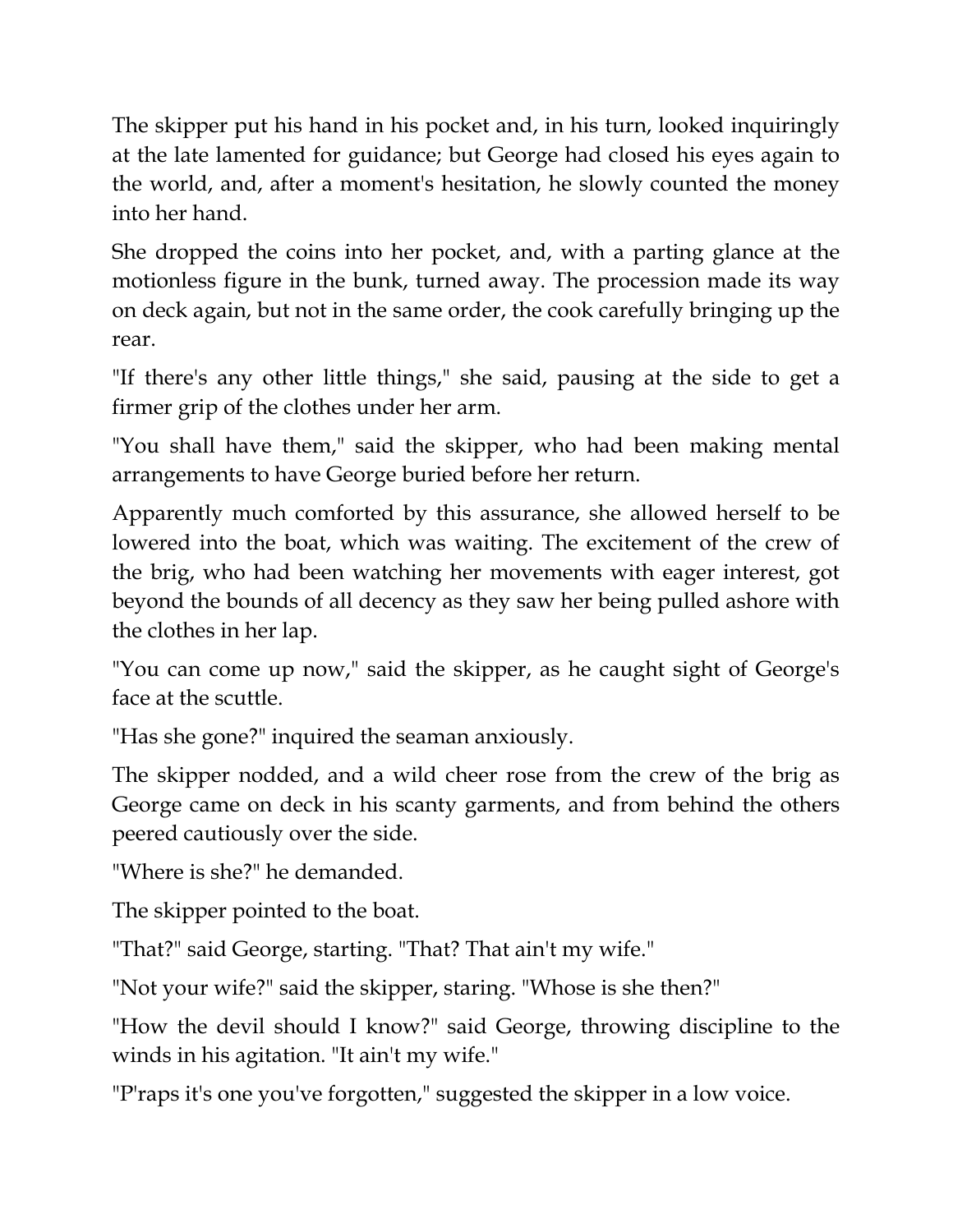George looked at him and choked. "I've never seen her before," he replied, "s'elp me. Call her back. Stop her."

The mate rushed aft and began to haul in the ship's boat, but George caught him suddenly by the arm.

"Never mind," he said bitterly; "better let her go. She seems to know too much for me. Somebody's been talking to her."

It was the same thought that was troubling the skipper, and he looked searchingly from one to the other for an explanation. He fancied that he saw it when he met the eye of the mate of the brig, and he paused irresolutely as the skiff reached the stairs, and the woman, springing ashore, waved the clothes triumphantly in the direction of the schooner and disappeared.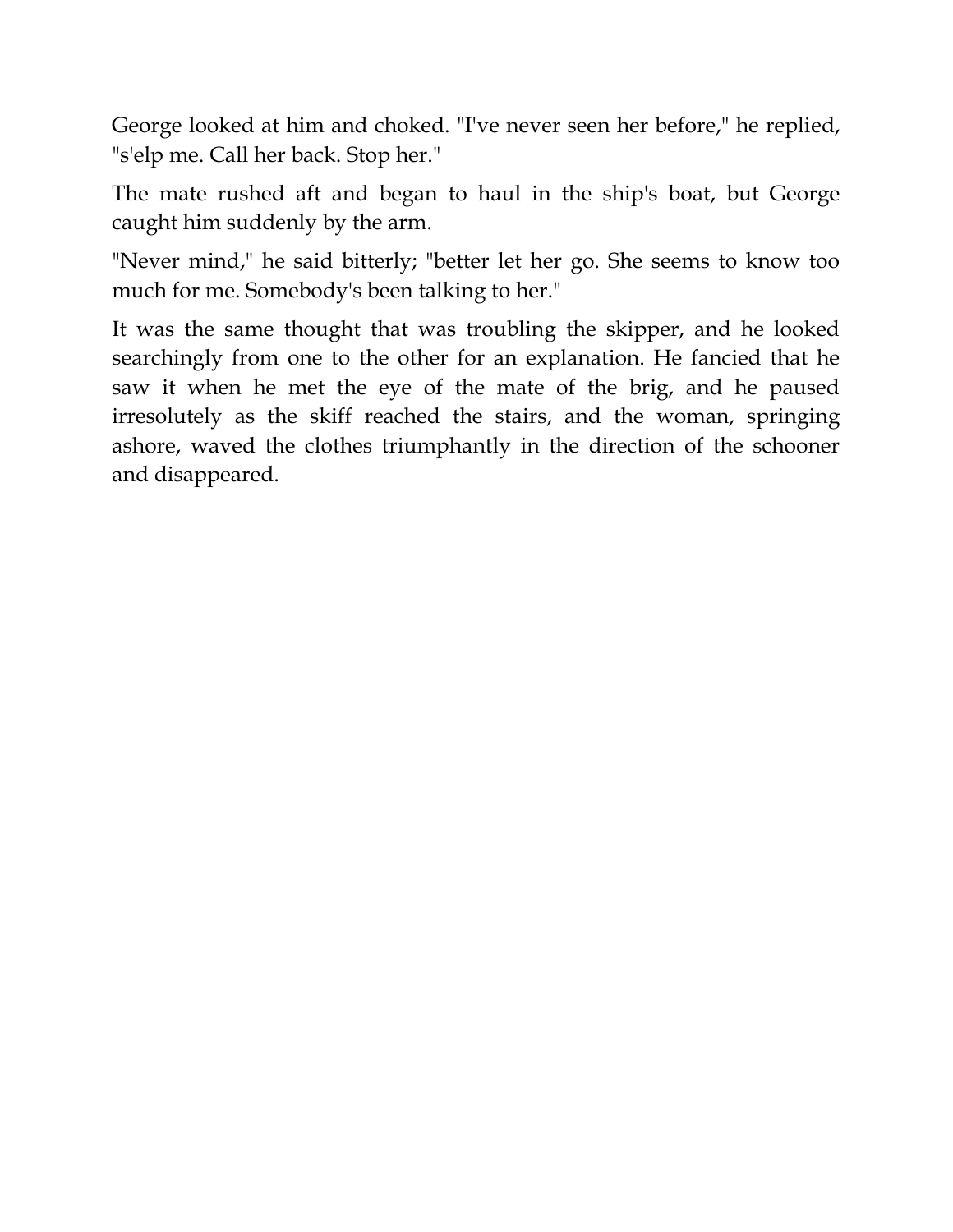## **AN INTERVENTION**

There was bad blood between the captain and mate who comprised the officers and crew of the sailing-barge "Swallow"; and the outset of their voyage from London to Littleport was conducted in glum silence. As far as the Nore they had scarcely spoken, and what little did pass was mainly in the shape of threats and abuse. Evening, chill and overcast, was drawing in; distant craft disappeared somewhere between the waste of waters and the sky, and the side-lights of neighbouring vessels were beginning to shine over the water. The wind, with a little rain in it, was unfavourable to much progress, and the trough of the sea got deeper as the waves ran higher and splashed by the barge's side.

"Get the side-lights out, and quick, you," growled the skipper, who was at the helm.

The mate, a black-haired, fierce-eyed fellow of about twenty-five, set about the task with much deliberation.

"And look lively, you lump," continued the skipper.

"I don't want none of your lip," said the mate furiously; "so don't you give me none."

The skipper yawned, and stretching his mighty frame laughed disagreeably. "You'll take what I give you, my lad," said he, "whether it's lip or fist."

"Lay a finger on me and I'll knife you," said the mate. "I ain't afraid of you, for all your size."

He put out the side-lights, casting occasional looks of violent hatred at the skipper, who, being a man of tremendous physique and rough tongue, had goaded his subordinate almost to madness.

"If you've done skulking," he cried, as he knocked the ashes out of his pipe, "come and take the helm."

The mate came aft and relieved him; and he stood for a few seconds taking a look round before going below. He dropped his pipe, and stooped to recover it; and in that moment the mate, with a sudden impulse, snatched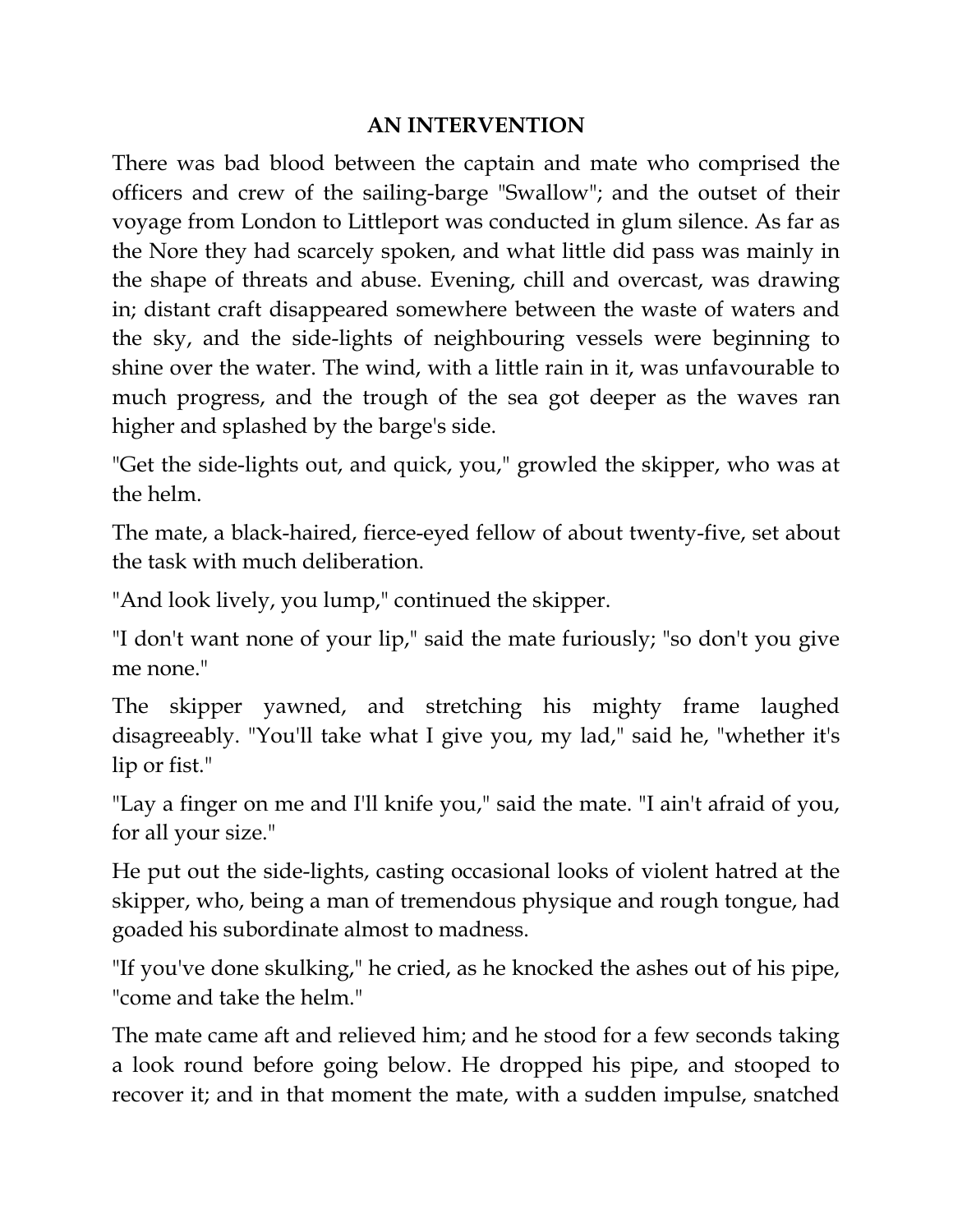up a handspike and dealt him a crashing blow on the head. Half-blinded and stunned by the blow, the man fell on his knees, and shielding his face with his hands, strove to rise. Before he could do so the mate struck wildly at him again, and with a great cry he fell backwards and rolled heavily overboard. The mate, with a sob in his breath, gazed wildly astern, and waited for him to rise. He waited: minutes seemed to pass, and still the body of the skipper did not emerge from the depths. He reeled back in a stupor; then he gave a faint cry as his eye fell on the boat, which was dragging a yard or two astern, and a figure which clung desperately to the side of it Before he had quite realised what had happened, he saw the skipper haul himself on to the stern of the boat and then roll heavily into it.

Panic-stricken at the sight, he drew his knife to cut the boat adrift, but paused as he reflected that she and her freight would probably be picked up by some passing vessel. As the thought struck him he saw the dim form of the skipper come towards the bow of the boat and, seizing the rope, begin to haul in towards the barge.

"Stop!" shouted the mate hoarsely; "stop! or I'll cut you loose."

The skipper let the rope go, and the boat pulled up with a jerk.

"I'm independent of you," the skipper shouted, picking up one of the loose boards from the bottom of the boat and brandishing it. "If there's any sea on I can keep her head to it with this. Cut away."

"If I let you come aboard," said the mate, "will you swear to let bygones be bygones?"

"No!" thundered the other. "Whether I come aboard or not don't make much difference. It'll be about twenty years for you, you murdering hound, when I get ashore."

The mate made no reply, but sat silently steering, keeping, however, a wary eye on the boat towing behind. He turned sick and faint as he thought of the consequences of his action, and vainly cast about in his mind for some means of escape.

"Are you going to let me come aboard?" presently demanded the skipper, who was shivering in his wet clothes.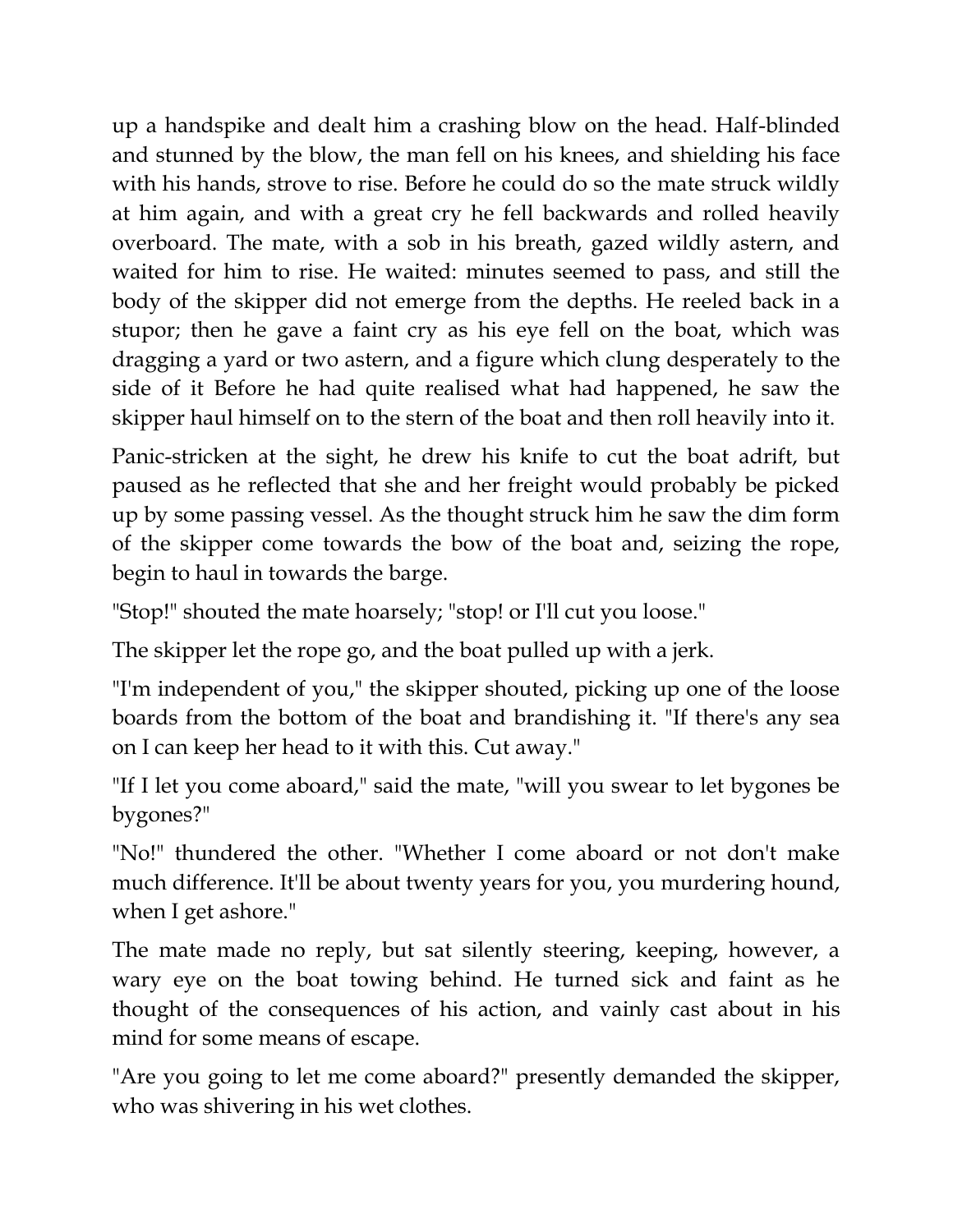"You can come aboard on my terms," repeated the mate doggedly.

"I'll make no terms with you," cried the other. "I hand you over to the police directly I get ashore, you mutinous dog. I've got a good witness in my head."

After this there was silence—silence unbroken through the long hours of the night as they slowly passed. Then the dawn came. The side-lights showed fainter and fainter in the water; the light on the mast shed no rays on the deck, but twinkled uselessly behind its glass. Then the mate turned his gaze from the wet, cheerless deck and heaving seas to the figure in the boat dragging behind. The skipper, who returned his gaze with a fierce scowl, was holding his wet handkerchief to his temple. He removed it as the mate looked, and showed a ghastly wound. Still, neither of them spoke. The mate averted his gaze, and sickened with fear as he thought of his position; and in that instant the skipper clutched the painter, and, with a mighty heave, sent the boat leaping towards the stern of the barge, and sprang on deck. The mate rose to his feet; but the other pushed him fiercely aside, and picking up the handspike, which lay on the raised top of the cabin, went below. Half an hour later he came on deck with a fresh suit of clothes on, and his head roughly bandaged, and standing in front of the mate, favoured him with a baleful stare.

"Gimme that helm," he cried.

The mate relinquished it.

"You dog!" snarled the other, "to try and kill a man when he wasn't looking, and then keep him in his wet clothes in the boat all night. Make the most o' your time. It'll be many a day before you see the sea again."

The mate groaned in spirit, but made no reply.

"I've wrote everything down with the time it happened," continued the other in a voice of savage satisfaction; "an' I've locked that handspike up in my locker. It's got blood on it."

"That's enough about it," said the mate, turning at last and speaking thickly. "What I've done I must put up with."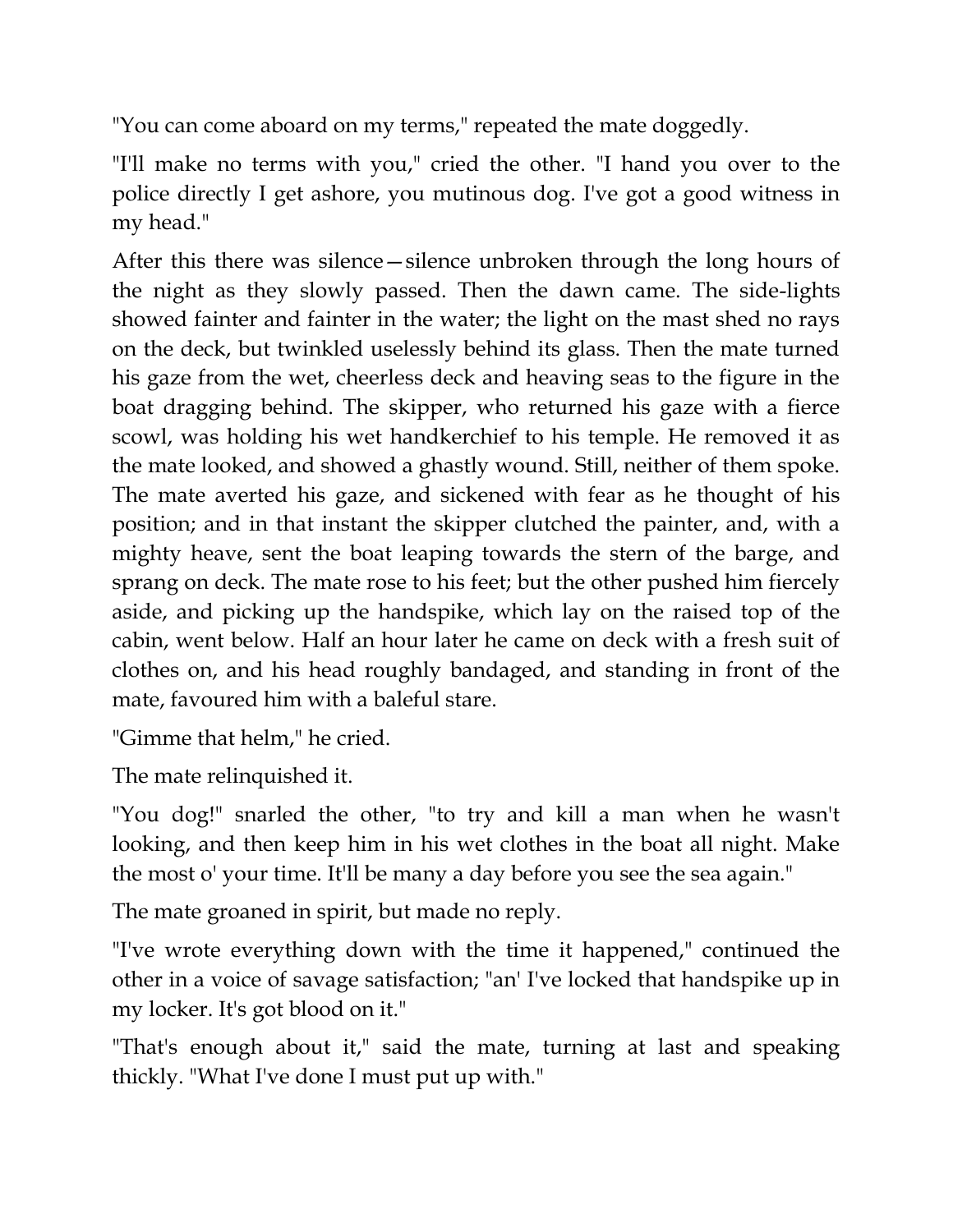He walked forward to end the discussion; but the skipper shouted out choice bits from time to time as they occurred to him, and sat steering and gibing, a gruesome picture of vengeance.

Suddenly he sprang to his feet with a sharp cry. "There's somebody in the water," he roared; "stand by to pick him up."

As he spoke he pointed with his left hand, and with his right steered for something which rose and fell lazily on the water a short distance from them.

The mate, following his outstretched arm, saw it too, and picking up a boat-hook stood ready, until they were soon close enough to distinguish the body of a man supported by a life-belt.

"Don't miss him," shouted the skipper.

The mate grasped the rigging with one hand, and leaning forward as far as possible stood with the hook poised. At first it seemed as though the object would escape them, but a touch of the helm in the nick of time just enabled the mate to reach. The hook caught in the jacket, and with great care he gradually shortened it, and drew the body close to the side.

"He's dead," said the skipper, as he fastened the helm and stood looking down into the wet face of the man. Then he stooped, and taking him by the collar of his coat dragged the streaming figure on to the deck.

"Take the helm," he said.

"Ay, ay," said the other; and the skipper disappeared below with his burden.

A moment later he came on deck again. "We'll take in sail and anchor. Sharp there!" he cried.

The mate went to his assistance. There was but little wind, and the task was soon accomplished, and both men, after a hasty glance round, ran below. The wet body of the sailor lay on a locker, and a pool of water was on the cabin floor.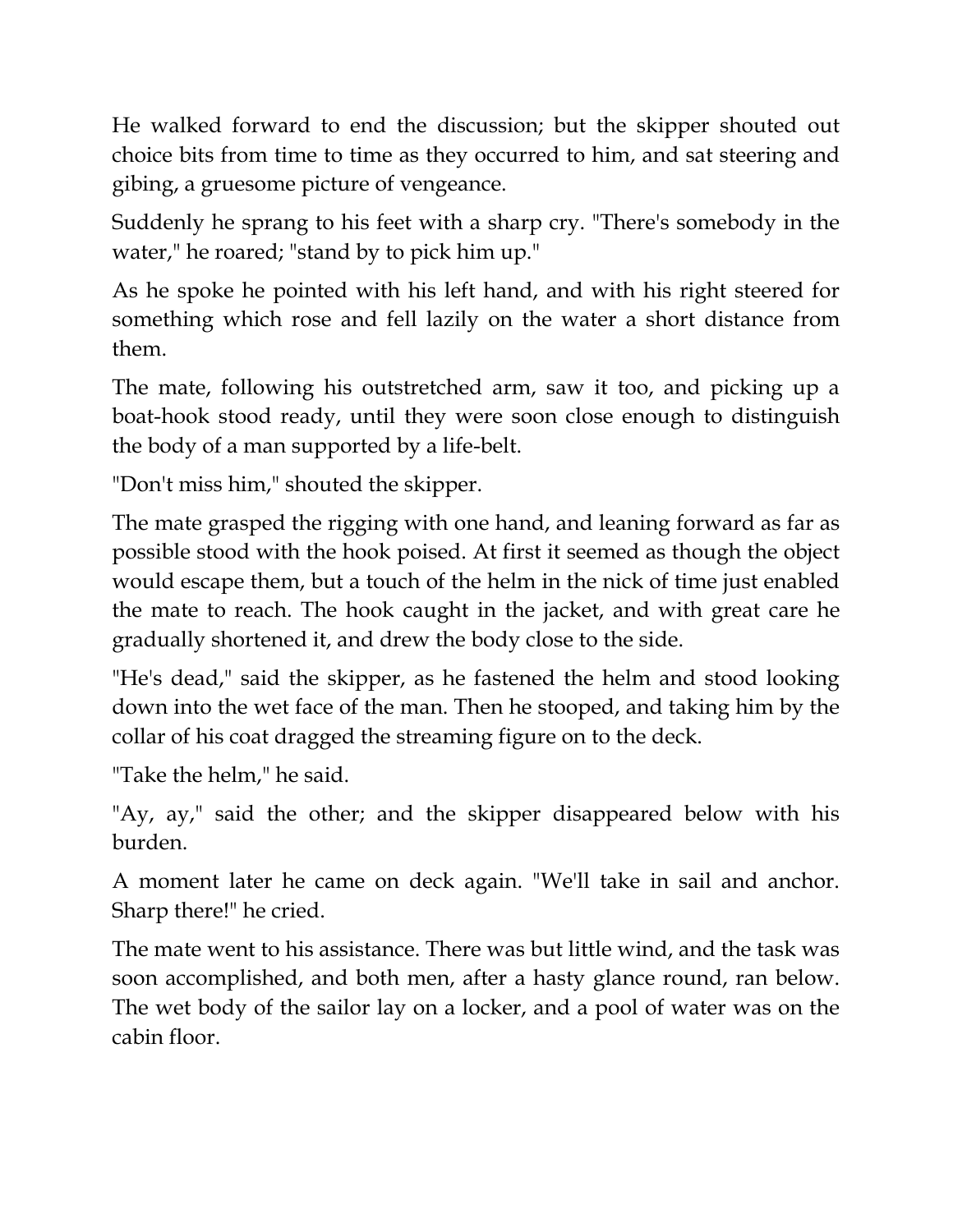The mate hastily swabbed up the water, and then lit the fire and put on the kettle; while the skipper stripped the sailor of his clothes, and flinging some blankets in front of the fire placed him upon them.

For a long time they toiled in silence, in the faint hope that life still remained in the apparently dead body.

"Poor devil!" said the skipper at length, and fell to rubbing again.

"I don't believe he's gone," said the mate, panting with his exertions. "He don't feel like a dead man."

Ten minutes later the figure stirred slightly, and the men talked in excited whispers as they worked. A faint sigh came from the lips of the sailor, and his eyes partly opened.

"It's all right, matey," said the skipper; "you lie still; we'll do the rest. Jem, get some coffee ready."

By the time it was prepared the partly drowned man was conscious that he was alive, and stared in a dazed fashion at the man who was using him so roughly. Conscious that his patient was improving rapidly, the latter lifted him in his arms and placed him in his own bunk, and proffered him some steaming hot coffee. He sipped a little, then lapsed into unconsciousness again. The two men looked at each other blankly.

"Some of 'em goes like that." said the skipper. "I've seen it afore. Just as you think they're pulling round they slip their cable."

"We must keep him warm," said the mate. "I don't see as we can do any more."

"We'll get under way again," said the other; and pausing to heap some more clothes over the sailor he went on deck, followed by the mate; and in a short time the Swallow was once more moving through the water. Then the skipper, leaving the mate at the helm, went below.

Half an hour passed.

"Go and see what you can make of him," said the skipper as he re-appeared and took the helm. "He keeps coming round a bit, and then just drifts back. Seems like as if he can't hook on to life. Don't seem to take no interest in it."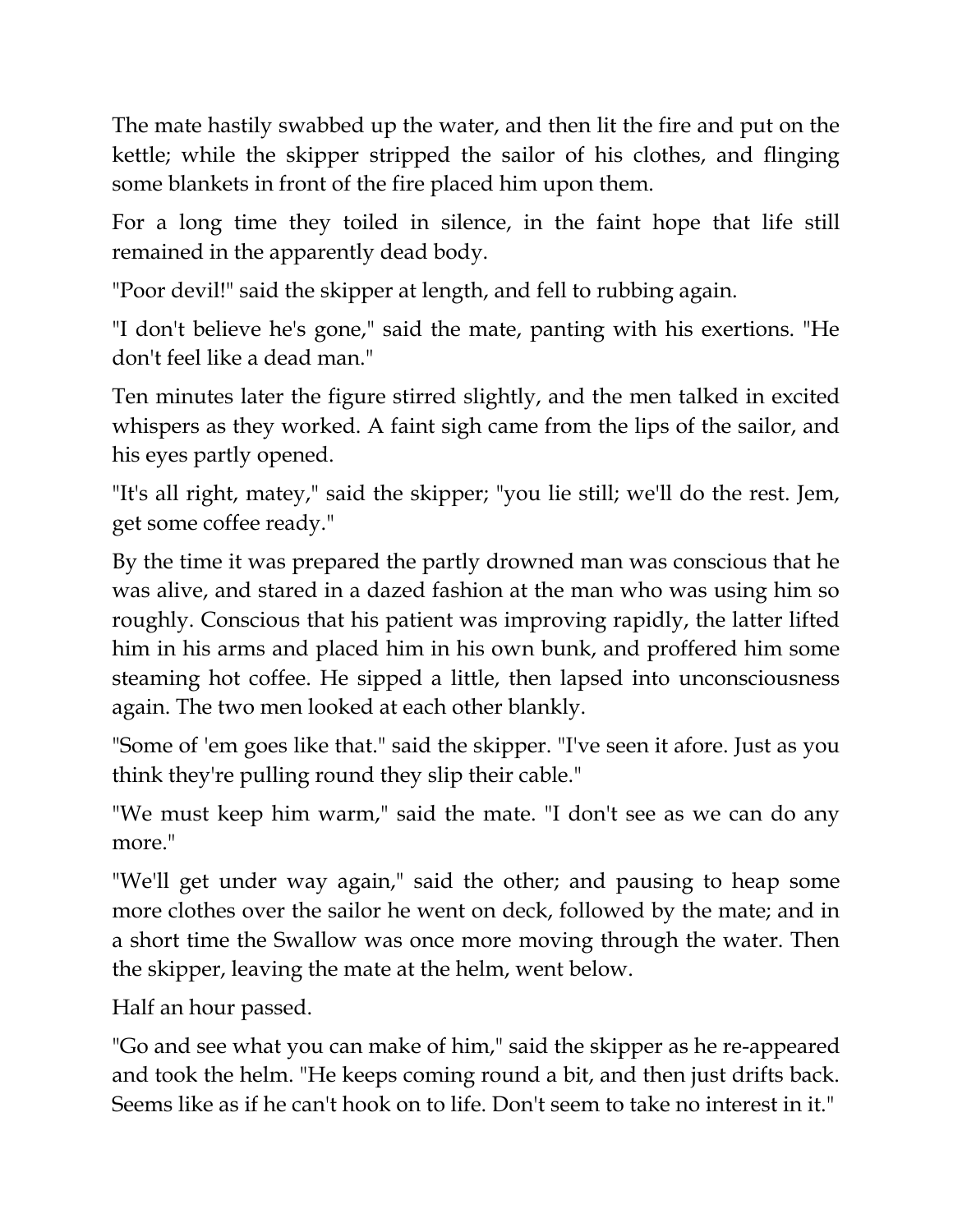The mate obeyed in silence; and for the remainder of the day the two men relieved each other at the bedside of the sailor. Towards evening, as they were entering the river which runs up to Littleport, he made decided progress under the skipper's ministrations; and the latter thrust his huge head up the hatchway and grinned in excusable triumph at the mate as he imparted the news. Then he suddenly remembered himself, and the smile faded. The light, too, faded from the mate's face.

"'Bout that mutiny and attempted murder," said the skipper, and paused as though waiting for the mate to contradict or qualify the terms; but he made no reply.

"I give you in charge as soon as we get to port," continued the other. "Soon as the ship's berthed, you go below."

"Ay, ay," said the mate, but without looking at him.

"Nice thing it'll be for your wife," said the skipper sternly. "You'll get no mercy from me."

"I don't expect none," said the mate huskily, "What I've done I'll stand to."

The reply on the skipper's lips merged into a grunt, and he went below. The sailor was asleep, and breathing gently and regularly; and after regarding him for some time the watcher returned to the deck and busied himself with certain small duties preparatory to landing.

Slowly the light faded out of the sky, and the banks of the river grew indistinct; and one by one the lights of Littleport came into view as they rounded the last bend of the river, and saw the little town lying behind its veil of masts and rigging. The skipper came aft and took the helm from the mate, and looked at him out of the corner of his eye, as he stood silently waiting with his hands by his side.

"Take in sail," said the skipper shortly; and leaving the helm a bit, ran to assist him. Five minutes later the Swallow was alongside of the wharf, and then, everything made fast and snug, the two men turned and faced each other.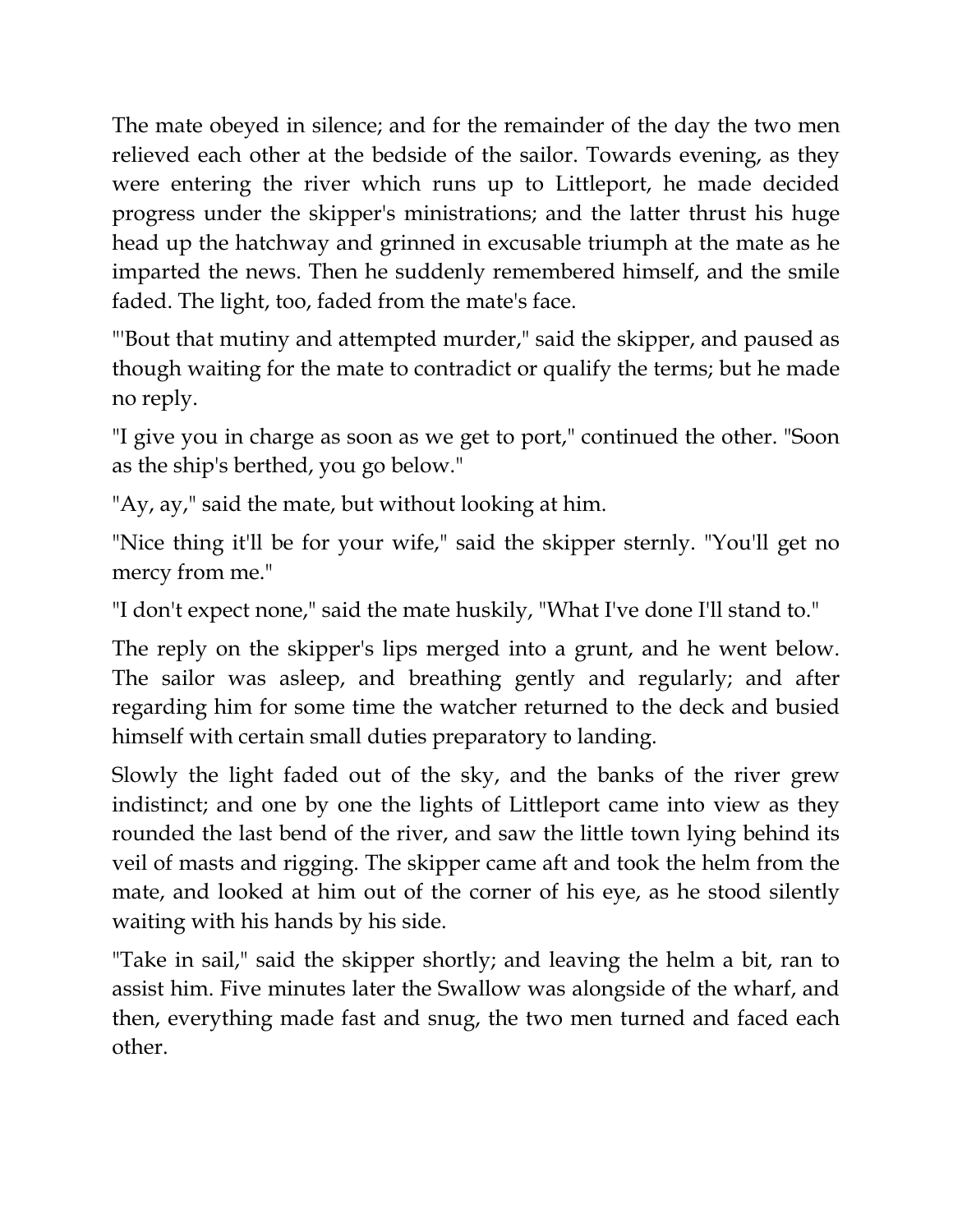"Go below," said the skipper sternly. The mate walked off. "And take care of that chap. I'm going ashore. If anybody asks you about these scratches, I got 'em in a row down Wapping—D'ye hear?"

The mate heard, but there was a thickness in his throat which prevented him from replying promptly. By the time he had recovered his voice the other had disappeared over the edge of the wharf, and the sound of his retreating footsteps rang over the cobblestone quay. The mate in a bewildered fashion stood for a short time motionless; then he turned, and drawing a deep breath, went below.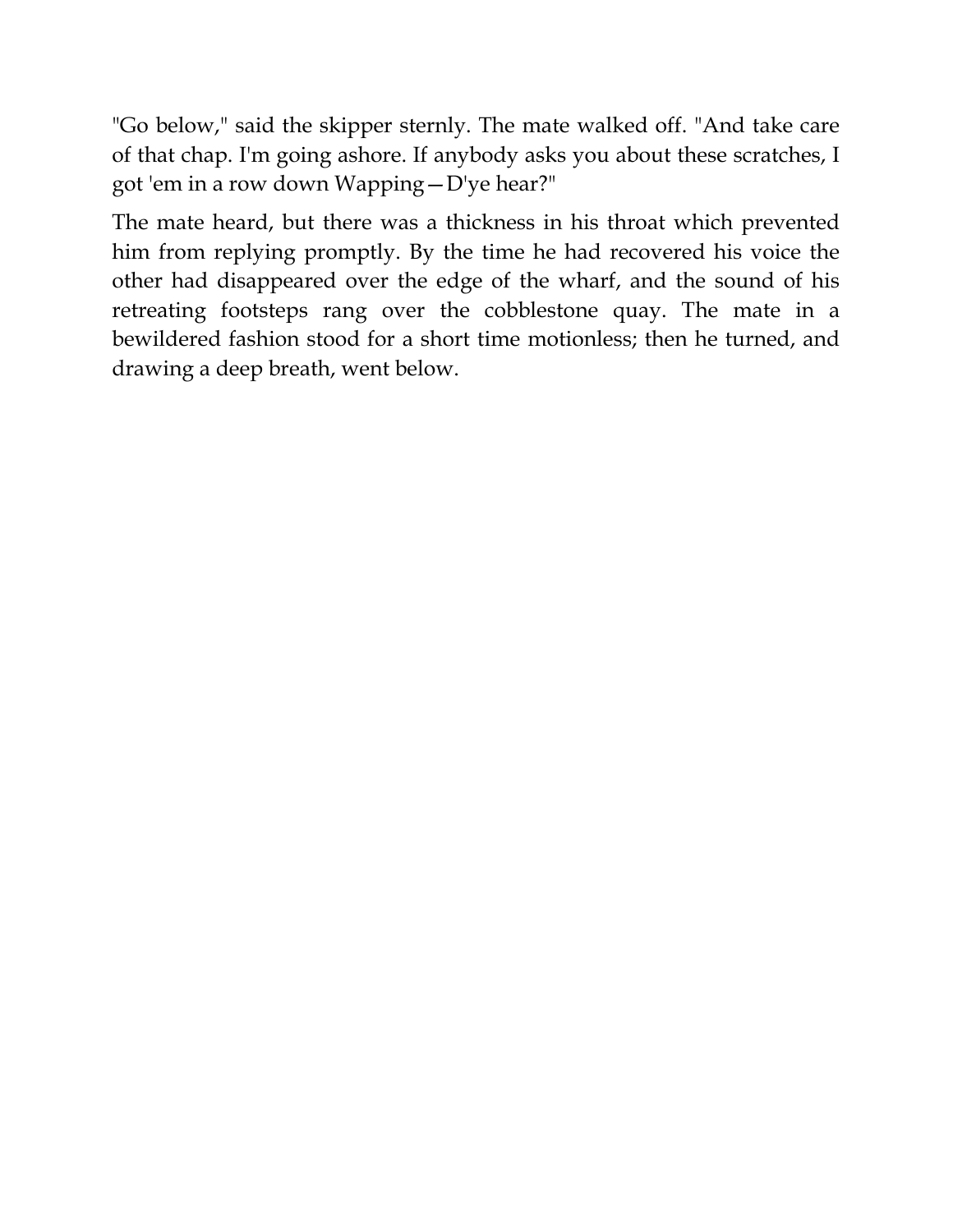## **THE GREY PARROT**

The Chief Engineer and the Third sat at tea on the s.s. Curlew in the East India Docks. The small and not over-clean steward having placed everything he could think of upon the table, and then added everything the Chief could think of, had assiduously poured out two cups of tea and withdrawn by request. The two men ate steadily, conversing between bites, and interrupted occasionally by a hoarse and sepulchral voice, the owner of which, being much exercised by the sight of the food, asked for it, prettily at first, and afterwards in a way which at least compelled attention.

"That's pretty good for a parrot," said the Third critically. "Seems to know what he's saying too. No, don't give it anything. It'll stop if you do."

"There's no pleasure to me in listening to coarse language," said the Chief with dignity.

He absently dipped a piece of bread and butter in the Third's tea, and losing it chased it round and round the bottom of the cap with his finger, the Third regarding the operation with an interest and emotion which he was at first unable to understand.

"You'd better pour yourself out another cup," he said thoughtfully as he caught the Third's eye.

"I'm going to," said the other dryly.

"The man I bought it off," said the Chief, giving the bird the sop, "said that it was a perfectly respectable parrot and wouldn't know a bad word if it heard it I hardly like to give it to my wife now."

"It's no good being too particular," said the Third, regarding him with an ill-concealed grin; "that's the worst of all you young married fellows. Seem to think your wife has got to be wrapped up in brown paper. Ten chances to one she'll be amused."

The Chief shrugged his shoulders disdainfully. "I bought the bird to be company for her," he said slowly; "she'll be very lonesome without me, Rogers."

"How do you know?" inquired the other.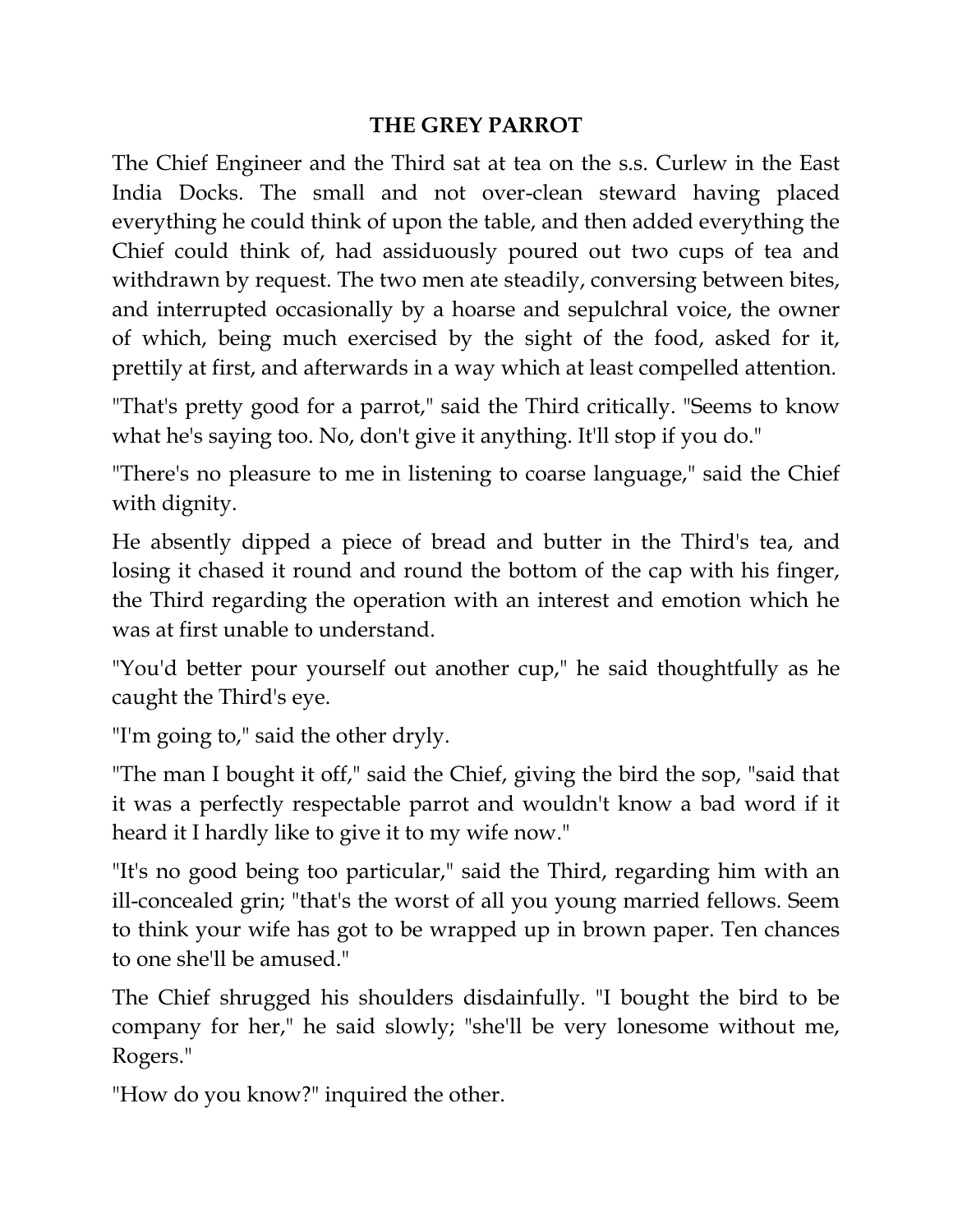"She said so," was the reply.

"When you've been married as long as I have," said the Third, who having been married some fifteen years felt that their usual positions were somewhat reversed, "you'll know that generally speaking they're glad to get rid of you."

"What for?" demanded the Chief in a voice that Othello might have envied.

"Well, you get in the way a bit," said Rogers with secret enjoyment; "you see you upset the arrangements. House-cleaning and all that sort of thing gets interrupted. They're glad to see you back at first, and then glad to see the back of you."

"There's wives and wives," said the bridegroom tenderly.

"And mine's a good one," said the Third, "registered A1 at Lloyd's, but she don't worry about me going away. Your wife's thirty years younger than you, isn't she?"

"Twenty-five," corrected the other shortly. "You see what I'm afraid of is, that she'll get too much attention."

"Well, women like that," remarked the Third.

"But I don't, damn it," cried the Chief hotly. "When I think of it I get hot all over. Boiling hot."

"That won't last," said the other reassuringly; "you won't care twopence this time next year."

"We're not all alike," growled the Chief; "some of us have got finer feelings than others have. I saw the chap next door looking at her as we passed him this morning."

"Lor'," said the Third.

"I don't want any of your damned impudence," said the Chief sharply. "He put his hat on straighter when he passed us. What do you think of that?"

"Can't say," replied the other with commendable gravity; "it might mean anything."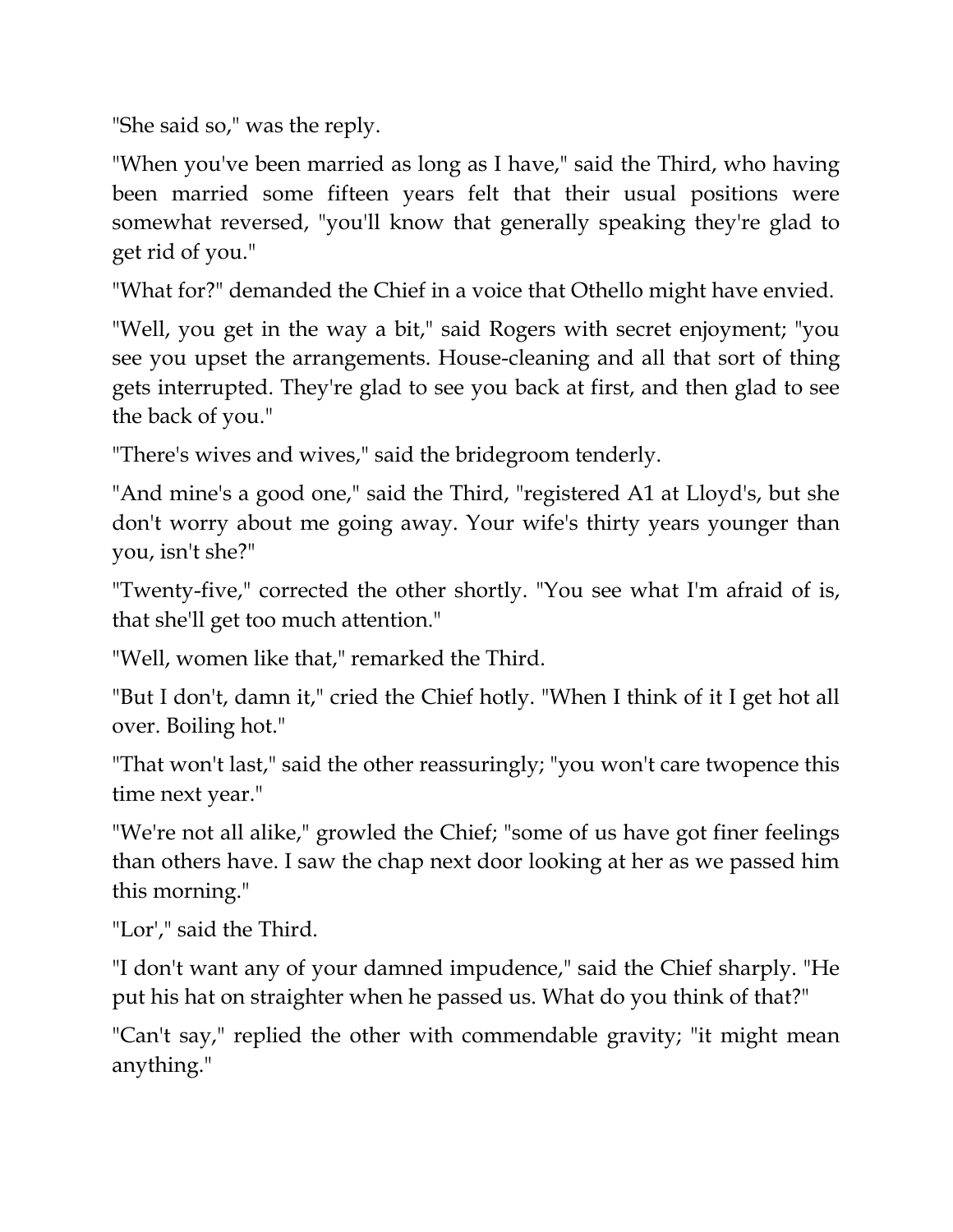"If he has any of his nonsense while I'm away I'll break his neck," said the Chief passionately. "I shall know of it."

The other raised his eyebrows.

"I've asked the landlady to keep her eyes open a bit," said the Chief. "My wife was brought up in the country, and she's very young and simple, so that it is quite right and proper for her to have a motherly old body to look after her."

"Told your wife?" queried Rogers.

"No," said the other. "Fact is, I've got an idea about that parrot. I'm going to tell her it's a magic bird, and will tell me everything she does while I'm away. Anything the landlady tells me I shall tell her I got from the parrot. For one thing, I don't want her to go out after seven of an evening, and she's promised me she won't. If she does I shall know, and pretend that I know through the parrot What do you think of it?"

"Think of it?" said the Third, staring at him. "Think of it? Fancy a man telling a grown-up woman a yarn like that!"

"She believes in warnings and death-watches, and all that sort of thing," said the Chief, "so why shouldn't she?"

"Well, you'll know whether she believes in it or not when you come back," said Rogers, "and it'll be a great pity, because it's a beautiful talker."

"What do you mean?" said the other.

"I mean it'll get its little neck wrung," said the Third.

"Well, we'll see," said Gannett. "I shall know what to think if it does die."

"I shall never see that bird again," said Rogers, shaking his head as the Chief took up the cage and handed it to the steward, who was to accompany him home with it.

The couple left the ship and proceeded down the East India Dock Road side by side, the only incident being a hot argument between a constable and the engineer as to whether he could or could not be held responsible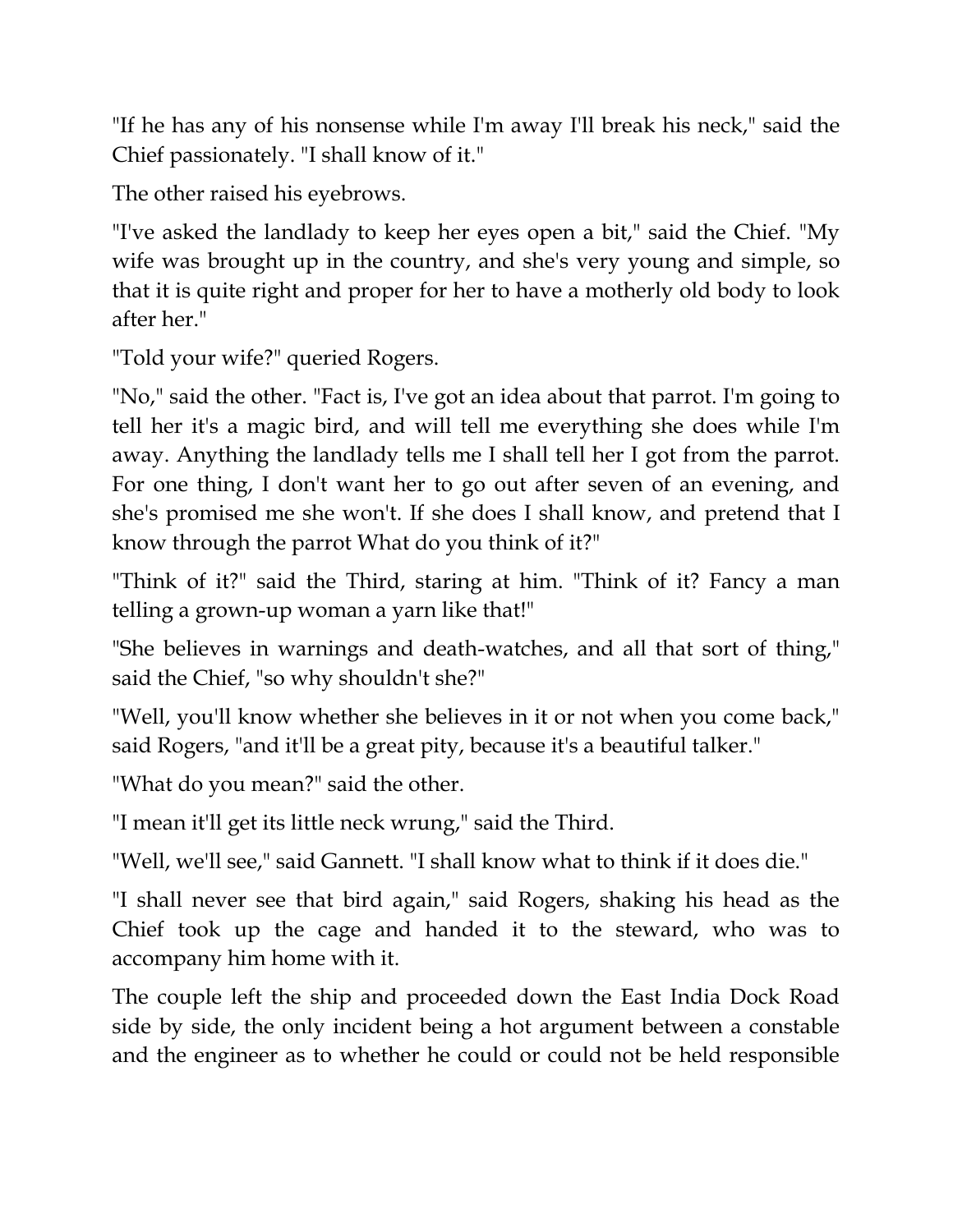for the language in which the parrot saw fit to indulge when the steward happened to drop it.

The engineer took the cage at his door, and, not without some misgivings, took it upstairs into the parlour and set it on the table. Mrs. Gannett, a simple-looking woman, with sleepy brown eyes and a docile manner, clapped her hands with joy.

"Isn't it a beauty?" said Mr. Gannett, looking at it; "I bought it to be company for you while I'm away."

"You're too good to me, Jem," said his wife. She walked all round the cage admiring it, the parrot, which was of a highly suspicious and nervous disposition, having had boys at its last place, turning with her. After she had walked round him five times he got sick of it, and in a simple sailorly fashion said so.

"Oh, Jem," said his wife.

"It's a beautiful talker," said Gannett hastily, "and it's so clever that it picks up everything it hears, but it'll soon forget it."

"It looks as though it knows what you are saying," said his wife. "Just look at it, the artful thing."

The opportunity was too good to be missed, and in a few straightforward lies the engineer acquainted Mrs. Gannett of the miraculous powers with which he had chosen to endow it.

"But you don't believe it?" said his wife, staring at him open-mouthed.

"I do," said the engineer firmly.

"But how can it know what I'm doing when I'm away?" persisted Mrs. Gannett.

"Ah, that's its secret," said the engineer; "a good many people would like to know that, but nobody has found out yet. It's a magic bird, and when you've said that you've said all there is to say about it."

Mrs. Gannett, wrinkling her forehead, eyed the marvellous bird curiously.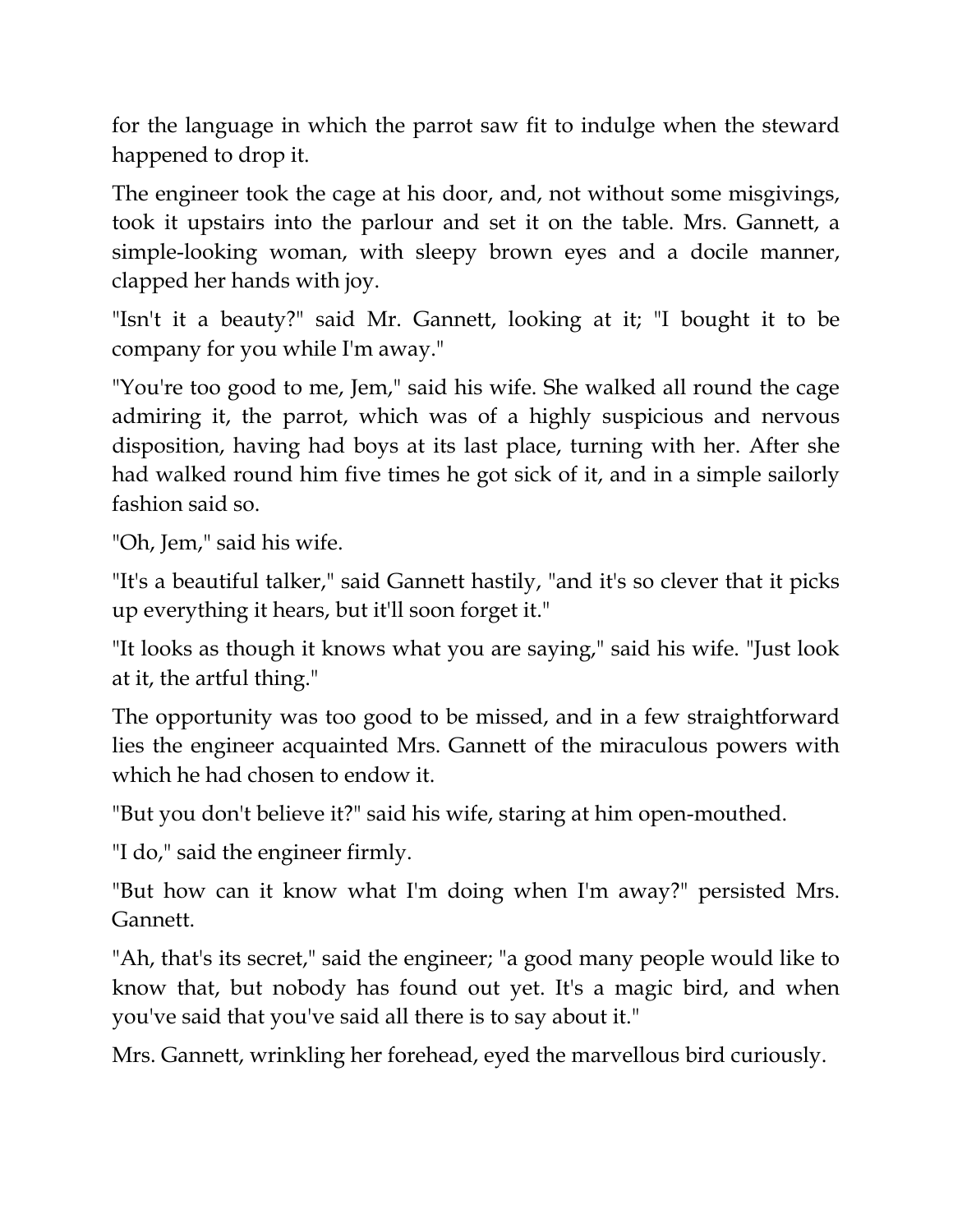"You'll find it's quite true," said Gannett; "when I come back that bird'll be able to tell me how you've been and all about you. Everything you've done during my absence."

"Good gracious!" said the astonished Mrs. Gannett.

"If you stay out after seven of an evening, or do anything else that I shouldn't like, that bird'll tell me," continued the engineer impressively. "It'll tell me who comes to see you, and in fact it will tell me everything you do while I'm away."

"Well, it won't have anything bad to tell of me," said Mrs. Gannett composedly, "unless it tells lies."

"It can't tell lies," said her husband confidently, "and now, if you go and put your bonnet on, we'll drop in at the theatre for half an hour."

It was a prophetic utterance, for he made such a fuss over the man next to his wife offering her his opera-glasses, that they left, at the urgent request of the management, in almost exactly that space of time.

"You'd better carry me about in a bandbox," said Mrs. Gannett wearily as the outraged engineer stalked home beside her. "What harm was the man doing?"

"You must have given him some encouragement," said Mr. Gannett fiercely—"made eyes at him or something. A man wouldn't offer to lend a lady his opera-glasses without."

Mrs. Gannett tossed her head—and that so decidedly, that a passing stranger turned his head and looked at her. Mr. Gannett accelerated his pace, and taking his wife's arm, led her swiftly home with a passion too great for words.

By the morning his anger had evaporated, but his misgivings remained. He left after breakfast for the Curlew, which was to sail in the afternoon, leaving behind him copious instructions, by following which his wife would be enabled to come down and see him off with the minimum exposure of her fatal charms.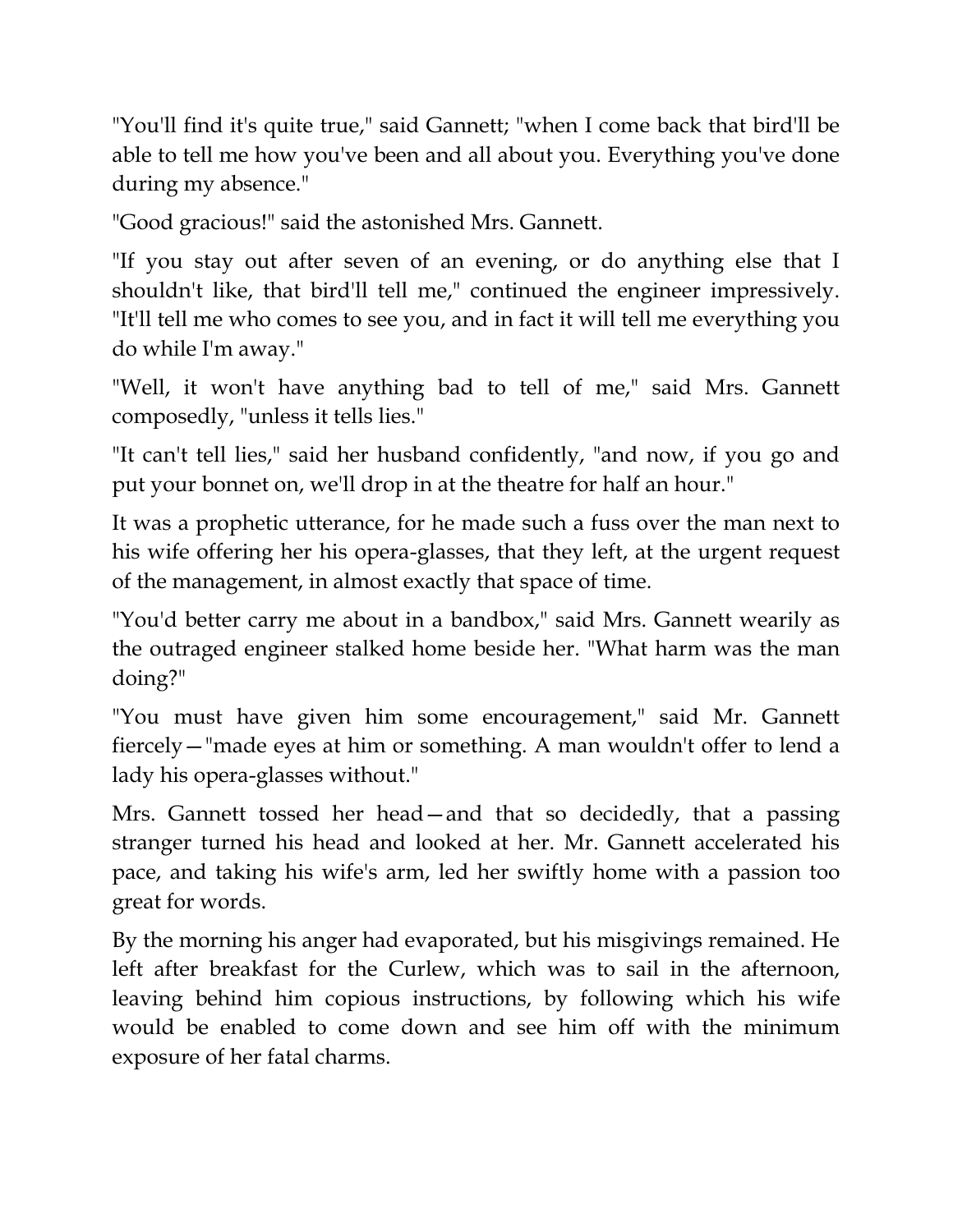Left to herself Mrs. Gannett dusted the room, until, coming to the parrot's cage, she put down the duster and eyed its eerie occupant curiously. She fancied that she saw an evil glitter in the creature's eye, and the knowing way in which it drew the film over it was as near an approach to a wink as a bird could get.

She was still looking at it when there was a knock at the door, and a bright little woman—rather smartly dressed—bustled into the room, and greeted her effusively.

"I just came to see you, my dear, because I thought a little outing would do me good," she said briskly; "and if you've no objection I'll come down to the docks with you to see the boat off."

Mrs. Gannett assented readily. It would ease the engineer's mind, she thought, if he saw her with a chaperon.

"Nice bird," said Mrs. Cluffins, mechanically bringing her parasol to the charge.

"Don't do that," said her friend hastily.

"Why not?" said the other.

"Language!" said Mrs. Gannett solemnly.

"Well, I must do something to it," said Mrs. Cluffins restlessly.

She held the parasol near the cage and suddenly opened it. It was a flaming scarlet, and for the moment the shock took the parrot's breath away.

"He don't mind that," said Mrs. Gannett.

The parrot, hopping to the farthest corner of the bottom of his cage, said something feebly. Finding that nothing dreadful happened, he repeated his remark somewhat more boldly, and, being convinced after all that the apparition was quite harmless and that he had displayed his craven spirit for nothing, hopped back on his perch and raved wickedly.

"If that was my bird," said Mrs. Cluffins, almost as scarlet as her parasol, "I should wring its neck."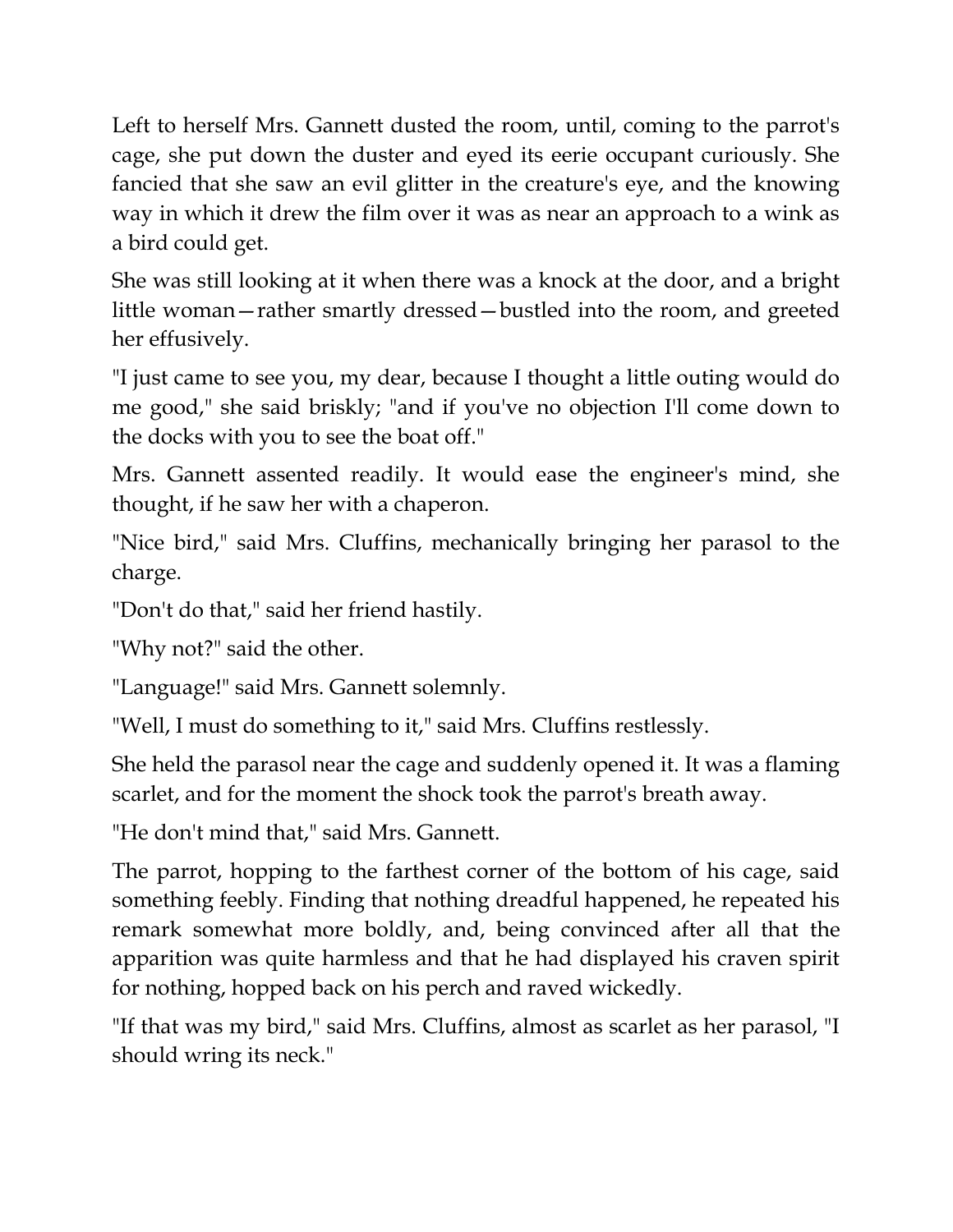"No, you wouldn't," said Mrs. Gannett solemnly. And having quieted the bird by throwing a cloth over its cage, she explained its properties.

"What!" said Mrs. Cluffins, unable to sit still in her chair. "You mean to tell me your husband said that!"

Mrs. Gannett nodded.

"He's awfully jealous of me," she said with a slight simper.

"I wish he was my husband," said Mrs. Cluffins in a thin, hard voice. "I wish C. would talk to me like that I wish somebody would try and persuade C. to talk to me like that."

"It shows he's fond of me," said Mrs. Gannett, looking down.

Mrs. Cluffins jumped up, and snatching the cover off the cage, endeavoured, but in vain, to get the parasol through the bars.

"And you believe that rubbish!" she said scathingly. "Boo, you wretch!"

"I don't believe it," said her friend, taking her gently away and covering the cage hastily just as the bird was recovering, "but I let him think I do."

"I call it an outrage," said Mrs. Cluffins, waving the parasol wildly. "I never heard of such a thing; I'd like to give Mr. Gannett a piece of my mind. Just about half an hour of it. He wouldn't be the same man afterwards—I'd parrot him."

Mrs. Gannett, soothing her agitated friend as well as she was able, led her gently to a chair and removed her bonnet, and finding that complete recovery was impossible while the parrot remained in the room, took that wonder-working bird outside.

By the time they had reached the docks and boarded the Curlew Mrs. Cluffins had quite recovered her spirits. She roamed about the steamer asking questions, which savoured more of idle curiosity than a genuine thirst for knowledge, and was at no pains to conceal her opinion of those who were unable to furnish her with satisfactory replies.

"I shall think of you every day, Jem," said Mrs. Gannett tenderly.

"I shall think of you every minute," said the engineer reproachfully.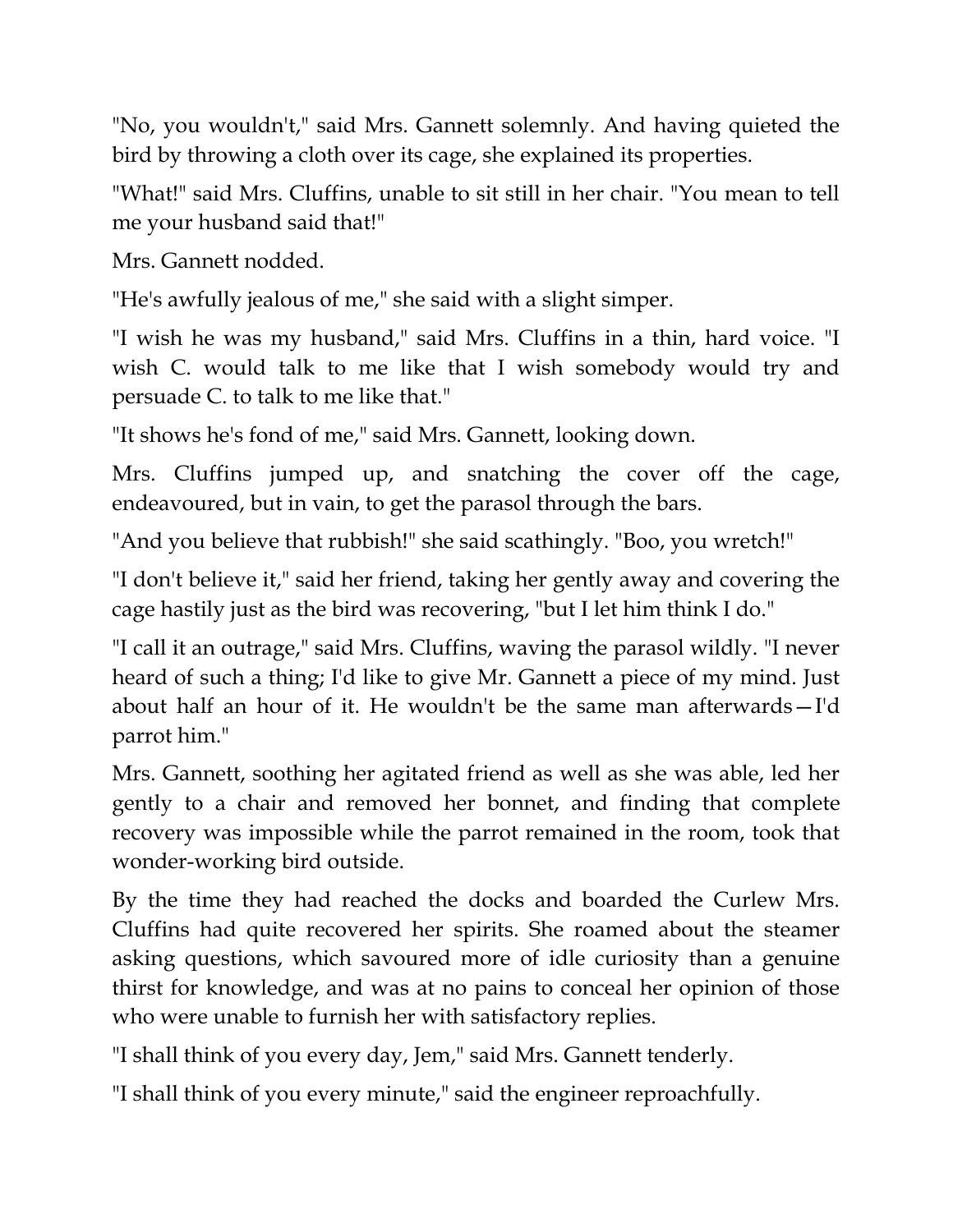He sighed gently and gazed in a scandalised fashion at Mrs. Cluffins, who was carrying on a desperate flirtation with one of the apprentices.

"She's very light-hearted," said his wife, following the direction of his eyes.

"She is," said Mr. Gannett curtly, as the unconscious Mrs. Cluffins shut her parasol and rapped the apprentice playfully with the handle. "She seems to be on very good terms with Jenkins, laughing and carrying on. I don't suppose she's ever seen him before."

"Poor young things," said Mrs. Cluffins solemnly, as she came up to them. "Don't you worry, Mr. Gannett; I'll look after her and keep her from moping."

"You're very kind," said the engineer slowly.

"We'll have a jolly time," said Mrs. Cluffins. "I often wish my husband was a seafaring man. A wife does have more freedom, doesn't she?"

"More what?" inquired Mr. Gannett huskily.

"More freedom," said Mrs. Cluffins gravely. "I always envy sailors' wives. They can do as they like. No husband to look after them for nine or ten months in the year."

Before the unhappy engineer could put his indignant thoughts into words there was a warning cry from the gangway, and with a hasty farewell he hurried below. The visitors went ashore, the gangway was shipped, and in response to the clang of the telegraph the Curlew drifted slowly away from the quay and headed for the swing-bridge slowly opening in front of her.

The two ladies hurried to the pier-head and watched the steamer down the river until a bend hid it from view. Then Mrs. Gannett, with a sensation of having lost something, due, so her friend assured her, to the want of a cup of tea, went slowly back to her lonely home.

In the period of grass-widowhood which ensued, Mrs. Cluffins's visits formed almost the sole relief to the bare monotony of existence. As a companion the parrot was an utter failure, its language being so irredeemably bad that it spent most of its time in the spare room with a cloth over its cage, wondering when the days were going to lengthen a bit.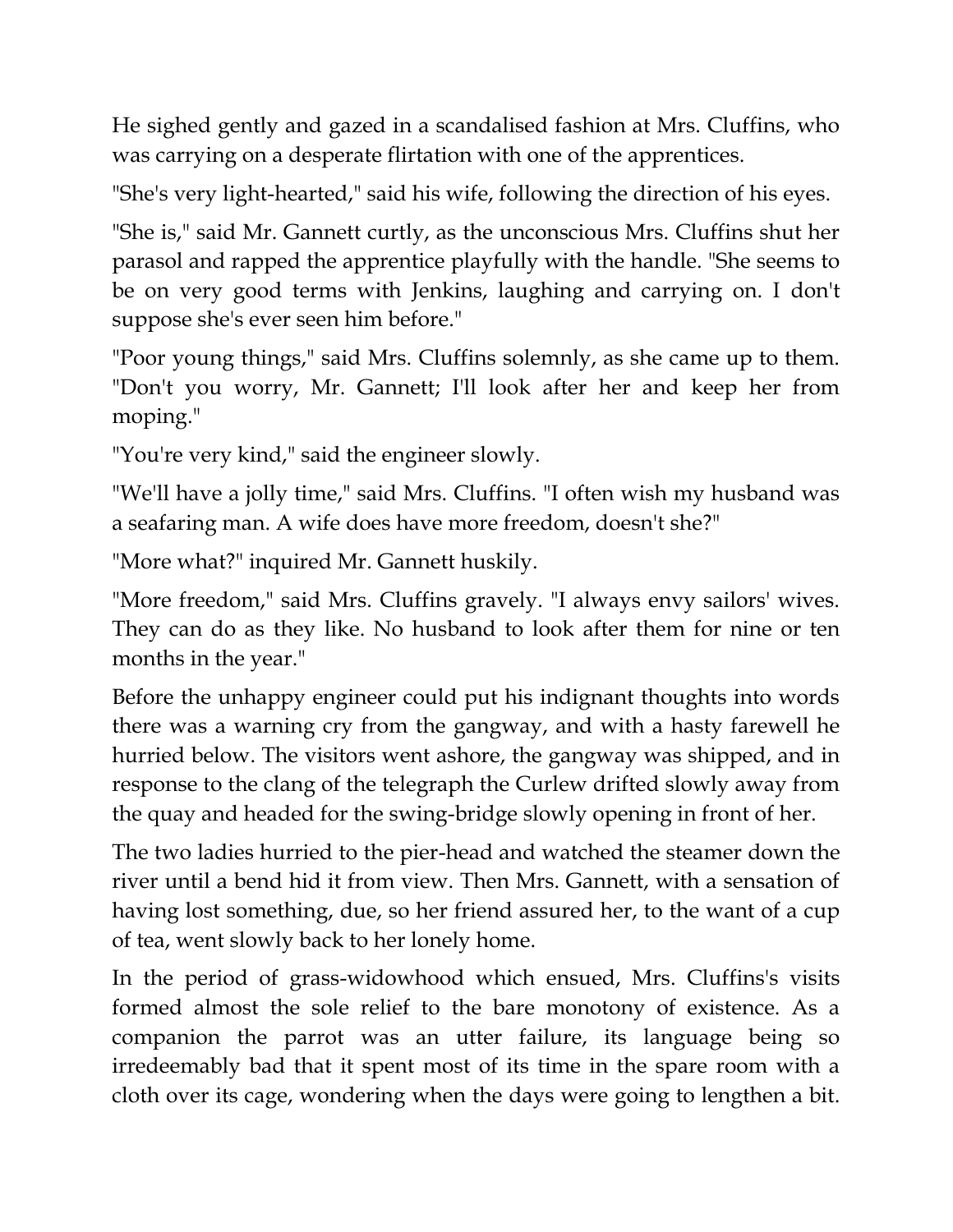Mrs. Cluffins suggested selling it, but her friend repelled the suggestion with horror, and refused to entertain it at any price, even that of the publican at the corner, who, having heard of the bird's command of language, was bent upon buying it.

"I wonder what that beauty will have to tell your husband," said Mrs. Cluffins, as they sat together one day some three months after the Curlew's departure.

"I should hope that he has forgotten that nonsense," said Mrs. Gannett, reddening; "he never alludes to it in his letters."

"Sell it," said Mrs. Cluffins peremptorily. "It's no good to you, and Hobson would give anything for it almost."

Mrs. Gannett shook her head. "The house wouldn't hold my husband if I did," she remarked with a shiver.

"Oh, yes, it would," said Mrs. Cluffins; "you do as I tell you, and a much smaller house than this would hold him. I told C. to tell Hobson he should have it for five pounds."

"But he mustn't," said her friend in alarm.

"Leave yourself right in my hands," said Mrs. Cluffins, spreading out two small palms and regarding them complacently. "It'll be all right, I promise you."

She put her arm round her friend's waist and led her to the window, talking earnestly. In five minutes Mrs. Gannett was wavering, in ten she had given way, and in fifteen the energetic Mrs. Cluffins was en route for Hobson's, swinging the cage so violently in her excitement that the parrot was reduced to holding on to its perch with claws and bill. Mrs. Gannett watched the progress from the window, and with a queer look on her face sat down to think out the points of attack and defence in the approaching fray.

A week later a four-wheeler drove up to the door, and the engineer, darting upstairs three steps at a time, dropped an armful of parcels on the floor, and caught his wife in an embrace which would have done credit to a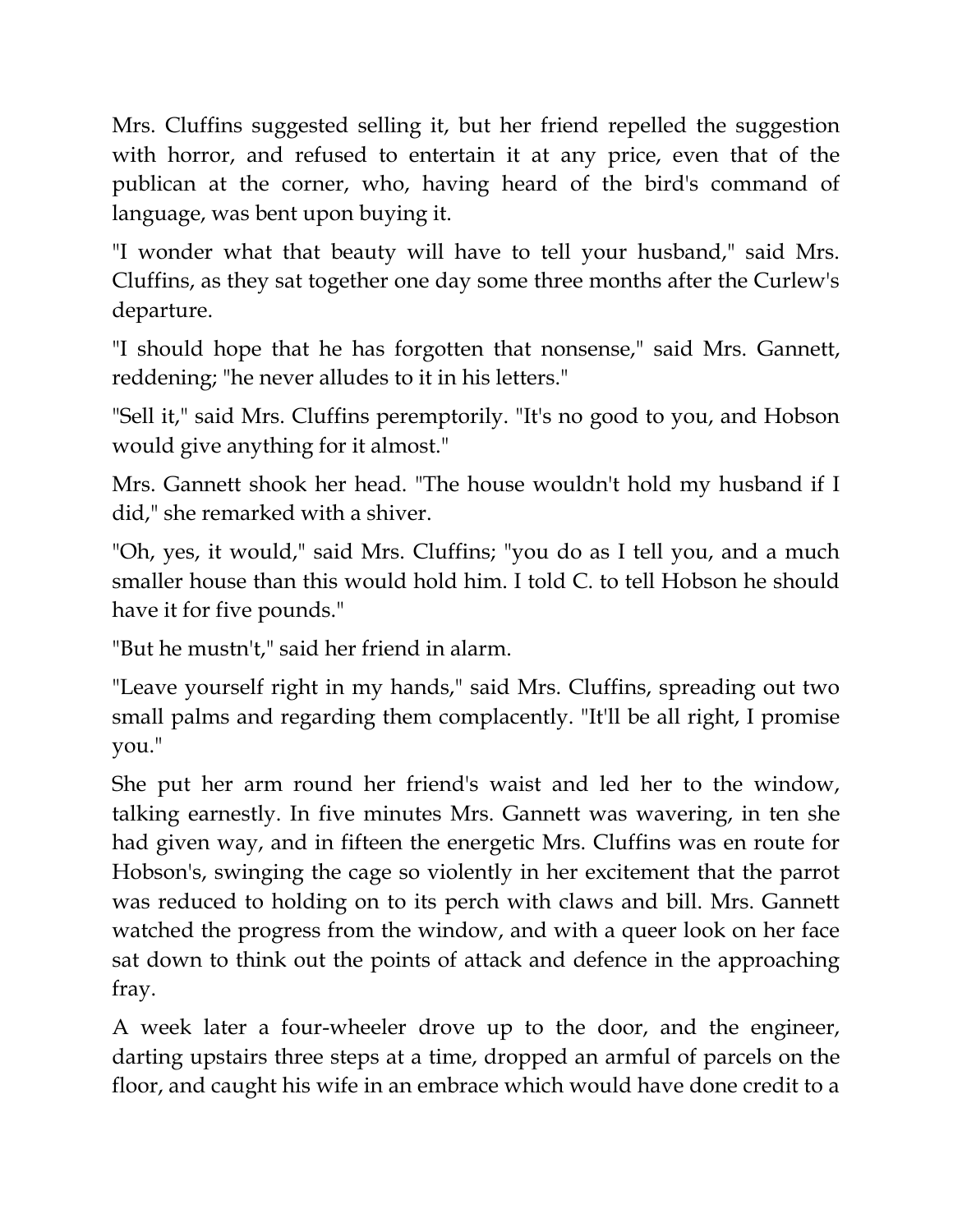bear. Mrs. Gannett, for reasons of which lack of muscle was only one, responded less ardently.

"Ha, it's good to be home again," said Gannett, sinking into an easy-chair and pulling his wife on his knee. "And how have you been? Lonely?"

"I got used to it," said Mrs. Gannett softly.

The engineer coughed. "You had the parrot," he remarked.

"Yes, I had the magic parrot," said Mrs. Gannett.

"How's it getting on?" said her husband, looking round. "Where is it?"

"Part of it is on the mantelpiece," said Mrs. Gannett, trying to speak calmly, "part of it is in a bonnet-box upstairs, some of it's in my pocket, and here is the remainder."

She fumbled in her pocket and placed in his hand a cheap two-bladed clasp knife.

"On the mantelpiece!" repeated the engineer staring at the knife; "in a bonnet-box!" "Those blue vases," said his wife. Mr. Gannett put his hand to his head. If he had heard aright one parrot had changed into a pair of vases, a bonnet, and a knife. A magic bird with a vengeance.

"I sold it," said Mrs. Gannett suddenly.

The engineer's knee stiffened inhospitably, and his arm dropped from his wife's waist She rose quietly and took a chair opposite.

"Sold it!" said Mr. Gannett in awful tones. "Sold my parrot!"

"I didn't like it, Jem," said his wife. "I didn't want that bird watching me, and I did want the vases, and the bonnet, and the little present for you."

Mr. Gannett pitched the little present to the other end of the room.

"You see it mightn't have told the truth, Jem," continued Mrs. Gannett. "It might have told all sorts of lies about me, and made no end of mischief."

"It couldn't lie," shouted the engineer passionately, rising from his chair and pacing the room. "It's your guilty conscience that's made a coward of you. How dare you sell my parrot?"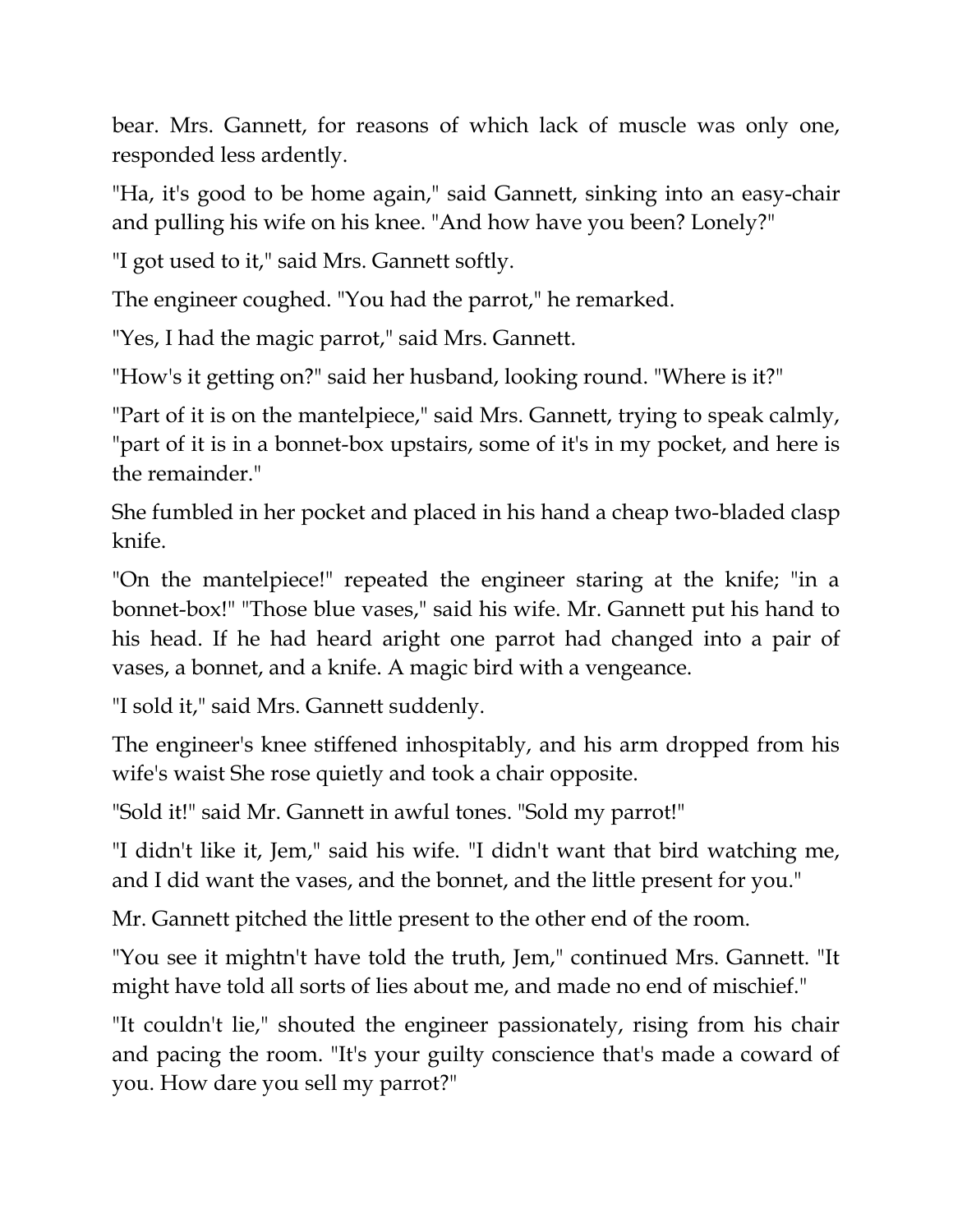"Because it wasn't truthful, Jem," said his wife, who was somewhat pale.

"If you were half as truthful you'd do," vociferated the engineer, standing over her. "You, you deceitful woman."

Mrs. Gannett fumbled in her pocket again, and producing a small handkerchief applied it delicately to her eyes.

"I—I got rid of it for your sake," she stammered. "It used to tell such lies about you. I couldn't bear to listen to it."

"About me!" said Mr. Gannett, sinking into his seat and staring at his wife with very natural amazement. "Tell lies about me! Nonsense! How could it?"

"I suppose it could tell me about you as easily as it could tell you about me?" said Mrs. Gannett. "There was more magic in that bird than you thought, Jem. It used to say shocking things about you. I couldn't bear it."

"Do you think you're talking to a child or a fool?" demanded the engineer.

Mrs. Gannett shook her head feebly. She still kept the handkerchief to her eyes, but allowed a portion to drop over her mouth.

"I should like to hear some of the stories it told about me—if you can remember them," said the engineer with bitter sarcasm.

"The first lie," said Mrs. Gannett in a feeble but ready voice, "was about the time you were at Genoa. The parrot said you were at some concert gardens at the upper end of the town."

One moist eye coming mildly from behind the handkerchief saw the engineer stiffen suddenly in his chair.

"I don't suppose there even is such a place," she continued.

"I—b'leve—there—is," said her husband jerkily. "I've heard—our chaps talk of it."

"But you haven't been there?" said his wife anxiously.

"Never!" said the engineer with extraordinary vehemence.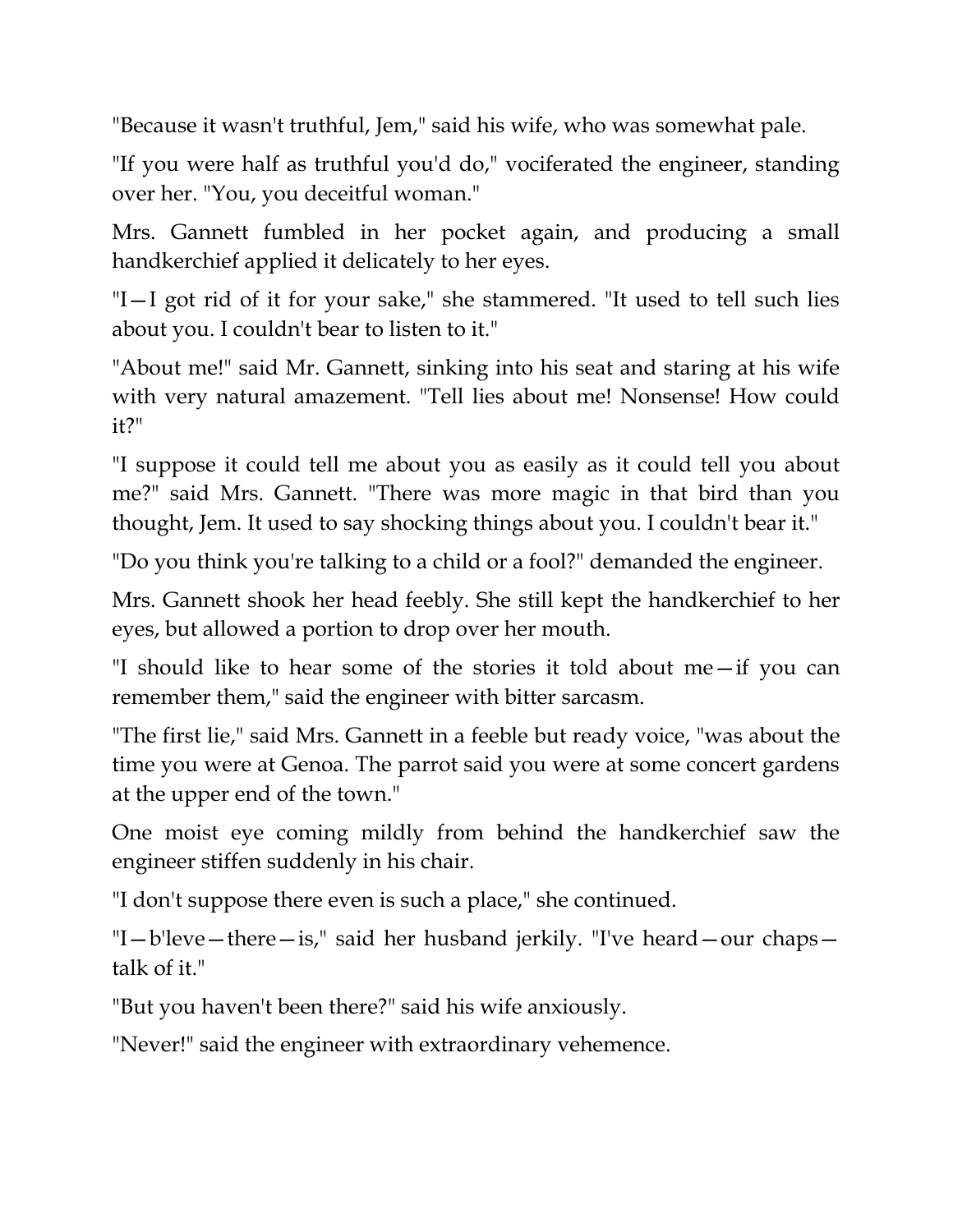"That wicked bird said that you got intoxicated there," said Mrs. Gannett in solemn accents, "that you smashed a little marble-topped table and knocked down two waiters, and that if it hadn't been for the captain of the Pursuit, who was in there and who got you away, you'd have been locked up. Wasn't it a wicked bird?"

"Horrible!" said the engineer huskily.

"I don't suppose there ever was a ship called the Pursuit," continued Mrs. Gannett.

"Doesn't sound like a ship's name," murmured Mr. Gannett.

"Well, then, a few days later it said the Curlew was at Naples."

"I never went ashore all the time we were at Naples," remarked the engineer casually.

"The parrot said you did," said Mrs. Gannett.

"I suppose you'll believe your own lawful husband before that damned bird?" shouted Gannett, starting up.

"Of course I didn't believe it, Jem," said his wife. "I'm trying to prove to you that the bird was not truthful, but you're so hard to persuade."

Mr. Gannett took a pipe from his pocket, and with a small knife dug with much severity and determination a hardened plug from the bowl, and blew noisily through the stem.

"There was a girl kept a fruit-stall just by the harbour," said Mrs. Gannett, "and on this evening, on the strength of having bought three-pennyworth of green figs, you put your arm round her waist and tried to kiss her, and her sweetheart, who was standing close by, tried to stab you. The parrot said that you were in such a state of terror that you jumped into the harbour and were nearly drowned."

Mr. Gannett having loaded his pipe lit it slowly and carefully, and with tidy precision got up and deposited the match in the fireplace.

"It used to frighten me so with its stories that I hardly knew what to do with myself," continued Mrs. Gannett "When you were at Suez—"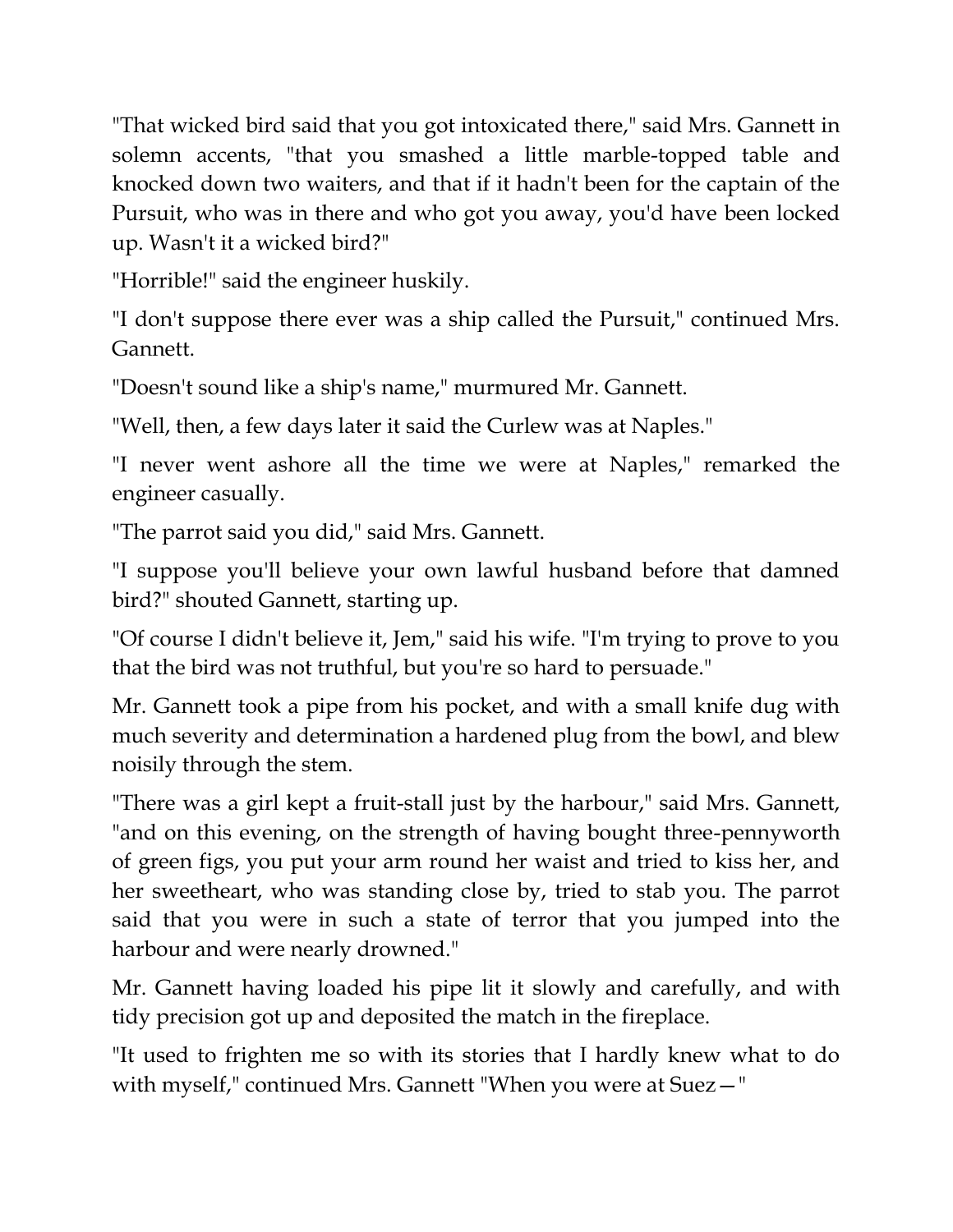The engineer waved his hand imperiously.

"That's enough," he said stiffly.

"I'm sure I don't want to have to repeat what it told me about Suez," said his wife. "I thought you'd like to hear it, that's all."

"Not at all," said the engineer, puffing at his pipe. "Not at all."

"But you see why I got rid of the bird, don't you?" said Mrs. Gannett. "If it had told you untruths about me, you would have believed them, wouldn't you?"

Mr. Gannett took his pipe from his mouth and took his wife in his extended arms. "No, my dear," he said brokenly, "no more than you believe all this stuff about me."

"And I did quite right to sell it, didn't I, Jem?"

"Quite right," said Mr. Gannett with a great assumption of heartiness. "Best thing to do with it."

"You haven't heard the worst yet," said Mrs. Gannett. "When you were at Suez—"

Mr. Gannett consigned Suez to its only rival, and thumping the table with his clenched fist, forbade his wife to mention the word again, and desired her to prepare supper.

Not until he heard his wife moving about in the kitchen below did he relax the severity of his countenance. Then his expression changed to one of extreme anxiety, and he restlessly paced the room seeking for light. It came suddenly.

"Jenkins," he gasped, "Jenkins and Mrs. Cluffins, and I was going to tell Cluffins about him writing to his wife. I expect he knows the letter by heart."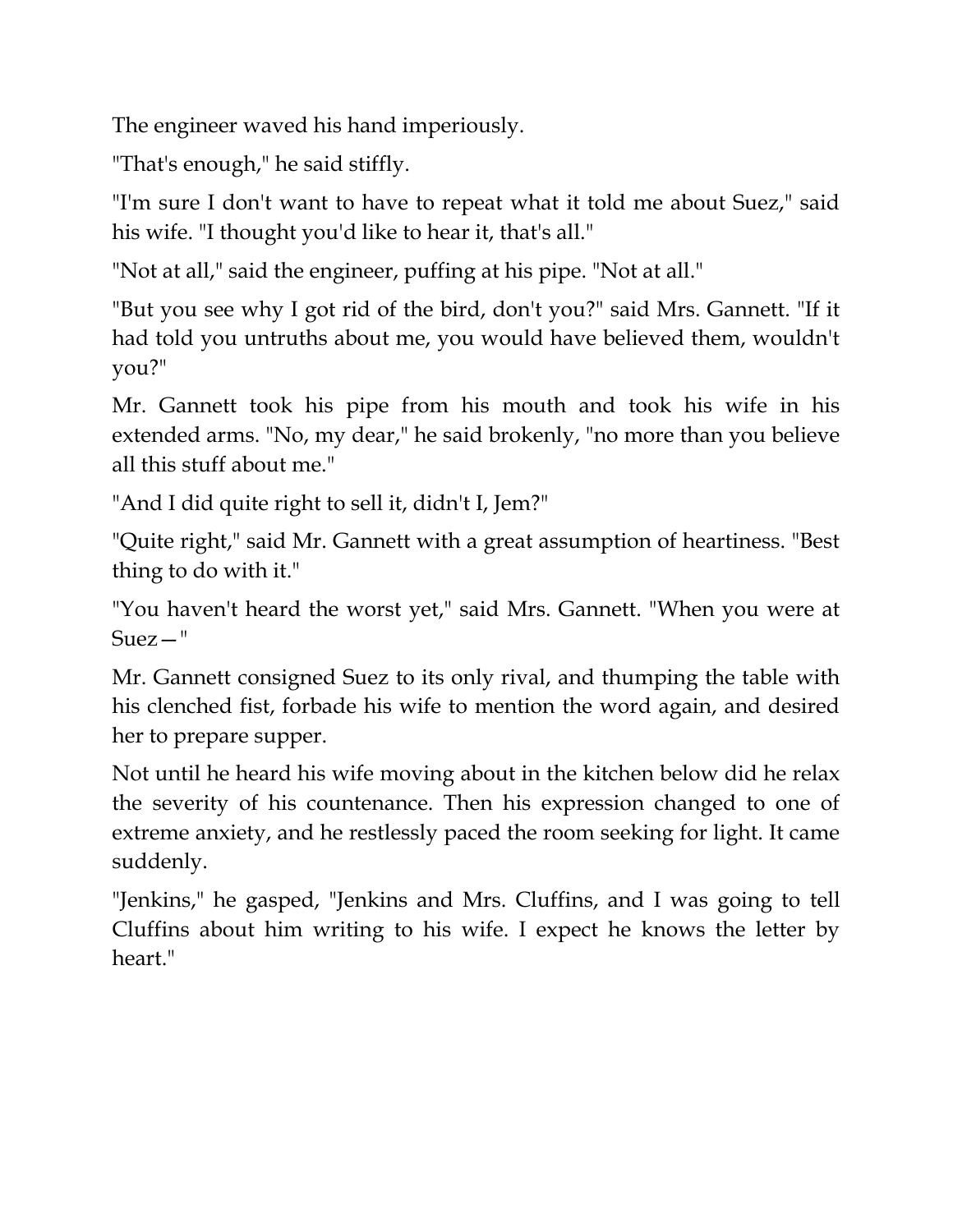## **MONEY CHANGERS**

Tain't no use waiting any longer," said Harry Pilchard, looking over the side of the brig towards the Tower stairs. "'E's either waiting for the money or else 'e's a-spending of it. Who's coming ashore?"

"Give 'im another five minutes, Harry," said another seaman persuasively; "it 'ud be uncommon 'ard on 'im if 'e come aboard and then 'ad to go an' get another ship's crew to 'elp 'im celebrate it."

"'Ard on us too," said the cook honestly. "There he is!"

The other glanced up at a figure waving to them from the stairs. "'E wants the boat," he said, moving aft.

"No 'e don't, Steve," piped the boy. "'E's waving you not to. He's coming in the waterman's skiff."

"Ha! same old tale," said the seaman wisely. "Chap comes in for a bit o' money and begins to waste it directly. There's threepence gone; clean chucked away. Look at 'im. Just look at him!"

"E's got the money all right," said the cook, "there's no doubt about that. Why, 'e looks 'arf as large again as 'e did this morning."

The crew bent over the side as the skiff approached, and the fare, who had been leaning back in the stern with a severely important air, rose slowly and felt in his trousers-pocket.

"There's sixpence for you, my lad," he said pompously. "Never mind about the change."

"All right, old slack-breeches," said the waterman with effusive goodfellowship: "up you get."

Three pairs of hands assisted the offended fare on board, and the boy hovering round him slapped his legs vigorously.

"Wot are you up to?" demanded Mr. Samuel Dodds, A.B., turning on him.

"Only dusting you down, Sam," said the boy humbly.

"You got the money all right, I s'pose, Sammy?" said Steve Martin.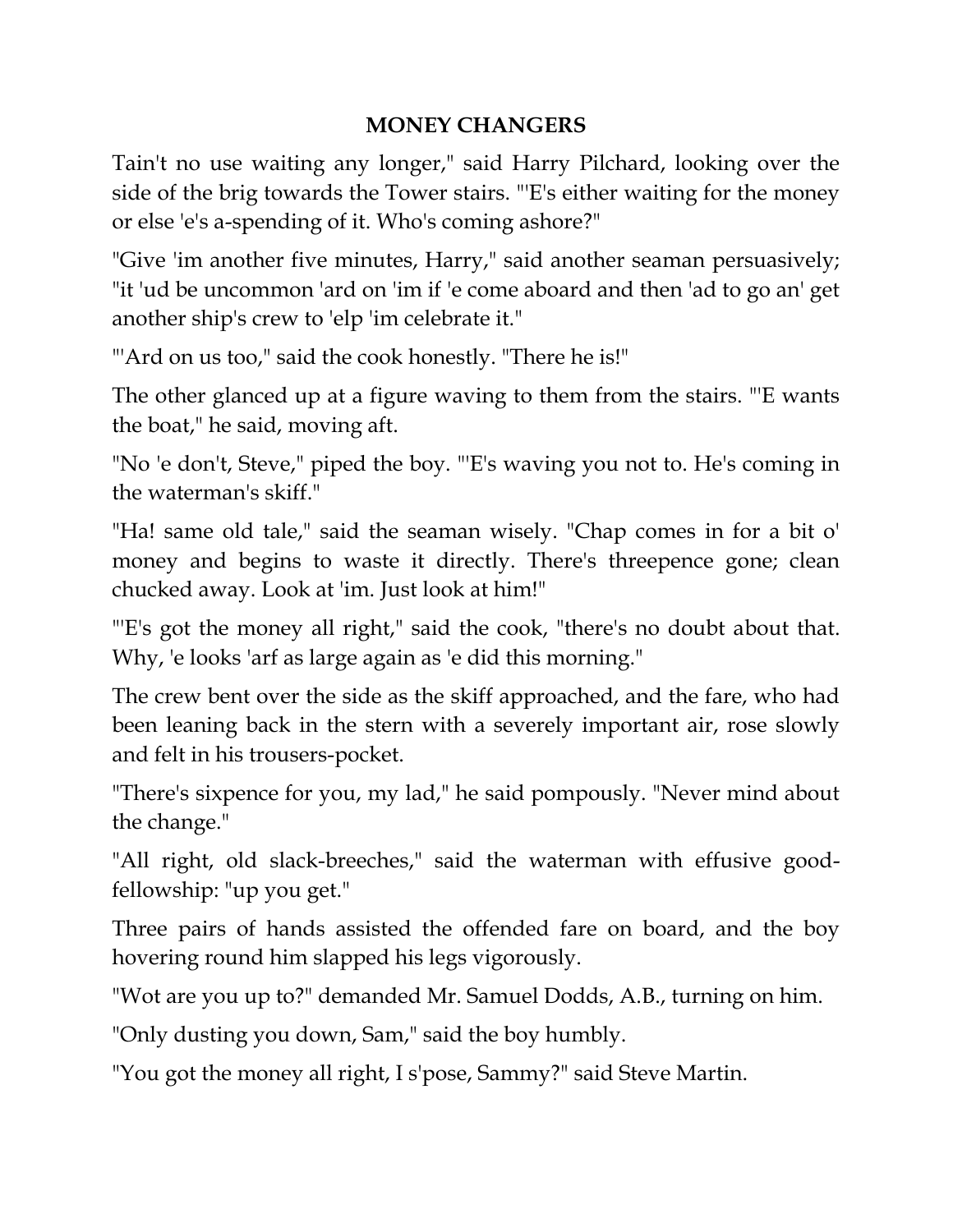Mr. Dodds nodded and slapped his breastpocket.

"Right as ninepence," he replied genially. "I've been with my lawyer all the arternoon, pretty near. 'E's a nice feller."

"'Ow much is it, Sam?" inquired Pilchard eagerly.

"One 'undred and seventy-three pun seventeen shillings an' ten pence," said the heir, noticing with much pleasure the effect of his announcement.

"Say it agin, Sam," said Pilchard in awed tones.

Mr. Dodds, with a happy laugh, obliged him. "If you'll all come down the foc'sle," he continued, "I've got a bundle o' cigars an' a drop o' something short in my pocket."

"Let's 'ave a look at the money, Sam," said Pilchard when the cigars were alight.

"Ah, let's 'ave a look at it," said Steve.

Mr. Dodds laughed again, and, producing a small canvas bag from his pocket, dusted the table with his big palm, and spread out a roll of banknotes and a little pile of gold and silver. It was an impressive sight, and the cook breathed so hard that one note fluttered off the table. Three men dived to recover it, while Sam, alive for the first time to the responsibilities of wealth, anxiously watched the remainder of his capital.

"There's something for you to buy sweets with, my lad," he said, restored to good-humour as the note was replaced.

He passed over a small coin, and regarded with tolerant good-humour the extravagant manifestation of joy on the part of the youth which followed. He capered joyously for a minute or two, and than taking it to the foot of the steps, where the light was better, bit it ecstatically.

"How much is it?" inquired the wondering Steve. "You do chuck your money about, Sam."

"On'y sixpence," said Sam, laughing. "I expect if it 'ad been a shillin' it 'ud ha' turned his brain."

"It ain't a sixpence," said the boy indignantly. "It's 'arf a suvrin'."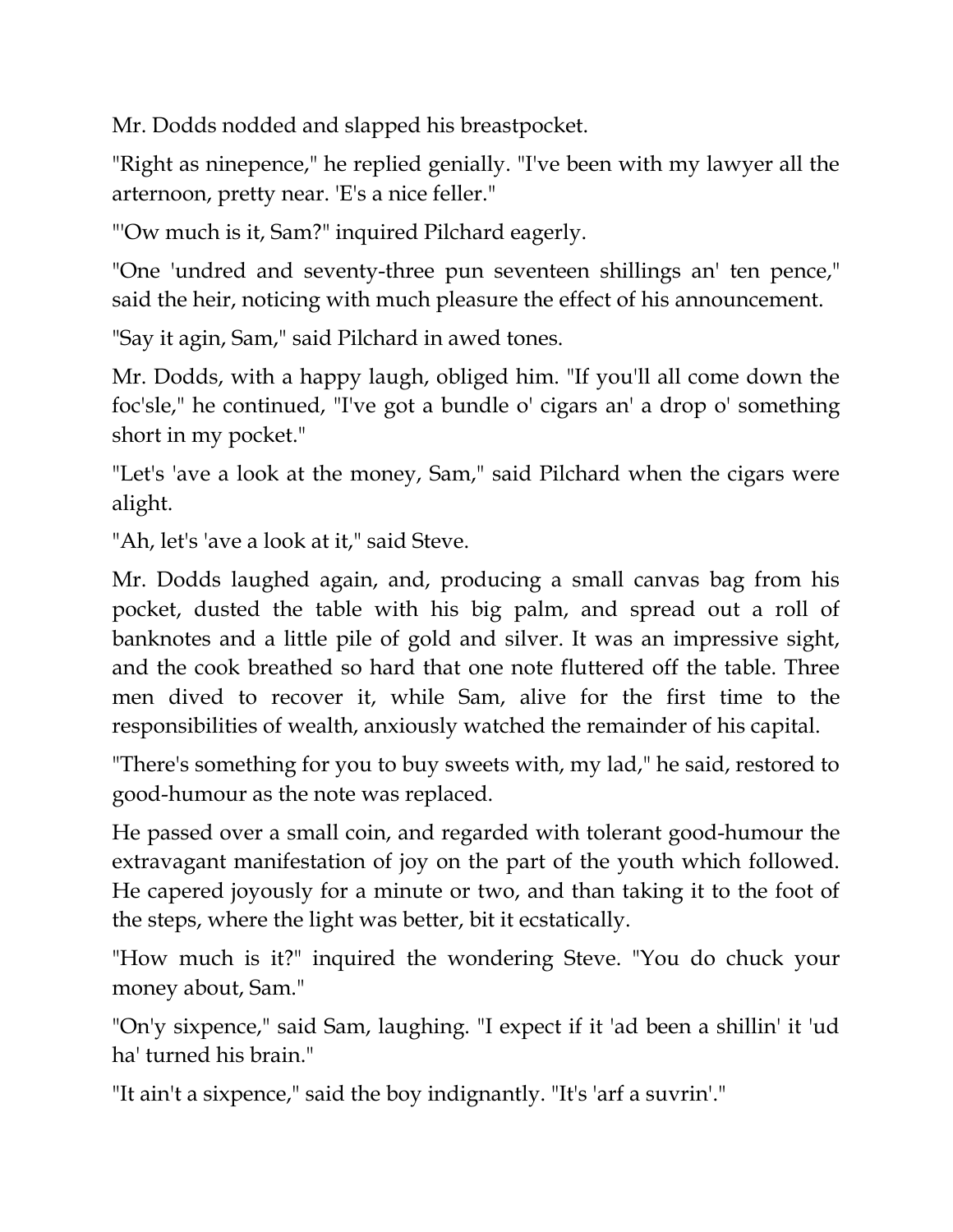"'Arf a wot?" exclaimed Mr. Dodds with a sudden change of manner.

""Arf a suvrin'," repeated the boy with nervous rapidity; "and thank-you very much, Sam, for your generosity. If everybody was like you we should all be the better for it The world 'ud be a different place to live in," concluded the youthful philosopher.

Mr. Dodd's face under these fulsome praises was a study in conflicting emotions. "Well, don't waste it," he said at length, and hastily gathering up the remainder stowed it in the bag.

"What are you going to do with it all, Sam?" inquired Harry.

"I ain't made up my mind yet," said Mr. Dodds deliberately. "I 'ave thought of 'ouse property."

"I don't mean that," said the other. "I mean, wot are you going to do with it now, to take care of it?"

"Why, keep it in my pocket," said Sam, staring.

"Well, if I was you," said Harry impressively, "I should ask the skipper to take care of it for me. You know wot you are when you're a bit on, Sam."

"Wot d' yer mean?" demanded Mr. Dodds hotly.

"I mean," said Harry hastily, "that you've got sich a generous nature that when you've 'ad a glass or two you're just as likely as not to give it away to somebody."

"I know what I'm about," said Mr. Dodds with conviction. "I'm not goin' to get on while I've got this about me. I'm just goin' round to the 'Bull's Head,' but I shan't drink anything to speak of myself. Anybody that likes to come t'ave anything at my expense is welcome."

A flattering murmur, which was music to Mr. Dodds' ear, arose from his shipmates as they went on deck and hauled the boat alongside. The boy was first in her, and pulling out his pocket-handkerchief ostentatiously wiped down a seat for Mr. Dodds.

"Understand," said that gentleman, with whom the affair of the halfsovereign still rankled, "your drink is shandygaff."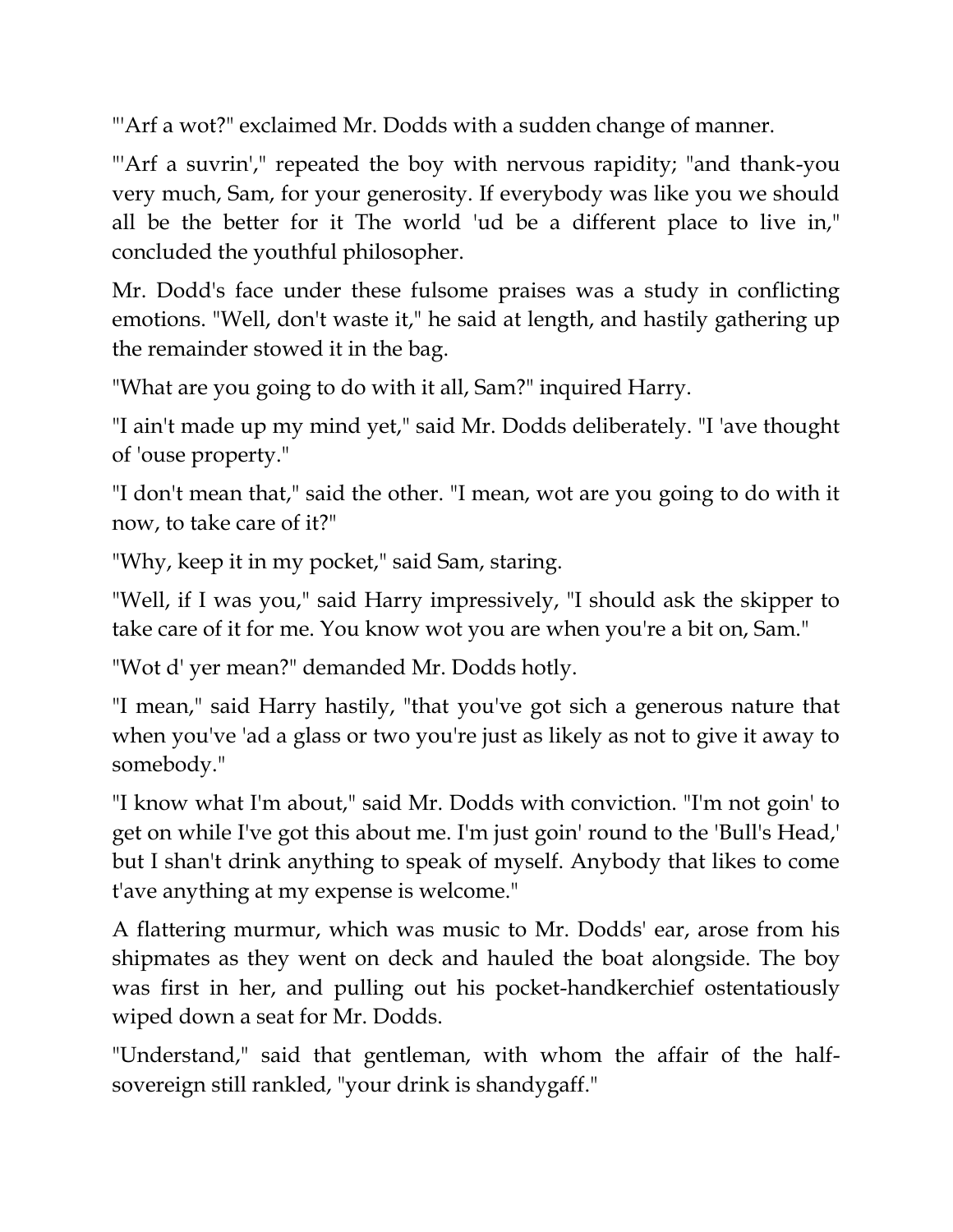They returned to the brig at eleven o'clock, Mr. Dodds slumbering peacefully in the stern of the boat, propped up on either side by Steve and the boy.

His sleep was so profound that he declined to be aroused, and was hoisted over the side with infinite difficulty and no little risk by his shipmates.

"Look at 'im," said Harry, as they lowered him down the forecastle. "What 'ud ha' become of 'im if we hadn't been with 'im? Where would 'is money ha' been?"

"He'll lose it as sure as eggs is heggs," said Steve, regarding him intently. "Bear a hand to lift 'im in his bunk, Harry."

Harry complied, their task being rendered somewhat difficult by a slight return of consciousness in Mr. Dodds' lower limbs, which, spreading themselves out fan wise, defied all attempts to pack them in the bunk.

"Let 'em hang out then," said Harry savagely, wiping a little mud from his face. "Fancy that coming in for a fortin."

"'E won't 'ave it long," said the cook, shaking his head.

"Wot 'e wants is a shock," said Harry. "'Ow'd it be when he wakes up to tell 'im he's lost all 'is money?"

"Wot's the good o' telling 'im," demanded the cook, "when 'e's got it in his pocket?"

"Well, let's take it out," said Pilchard. "I'll hide it under my piller, and let him think he's 'ad his pocket picked."

"I won't 'ave nothing to do with it," said Steve peremptorily. "I don't believe in sich games."

"Wot do you think, cook?" inquired Harry.

"I don't see no 'arm in it," said the cook slowly; "the fright might do 'im good, p'raps."

"It might be the saving of 'im," said Harry. He leaned over the sleeping seaman, and, gently inserting his fingers in his breast-pocket, drew out the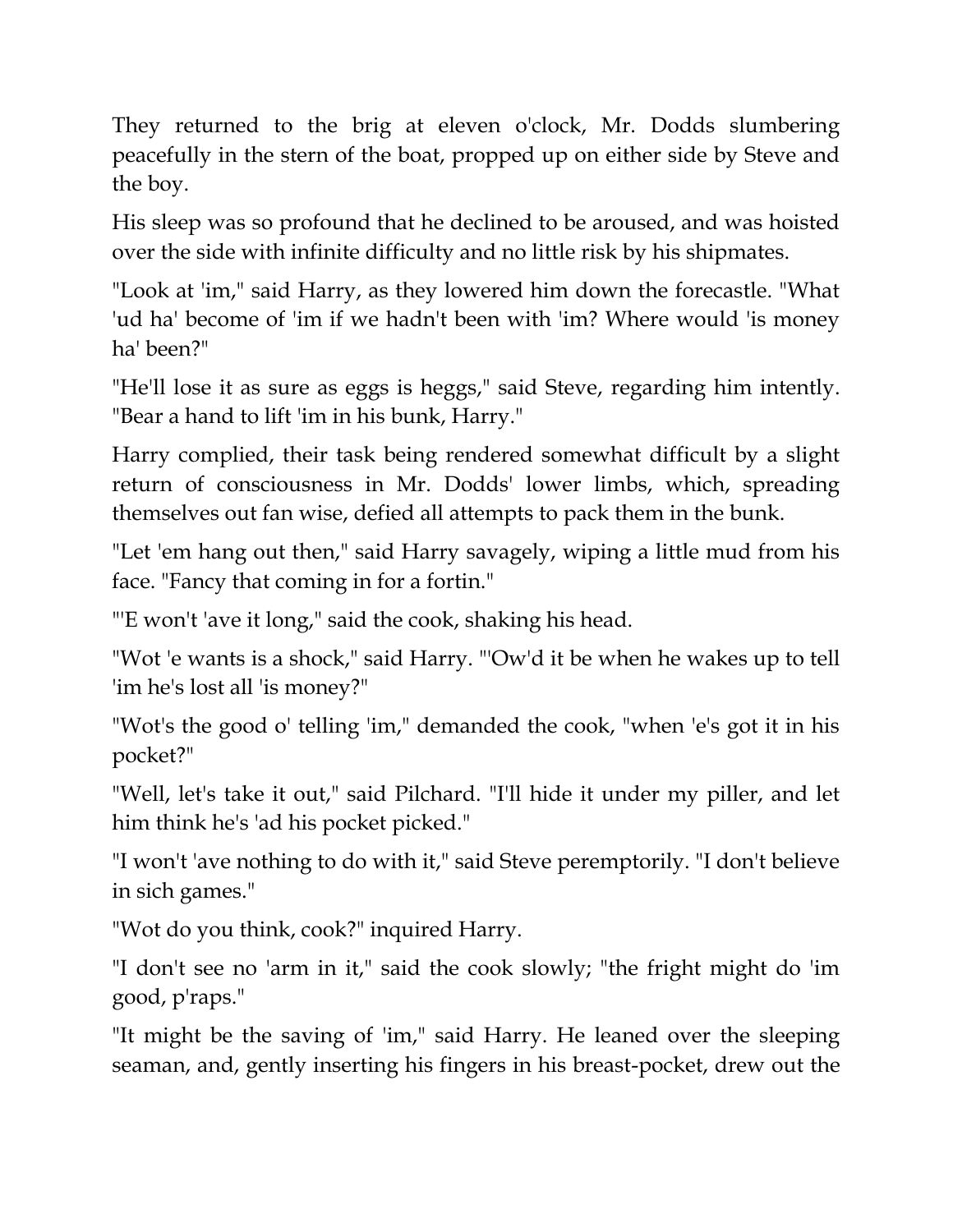canvas bag. "There it is, chaps," he said gaily; "an' I'll give 'im sich a fright in the morning as he won't forget in a 'urry."

He retired to his bunk, and placing the bag under his pillow, was soon fast asleep. The other men followed his example, and Steve extinguishing the lamp, the forecastle surrendered itself to sleep.

At five o'clock they were awakened by the voice of Mr. Dodds. It was a broken, disconnected sort of voice at first, like to that of a man talking in his sleep; but as Mr. Dodds' head cleared his ideas cleared with it, and in strong, forcible language straight from the heart he consigned the eyes and limbs of some person or persons unknown to every variety of torment; after which, in a voice broken with emotion, he addressed himself in terms of heartbreaking sympathy.

"Shut up, Sam," said Harry in a sleepy voice. "Why can't you go to sleep?"

"Sleep be 'anged," said Mr. Dodds tearfully. "I've lorst all my money."

"You're dreamin'," said Harry lightly; "pinch yourself."

Mr. Dodds, who had a little breath left and a few words still comparatively fresh, bestowed them upon him.

"I tell you you haven't lorst it," said Harry. "Don't you remember giving it to that red-'aired woman with a baby?"

"Wot?" said the astounded Mr. Dodds.

"You give it to 'er an' told 'er to buy the baby a bun with it," continued the veracious Mr. Pilchard.

"Told 'er to buy the baby a bun with it?" repeated Mr. Dodds in a dazed voice. "Told 'er to—— Wot did you let me do it for? Wot was all you chaps standin' by an' doin' to let me go an' do it for?"

"We did arsk you not to," said Steve, joining in the conversation.

Mr. Dodds finding language utterly useless to express his burning thoughts, sat down and madly smashed at the table with his fists.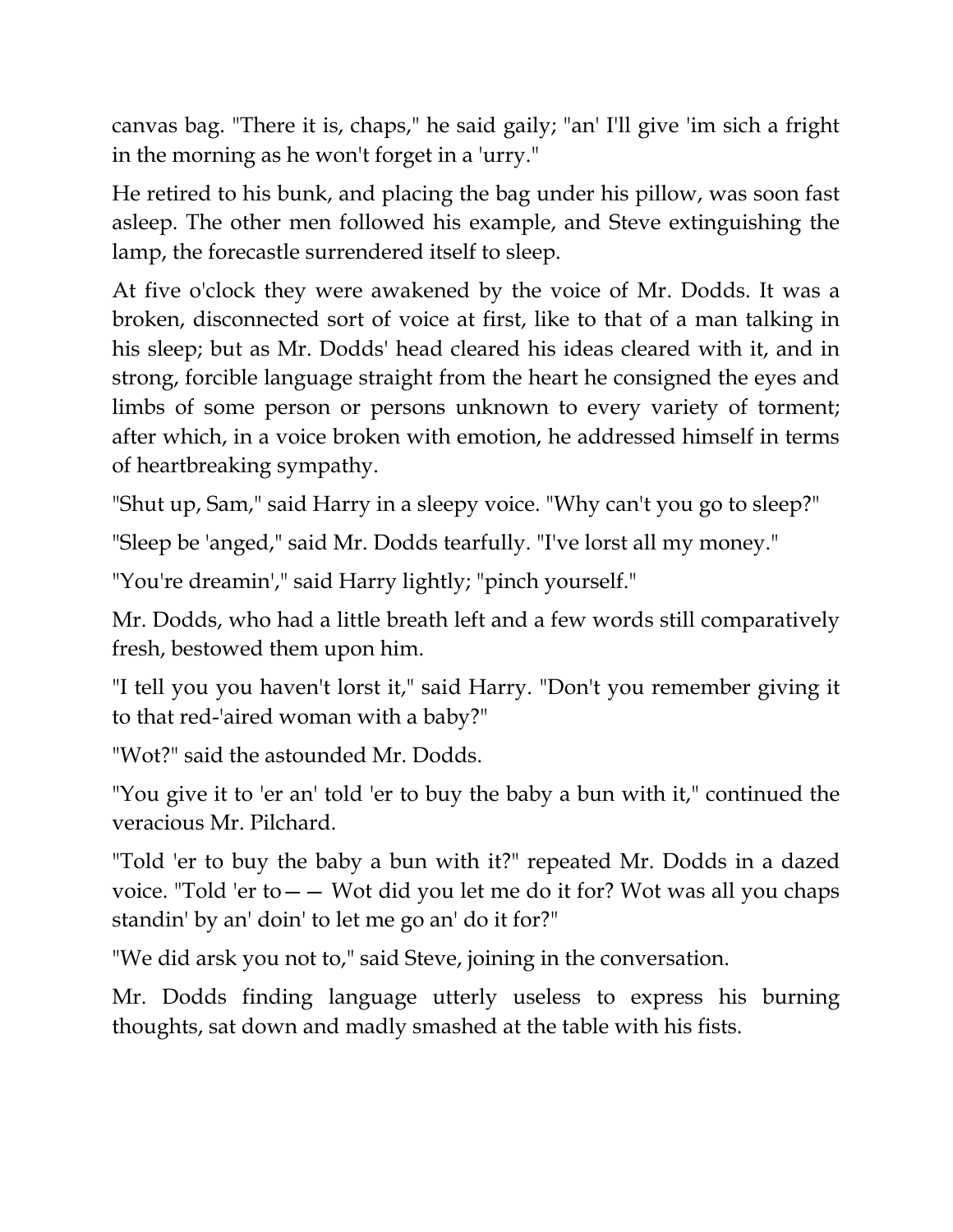"Wot was you a-doin' to let me do it?" he demanded at length of the boy. "You ungrateful little toad. You can give me that 'arf-suvrin back, d'ye hear?"

"I can't," said the boy. "I followed your example, and give it to the red- 'aired woman to buy the baby another bun with."

There was a buzzing noise in Mr. Dodds' head, and the bunks and their grinning occupants went round and round.

"'Ere, 'old up, Sam," said Pilchard, shaking him in alarm. "It's all right; don't be a fool. I've got the money."

Sam stared at him blankly.

"I've got the money," repeated the seaman.

Mr. Dodds' colour came back.

"How'd you get it?" he inquired.

"I took it out of your pocket last night just to give you a lesson," said Harry severely. "Don't you never be so silly agin, Sam."

"Gimme my money," said Mr. Dodds, glaring at him.

"You might ha' lorst it, you see, Sam," continued his benefactor; "if I could take it, anybody else could. Let this be a lesson to you."

"If you don't grimme my money——" began Sam violently.

"It's no good trying to do 'im a kindness," said Harry to the others as he turned to his bunk. "He can go an' lose it for all I care."

He put his hand in his bunk, and then with a sudden exclamation searched somewhat hastily amongst the bedding. Mr. Dodds, watching him with a scowl, saw him take every article separately out of his bunk, and then sink down appalled on the locker.

"You've took it, Sam—ain't—you?" he gasped.

"Look 'ere," said Mr. Dodds, with ominous quietness, "when you've done your little game."

"It's gone," said Harry in a scared voice; "somebody's taken it."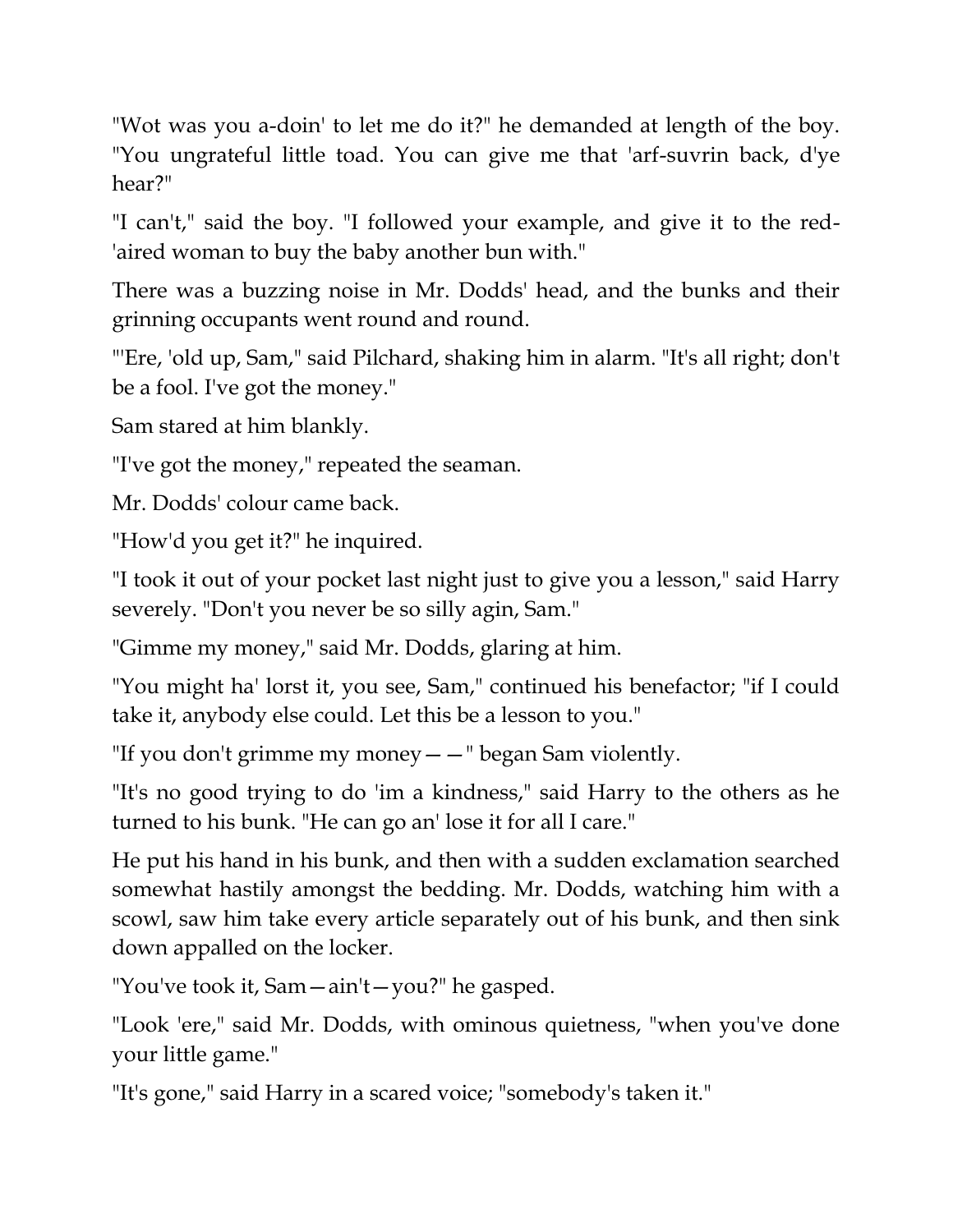"Look 'ere, 'Arry, give 'im his money," said Steve impatiently; "a joke's a joke, but we don't want too much of it."

"I ain't got it," said Harry, trembling. "Sure as I stand 'ere it's gone. I took it out of your pocket, and put it under my piller. You saw me, didn't you, Steve?"

"Yes, and I told you not to," said Steve. "Let this be a warning to you not to try and teach lessons to people wot don't want 'em."

"I'm going to the police-station to give 'im in charge," said Mr. Dodds fiercely; "that's wot I'm goin' to do."

"For the Lord's sake don't do that, Sam," said Pilchard, clutching him by the coat.

"'Arry ain't made away with it, Sam," said Steve. "I saw somebody take it out of his bunk while he was asleep."

"Why didn't you stop him?" cried Harry, starting up.

"I didn't like to interfere," said Steve simply; "but I saw where he went to."

"Where?" demanded Mr. Dodds wildly. "Where?"

"He went straight up on deck," said Steve slowly, "walked aft, and then down into the cabin. The skipper woke up, and I heard 'im say something to him."

"Say something to 'im?" repeated the bewildered Dodds. "Wot was it?"

"Well, I 'ardly like to repeat it," said Steve, hesitating.

"Wot was it?" roared the overwrought Mr. Dodds.

"Well, I 'eard this chap say something," said Steve slowly, "and then I heard the skipper's voice. But I don't like to repeat wot 'e said, I reely don't."

"Wot was it?" roared Mr. Dodds, approaching him with clenched fist.

"Well, if you will have it," said Steve, with a little cough, "the old man said to me, 'Well done, Steve,' he ses, 'you're the only sensible man of the whole bilin' lot. Sam's a fool,' 'e ses, 'and 'Arrys worse, an' if it wasn't for men like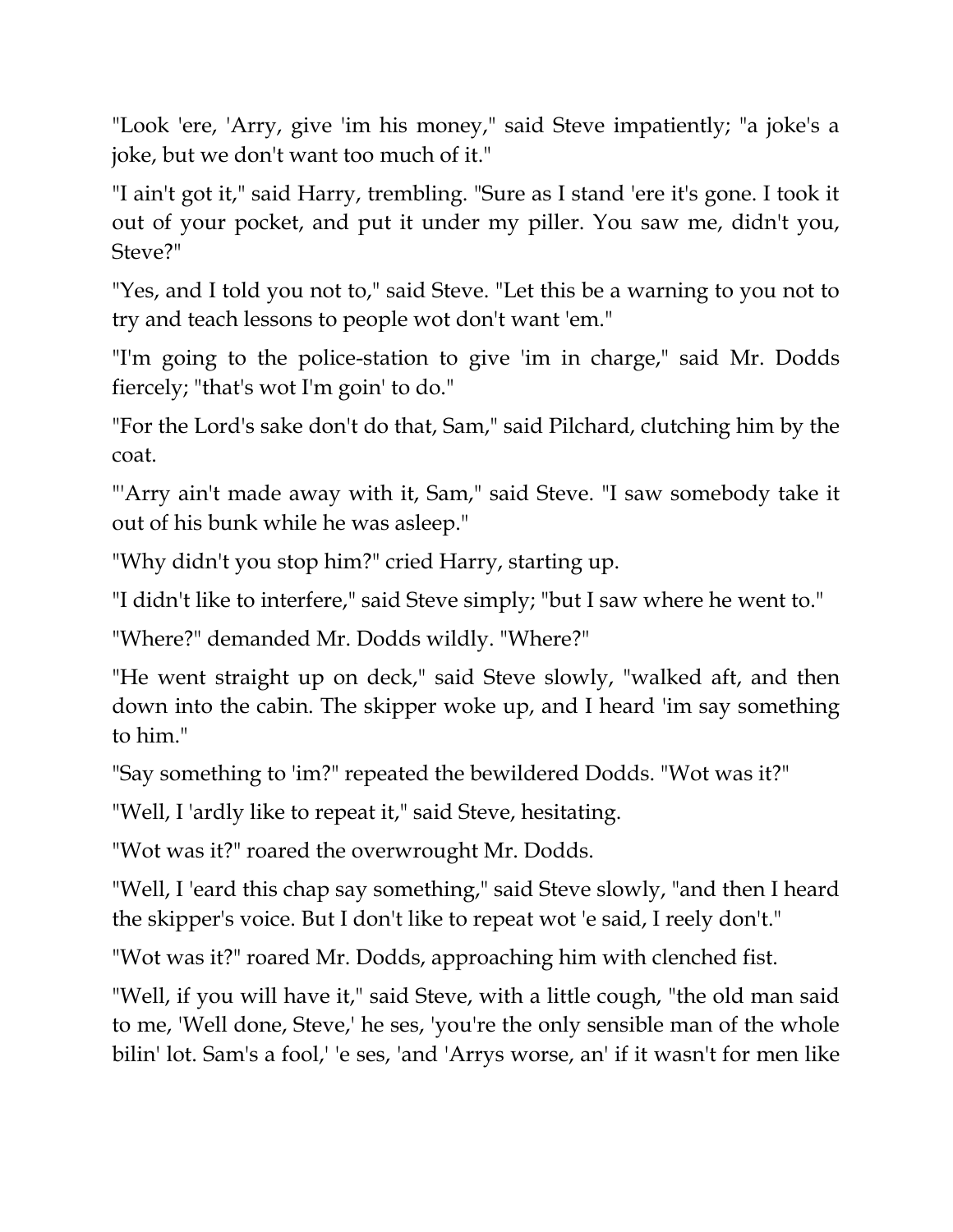you, Steve, life wouldn't be worth living.' The skipper's got it now, Sam, and 'e's goin' to give it to your wife to take care of as soon as we get home."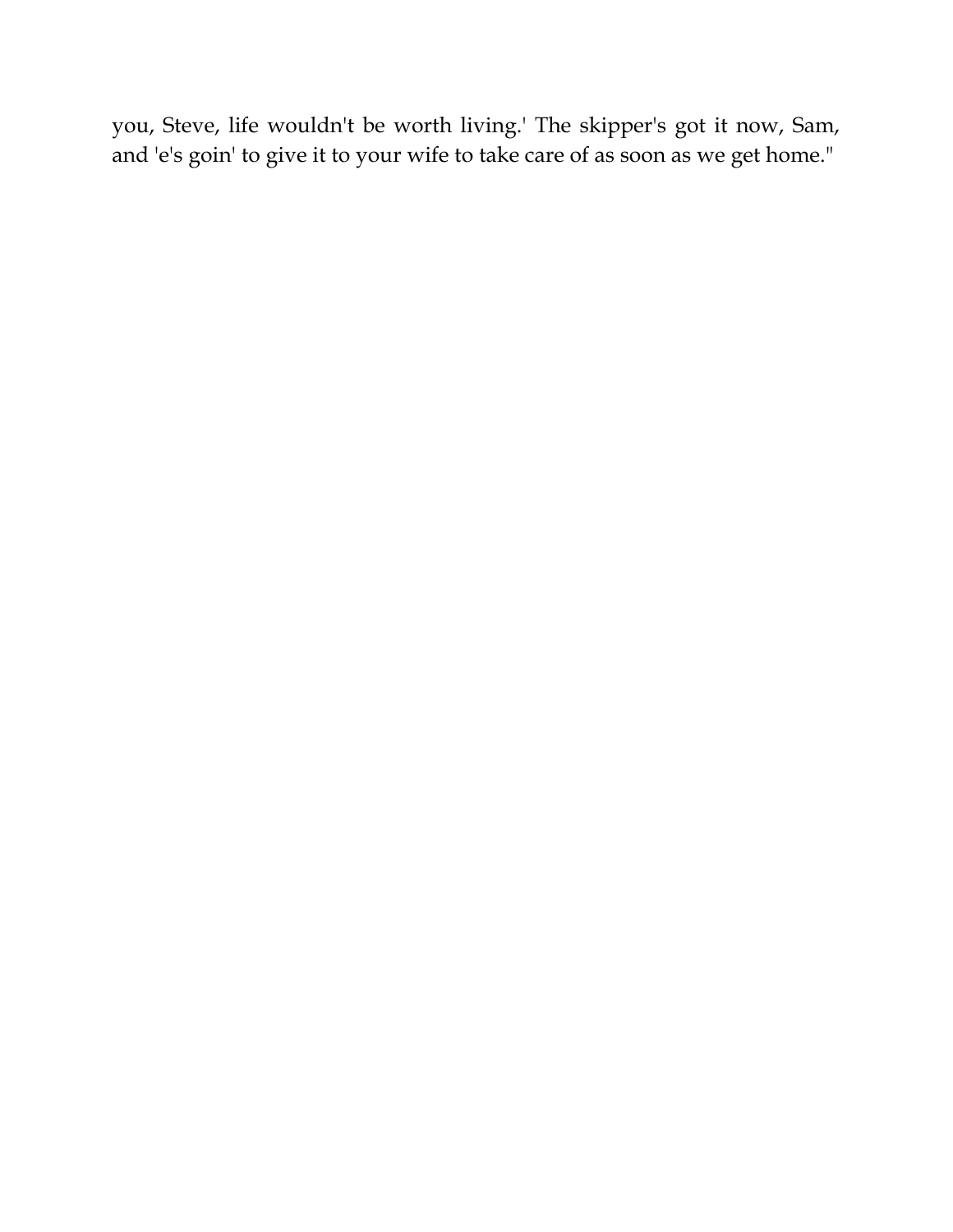## **THE LOST SHIP**

On a fine spring morning in the early part of the present century, Tetby, a small port on the east coast, was keeping high holiday. Tradesmen left their shops, and labourers their work, and flocked down to join the maritime element collected on the quay.

In the usual way Tetby was a quiet, dull little place, clustering in a tiny heap of town on one side of the river, and perching in scattered red-tiled cottages on the cliffs of the other.

Now, however, people were grouped upon the stone quay, with its litter of fish-baskets and coils of rope, waiting expectantly, for to-day the largest ship ever built in Tetby, by Tetby hands, was to start upon her first voyage.

As they waited, discussing past Tetby ships, their builders, their voyages, and their fate, a small piece of white sail showed on the noble barque from her moorings up the river. The groups on the quay grew animated as more sail was set, and in a slow and stately fashion the new ship drew near. As the light breeze took her sails she came faster, sitting the water like a duck, her lofty masts tapering away to the sky as they broke through the white clouds of canvas. She passed within ten fathoms of the quay, and the men cheered and the women held their children up to wave farewell, for she was manned from captain to cabin boy by Tetby men, and bound for the distant southern seas.

Outside the harbour she altered her course somewhat and bent, like a thing of life, to the wind blowing outside. The crew sprang into the rigging and waved their caps, and kissed their grimy hands to receding Tetby. They were answered by rousing cheers from the shore, hoarse and masculine, to drown the lachrymose attempts of the women.

They watched her until their eyes were dim, and she was a mere white triangular speck on the horizon. Then, like a melting snowflake, she vanished into air, and the Tetby folk, some envying the bold mariners, and others thankful that their lives were cast upon the safe and pleasant shore, slowly dispersed to their homes.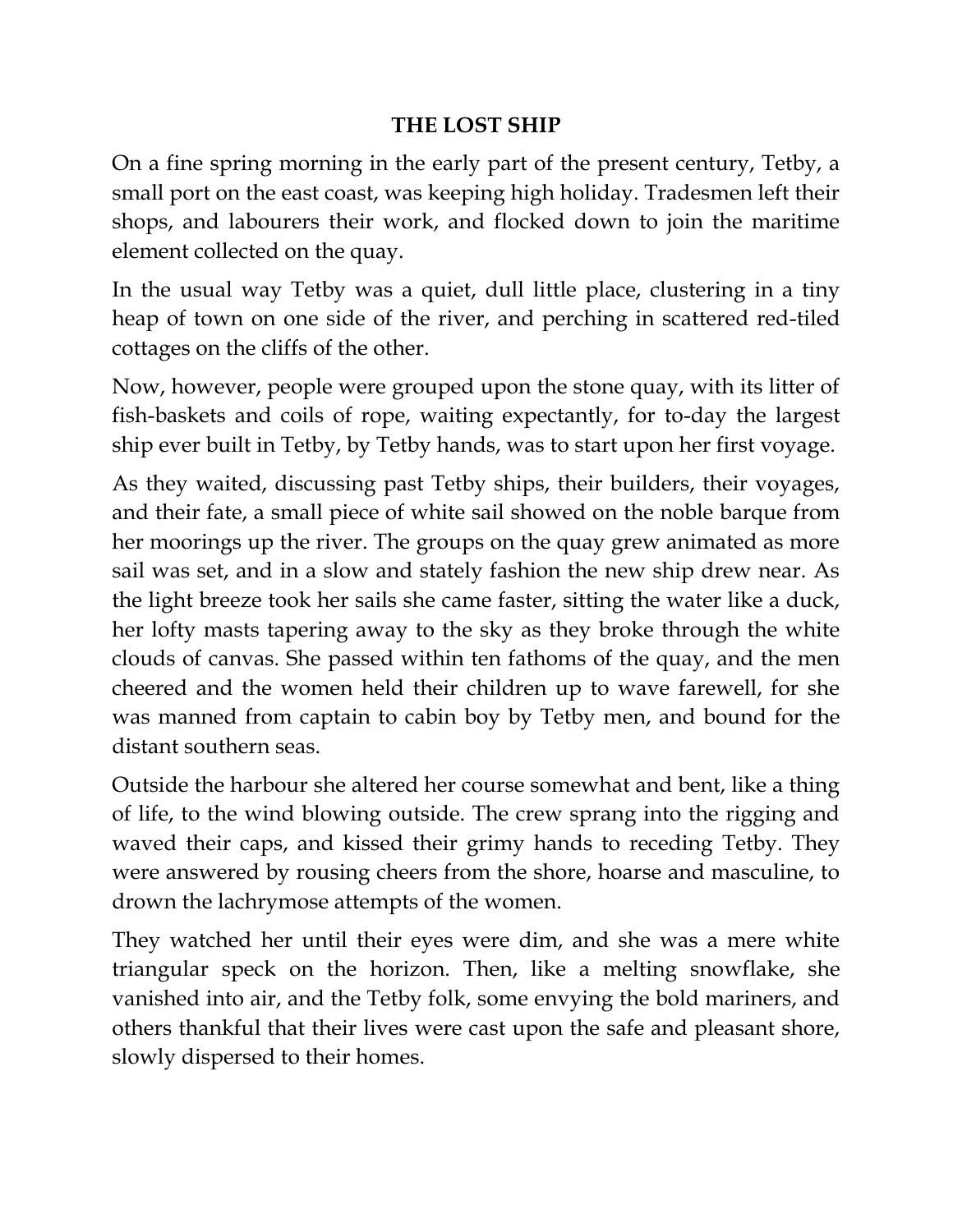Months passed, and the quiet routine of Tetby went on undisturbed. Other craft came into port and, discharging and loading in an easy, comfortable fashion, sailed again. The keel of another ship was being laid in the shipyard, and slowly the time came round when the return of Tetby's Pride, for so she was named, might be reasonably looked for.

It was feared that she might arrive in the night—the cold and cheerless night, when wife and child were abed, and even if roused to go down on to the quay would see no more of her than her side-lights staining the water, and her dark form stealing cautiously up the river. They would have her come by day. To see her first on that horizon, into which she had dipped and vanished. To see her come closer and closer, the good stout ship seasoned by southern seas and southern suns, with the crew crowding the sides to gaze at Tetby, and see how the children had grown.

But she came not. Day after day the watchers waited for her in vain. It was whispered at length that she was overdue, and later on, but only by those who had neither kith nor kin aboard of her, that she was missing.

Long after all hope had gone wives and mothers, after the manner of their kind, watched and waited on the cheerless quay. One by one they stayed away, and forgot the dead to attend to the living. Babes grew into sturdy, ruddy-faced boys and girls, boys and girls into young men and women, but no news of the missing ship, no word from the missing men. Slowly year succeeded year, and the lost ship became a legend. The man who had built her was old and grey, and time had smoothed away the sorrows of the bereaved.

It was on a dark, blustering September night that an old woman sat by her fire knitting. The fire was low, for it was more for the sake of company than warmth, and it formed an agreeable contrast to the wind which whistled round the house, bearing on its wings the sound of the waves as they came crashing ashore.

"God help those at sea to-night," said the old woman devoutly, as a stronger gust than usual shook the house.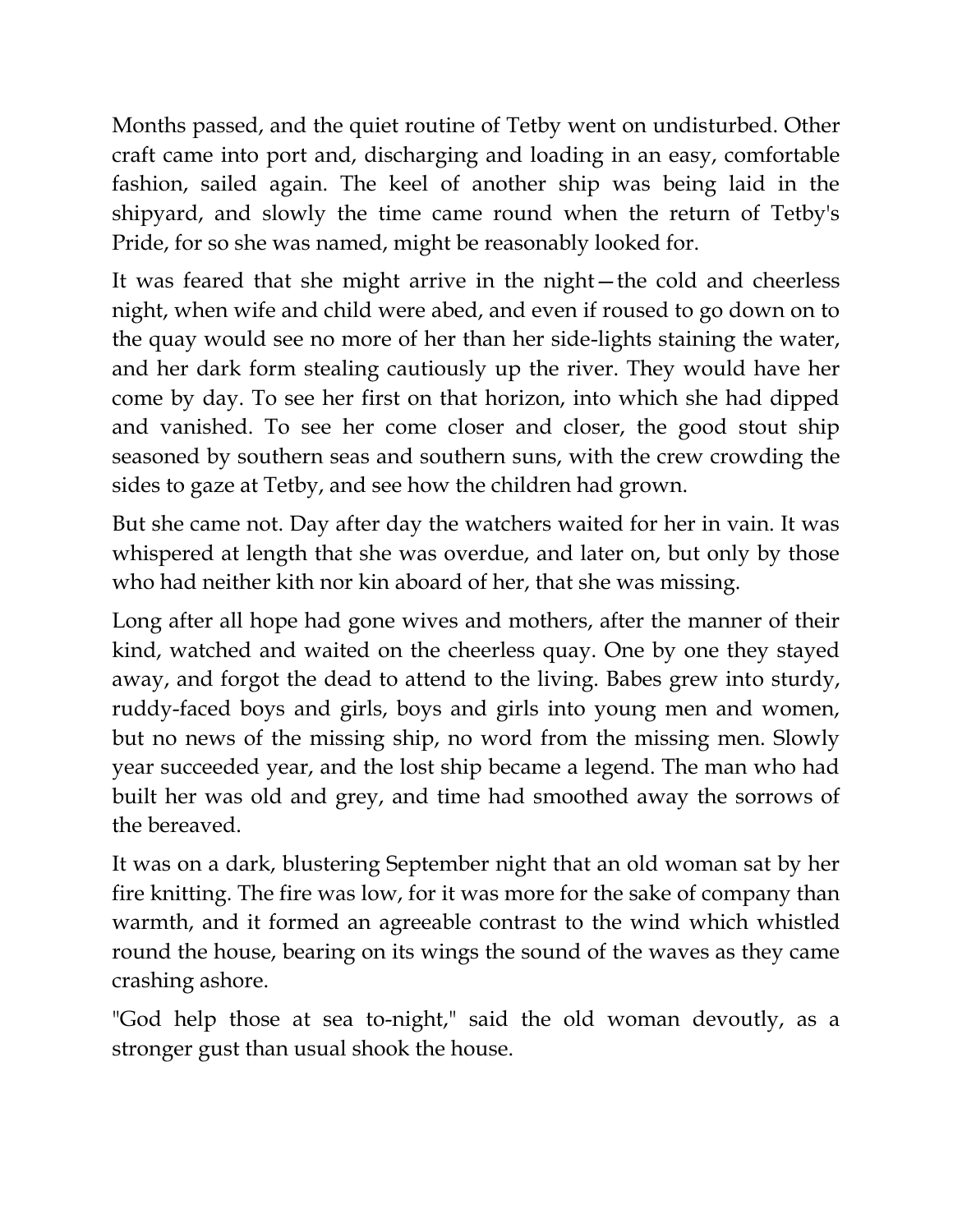She put her knitting in her lap and clasped her hands, and at that moment the cottage door opened. The lamp flared and smoked up the chimney with the draught, and then went out. As the old woman rose from her seat the door closed.

"Who's there?" she cried nervously.

Her eyes were dim and the darkness sudden, but she fancied she saw something standing by the door, and snatching a spill from the mantelpiece she thrust it into the fire, and relit the lamp.

A man stood on the threshold, a man of middle age, with white drawn face and scrubby beard. His clothes were in rags, his hair unkempt, and his light grey eyes sunken and tired.

The old woman looked at him, and waited for him to speak. When he did so he took a step towards her, and said—

"Mother!"

With a great cry she threw herself upon his neck and strained him to her withered bosom, and kissed him. She could not believe her eyes, her senses, but clasped him convulsively, and bade him speak again, and wept, and thanked God, and laughed all in a breath.

Then she remembered herself, and led him tottering to the old Windsor chair, thrust him in it, and quivering with excitement took food and drink from the cupboard and placed them before him. He ate hungrily, the old woman watching him, and standing by his side to keep his glass filled with the home-brewed beer. At times he would have spoken, but she motioned him to silence and bade him eat, the tears coursing down her aged cheeks as she looked at his white famished face.

At length he laid down his knife and fork, and drinking off the ale, intimated that he had finished.

"My boy, my boy," said the old woman in a broken voice, "I thought you had gone down with Tetby's Pride long years ago."

He shook his head heavily.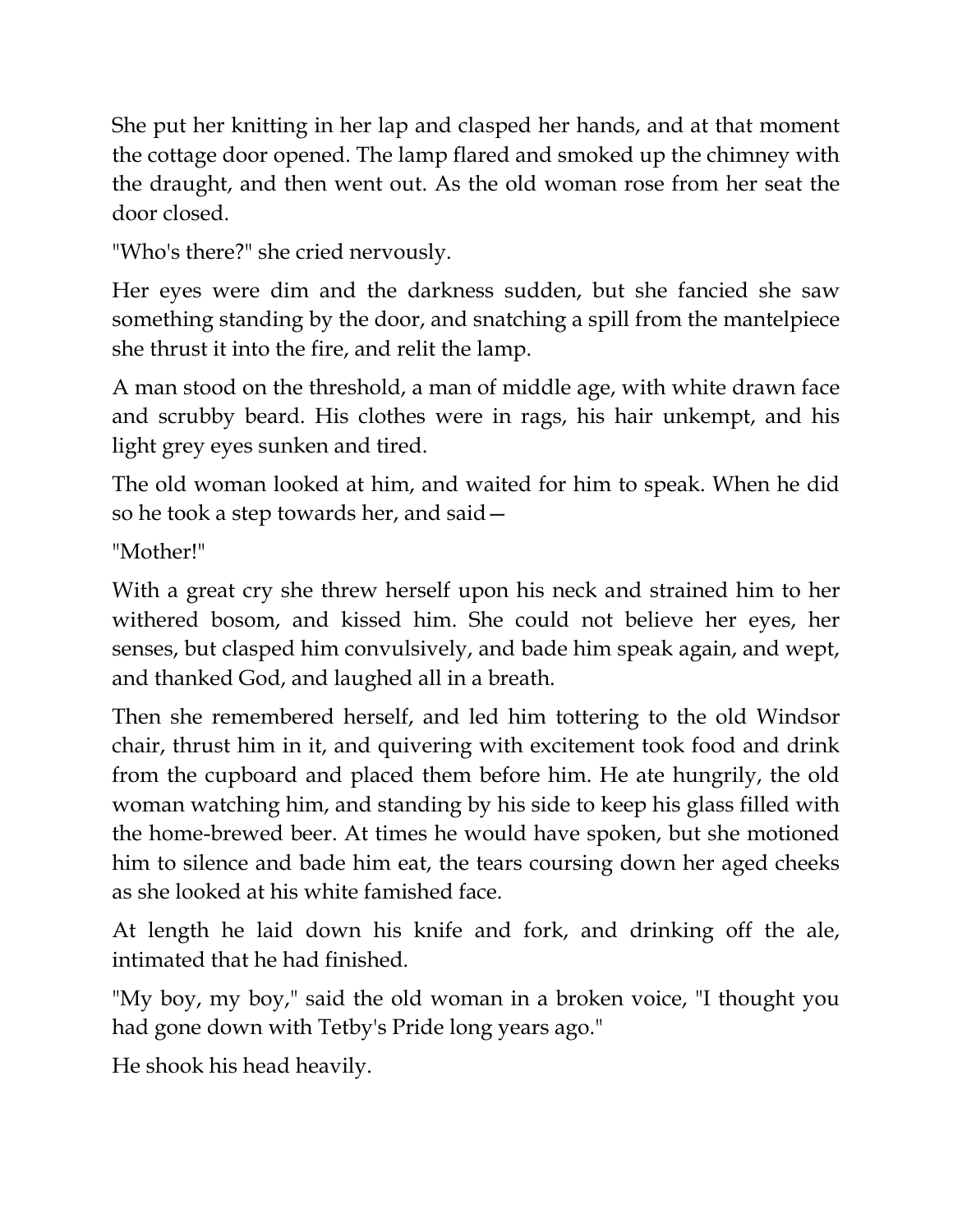"The captain and crew, and the good ship," asked his mother. "Where are they?"

"Captain—and—crew," said the son, in a strange hesitating fashion; "it is a long story—the ale has made me heavy. They are—"

He left off abruptly and closed his eyes.

"Where are they?" asked his mother. "What happened?"

He opened his eyes slowly.

"I—am—tired—dead tired. I have not—slept. I'll tell—you—morning."

He nodded again, and the old woman shook him gently.

"Go to bed then. Your old bed, Jem. It's as you left it, and it's made and the sheets aired. It's been ready for you ever since."

He rose to his feet, and stood swaying to and fro. His mother opened a door in the wall, and taking the lamp lighted him up the steep wooden staircase to the room he knew so well. Then he took her in his arms in a feeble hug, and kissing her on the forehead sat down wearily on the bed.

The old woman returned to her kitchen, and falling upon her knees remained for some time in a state of grateful, pious ecstasy. When she arose she thought of those other women, and, snatching a shawl from its peg behind the door, ran up the deserted street with her tidings.

In a very short time the town was astir. Like a breath of hope the whisper flew from house to house. Doors closed for the night were thrown open, and wondering children questioned their weeping mothers. Blurred images of husbands and fathers long since given over for dead stood out clear and distinct, smiling with bright faces upon their dear ones.

At the cottage door two or three people had already collected, and others were coming up the street in an unwonted bustle.

They found their way barred by an old woman,—a resolute old woman, her face still working with the great joy which had come into her old life, but who refused them admittance until her son had slept. Their thirst for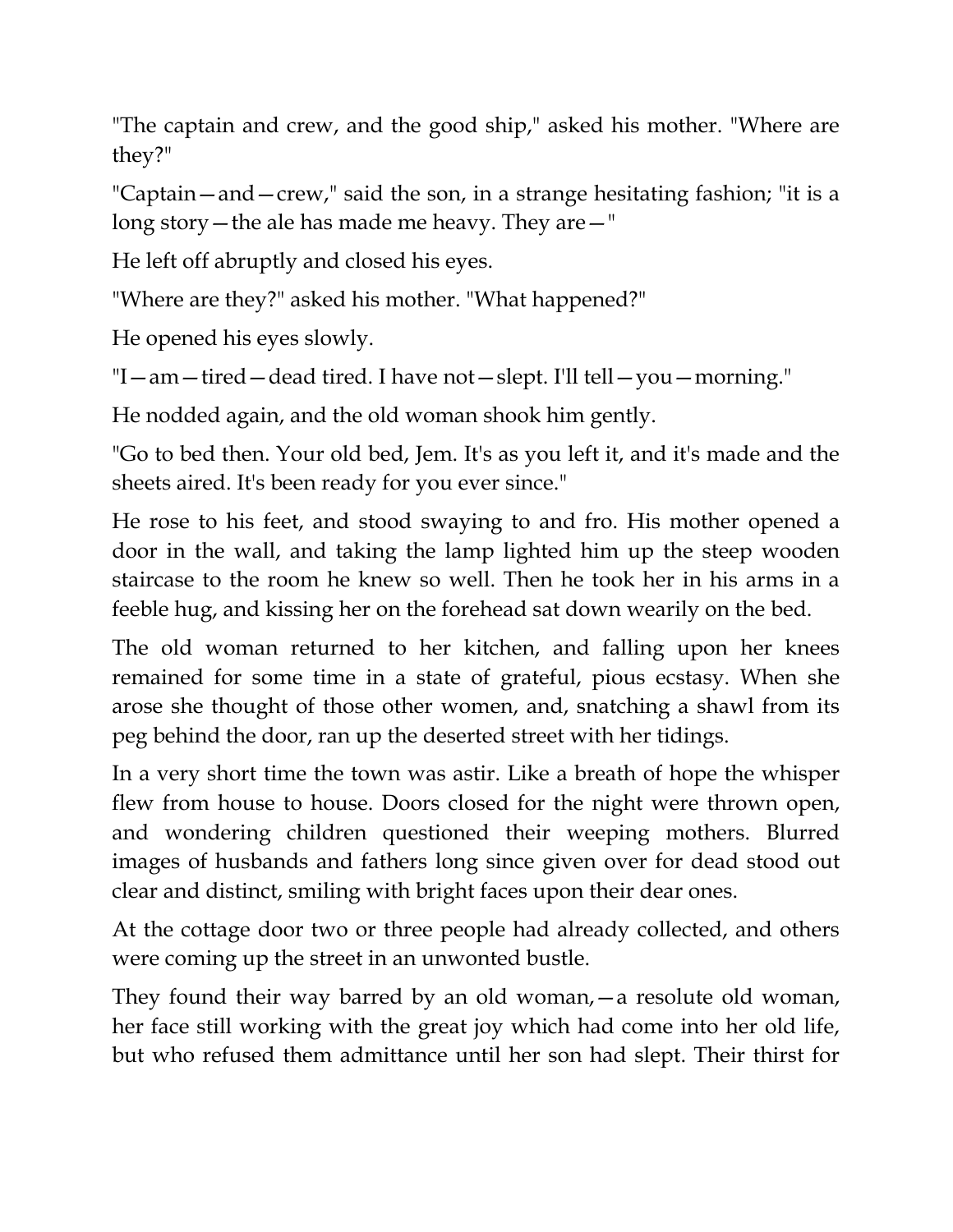news was uncontrollable, but with a swelling in her throat she realised that her share in Tetby's Pride was safe.

Women who had waited, and got patient at last after years of waiting, could not endure these additional few hours. Despair was endurable, but suspense! "Ah, God! Was their man alive? What did he look like? Had he aged much?"

"He was so fatigued he could scarce speak," said she. She had questioned him, but he was unable to reply. Give him but till the dawn, and they should know all.

So they waited, for to go home and sleep was impossible. Occasionally they moved a little way up the street, but never very far, and gathering in small knots excitedly discussed the great event It came to be understood that the rest of the crew had been cast away on an uninhabited island, it could be nothing else, and would doubtlessly soon be with them; all except one or two perhaps, who were old men when the ship sailed, and had probably died in the meantime. One said this in the hearing of an old woman whose husband, if alive, would be in extreme old age, but she smiled peacefully, albeit her lip trembled, and said she only expected to hear of him, that was all.

The suspense became almost unendurable. "Would this man never awake? Would it never be dawn?" The children were chilled with the wind, but their elders would scarcely have felt an Arctic frost With growing impatience they waited, glancing at times at two women who held themselves somewhat aloof from the others; two women who had married again, and whose second husbands waited, awkwardly enough, with them.

Slowly the weary windy night wore away, the old woman, deaf to their appeals, still keeping her door fast. The dawn was not yet, though the oftconsulted watches announced it near at hand. It was very close now, and the watchers collected by the door. It was undeniable that things were seen a little more distinctly. One could see better the grey, eager faces of his neighbours.